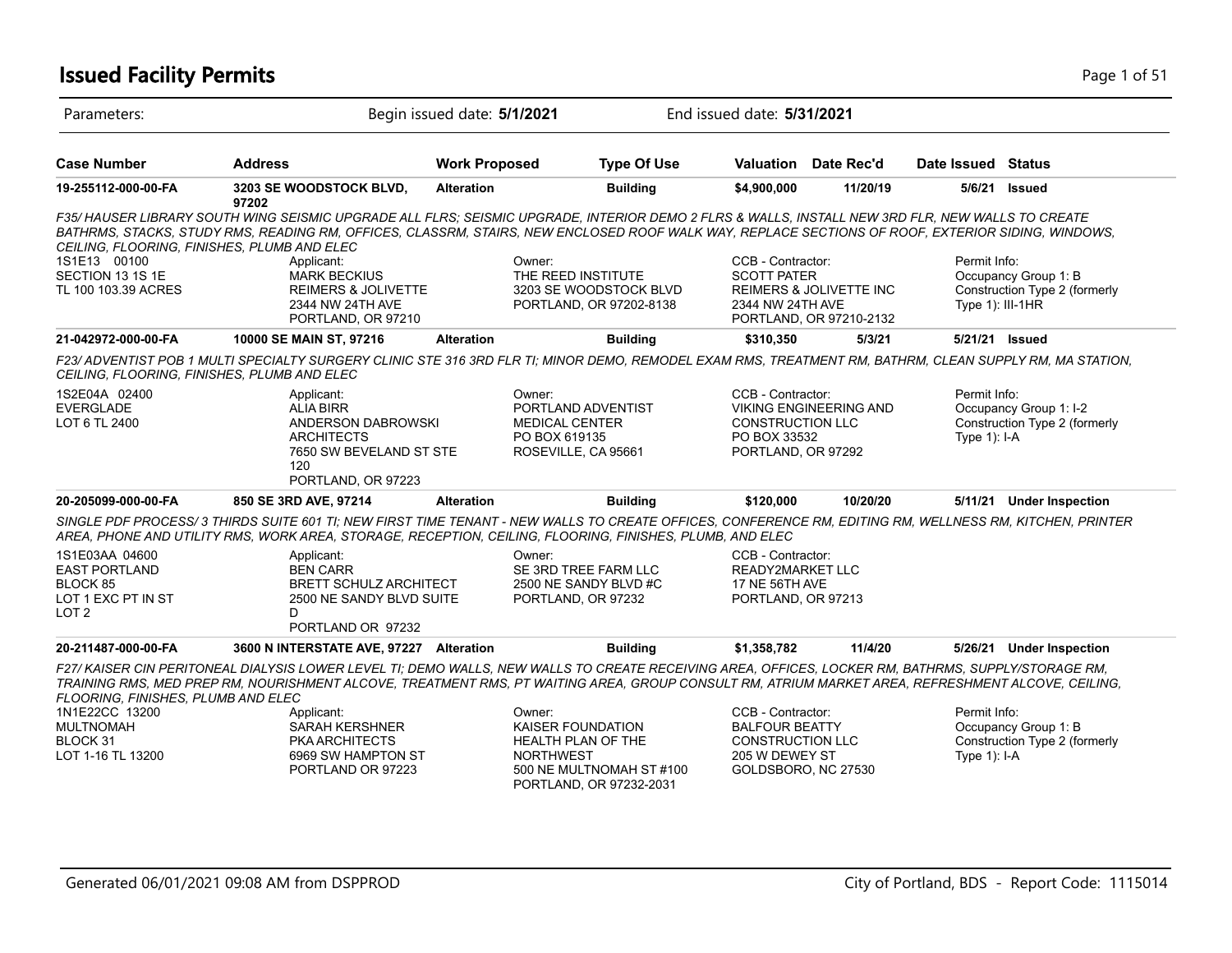### **Issued Facility Permits** Page 2 of 51

| <b>Case Number</b>                                                                                     | <b>Address</b>                                                                                                                                                                                                                                                                 | <b>Work Proposed</b> | <b>Type Of Use</b>                                                                                                                 |                                                                                                                  | <b>Valuation</b> Date Rec'd  | Date Issued Status |                          |
|--------------------------------------------------------------------------------------------------------|--------------------------------------------------------------------------------------------------------------------------------------------------------------------------------------------------------------------------------------------------------------------------------|----------------------|------------------------------------------------------------------------------------------------------------------------------------|------------------------------------------------------------------------------------------------------------------|------------------------------|--------------------|--------------------------|
| 20-196561-000-00-FA                                                                                    | <b>633 SW MONTGOMERY ST,</b><br>97201                                                                                                                                                                                                                                          | <b>Alteration</b>    | <b>Building</b>                                                                                                                    | \$280,000                                                                                                        | 9/30/20                      | 5/14/21            | <b>Issued</b>            |
|                                                                                                        | B1/ PSU CAMPUS PUBLIC SAFETY OFFICE BSMNT & 1ST FLR TI; DEMO WALLS, NEW WALLS TO CREATE BSMNT - BATHRM, STORAGE RM & KITCHEN, REMODEL STORAGE RM &<br>TRAINING RM, 1ST FLR NEW WALLS TO CREATE OFFICE/DISPATCH AREA, INTERVIEW RM, CEILING, FLOORING, FINISHES, PLUMB AND ELEC |                      |                                                                                                                                    |                                                                                                                  |                              |                    |                          |
| 1S1E04DA 06200<br><b>PORTLAND</b><br>BLOCK 189<br>LOT <sub>5</sub><br>6                                | Applicant:<br><b>ANTHONY BOHAN</b><br>PORTLAND STATE<br><b>UNIVERSITY</b><br>617 SW MONTGOMERY ST<br>#302<br>PORTLAND OR 97201                                                                                                                                                 |                      | Owner:<br>PORTLAND STATE<br><b>UNIVERSITY</b><br>PO BOX 751 FPM/CRE<br>PORTLAND, OR 97207-0751                                     |                                                                                                                  |                              |                    |                          |
| 20-224714-000-00-FA                                                                                    | 600 NE GRAND AVE, 97232                                                                                                                                                                                                                                                        | <b>Alteration</b>    | <b>Building</b>                                                                                                                    | \$730,000                                                                                                        | 12/16/20                     |                    | 5/5/21 <b>Issued</b>     |
|                                                                                                        | SINGLE PDF PROCESS/METRO REGIONAL CENTER LIGHTING UPGRADES ALL FLRS: UPGRADE CEILING & LIGHTING THROUGHOUT ENTIRE BUILDING, CEILING, FINISHES AND ELEC                                                                                                                         |                      |                                                                                                                                    |                                                                                                                  |                              |                    |                          |
| 1N1E35BC 03700                                                                                         | Applicant:<br><b>DAN HOSKIN</b><br><b>OREGON METRO</b><br>600 NE GRAND AVE<br>PORTLAND, OR 97232-2736                                                                                                                                                                          |                      | Owner:<br><b>METRO</b><br>600 NE GRAND AVE<br>PORTLAND, OR 97232-2736                                                              | CCB - Contractor:<br>36409 INDUSTRIAL WAY<br>SANDY, OR 97055                                                     | <b>BULL RUN ELECTRIC INC</b> |                    |                          |
| 21-043197-000-00-FA                                                                                    | 4380 S MACADAM AVE, 97239                                                                                                                                                                                                                                                      | <b>Alteration</b>    | <b>Building</b>                                                                                                                    | \$41,311                                                                                                         | 5/3/21                       |                    | 5/10/21 Under Inspection |
| <b>ELEC</b>                                                                                            | SINGLE PDF PROCESS/ABBOTT LAW, STE 590 TI; NEW TENANT - NEW WALLS TO CREATE OFFICES, RECEPTION, STORAGE, CONFERENCE RM, CEILING, FLOORING, FINISHES, AND                                                                                                                       |                      |                                                                                                                                    |                                                                                                                  |                              |                    |                          |
| 1S1E10DC 00800<br>SECTION 10 1S 1E<br>TL 800 3.18 ACRES<br>DEFERRAL-POTENTIAL<br><b>ADDITIONAL TAX</b> | Applicant:<br><b>STACY BENGTSON</b><br><b>LRS ARCHITECTS</b><br>720 NW Davis St., Ste 300<br>Portland, OR 97209                                                                                                                                                                |                      | Owner:<br><b>CLARITY VENTURES RF</b><br><b>PORTLAND</b><br>666 BURRARD ST #3210<br>CANADA V6C 2X8<br>VANCOUVER BC                  | CCB - Contractor:<br><b>CHRIS HOLBROOK</b><br><b>CONSTRUCTION LLC</b><br>9317 NE 30TH AVE<br>VANCOUVER, WA 98665 |                              |                    |                          |
| 20-223348-DFS-02-FA                                                                                    | 500 NE MULTNOMAH ST, 97232 Alteration                                                                                                                                                                                                                                          |                      | <b>Building</b>                                                                                                                    | \$5,600                                                                                                          | 4/21/21                      | 5/20/21 Issued     |                          |
|                                                                                                        | SINGLE PDF PROCESS/KAISER WASTE LINE RELOCATION BSMNT TI: DFS FOR SEISMIC BRACING OF PLUMBING PIPES                                                                                                                                                                            |                      |                                                                                                                                    |                                                                                                                  |                              |                    |                          |
| 1N1E35BB 02400<br><b>HOLLADAYS ADD</b><br>BLOCK 73&80 TL 2400                                          | Applicant:<br><b>CALEB MITCHELL</b><br><b>FORTIS CONSTRUCTION</b><br>1705 SW TAYLOR SUITE 200<br>PORTLAND, OR 97213                                                                                                                                                            |                      | Owner:<br>KAISER FOUNDATION<br>HEALTH PLAN OF THE<br><b>NORTHWEST</b><br>500 NE MULTNOMAH ST STE<br>100<br>PORTLAND, OR 97232-2031 |                                                                                                                  |                              |                    |                          |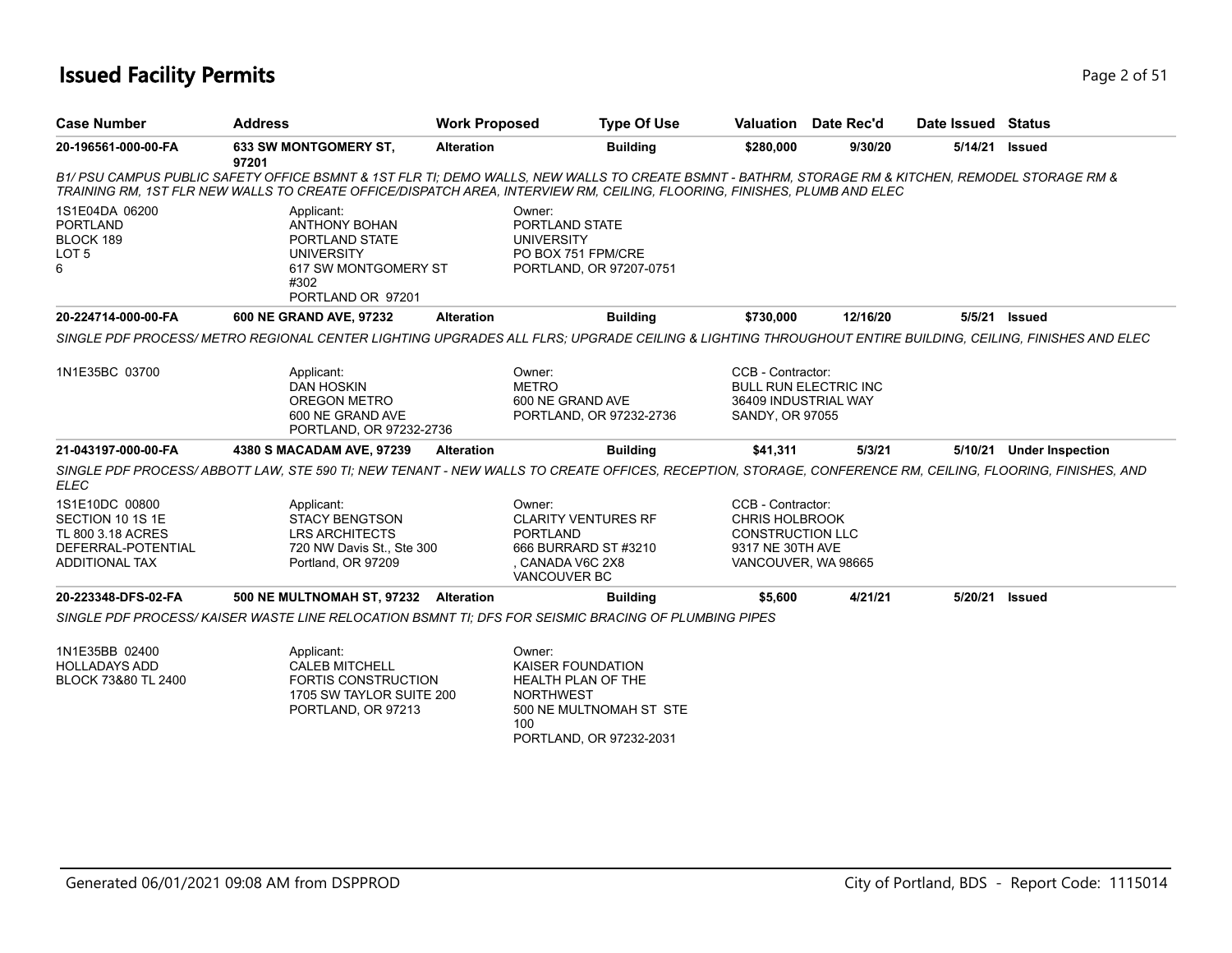### **Issued Facility Permits** Page 1 of 51

| <b>Case Number</b>                                        | <b>Address</b>                                                                                                                                                                                                                       | <b>Work Proposed</b> | <b>Type Of Use</b>                                                                                                             |                                                                                                                                                        | <b>Valuation</b> Date Rec'd                        | Date Issued Status             |                                                                                          |
|-----------------------------------------------------------|--------------------------------------------------------------------------------------------------------------------------------------------------------------------------------------------------------------------------------------|----------------------|--------------------------------------------------------------------------------------------------------------------------------|--------------------------------------------------------------------------------------------------------------------------------------------------------|----------------------------------------------------|--------------------------------|------------------------------------------------------------------------------------------|
| 21-041329-000-00-FA                                       | 3161 SW PAVILION LOOP - Unit<br>MNP, 97201                                                                                                                                                                                           | <b>Alteration</b>    | <b>Building</b>                                                                                                                | \$240,000                                                                                                                                              | 4/28/21                                            | 5/14/21                        | Issued                                                                                   |
|                                                           | SINGLE PDF PROCESS/OHSU MULTNOMAH PAVILION 3RD FLR TI; MINOR DEMO, MINOR REMODEL OFFICES, HUDDLE RMS, SHARED WORK RMS, CONFERENCE RM, BREAKRM,<br>BATHRM, CEILING, FLOORING, FINISHES, PLUMB AND ELEC                                |                      |                                                                                                                                |                                                                                                                                                        |                                                    |                                |                                                                                          |
| 1S1E09 00500                                              | Applicant:<br><b>JEFF ERWIN</b><br>ORANGEWALL STUDIOS<br><b>ARCHITECTURE</b><br>3450 N WILLIAMS AVE STE 7<br>PORTLAND OR 97227                                                                                                       |                      | Owner:<br>OREGON STATE BOARD OF<br><b>HIGHER EDUCATION</b><br>3181 SW SAM JACKSON<br><b>PARK RD</b><br>PORTLAND, OR 97239-3011 | CCB - Contractor:<br>200<br>PORTLAND, OR 97205                                                                                                         | FORTIS CONSTRUCTION INC<br>1705 SW TAYLOR ST SUITE |                                |                                                                                          |
| 21-040708-000-00-FA                                       | 17770 NE RIVERSIDE PKWY,                                                                                                                                                                                                             | <b>Alteration</b>    | <b>Building</b>                                                                                                                | \$110,000                                                                                                                                              | 4/26/21                                            | 5/26/21                        | Issued                                                                                   |
|                                                           | 97230<br>SINGLE PDF PROCESS/PACIFIC NORTH PRESS TI; FIRST TIME TENANT; NEW DEMISING WALLS TO CREATE TENANT SPACE; NEW WALLS TO CREATE MANUFACTURING SPACE,<br>RESTROOM, LOBBY, OFFICES, CEILING, FLOORING, FINISHES, PLUMB, AND ELEC |                      |                                                                                                                                |                                                                                                                                                        |                                                    |                                |                                                                                          |
| 1N3E19DA 00400                                            | Applicant:<br><b>KEVIN JANDREAU</b><br><b>MACKENZIE</b><br>1515 SE WATER AVE SUITE<br>100<br>PORTLAND OR 97214                                                                                                                       |                      | Owner:<br><b>GR RIVERSIDE LLC</b><br>PO BOX 1685<br>CLACKAMAS, OR 97015                                                        | CCB - Contractor:<br>11450 SW AMU STREET<br>TUALATIN, OR 97062                                                                                         | PERLO CONSTRUCTION LLC                             |                                |                                                                                          |
| 21-003098-REV-01-FA                                       | 3235 SW PAVILION LOOP - Unit Alteration<br>DH. 97239                                                                                                                                                                                 |                      | <b>Building</b>                                                                                                                | \$130,000                                                                                                                                              | 5/17/21                                            | 5/28/21                        | Issued                                                                                   |
| <b>REPOINTING</b>                                         | SINGLE PDF PROCESS/ DILLEHUNT HALL FACADE REPAIRS; VALUE ADDED REVISION FOR ADDITIONAL EXTERIOR SCOPE INCLUDING HELICAL TIES AND SELECTIVE BRICK                                                                                     |                      |                                                                                                                                |                                                                                                                                                        |                                                    |                                |                                                                                          |
| 1S1E09 00600                                              | Applicant:<br><b>TIM ROOT</b><br><b>CLARK KJOS ARCHITECTS</b><br>621 SW ALDER ST. STE 700<br>PORTLAND, OR 97205                                                                                                                      |                      | Owner:<br>OREGON STATE OF<br>(MEDICAL DEPT<br>3181 SW SAM JACKSON<br><b>PARK RD</b><br>PORTLAND, OR 97239                      |                                                                                                                                                        |                                                    |                                |                                                                                          |
| 21-051143-000-00-FA                                       | 1000 SW BROADWAY, 97205                                                                                                                                                                                                              | <b>Alteration</b>    | <b>Building</b>                                                                                                                | \$118,000                                                                                                                                              | 5/26/21                                            | 5/28/21 Issued                 |                                                                                          |
| <b>ELEC</b>                                               | SINGLE PDF PROCESS/ LANDLORD WK, 16TH FL ELEVATOR LOBBY/CORRIDOR IMPROVEMENTS; DEMO FINISHES AND FLOOR - INSTALL NEW CEILING, FLOORING, FINISHES, AND                                                                                |                      |                                                                                                                                |                                                                                                                                                        |                                                    |                                |                                                                                          |
| 1S1E03BB 02400<br><b>PORTLAND</b><br>BLOCK 182<br>LOT 5-8 | Applicant:<br><b>STACY BENGTSON</b><br><b>LRS ARCHITECTS</b><br>720 NW DAVIS ST. #300<br>PORTLAND, OR 97209                                                                                                                          |                      | Owner:<br>ONE THOUSAND BROADWAY<br><b>BUILDING LP</b><br>1000 SW BROADWAY #1770<br>PORTLAND, OR 97205-3069                     | CCB - Contractor:<br><b>GORDON CAUDLE</b><br><b>JOHNSON PROJECT</b><br><b>SOLUTIONS INC</b><br>919 SW TAYLOR STREET<br>SUITE 800<br>PORTLAND, OR 97205 |                                                    | Permit Info:<br>Type $1$ : I-A | Occupancy Group 1: B_Bank,<br>Off., Med.Off., Pub.Bldg.<br>Construction Type 2 (formerly |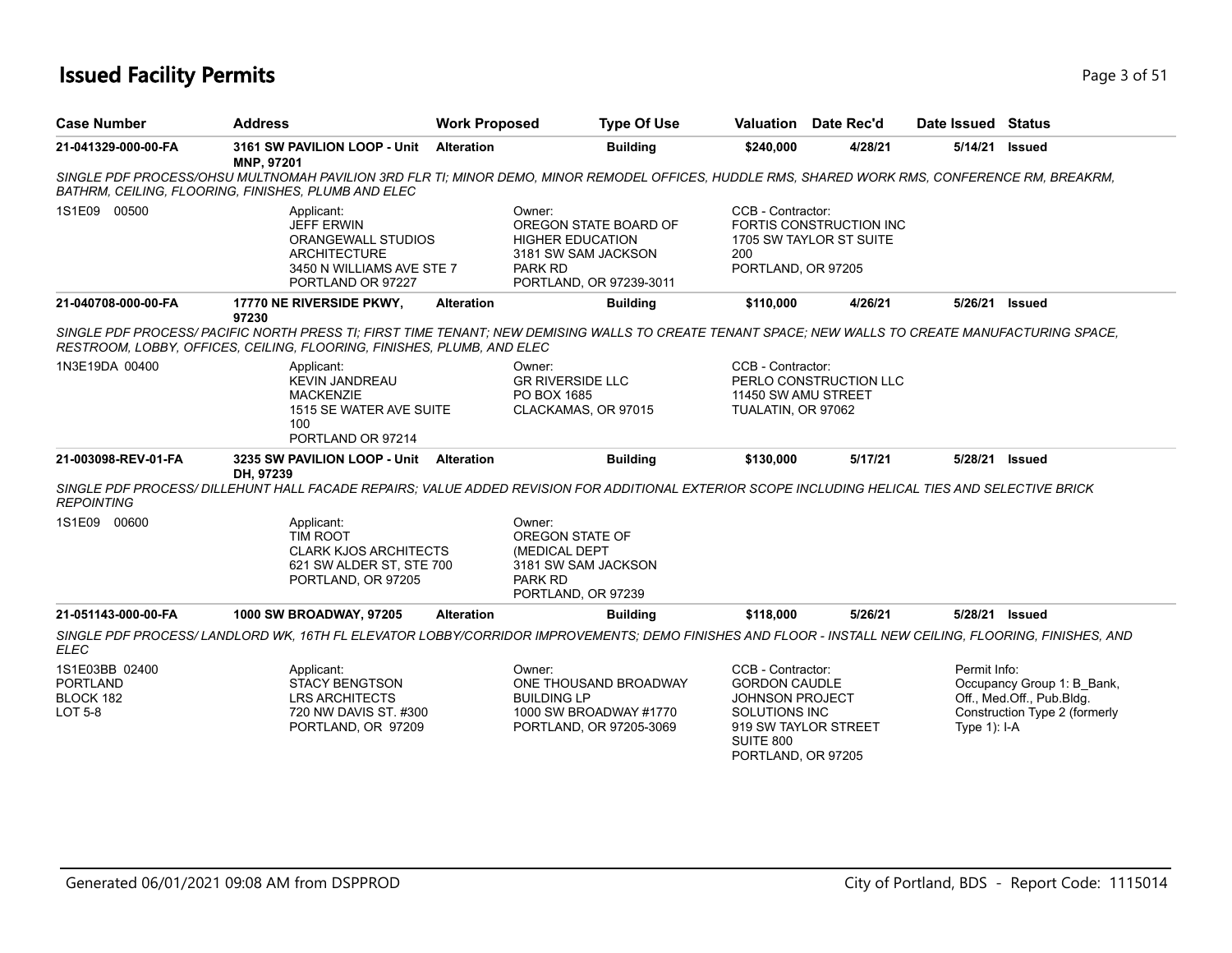### **Issued Facility Permits** Page 4 of 51

| <b>Case Number</b>                                                                                      | <b>Address</b>                                                                                                                                                                                                                                     | <b>Work Proposed</b>        | <b>Type Of Use</b>                                                                               |                                                                                                                                                 | Valuation Date Rec'd        | Date Issued Status               |                                                                                          |
|---------------------------------------------------------------------------------------------------------|----------------------------------------------------------------------------------------------------------------------------------------------------------------------------------------------------------------------------------------------------|-----------------------------|--------------------------------------------------------------------------------------------------|-------------------------------------------------------------------------------------------------------------------------------------------------|-----------------------------|----------------------------------|------------------------------------------------------------------------------------------|
| 21-051161-000-00-FA                                                                                     | 1000 SW BROADWAY, 97205                                                                                                                                                                                                                            | <b>Alteration</b>           | <b>Building</b>                                                                                  | \$83,000                                                                                                                                        | 5/26/21                     | 5/28/21                          | <b>Issued</b>                                                                            |
| <b>ELEC</b>                                                                                             | SINGLE PDF PROCESS/LANDLORD WK, 18TH FL ELEVATOR LOBBY/CORRIDOR IMPROVEMENTS; DEMO FINISHES AND FLOOR - INSTALL NEW CEILING, FLOORING, FINISHES, AND                                                                                               |                             |                                                                                                  |                                                                                                                                                 |                             |                                  |                                                                                          |
| 1S1E03BB 02400<br><b>PORTLAND</b><br>BLOCK 182<br><b>LOT 5-8</b>                                        | Applicant:<br><b>STACY BENGTSON</b><br><b>LRS ARCHITECTS</b><br>720 NW DAVIS ST. #300<br>PORTLAND, OR 97209                                                                                                                                        | Owner:                      | ONE THOUSAND BROADWAY<br><b>BUILDING LP</b><br>1000 SW BROADWAY #1770<br>PORTLAND, OR 97205-3069 | CCB - Contractor:<br><b>GORDON CAUDLE</b><br><b>JOHNSON PROJECT</b><br>SOLUTIONS INC<br>919 SW TAYLOR STREET<br>SUITE 800<br>PORTLAND, OR 97205 |                             | Permit Info:<br>Type $1$ : I-A   | Occupancy Group 1: B_Bank,<br>Off., Med.Off., Pub.Bldg.<br>Construction Type 2 (formerly |
| 20-127696-DFS-01-FA                                                                                     | 11540 NE INVERNESS DR,                                                                                                                                                                                                                             | <b>Alteration</b>           | <b>Building</b>                                                                                  | \$2,500                                                                                                                                         | 5/13/21                     | 5/28/21                          | <b>Issued</b>                                                                            |
|                                                                                                         | 97220<br>SINGLE PDF PROCESS/IVERNESS JAIL 2ND FLR TI; DFS FOR REPLACEMENT OF EXISTING ATS AND INSTALLATION OF A NEW ELEVATOR ATS                                                                                                                   |                             |                                                                                                  |                                                                                                                                                 |                             |                                  |                                                                                          |
| 1N2E15D 01600A1<br>SECTION 15 1N 2E<br><b>TL 1600</b><br>IMPS ONLY SEE R317158<br>(R942150470) FOR LAND | Applicant:<br><b>DAVE BOND</b><br><b>EC ELECTRIC</b><br>2121 NW THURMAN ST<br>PORTLAND OR 97210                                                                                                                                                    | Owner:                      | <b>BANK OF AMERICA OREGON</b><br>401 N DIXON ST<br>PORTLAND, OR 97227-1865                       |                                                                                                                                                 |                             | Permit Info:<br>Type $1$ : I-FR  | Occupancy Group 1: I1.1<br>Construction Type 2 (formerly                                 |
| 21-047459-000-00-FA                                                                                     | 1500 SW 1ST AVE, 97201                                                                                                                                                                                                                             | <b>Alteration</b>           | <b>Building</b>                                                                                  | \$75,000                                                                                                                                        | 5/14/21                     | 5/28/21                          | <b>Issued</b>                                                                            |
|                                                                                                         | SINGLE PDF PROCESS/EASLEY FAMILY LAW, STE 900 TI; DEMO WALLS, NEW WALLS TO RECONFIGURE EXISTING OFFICES, FINISHES, PLUMB, AND ELEC                                                                                                                 |                             |                                                                                                  |                                                                                                                                                 |                             |                                  |                                                                                          |
| 1S1E03CA 00600<br><b>PORTLAND</b><br><b>BLOCK 116 TL 600</b>                                            | Applicant:<br><b>HEIDI PAYNE</b><br><b>BAINBRIDGE DESIGN</b><br>1000 SW BROADWAY STE<br>1700<br>PORTLAND, OR 97205                                                                                                                                 | Owner:<br><b>FACILITIES</b> | <b>URBAN OFFICE &amp; PARKING</b><br>111 SW COLUMBIA ST #1380<br>PORTLAND, OR 97201-5845         | CCB - Contractor:<br><b>MIKE BROWN</b><br><b>INC</b><br>20915 SW 105TH AVE<br>TUALATIN, OR 97062                                                | <b>RUSSELL CONSTRUCTION</b> | Permit Info:<br>Type $1$ : I-A   | Occupancy Group 1: B<br>Construction Type 2 (formerly                                    |
| 21-015567-000-00-FA                                                                                     | 1500 NE IRVING ST, 97232                                                                                                                                                                                                                           | <b>Alteration</b>           | <b>Building</b>                                                                                  | \$387,400                                                                                                                                       | 2/18/21                     |                                  | 5/5/21 Under Inspection                                                                  |
|                                                                                                         | SINGLE PDF PROCESS/DSV STE 575 5TH FLR TI; DEMO WALLS, NEW WALLS TO CREATE RECEPTION AREA, CONFERENCE RMS, SERVER RM, OFFICES, BREAKRM, PRIVACY RM,<br>OPEN OFFICE AREA, ADD BIKE PARKING IN BASEMENT, CEILING, FLOORING, FINISHES, PLUMB AND ELEC |                             |                                                                                                  |                                                                                                                                                 |                             |                                  |                                                                                          |
| 1N1E35AC 01200<br><b>HOLLADAYS ADD</b><br>BLOCK 167&168 TL 1200                                         | Applicant:<br><b>MATT FITZGERALD</b><br><b>GBD ARCHITECTS</b><br>1120 NW Couch, #1200<br>PORTLAND, OR 97209                                                                                                                                        | Owner:                      | <b>SCRE II EASTSIDE LP</b><br>1120 NW COUCH #500<br>PORTLAND, OR 97209                           | CCB - Contractor:<br><b>CHRIS HOLBROOK</b><br><b>CONSTRUCTION LLC</b><br>9317 NE 30TH AVE<br>VANCOUVER, WA 98665                                |                             | Permit Info:<br>Type $1$ ): II-B | Occupancy Group 1: B_Bank,<br>Off., Med.Off., Pub.Bldg.<br>Construction Type 2 (formerly |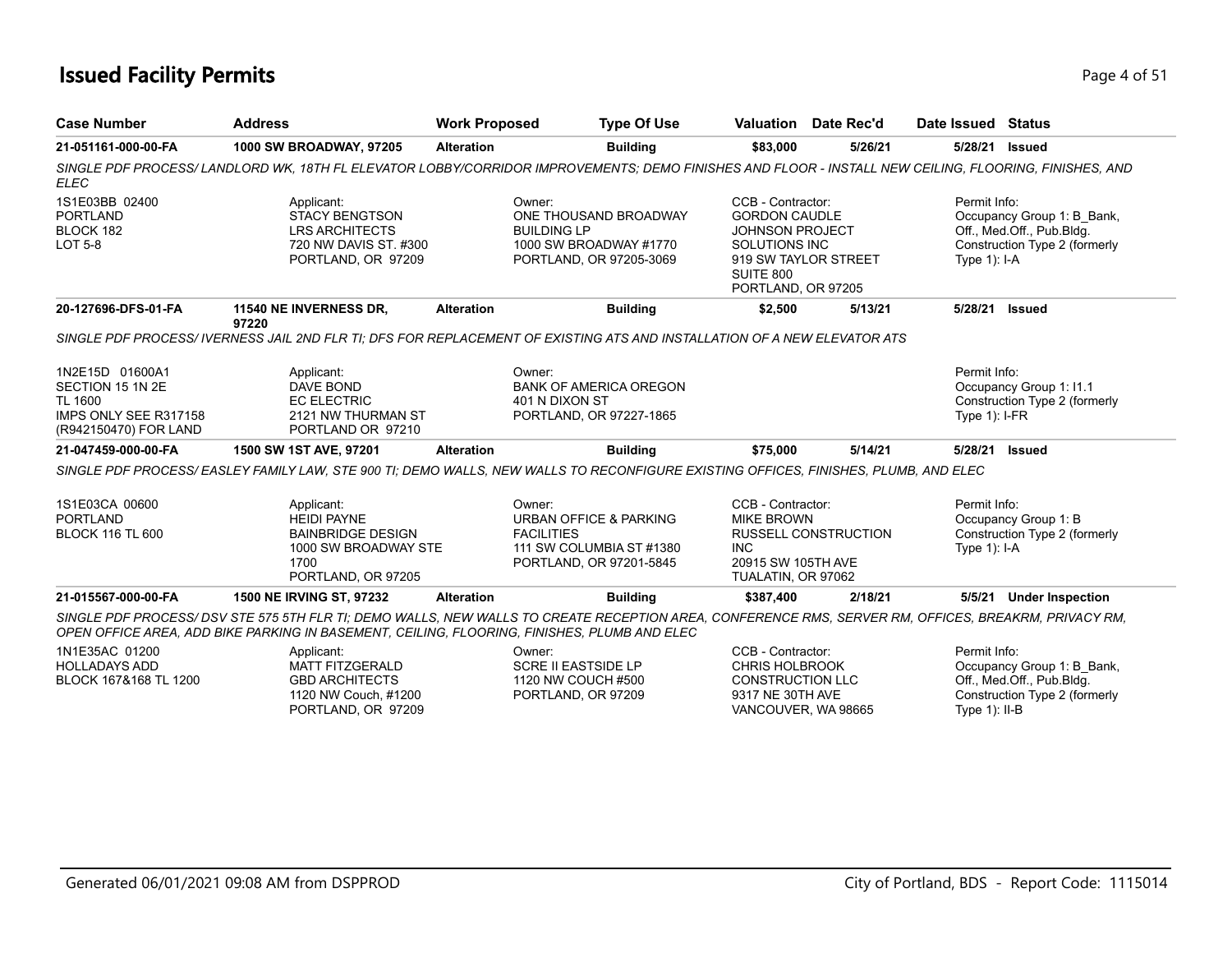### **Issued Facility Permits** Page 1 of 51

| <b>Case Number</b>                                                                                    | <b>Address</b>                                                                                                                                                                                              | <b>Work Proposed</b> | <b>Type Of Use</b>                                                                                                              |                                                                                            | Valuation Date Rec'd                                                               | Date Issued Status              |                                                                                          |
|-------------------------------------------------------------------------------------------------------|-------------------------------------------------------------------------------------------------------------------------------------------------------------------------------------------------------------|----------------------|---------------------------------------------------------------------------------------------------------------------------------|--------------------------------------------------------------------------------------------|------------------------------------------------------------------------------------|---------------------------------|------------------------------------------------------------------------------------------|
| 21-033564-000-00-FA                                                                                   | 3805 SE HAWTHORNE BLVD,<br>97214                                                                                                                                                                            | <b>Alteration</b>    | <b>Building</b>                                                                                                                 | \$70,000                                                                                   | 4/6/21                                                                             | 5/18/21                         | <b>Issued</b>                                                                            |
|                                                                                                       | SINGLE PDF PROCESS/FRED MEYER HAWTHORNE GROCERY PICK UP TI; EXTERIOR UPDATE PARKING LAYOUT, INTERIOR DEMO WALLS, NEW WALLS TO CREATE PICK UP &<br>HOLDING AREA, CEILING, FLOORING, FINISHES, PLUMB AND ELEC |                      |                                                                                                                                 |                                                                                            |                                                                                    |                                 |                                                                                          |
| 1S1E01AD 22600<br>SUNNYSIDE ADD<br>BLOCK 1&2 TL 22600                                                 | Applicant:<br>Pam Deegan<br><b>Western Construction Services</b><br>2300 E 3rd Loop, Ste 110<br>Vancouver, WA 98661                                                                                         |                      | Owner:<br>FRED MEYER STORES INC<br>1014 VINE ST 7TH FL<br>CINCINNATI, OH 45202-1141                                             | CCB - Contractor:<br>PAT BRADY<br><b>WA</b><br>VANCOUVER, WA 98661                         | <b>WESTERN CONSTRUCTION</b><br>SERVICES INC A CORP OF<br>2300 E 3RD LOOP SUITE 110 | Permit Info:<br>Type $1$ ): V-N | Occupancy Group 1: B<br>Construction Type 2 (formerly                                    |
| 21-032948-000-00-FA                                                                                   | 5115 N LAGOON AVE, 97217                                                                                                                                                                                    | <b>Alteration</b>    | <b>Building</b>                                                                                                                 | \$216,470                                                                                  | 4/5/21                                                                             | 5/14/21 Issued                  |                                                                                          |
|                                                                                                       | SINGLE PDF PROCESS/DAIMLER MILLING MACHINE FOUNDATION TI; DEMO FLOOR & WALLS, NEW FOUNDATION FOR FUTURE MILLING MACHING, NEW WALLS FOR MANDOOR &<br>OVERHEAD DOOR, FLOORING, FINISHES AND ELEC              |                      |                                                                                                                                 |                                                                                            |                                                                                    |                                 |                                                                                          |
| 1N1E20AB 00800                                                                                        | Applicant:<br><b>DARIN HIRTE</b><br><b>BROCKAMP JAEGER</b><br>15796 S BOARDWALK ST<br>OREGON CITY, OR 97045                                                                                                 |                      | Owner:<br><b>FREIGHTLINER</b><br><b>CORPORATION</b><br>PO BOX 80615<br>INDIANAPOLIS, IN 46280-<br>0615                          | CCB - Contractor:<br>15796 S BOARDWALK ST<br>1196                                          | <b>BROCKAMP &amp; JAEGER INC</b><br>OREGON CITY, OR 97045-                         | Permit Info:<br>Type 1): III-N  | Occupancy Group 1: B<br>Construction Type 2 (formerly                                    |
| 21-050285-000-00-FA                                                                                   | 1331 NW LOVEJOY ST, 97209                                                                                                                                                                                   | <b>Alteration</b>    | <b>Building</b>                                                                                                                 | \$175,000                                                                                  | 5/24/21                                                                            | 5/28/21 Issued                  |                                                                                          |
|                                                                                                       | SINGLE PDF PROCESS/ LANDLORD WORK LOBBY REFRESH 1ST FLR: REMODEL LOBBY AREA, CEILING, FLOORING, FINISHES AND ELEC                                                                                           |                      |                                                                                                                                 |                                                                                            |                                                                                    |                                 |                                                                                          |
| 1N1E33AA 90000<br>LOVEJOY BLOCK ONE<br><b>CONDOMINIUM</b><br><b>GENERAL COMMON</b><br><b>ELEMENTS</b> | Applicant:<br><b>CLARE GODDARD</b><br><b>ANKROM MOISAN</b><br>38 NW DAVIS ST STE 300<br>PORTLAND OR 97209                                                                                                   |                      | Owner:<br><b>LOVEJOY BLOCK ONE</b><br><b>CONDOMINIUM OWNERS</b><br><b>ASSN</b><br>111 SW 5TH AVE STE 1250<br>PORTLAND, OR 97204 | CCB - Contractor:<br><b>MIKE BROWN</b><br>INC.<br>20915 SW 105TH AVE<br>TUALATIN, OR 97062 | <b>RUSSELL CONSTRUCTION</b>                                                        | Permit Info:<br>Type 1): I-A    | Occupancy Group 1: B Bank,<br>Off., Med.Off., Pub.Bldg.<br>Construction Type 2 (formerly |
| 21-045284-000-00-FA                                                                                   | 850 SE 3RD AVE, 97214                                                                                                                                                                                       | <b>Alteration</b>    | <b>Building</b>                                                                                                                 | \$10,000                                                                                   | 5/7/21                                                                             | 5/19/21 Issued                  |                                                                                          |
|                                                                                                       | SINGLE PDF PROCESS/ FIN BUILDERS CO STE 402 TI; DEMO DOOR, NEW WALLS TO CREATE OFFICE, PHONE RM, CONFERENCE RM, AND ELEC                                                                                    |                      |                                                                                                                                 |                                                                                            |                                                                                    |                                 |                                                                                          |
| 1S1E03AA 04600<br><b>EAST PORTLAND</b><br>BLOCK 85<br>LOT 1 EXC PT IN ST<br>LOT <sub>2</sub>          | Applicant:<br><b>BEN CARR</b><br>ALL HANDS ARCHITECTURE<br><b>LLC</b><br>3860 N MELROSE DR<br>PORTLAND OR 97227                                                                                             |                      | Owner:<br>SE 3RD TREE FARM LLC<br>2500 NE SANDY BLVD #C<br>PORTLAND, OR 97232                                                   | CCB - Contractor:<br>FIN BUILDERS CO<br>PORTLAND, OR 97214                                 | 850 SE 3RD AVE SUITE 402                                                           |                                 |                                                                                          |

USA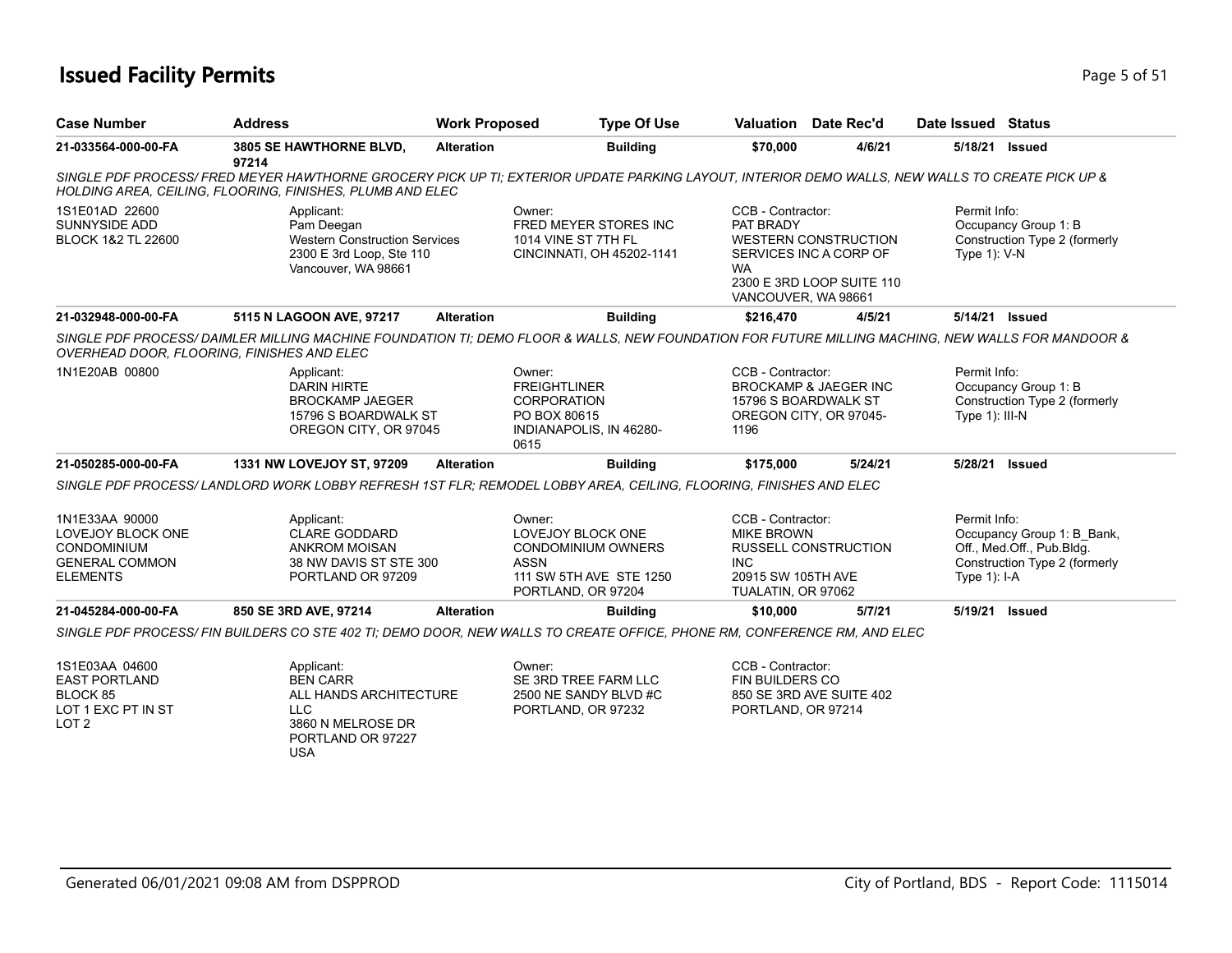### **Issued Facility Permits** Page 6 of 51

| <b>Case Number</b>                                                                                                                             | <b>Address</b>                                                                                                                                   | <b>Work Proposed</b> | <b>Type Of Use</b>                                                                                                             |                                                                                                            | <b>Valuation</b> Date Rec'd                                  | Date Issued Status           |                                                                                          |
|------------------------------------------------------------------------------------------------------------------------------------------------|--------------------------------------------------------------------------------------------------------------------------------------------------|----------------------|--------------------------------------------------------------------------------------------------------------------------------|------------------------------------------------------------------------------------------------------------|--------------------------------------------------------------|------------------------------|------------------------------------------------------------------------------------------|
| 21-010827-000-00-FA                                                                                                                            | 3485 S BOND AVE, 97239                                                                                                                           | <b>Alteration</b>    | <b>Building</b>                                                                                                                | \$1,441,650                                                                                                | 2/3/21                                                       | 5/6/21                       | <b>Under Inspection</b>                                                                  |
|                                                                                                                                                | F31/ OHSU CHH2 OR 6 & 7 4TH FLR TI; MINOR DEMO, NEW WALLS TO CREATE OPERATING RMS, CEILING, FLOORING, FINISHES, PLUMB AND ELEC                   |                      |                                                                                                                                |                                                                                                            |                                                              |                              |                                                                                          |
| 1S1E10AC 00307<br><b>WATERFRONT SOUTH</b><br>LOT 7                                                                                             | Applicant:<br>THANE EDDINGTON<br><b>PKA ARCHITECTS</b><br>6969 SW HAMPTON<br>PORTLAND, OR 97223                                                  |                      | Owner:<br><b>OREGON HEALTH &amp;</b><br><b>SCIENCE UNIVERSITY</b><br>3181 SW SAM JACKSON<br>PARK RD<br>PORTLAND, OR 97239-3011 | CCB - Contractor:<br><b>JAMES AARHUS</b><br>5TH FLOOR ATTN ERIN<br><b>DEVAUGHN</b><br>PARSIPPANY, NJ 07054 | SKANSKA USA BUILDING INC<br>389 INTERPACE PARKWAY            |                              |                                                                                          |
| 20-203170-DFS-01-FA                                                                                                                            | 100 SW MAIN ST, 97204                                                                                                                            | <b>Alteration</b>    | <b>Building</b>                                                                                                                | \$19,004                                                                                                   | 4/20/21                                                      | 5/5/21                       | Issued                                                                                   |
|                                                                                                                                                | SINGLE PDF PROCESS/VBA 2ND & 3RD FL TI; DFS FOR UNISTRUCT STRUCTURAL SUPPORT & SEISMIC BRACING FOR 3 OPERABLE PARTITION WALLS                    |                      |                                                                                                                                |                                                                                                            |                                                              |                              |                                                                                          |
| 1S1E03BD 00600<br><b>PORTLAND</b><br>BLOCK 10<br>LOT 1 EXC PT IN STS<br>LOT 2-8 EXC PT IN ST                                                   | Applicant:<br><b>JAKE BAUER</b><br>14164 FIR STREET<br>OREGON CITY, OR 97280                                                                     |                      | Owner:<br>AAT OREGON OFFICE I LLC<br>3420 CARMEL MOUNTAIN RD<br>#100<br>SAN DIEGO, CA 92121                                    |                                                                                                            |                                                              | Permit Info:<br>Type 1): I-B | Occupancy Group 1: B_Bank,<br>Off., Med.Off., Pub.Bldg.<br>Construction Type 2 (formerly |
| 20-115059-DFS-04-FA                                                                                                                            | 2801 N GANTENBEIN AVE,<br>97227                                                                                                                  | <b>Alteration</b>    | <b>Building</b>                                                                                                                | \$23,000                                                                                                   | 5/10/21                                                      |                              | 5/28/21 Issued                                                                           |
|                                                                                                                                                | SINGLE PDF PROCESS/ FAMILY BIRTH CENTER 9TH FLR TI: DFS SEISMIC ANCHORAGE FOR MECHANICAL & PLUMBING PIPING                                       |                      |                                                                                                                                |                                                                                                            |                                                              |                              |                                                                                          |
| 1N1E27AC 00300<br><b>ABENDS ADD</b><br><b>BLOCK3</b><br>INC PT VAC STS LOT 1-16                                                                | Applicant:<br><b>BEN WENNER</b><br><b>TOTAL MECHANICAL</b><br>4857 NW LAKE RD STE 300<br><b>CAMAS WA 98607</b>                                   |                      | Owner:<br><b>EMANUEL HOSPITAL</b><br>1919 NW LOVEJOY ST<br>PORTLAND, OR 97209-1503                                             |                                                                                                            |                                                              |                              |                                                                                          |
| 21-022185-000-00-FA                                                                                                                            | 12106 NE AINSWORTH CIR,<br>97220                                                                                                                 | <b>Alteration</b>    | <b>Building</b>                                                                                                                | \$174,048                                                                                                  | 3/5/21                                                       | 5/12/21 Issued               |                                                                                          |
| <b>ELEC</b>                                                                                                                                    | SINGLE PDF PROCESS/ LEATHERMAN TOOL GROUP RACKING TI: INSTALL PROSTATE STORAGE MANAGEMENT SYSTEM, ADJUSTABLE RACKING SYSTEM MAX HEIGHT 18 FT AND |                      |                                                                                                                                |                                                                                                            |                                                              |                              |                                                                                          |
| 1N2E15D 02400A1<br><b>LEATHERMAN</b><br>LOT 2&3 EXC PT IN<br><b>SLOUGH</b><br>OTHER IMPS SEE R205405<br>(R484600100) FOR LAND &<br><b>IMPS</b> | Applicant:<br><b>JACOB PRATER</b><br><b>BB INSTALLATIONS INC</b><br>14401 S GLEN OAK RD<br>OREGON CITY OR 97045                                  |                      | Owner:<br>LEATHERMAN TOOL GROUP<br><b>INC</b><br>12106 NE AINSWORTH CIR<br>PORTLAND, OR 97220                                  | CCB - Contractor:<br>14401 S GLEN OAK RD<br>9006                                                           | <b>B &amp; B INSTALLATIONS INC</b><br>OREGON CITY, OR 97045- |                              |                                                                                          |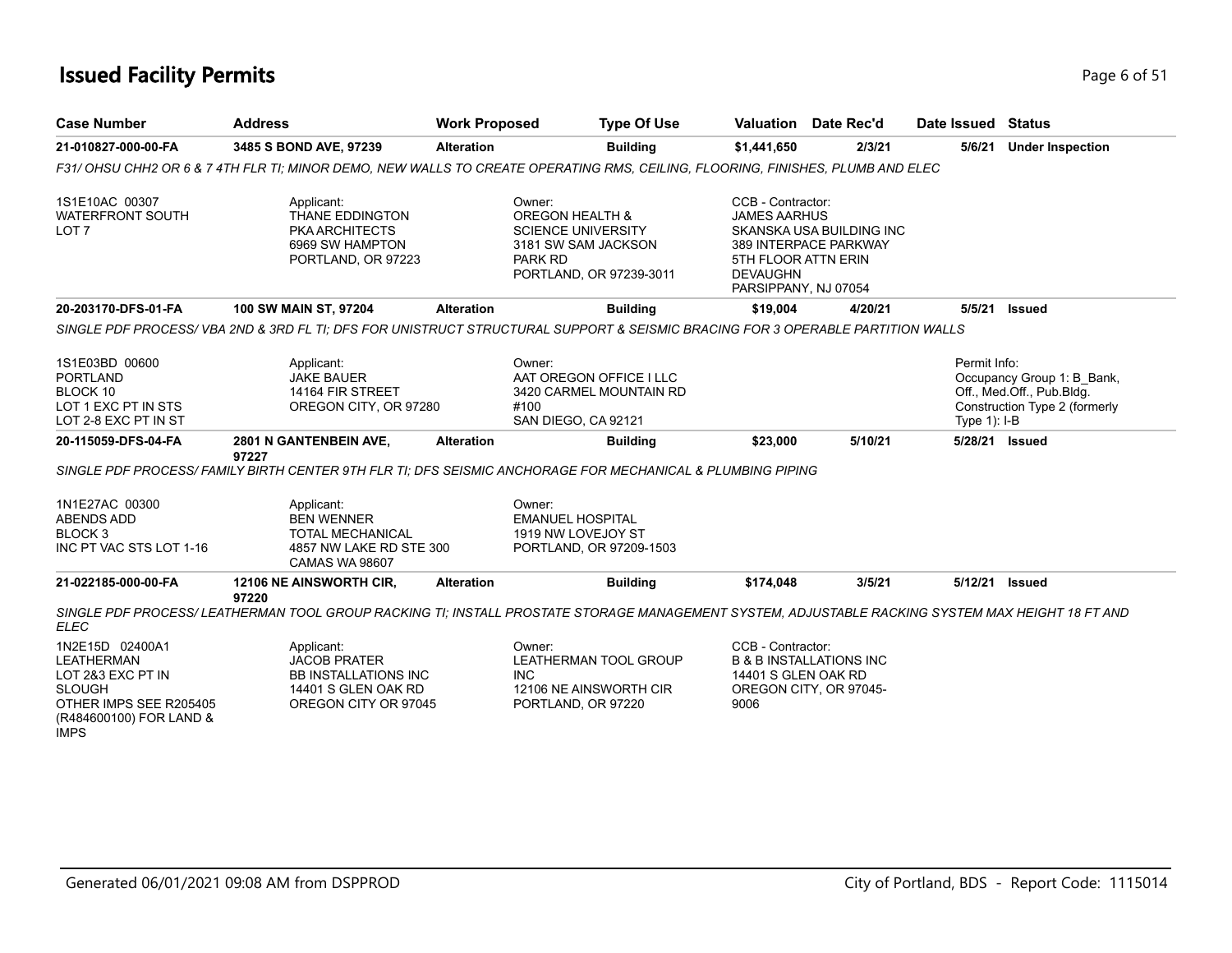### **Issued Facility Permits** Page 7 of 51

| <b>Case Number</b>                                                                                                       | <b>Address</b>                                                                                                                                                                                                                                                                 | <b>Work Proposed</b>                  | <b>Type Of Use</b>                                                                                   |                                                              | <b>Valuation</b> Date Rec'd                                | Date Issued Status             |                                                                                          |
|--------------------------------------------------------------------------------------------------------------------------|--------------------------------------------------------------------------------------------------------------------------------------------------------------------------------------------------------------------------------------------------------------------------------|---------------------------------------|------------------------------------------------------------------------------------------------------|--------------------------------------------------------------|------------------------------------------------------------|--------------------------------|------------------------------------------------------------------------------------------|
| 21-009789-000-00-FA                                                                                                      | 1600 SW 4TH AVE, 97201                                                                                                                                                                                                                                                         | <b>Alteration</b>                     | <b>Building</b>                                                                                      | \$500,000                                                    | 2/1/21                                                     | 5/14/21                        | <b>Issued</b>                                                                            |
|                                                                                                                          | SINGLE PDF PROCESS/ PSU RMNC REROOF BLDG: REPLACE MAIN BUILDING & PENTHOUSE ROOF SYSTEMS AND INSTALL NEW GUARD RAILS, FINISHES AND PLUMB                                                                                                                                       |                                       |                                                                                                      |                                                              |                                                            |                                |                                                                                          |
| 1S1E03CB 01800<br>SOUTH AUDITORIUM ADD<br><b>BLOCK A</b><br>LOT 2 TL 1800<br>DEFERRED ADDITIONAL<br><b>TAX LIABILITY</b> | Applicant:<br><b>MARK FUJII</b><br>PORTLAND STATE<br>UNIVERSITY FACILITIES<br>AND PLANNING<br><b>PO BOX 751</b><br>PORTLAND OR 97207-0751                                                                                                                                      | Owner:<br><b>PO BOX 751</b>           | PORTLAND STATE<br>UNIVERSITY - LEASED<br><b>MULTIPLE TENANTS</b><br>PORTLAND, OR 97207-0751          | CCB - Contractor:<br>2020 NE 194TH AVE                       | <b>MCDONALD &amp; WETLE INC</b><br>PORTLAND, OR 97230-7442 | Permit Info:                   | Occupancy Group 1: B Bank.<br>Off., Med.Off., Pub.Bldg.                                  |
| 20-223348-DFS-01-FA                                                                                                      | 500 NE MULTNOMAH ST, 97232 Alteration                                                                                                                                                                                                                                          |                                       | <b>Building</b>                                                                                      | \$22,000                                                     | 4/19/21                                                    | 5/5/21                         | Issued                                                                                   |
|                                                                                                                          | SINGLE PDF PROCESS/KAISER WASTE LINE RELOCATION BSMNT TI: DFS FOR CURED IN PLACE PIPE LINER SPEC & INSTALLATION INFORMATION                                                                                                                                                    |                                       |                                                                                                      |                                                              |                                                            |                                |                                                                                          |
| 1N1E35BB 02400<br><b>HOLLADAYS ADD</b><br>BLOCK 73&80 TL 2400                                                            | Applicant:<br><b>CALEB MITCHELL</b><br><b>FORTIS CONSTRUCTION</b><br>1705 SW TAYLOR SUITE 200<br>PORTLAND, OR 97213                                                                                                                                                            | Owner:<br><b>NORTHWEST</b><br>$100 -$ | KAISER FOUNDATION<br><b>HEALTH PLAN OF THE</b><br>500 NE MULTNOMAH ST STE<br>PORTLAND, OR 97232-2031 |                                                              |                                                            |                                |                                                                                          |
| 21-035317-000-00-FA                                                                                                      | <b>14015 NE AIRPORT WAY, 97230</b>                                                                                                                                                                                                                                             | <b>Alteration</b>                     | <b>Building</b>                                                                                      | \$90,263                                                     | 4/9/21                                                     |                                | 5/19/21 Under Inspection                                                                 |
|                                                                                                                          | SINGLE PDF PROCESS/ LANDLORD WORK SPACE 14015; DEMO WALLS, NEW WALLS TO CREATE OPEN OFFICE, RESTROOM, CEILING, FLOORING, FINISHES, ELEC, AND PLUMB -<br><b>FUTURE PERMIT FOR NEW TENANT MAY BE REQUIRED</b>                                                                    |                                       |                                                                                                      |                                                              |                                                            |                                |                                                                                          |
|                                                                                                                          | Applicant:<br><b>RYAN WESTON</b><br><b>GROUP MACKENZIE</b><br>1515 SE WATER AVE STE<br>100<br>PORTLAND, OR 97214                                                                                                                                                               | Owner:                                | <b>PROLOGIS TLF LLC</b><br>851 SW 6TH AVE #1200<br>PORTLAND, OR 97204                                | CCB - Contractor:<br>LLC.<br>PO BOX 1057                     | VANOSDEL CONSTRUCTION<br>BATTLE GROUND, WA 98604           | Permit Info:<br>Type 1): III-B | Occupancy Group 1: B Bank,<br>Off., Med.Off., Pub.Bldg.<br>Construction Type 2 (formerly |
| 21-038055-000-00-FA                                                                                                      | 888 SW 5TH AVE, 97204                                                                                                                                                                                                                                                          | <b>Alteration</b>                     | <b>Building</b>                                                                                      | \$920,000                                                    | 4/19/21                                                    | 5/12/21                        | Issued                                                                                   |
|                                                                                                                          | SINGLE PDF PROCESS/AECOM 6TH FLR TI; MINOR DEMO, NEW WALLS TO CREATE RECEPTION AREA, SOCIAL HUB, MULTIPURPOSE RM, CONFERENCE RMS, MDF/IT RMS, MOTHERS<br>RM, FOCUS RMS, PHONE RMS, STORAGE RM, REPROGRAPHICS RM, OPEN OFFICE AREA, CEILING, FLOORING, FINISHES, PLUMB AND ELEC |                                       |                                                                                                      |                                                              |                                                            |                                |                                                                                          |
| 1S1E03BB 90003<br>PIONEER PLACE<br>CONDOMINIUM<br>LOT <sub>3</sub>                                                       | Applicant:<br><b>ANNE ROGNESS</b><br>ZIMMER, GUNSUL, FRASCA<br>1223 SW WASHINGTON ST.,<br>SUITE 200<br>PORTLAND OR 97205                                                                                                                                                       | Owner:<br>#2300                       | LIPT SW FIFTH AVE LLC<br>333 WEST WACKER DR<br>CHICAGO, IL 60606                                     | CCB - Contractor:<br><b>FLOOR LEGAL</b><br>CONCORD, CA 94520 | SWINERTON BUILDERS INC<br>2001 CLAYTON ROAD 7TH            | Permit Info:<br>Type 1): I-A   | Occupancy Group 1: B_Bank,<br>Off., Med.Off., Pub.Bldg.<br>Construction Type 2 (formerly |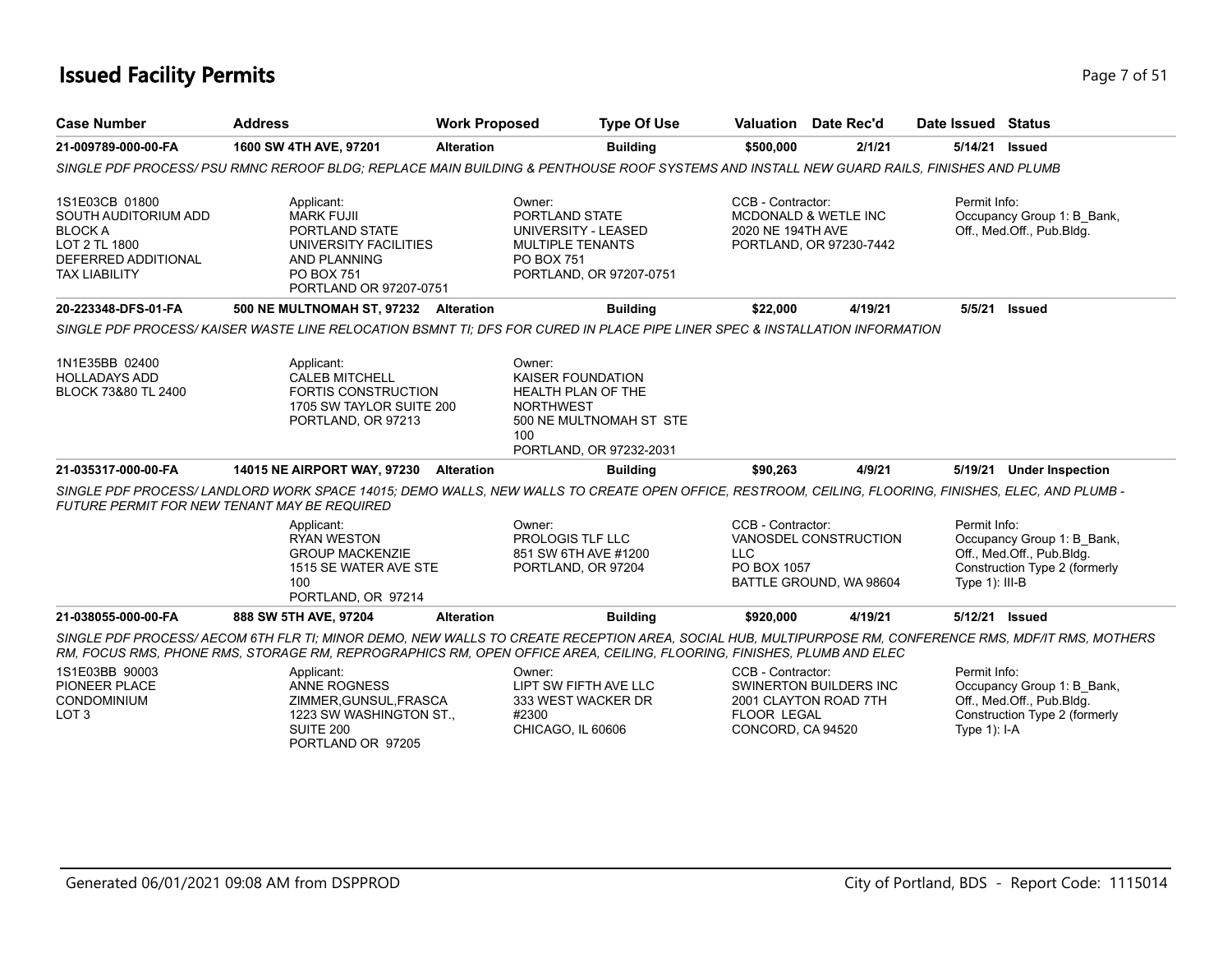## **Issued Facility Permits** Page 8 of 51

| <b>Case Number</b>                                                                                                                | <b>Address</b>                                                                                                                                                                                                          | <b>Work Proposed</b> |                                                                                               | <b>Type Of Use</b>                              |                                                                                                | <b>Valuation</b> Date Rec'd                     | Date Issued Status                           |                                                                                          |
|-----------------------------------------------------------------------------------------------------------------------------------|-------------------------------------------------------------------------------------------------------------------------------------------------------------------------------------------------------------------------|----------------------|-----------------------------------------------------------------------------------------------|-------------------------------------------------|------------------------------------------------------------------------------------------------|-------------------------------------------------|----------------------------------------------|------------------------------------------------------------------------------------------|
| 20-194198-DFS-01-FA                                                                                                               | 7000 NE AIRPORT WAY, 97218                                                                                                                                                                                              | <b>Alteration</b>    |                                                                                               | <b>Building</b>                                 | \$6,500                                                                                        | 5/12/21                                         |                                              | 5/19/21 Issued                                                                           |
| <b>EQUIPMENT</b>                                                                                                                  | SINGLE PDF PROCESS/ PDX TERMINAL 6 TENANT RELOCATES (GROUP 2) ALL CONCOURSES DEPLANNING & ENPLANNING LEVELS; DFS SEISMIC RESTRAINTS FOR HVAC PIPING &                                                                   |                      |                                                                                               |                                                 |                                                                                                |                                                 |                                              |                                                                                          |
| 1N2E08B 00400<br>SECTION 08 1N 2E<br>TL 400 7.39 ACRES<br>SEE SUB ACCOUNTS                                                        | Applicant:<br><b>AUSTIN CHEADLE</b><br><b>FASTER PERMITS</b><br>2000 SW 1ST AVE SUITE 420<br>PORTLAND, OR 97201                                                                                                         |                      | Owner:<br>PORT OF PORTLAND<br>PO BOX 3529                                                     | PORTLAND, OR 97208-3529                         |                                                                                                |                                                 | Permit Info:<br>Type $1$ : I-A               | Occupancy Group 1: A-3<br>Construction Type 2 (formerly                                  |
| 21-017843-000-00-FA                                                                                                               | 6936 N FATHOM ST, 97217                                                                                                                                                                                                 | <b>Alteration</b>    |                                                                                               | <b>Building</b>                                 | \$47,500                                                                                       | 2/24/21                                         |                                              | 5/14/21 Issued                                                                           |
| FINISHES AND ELEC                                                                                                                 | SINGLE PDF PROCESS/ DAIMLER WESTERN STAR OFFICE TI 2ND FLR; DEMO WALLS, NEW WALLS TO CREATE OFFICES, CONFERENCE RM, MEETING RM, CEILING, FLOORING,                                                                      |                      |                                                                                               |                                                 |                                                                                                |                                                 |                                              |                                                                                          |
| 1N1E17B 00200<br>SECTION 17 1N 1E<br>TL 200 24.90 ACRES<br><b>LAND &amp; IMPS SEE</b><br>R646162 (R941170881)<br>FOR MACH & EQUIP | Applicant:<br><b>MADDY GORMAN</b><br><b>ANKROM MOISAN</b><br>38 NW DAVIS ST, STE 300<br>PORTLAND, OR 97209                                                                                                              |                      | Owner:<br>AMERICA LLC<br>PO BOX 3820                                                          | DAIMLER TRUCKS NORTH<br>PORTLAND, OR 97208-3820 | CCB - Contractor:<br><b>KIRBY NAGELHOUT</b><br><b>CONSTRUCTION CO</b><br><b>BEND, OR 97701</b> | 63049 LOWER MEADOW DR                           | Permit Info:<br>Hazard 2<br>Type $1$ ): II-B | Occupancy Group 1: H-2 High<br>Construction Type 2 (formerly                             |
| 21-038031-000-00-FA                                                                                                               | 888 SW 5TH AVE, 97204                                                                                                                                                                                                   | <b>Alteration</b>    |                                                                                               | <b>Building</b>                                 | \$110,000                                                                                      | 4/19/21                                         |                                              | 5/12/21 Issued                                                                           |
|                                                                                                                                   | SINGLE PDF PROCESS/ PIONEER TOWER CORRIDOR 6TH FLR TI; NEW WALLS TO CREATE COMMON CORRIDORS, CEILING, FLOORING, FINISHES AND ELEC                                                                                       |                      |                                                                                               |                                                 |                                                                                                |                                                 |                                              |                                                                                          |
| 1S1E03BB 90003<br>PIONEER PLACE<br>CONDOMINIUM<br>LOT 3                                                                           | Applicant:<br>ANNE ROGNESS<br>ZIMMER, GUNSUL, FRASCA<br>1223 SW WASHINGTON ST.,<br>SUITE 200<br>PORTLAND OR 97205                                                                                                       |                      | Owner:<br>LIPT SW FIFTH AVE LLC<br>333 WEST WACKER DR<br>#2300<br>CHICAGO, IL 60606           |                                                 | CCB - Contractor:<br><b>FLOOR LEGAL</b><br>CONCORD, CA 94520                                   | SWINERTON BUILDERS INC<br>2001 CLAYTON ROAD 7TH | Permit Info:<br>Type $1$ : I-A               | Occupancy Group 1: B_Bank,<br>Off., Med.Off., Pub.Bldg.<br>Construction Type 2 (formerly |
| 21-042921-000-00-FA                                                                                                               | 10000 SE MAIN ST, 97216                                                                                                                                                                                                 | <b>Alteration</b>    |                                                                                               | <b>Building</b>                                 | \$519,550                                                                                      | 5/3/21                                          |                                              | 5/21/21 Issued                                                                           |
| <b>ELEC</b>                                                                                                                       | F21/ ADVENTIST GI CLINIC SUITE 112 1ST FLR TI; DEMO WALLS, RELOCATE BATHRM, REMODEL EXAM RMS, OFFICES, MA STATION RM, CEILING, FLOORING, FINISHES, PLUMB AND                                                            |                      |                                                                                               |                                                 |                                                                                                |                                                 |                                              |                                                                                          |
| 1S2E04A 02400<br><b>EVERGLADE</b><br>LOT 6 TL 2400                                                                                | Applicant:<br><b>ALIA BIRR</b><br>ANDERSON DABROWSKI<br><b>ARCHITECTS</b><br>7650 SW BEVELAND ST STE<br>120<br>PORTLAND, OR 97223                                                                                       |                      | Owner:<br>PORTLAND ADVENTIST<br><b>MEDICAL CENTER</b><br>PO BOX 619135<br>ROSEVILLE, CA 95661 |                                                 | CCB - Contractor:<br><b>CONSTRUCTION LLC</b><br>PO BOX 33532<br>PORTLAND, OR 97292             | <b>VIKING ENGINEERING AND</b>                   | Permit Info:<br>Type $1$ : I-A               | Occupancy Group 1: I-2<br>Construction Type 2 (formerly                                  |
| 21-010726-000-00-FA                                                                                                               | 7000 NE AIRPORT WAY, 97218                                                                                                                                                                                              | <b>Alteration</b>    |                                                                                               | <b>Building</b>                                 | \$1,000,000                                                                                    | 2/3/21                                          |                                              | 5/4/21 Issued                                                                            |
|                                                                                                                                   | FF1/ PDX TERMINAL 1 TENANT RELOCATE (GROUP 6) MAIN CONCOURSE C & D ENPLANNING LEVEL; 2 AREAS FOR 1 TENANT - TIMERLINE; DEMO WALLS, NEW WALLS TO CREATE<br>RETAIL AREA, STORAGE RM, CEILING, FLOORING, FINISHES AND ELEC |                      |                                                                                               |                                                 |                                                                                                |                                                 |                                              |                                                                                          |
| 1N2E08B 00400<br>SECTION 08 1N 2E<br>TL 400 7.39 ACRES<br>SEE SUB ACCOUNTS                                                        | Applicant:<br><b>MIKE COYLE</b><br><b>FASTER PERMITS</b><br>2000 SW 1ST AVE, STE 420<br>PORTLAND, OR 97201                                                                                                              |                      | Owner:<br>PORT OF PORTLAND<br>PO BOX 3529                                                     | PORTLAND, OR 97208-3529                         | CCB - Contractor:<br><b>INTERIOR EXTERIOR</b><br><b>SPECIALIST LLC</b><br>PO BOX 83            | SCOTTS MILLS, OR 97375                          | Permit Info:<br>Type $1$ : I-A               | Occupancy Group 1: A-3<br>Construction Type 2 (formerly                                  |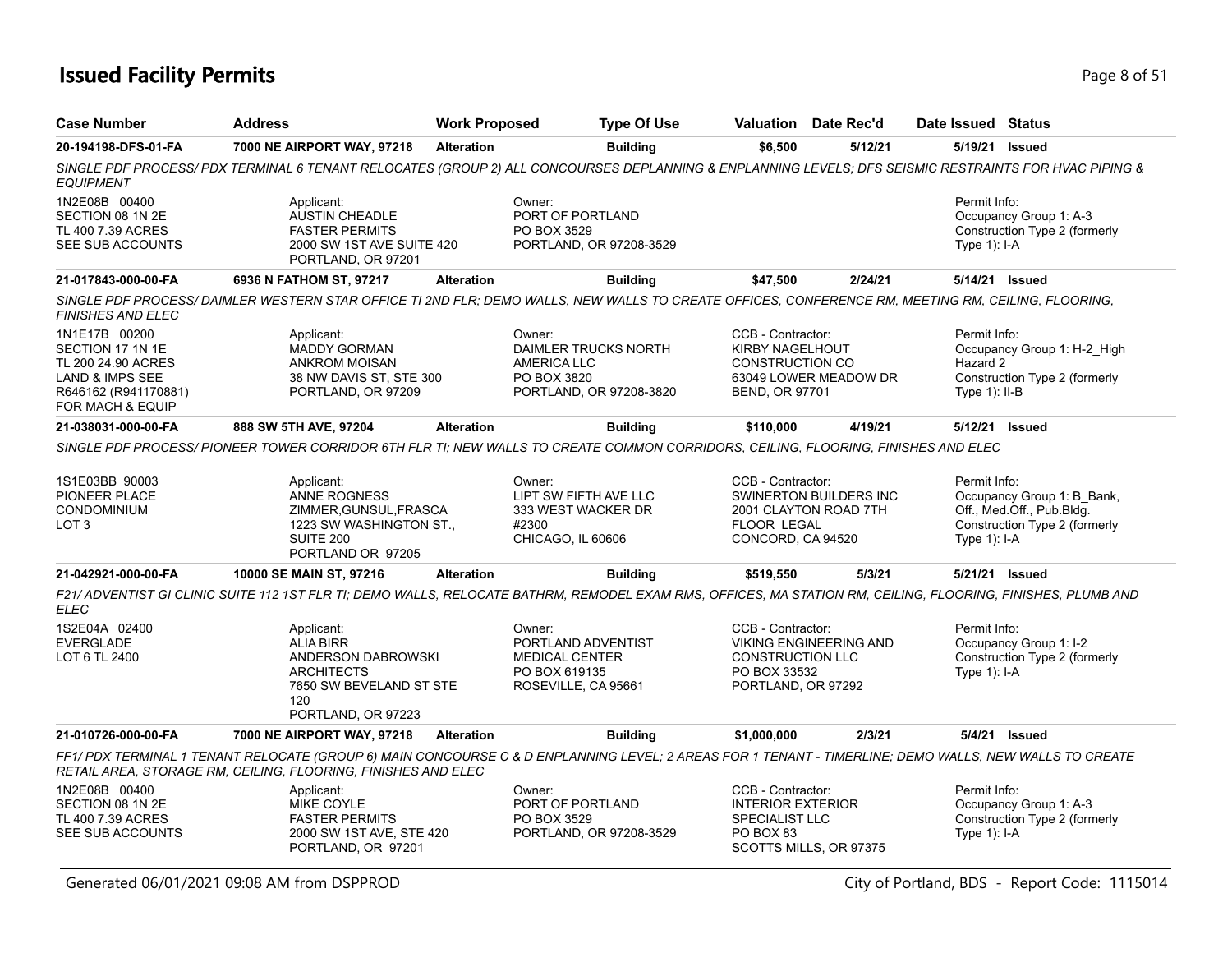### **Issued Facility Permits** Page 9 of 51

| <b>Case Number</b>                                                         | <b>Address</b>                                                                                                                                                                                                     | <b>Work Proposed</b> | <b>Type Of Use</b>                                                                 |                                                                  | Valuation Date Rec'd                                          | Date Issued Status              |                                                         |
|----------------------------------------------------------------------------|--------------------------------------------------------------------------------------------------------------------------------------------------------------------------------------------------------------------|----------------------|------------------------------------------------------------------------------------|------------------------------------------------------------------|---------------------------------------------------------------|---------------------------------|---------------------------------------------------------|
| 21-026726-REV-01-FA                                                        | <b>700 SW 5TH AVE</b>                                                                                                                                                                                              | <b>Alteration</b>    | <b>Building</b>                                                                    | \$0                                                              | 5/13/21                                                       | 5/26/21                         | Issued                                                  |
|                                                                            | SINGLE PDF PROCESS/ PIONEER PLACE ATRIUM EXTERIOR SECURITY DOORS: REVISION TO RECONFIGURE OVERHEAD DOORS AT ENTRIES 2 & 3, STEEL COLUMN SIZE HAVE BEEN<br>MODIFIED TO ALIGN WITH SHOP DRAWINGS AT ENTRIES 2, 3 & 5 |                      |                                                                                    |                                                                  |                                                               |                                 |                                                         |
| 1S1E03BB1 90001                                                            | Applicant:<br><b>CRAIG CHINN</b><br>ARCHITECTURE DESIGN<br><b>COLLABORATIVE</b><br>23231 SOUTH POINTE DR<br>LAGUNA HILLS CA 92653<br><b>USA</b>                                                                    | Owner:               | PIONEER PLACE LLC<br>PO BOX 3487<br>CHICAGO, IL 60654-3487                         |                                                                  |                                                               | Permit Info:<br>Type $1$ : I-FR | Occupancy Group 1: M<br>Construction Type 2 (formerly   |
| 21-041149-000-00-FA                                                        | 15835 NE CAMERON BLVD -<br>Bldg 1, 97230                                                                                                                                                                           | <b>Alteration</b>    | <b>Building</b>                                                                    | \$7,800                                                          | 4/27/21                                                       |                                 | 5/17/21 Issued                                          |
|                                                                            | SINGLE PDF PROCESS/ CONTROL 4 TI; NEW WALL AND DOOR AT EXISTING BREAK RM, CEILING, FLOORING, FINISHES, AND ELEC                                                                                                    |                      |                                                                                    |                                                                  |                                                               |                                 |                                                         |
| 1N2E24AA 00500                                                             | Applicant:<br><b>COLLEEN MURPHY</b><br><b>FLUENT DESIGN</b><br>4075 N WILLIAMS AVE<br>PORTLAND OR 97227                                                                                                            | <b>LLC</b>           | Owner:<br><b>ICON OWNER POOL 1 WEST</b><br>PO BOX 460169<br>HOUSTON, TX 77056-8169 | CCB - Contractor:<br>14785 S LOTUS LANE<br>OREGON CITY, OR 97045 | SAGE CONTRACTORS INC                                          |                                 |                                                         |
| 20-167718-DFS-01-FA                                                        | 7000 NE AIRPORT WAY, 97218                                                                                                                                                                                         | <b>Alteration</b>    | <b>Building</b>                                                                    | \$4,348                                                          | 4/28/21                                                       |                                 | 5/19/21 Issued                                          |
|                                                                            | SINGLE PDF PROCESS/ PDX TERMINAL TICKET LOBBY & SOUTH SECURITY CHECKPOINT ENPLANNING LVL TI; DFS FOR SEISMIC ATTACHMENT OF HVAC DRY SIDE DUCTWORK                                                                  |                      |                                                                                    |                                                                  |                                                               |                                 |                                                         |
| 1N2E08B 00400<br>SECTION 08 1N 2E<br>TL 400 7.39 ACRES<br>SEE SUB ACCOUNTS | Applicant:<br><b>MIKE COYLE</b><br><b>FASTER PERMITS</b><br>2000 SW 1ST AVE, STE 420<br>PORTLAND, OR 97201                                                                                                         | Owner:               | PORT OF PORTLAND<br>PO BOX 3529<br>PORTLAND, OR 97208-3529                         |                                                                  |                                                               | Permit Info:<br>Type $1$ : I-A  | Occupancy Group 1: A-3<br>Construction Type 2 (formerly |
| 21-045606-000-00-FA                                                        | 3203 SE WOODSTOCK BLVD,<br>97202                                                                                                                                                                                   | <b>Alteration</b>    | <b>Building</b>                                                                    | \$21,000                                                         | 5/10/21                                                       | 5/12/21                         | <b>Issued</b>                                           |
|                                                                            | SINGLE PDF PROCESS/ ED TECH CENTER RM 109 1ST FLR TI; NEW WALLS TO CREATE COMPUTER SERVICE RM, COMPUTER SHOP RM, CEILING, FLOORING, FINISHES AND ELEC                                                              |                      |                                                                                    |                                                                  |                                                               |                                 |                                                         |
| 1S1E13 00100<br>SECTION 13 1S 1E<br>TL 100 103.39 ACRES                    | Applicant:<br><b>MARK BECKIUS</b><br><b>REIMERS &amp; JOLIVETTE</b><br>2344 NW 24TH AVE<br>PORTLAND, OR 97210                                                                                                      |                      | Owner:<br>THE REED INSTITUTE<br>3203 SE WOODSTOCK BLVD<br>PORTLAND, OR 97202-8138  | CCB - Contractor:<br><b>SCOTT PATER</b><br>2344 NW 24TH AVE      | <b>REIMERS &amp; JOLIVETTE INC</b><br>PORTLAND, OR 97210-2132 |                                 |                                                         |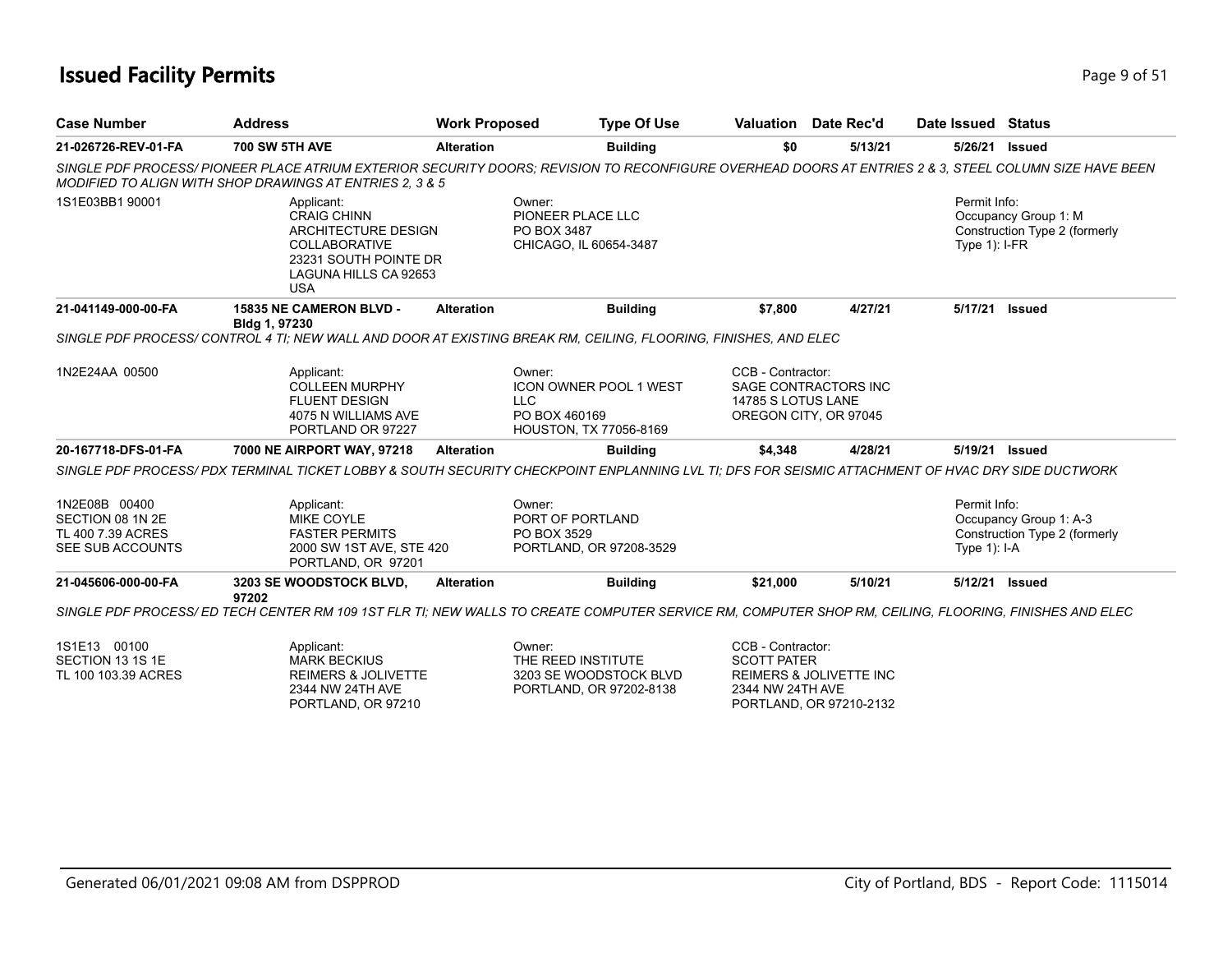#### **Issued Facility Permits** Page 10 of 51

| <b>Case Number</b>                                                             | <b>Address</b>                                                                                                                                                                                                                      | <b>Work Proposed</b>         | <b>Type Of Use</b>                                                              |                                                                                                                                                 | <b>Valuation</b> Date Rec'd | Date Issued                     | Status                                                                                   |
|--------------------------------------------------------------------------------|-------------------------------------------------------------------------------------------------------------------------------------------------------------------------------------------------------------------------------------|------------------------------|---------------------------------------------------------------------------------|-------------------------------------------------------------------------------------------------------------------------------------------------|-----------------------------|---------------------------------|------------------------------------------------------------------------------------------|
| 21-049511-000-00-FA                                                            | <b>1000 SW BROADWAY, 97205</b>                                                                                                                                                                                                      | <b>Alteration</b>            | <b>Building</b>                                                                 | \$157,765                                                                                                                                       | 5/20/21                     | 5/28/21                         | Issued                                                                                   |
|                                                                                | SINGLE PDF PROCESS/UNDISCLOSED PROFESSIONAL SERVICES FIRM. STE 960 TI: NEW TENANT - DEMO WALLS, NEW WALLS TO CREATE OFFICES, CONFERENCE RMS, OPEN<br>OFFICE, BREAK RM, RECEPTION AREA, CEILING, FLOORING, FINISHES, PLUMB, AND ELEC |                              |                                                                                 |                                                                                                                                                 |                             |                                 |                                                                                          |
| 1S1E03BB 02400<br><b>PORTLAND</b><br>BLOCK 182<br>LOT 5-8                      | Applicant:<br><b>STACY BENGTSON</b><br>LRS ARCHITECTS<br>720 NW DAVIS ST. #300<br>PORTLAND, OR 97209                                                                                                                                | Owner:<br><b>BUILDING LP</b> | ONE THOUSAND BROADWAY<br>1000 SW BROADWAY #1770<br>PORTLAND, OR 97205-3069      | CCB - Contractor:<br><b>GORDON CAUDLE</b><br><b>JOHNSON PROJECT</b><br>SOLUTIONS INC<br>919 SW TAYLOR STREET<br>SUITE 800<br>PORTLAND, OR 97205 |                             | Permit Info:<br>Type $1$ ): I-A | Occupancy Group 1: B Bank,<br>Off., Med.Off., Pub.Bldg.<br>Construction Type 2 (formerly |
| 21-037350-000-00-FA                                                            | <b>16233 NE CAMERON BLVD,</b><br>97230                                                                                                                                                                                              | <b>Alteration</b>            | <b>Building</b>                                                                 | \$18,375                                                                                                                                        | 4/15/21                     | 5/12/21                         | Final                                                                                    |
|                                                                                | SINGLE PDF PROCESS/WIREPATH SYSTEMS TI 16237; NEW TENANT - INSTALL HIGH PILE PALLET RACKING MAX HEIGHT 16 FT                                                                                                                        |                              |                                                                                 |                                                                                                                                                 |                             |                                 |                                                                                          |
| 1N2E24AA 00400<br><b>INTERSTATE</b><br><b>CROSSROADS</b><br>LOT 1 EXC PT IN ST | Applicant:<br><b>TRENT INGLESBY</b><br>NORTHWEST HANDLING<br><b>SYSTEMS</b><br>18008 NE AIRPORT WAY<br>PORTLAND OR 97230                                                                                                            | Owner:<br>LLC                | <b>ICON OWNER POOL 1 WEST</b><br>PO BOX 460169<br><b>HOUSTON, TX 77056-8169</b> | CCB - Contractor:<br>NORTH WEST HANDLING<br><b>SYSTEMS INC</b><br>1100 SW 7TH STREET<br>RENTON, WA 98057                                        |                             |                                 |                                                                                          |

| 21-039661<br>1-000-00-FA | 3 SE WOODSTOCK BLVD<br>3203 | Alteration | <i><b>Building</b></i> | \$42,000 | 1/22/21<br><b>THERE</b> | 5/5/21<br><b>Issued</b> |
|--------------------------|-----------------------------|------------|------------------------|----------|-------------------------|-------------------------|
|                          | יחרים<br>97 ZUZ             |            |                        |          |                         |                         |

*SINGLE PDF PROCESS/ REED COLLEGE PSYCHOLOGY BLDG RM 137 1ST FLR TI; DEMO WALLS, NEW WALLS TO CREATE OFFICE, BREAKAREA, FACULTY LAB, CLOSET, TEST RMS, CEILING, FLOORING, FINISHES, PLUMB AND ELEC*

| 21-043091-000-00-FA                     | 5050 NE HOYT ST. 97213                     | <b>Alteration</b> | <b>Building</b>                              | \$556,000                                     | 5/3/21 | 5/10/21<br>Issued                                     |
|-----------------------------------------|--------------------------------------------|-------------------|----------------------------------------------|-----------------------------------------------|--------|-------------------------------------------------------|
|                                         | 2344 NW 24TH AVE<br>PORTLAND, OR 97210     |                   | PORTLAND, OR 97202-8138                      | 2344 NW 24TH AVE<br>PORTLAND, OR 97210-2132   |        | Type $1$ : II-B                                       |
| SECTION 13 1S 1E<br>TL 100 103.39 ACRES | <b>MARK BECKIUS</b><br>REIMERS & JOLIVETTE |                   | THE REED INSTITUTE<br>3203 SE WOODSTOCK BLVD | <b>SCOTT PATER</b><br>REIMERS & JOLIVETTE INC |        | Occupancy Group 1: B<br>Construction Type 2 (formerly |
| 1S1E13 00100                            | Applicant:                                 |                   | Owner:                                       | CCB - Contractor:                             |        | Permit Info:                                          |

*SINGLE PDF PROCESS/ PHYSPLANPPMC - SUITE 155 TI; DEMO WALLS, NEW WALLS TO CREATE EXAM RMS AND RECONFIGURE EXISTING EXAM RM AND WORK RM, CEILING, FLOORING, FINISHES, PLUMB, AND ELEC*

| 1N2E31BD 03800         | Applicant:            | Owner:                         | CCB - Contractor:     |
|------------------------|-----------------------|--------------------------------|-----------------------|
| CENTER ADD             | <b>SHAWN SHIELD</b>   | <b>PROVIDENCE HEALTH &amp;</b> | MICHAEL CARRIGG       |
| BLOCK 3                | <b>JRJ ARCHITECTS</b> | SERVICES-OREGON                | ANDERSEN CONSTRUCTION |
| INC PT VAC ST LOT 1-13 | 15455 NW GREENBRIER   | 800 5TH AVE #1200              | COMPANY OF OREGON LLC |
| LOT 15-26 EXC PT IN ST | PKWY STE 260          | SEATTLE. WA 98104              | PO BOX 6712           |
|                        | BEAVERTON OR 97006    |                                | PORTLAND, OR 97228    |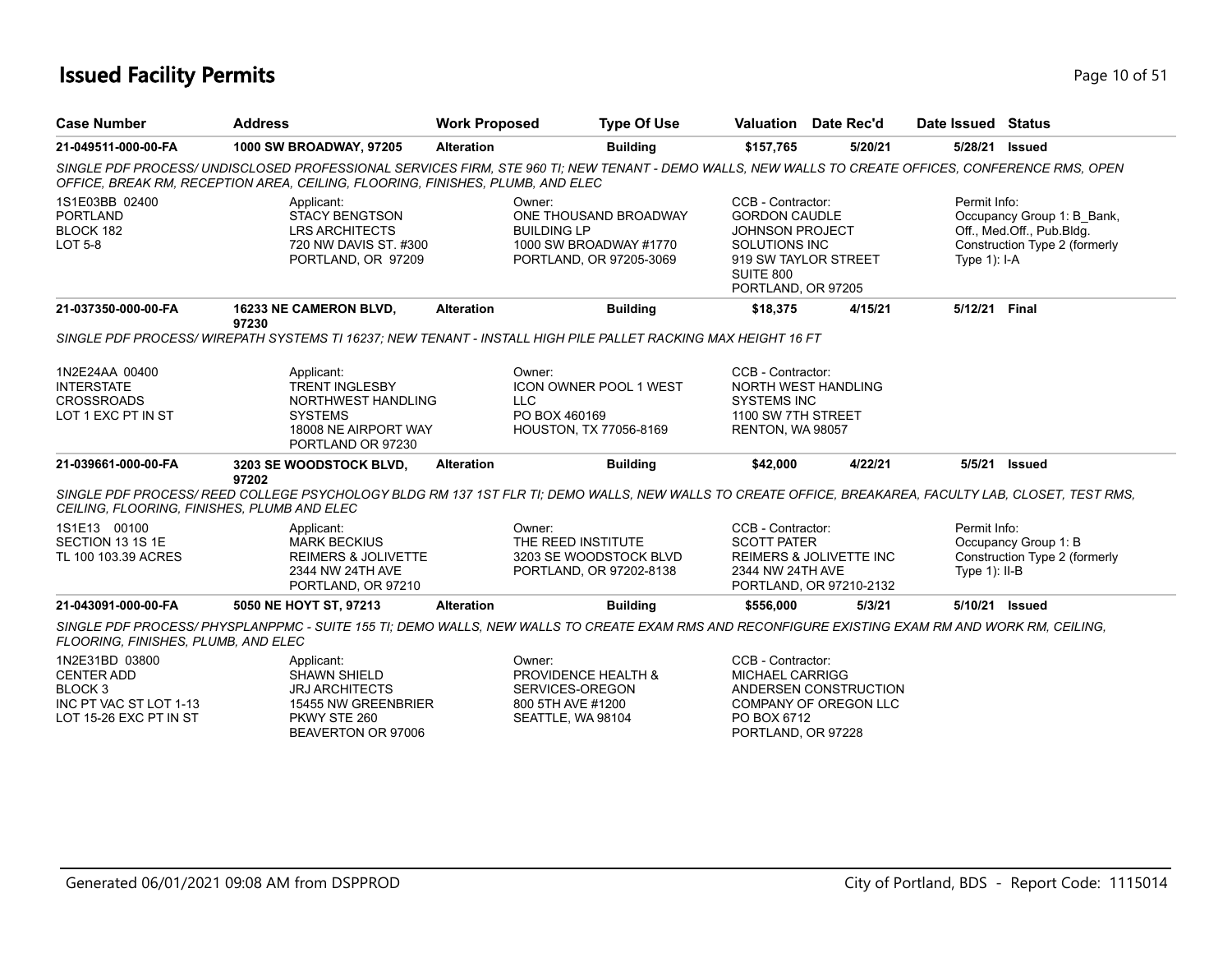### **Issued Facility Permits** Provide the Contract of 51 and 200 minutes and 200 minutes of 51 and 200 minutes and 200 minutes and 200 minutes and 200 minutes and 200 minutes and 200 minutes and 200 minutes and 200 minutes and

| <b>Case Number</b>                                               | <b>Address</b>                                                                                                                                                                                                                                                                                | <b>Work Proposed</b> |                                                                                             | <b>Type Of Use</b>                                                            |                                                                                                  | Valuation Date Rec'd                             | Date Issued Status                |                                                                                          |
|------------------------------------------------------------------|-----------------------------------------------------------------------------------------------------------------------------------------------------------------------------------------------------------------------------------------------------------------------------------------------|----------------------|---------------------------------------------------------------------------------------------|-------------------------------------------------------------------------------|--------------------------------------------------------------------------------------------------|--------------------------------------------------|-----------------------------------|------------------------------------------------------------------------------------------|
| 21-028901-000-00-FA                                              | 705 N KILLINGSWORTH ST,<br>97217                                                                                                                                                                                                                                                              | <b>Alteration</b>    |                                                                                             | <b>Building</b>                                                               | \$280,000                                                                                        | 3/24/21                                          | 5/3/21                            | <b>Under Inspection</b>                                                                  |
|                                                                  | F26/ PCC CASCADE PSEB 1ST FLR TI; DEMO WALLS, NEW WALLS TO CREATE (SIMULATION SPACES) STORAGE RM, FLEX RESIDENCE RM, CONTROL RMS, VESTIBULE AREA,<br>HOSPITAL INPATIENT SIM RM, DEBRIEFING RMS, EMS CONTROL RM, FLEX SPACE, EMS AMBULANCE SIM RM, CEILING, FLOORING, FINISHES, PLUMB AND ELEC |                      |                                                                                             |                                                                               |                                                                                                  |                                                  |                                   |                                                                                          |
| 1N1E15CD 12300                                                   | Applicant:<br><b>JEFF VINCENT</b><br><b>STUDIO PETRETTI</b><br><b>ARCHITECTURE</b><br>2335 SE 50TH AVE, STE B<br>PORTLAND OR 97215                                                                                                                                                            |                      | Owner:<br>PORTLAND COMMUNITY<br><b>COLLEGE DIST</b><br>PO BOX 19000                         | PORTLAND, OR 97280-0990                                                       | CCB - Contractor:<br><b>BUILDERS LLC</b><br>4444 SE 27TH AVE<br>PORTLAND, OR 97202               | ONEILL WALSH COMMUNITY                           | Permit Info:<br>Type $1$ ): $V-B$ | Occupancy Group 1: B<br>Construction Type 2 (formerly                                    |
| 21-021529-000-00-FA                                              | 250 SW TAYLOR ST, 97204                                                                                                                                                                                                                                                                       | <b>Alteration</b>    |                                                                                             | <b>Building</b>                                                               | \$708,341                                                                                        | 3/4/21                                           | 5/24/21 Issued                    |                                                                                          |
|                                                                  | F19/LANDLORD WORK 2ND FLR BUILD OUT; DEMO WALLS, NEW WALLS TO CREATE OFFICES, SOC ENTRY, STORAGE RMS, MAIL RM, PHONE RMS, BREAKRM, CONFERENCE RMS,<br>FLEX RMS, OPEN OFFICE AREA, CEILING, FLOORING, FINISHES, PLUMB AND ELEC                                                                 |                      |                                                                                             |                                                                               |                                                                                                  |                                                  |                                   |                                                                                          |
| 1S1E03BA 06200                                                   | Applicant:<br><b>CHELSEY BOREAS</b><br><b>GBD ARCHITECTS</b><br>1120 NW COUCH STE 300<br>PORTLAND OR 97209                                                                                                                                                                                    |                      | Owner:<br>AB PR QOZB I PROPERTY<br><b>LLC</b><br>1211 SW 5TH AVE #700<br>PORTLAND, OR 97204 |                                                                               | CCB - Contractor:<br>1026 SE STARK STREET<br>PORTLAND, OR 97214                                  | <b>BREMIK CONSTRUCTION INC</b>                   |                                   |                                                                                          |
| 21-041269-000-00-FA                                              | 400 SW 6TH AVE, 97204                                                                                                                                                                                                                                                                         | <b>Alteration</b>    |                                                                                             | <b>Building</b>                                                               | \$135,000                                                                                        | 4/28/21                                          |                                   | 5/6/21 Issued                                                                            |
| 1N1E34CC 04000<br><b>PORTLAND</b><br>BLOCK 175<br><b>LOT 5-8</b> | F13/ LANDLORD WORK 2ND FLR TI; DEMO WALLS, RETURN ENTIRE 2ND FLR TO SHELL SPACE FOR FUTURE TENANT BUILD OUT, CEILING, FLOORING, FINISHES AND ELEC<br>Applicant:<br><b>LAUREN BEURIS</b><br><b>HOK ARCHITECTURE</b><br>1218 3RD AVE STE 500<br>SEATTLE WA 98101                                |                      | Owner:<br>4000 E 3RD AVE #500<br>FOSTER CITY, CA 94404                                      | PORTLAND 400 SIXTH LLC                                                        | CCB - Contractor:<br>45 82ND DR STE 53 B                                                         | BNK CONSTRUCTION INC<br>GLADSTONE, OR 97027-2562 |                                   |                                                                                          |
| 19-181713-REV-01-FA                                              | 812 SW WASHINGTON ST, 97205 Alteration                                                                                                                                                                                                                                                        |                      |                                                                                             | <b>Building</b>                                                               | \$414,000                                                                                        | 5/6/21                                           | 5/19/21 Issued                    |                                                                                          |
|                                                                  | SINGLE PDF PROCESS/ B216 SALES TI 5TH FL; VALUE ADDED REVISION; NEW WALLS AT SHOWROOM KITCHEN, SHOWROOM BATHROOM, CONFERENCE RM, OFFICE, UPDATE<br>EXISTING RESTROOM, CEILING, FLOORING, FINISHES, PLUMB, AND ELEC                                                                            |                      |                                                                                             |                                                                               |                                                                                                  |                                                  |                                   |                                                                                          |
| 1N1E34CC 06200                                                   | Applicant:<br>PHIL BEYL<br><b>GBD ARCHITECTS, INC</b><br>1120 NW COUCH ST SUITE<br>300<br>PORTLAND, OR 97209                                                                                                                                                                                  |                      | Owner:<br><b>STEVENS HOTEL LLC</b><br>9 SE 3RD AVE #100<br>PORTLAND, OR 97214               |                                                                               |                                                                                                  |                                                  | Permit Info:<br>Type $1$ ): I-A   | Occupancy Group 1: B Bank,<br>Off., Med.Off., Pub.Bldg.<br>Construction Type 2 (formerly |
| 21-045252-000-00-FA                                              | 1500 SW 1ST AVE, 97201                                                                                                                                                                                                                                                                        | <b>Alteration</b>    |                                                                                             | <b>Building</b>                                                               | \$45,000                                                                                         | 5/7/21                                           | 5/19/21 Issued                    |                                                                                          |
| FLOORING, FINISHES, PLUMB, AND ELEC                              | SINGLE PDF PROCESS/ ENGRAV, SRE 1150 TI; NEW TENANT - DEMO WALLS, NEW WALLS FOR OFFICES, CONFERENCE RM, RECEPTION AND UPGRADE TO EXISTING BREAK RM,                                                                                                                                           |                      |                                                                                             |                                                                               |                                                                                                  |                                                  |                                   |                                                                                          |
| 1S1E03CA 00600<br><b>PORTLAND</b><br><b>BLOCK 116 TL 600</b>     | Applicant:<br><b>HEIDI PAYNE</b><br><b>BAINBRIDGE DESIGN</b><br>1000 SW BROADWAY STE<br>1700<br>PORTLAND, OR 97205                                                                                                                                                                            |                      | Owner:<br><b>FACILITIES</b>                                                                 | URBAN OFFICE & PARKING<br>111 SW COLUMBIA ST #1380<br>PORTLAND, OR 97201-5845 | CCB - Contractor:<br><b>MIKE BROWN</b><br><b>INC</b><br>20915 SW 105TH AVE<br>TUALATIN, OR 97062 | <b>RUSSELL CONSTRUCTION</b>                      | Permit Info:<br>Type 1): I-A      | Occupancy Group 1: B<br>Construction Type 2 (formerly                                    |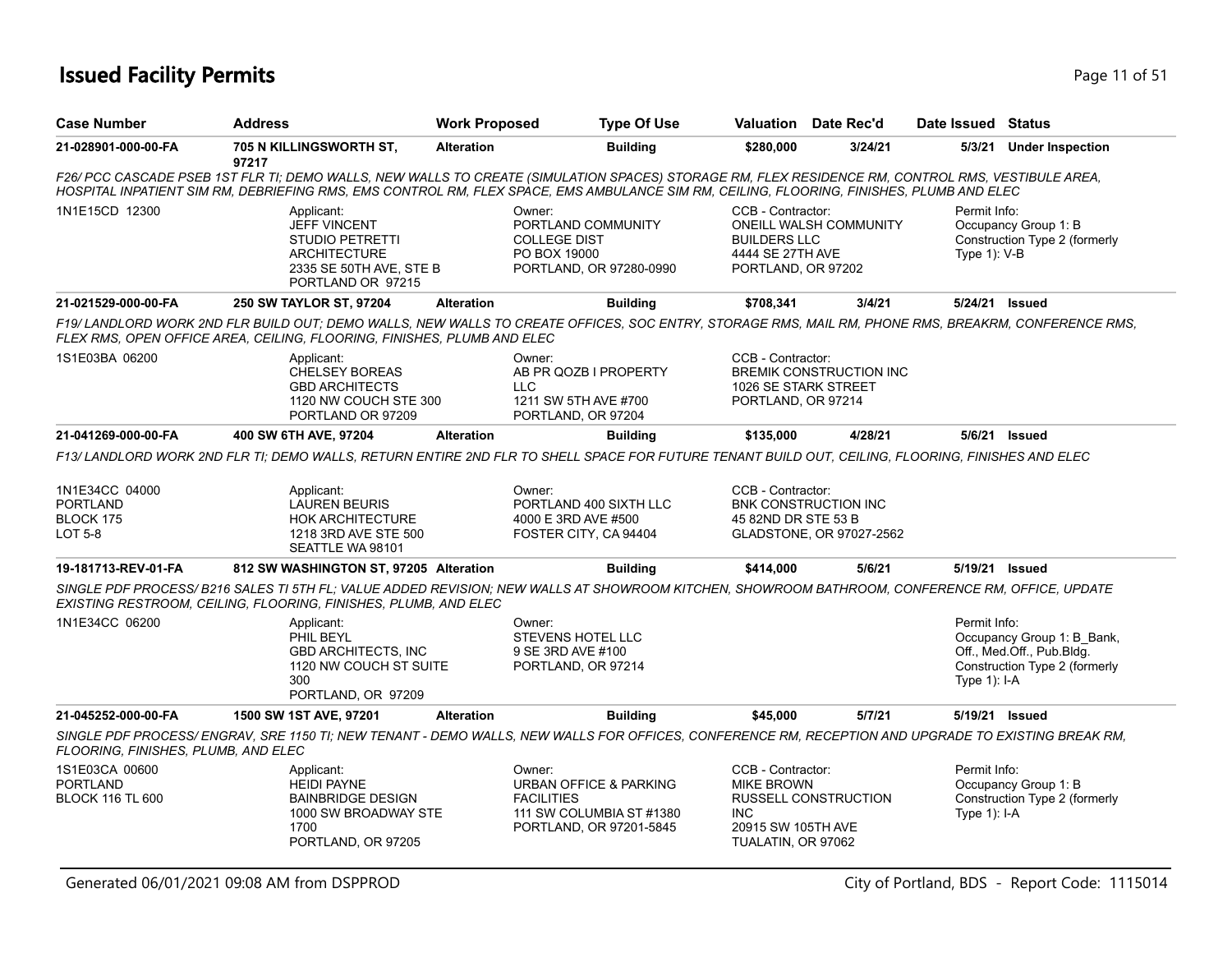### **Issued Facility Permits** Provide the Contract of 51 and 2 of 51 and 2 of 51 and 2 of 51 and 2 of 51 and 2 of 51

| <b>Case Number</b>                                         | <b>Address</b>                                                                                                                                                                                                                                 | <b>Work Proposed</b>       | <b>Type Of Use</b>                                                                                 |                                                                                                             | Valuation Date Rec'd        | Date Issued Status |                |  |  |
|------------------------------------------------------------|------------------------------------------------------------------------------------------------------------------------------------------------------------------------------------------------------------------------------------------------|----------------------------|----------------------------------------------------------------------------------------------------|-------------------------------------------------------------------------------------------------------------|-----------------------------|--------------------|----------------|--|--|
| 21-044354-000-00-FA                                        | 133 SW 2ND AVE, 97204                                                                                                                                                                                                                          | <b>Alteration</b>          | <b>Building</b>                                                                                    | \$95,000                                                                                                    | 5/5/21                      | 5/19/21            | <b>Issued</b>  |  |  |
|                                                            | SINGLE PDF PROCESS/LANDLORD WK FOR FUTURE TENANT, STE 100 TI; DEMO WALLS, STAIRS AND PART OF EXISTING MEZZANINE, RECONFIGURE EXISTING RESTROOM,<br>CEILING, FLOORING, FINISHES, PLUMB, AND ELEC - FUTURE PERMIT FOR NEW TENANT MAY BE REQUIRED |                            |                                                                                                    |                                                                                                             |                             |                    |                |  |  |
| 1N1E34CD 02200<br><b>PORTLAND</b><br>BLOCK 31<br>LOT 3&4   | Applicant:<br><b>STEVEN EHLBECK</b><br><b>SERA ARCHITECTS</b><br>338 NW 5TH AVE<br>PORTLAND OR 97209                                                                                                                                           | Owner:<br>1717 SW ELM ST   | PT POPE PROPERTIES LLC<br>PORTLAND, OR 97201-2326                                                  | CCB - Contractor:<br>2019 NW WILSON ST<br>PORTLAND, OR 97209                                                | R & H CONSTRUCTION CO       |                    |                |  |  |
| 21-045505-000-00-FA                                        | 3161 SW PAVILION LOOP - Unit Alteration<br>MNP, 97201                                                                                                                                                                                          |                            | <b>Building</b>                                                                                    | \$149,000                                                                                                   | 5/10/21                     |                    | 5/14/21 Issued |  |  |
|                                                            | SINGLE PDF PROCESS/OHSU MNP PROCEDURE RM 1433 TI; REMODEL PROCEDURE RM, CEILING, FLOORING, FINISHES, PLUMB AND ELEC                                                                                                                            |                            |                                                                                                    |                                                                                                             |                             |                    |                |  |  |
| 1S1E09 00500                                               | Applicant:<br><b>ANTHONY MORESCHI</b><br>OHSU<br>3181 SW SAM JACKSON<br>PARK RD<br>PORTLAND OR 97239                                                                                                                                           | Owner:<br><b>PARK RD</b>   | OREGON STATE BOARD OF<br><b>HIGHER EDUCATION</b><br>3181 SW SAM JACKSON<br>PORTLAND, OR 97239-3011 | CCB - Contractor:<br><b>SCHAFFRAN</b><br><b>CONSTRUCTION INC</b><br>61065 GROFF RD<br><b>BEND, OR 97702</b> |                             |                    |                |  |  |
| 21-049806-000-00-FA                                        | 1250 NW 9TH AVE, 97209                                                                                                                                                                                                                         | <b>Alteration</b>          | <b>Building</b>                                                                                    | \$100,000                                                                                                   | 5/21/21                     | 5/28/21            | <b>Issued</b>  |  |  |
| FINISHES, PLUMB, AND ELEC                                  | SINGLE PDF PROCESS/LANDLORD WK RESTROOM UPGRADES 6TH FL: DEMO PARTITIONS, NEW PARTITIONS TO RECONFIGURE EXISTING RESTROOM, CEILING, FLOORING,                                                                                                  |                            |                                                                                                    |                                                                                                             |                             |                    |                |  |  |
| 1N1E34BB 01305<br><b>STATION PLACE</b><br>LOT <sub>5</sub> | Applicant:<br><b>KERI WOLTZ</b><br><b>HACKER ARCHITECTS</b><br>555 SE MLK BLVD STE 501<br>PORTLAND OR 97214                                                                                                                                    | Owner:<br>PO BOX 638       | <b>CSHV 9NORTH LLC</b><br>ADDISON, TX 75001-0638                                                   | CCB - Contractor:<br><b>LLC</b><br>550 SW 12TH AVE<br>PORTLAND, OR 97205                                    | <b>LEASE CRUTCHER LEWIS</b> |                    |                |  |  |
| 21-035267-REV-01-FA                                        | 5331 S MACADAM AVE, 97239                                                                                                                                                                                                                      | <b>Alteration</b>          | <b>Building</b>                                                                                    | \$0                                                                                                         | 5/3/21                      | 5/10/21 Final      |                |  |  |
|                                                            | SINGLE PDF PROCESS/EDWARD JONES. STE 376 TI: REVISION TO ADD DROP CEILING GRID IN OFFICE 106 AND ELEC                                                                                                                                          |                            |                                                                                                    |                                                                                                             |                             |                    |                |  |  |
| 1S1E15BD 03900<br>SECTION 15 1S 1E<br>TL 3900 3.66 ACRES   | Applicant:<br><b>DANIELLE DOMNITZ</b><br><b>DEDICATED</b><br><b>CONSTRUCTION</b><br><b>MANAGEMENT</b><br>710 LARRY CT<br>WAUKESHA, WI 53186                                                                                                    | Owner:<br><b>OWNER LLC</b> | <b>WL-SKB WATER TOWER</b><br>222 SW COLUMBIA ST #700<br>PORTLAND, OR 97201                         |                                                                                                             |                             |                    |                |  |  |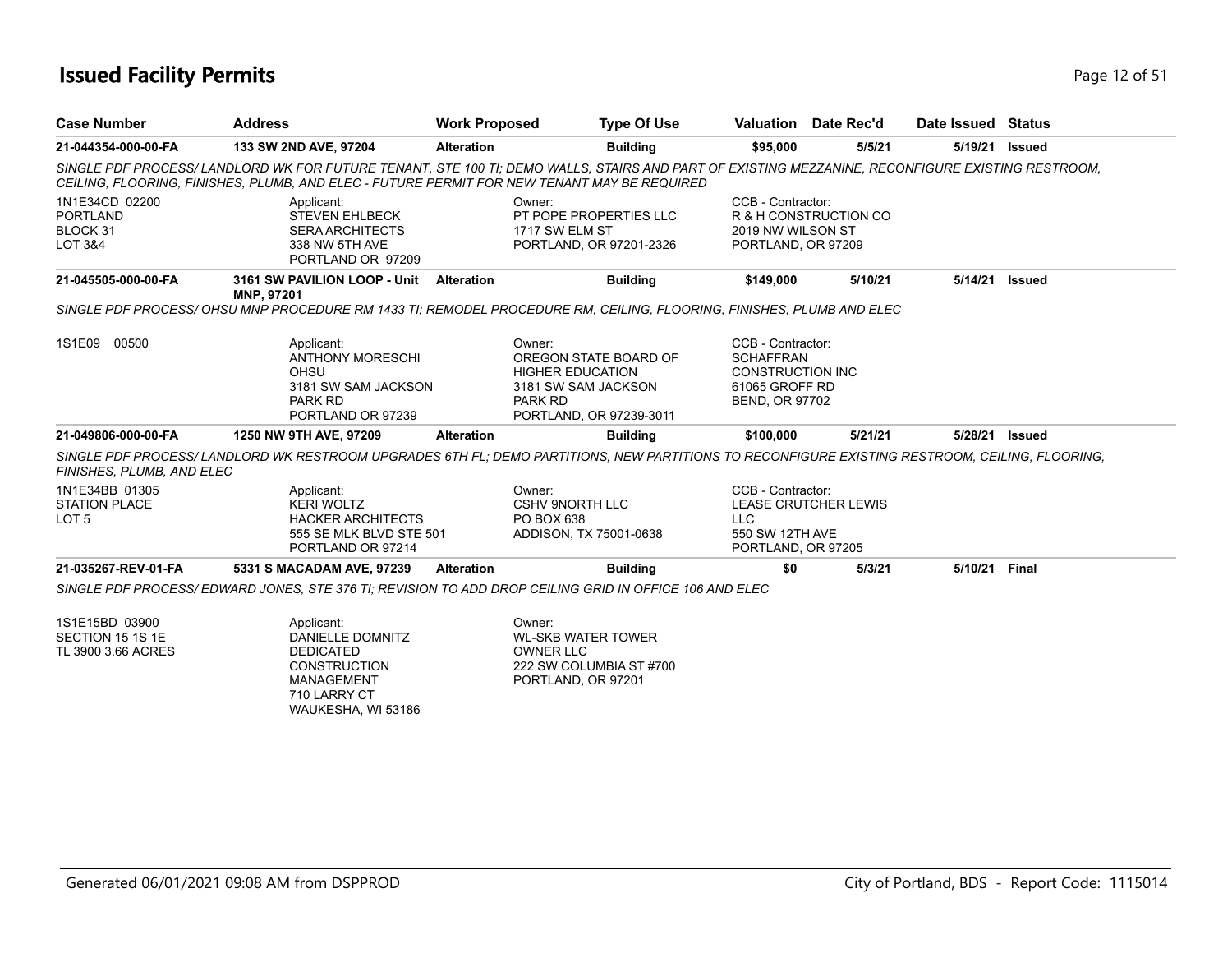### **Issued Facility Permits** Provide the Contract of Studies and Page 13 of 51 and Page 13 of 51

| <b>Case Number</b>        | <b>Address</b>                                                                                                                                                                                                                                                                                              | <b>Work Proposed</b> | <b>Type Of Use</b>                                                                           | <b>Valuation</b> Date Rec'd                                                                                              |         | Date Issued Status              |                                                       |
|---------------------------|-------------------------------------------------------------------------------------------------------------------------------------------------------------------------------------------------------------------------------------------------------------------------------------------------------------|----------------------|----------------------------------------------------------------------------------------------|--------------------------------------------------------------------------------------------------------------------------|---------|---------------------------------|-------------------------------------------------------|
| 21-047252-000-00-FA       | 6870 N FATHOM ST, 97217                                                                                                                                                                                                                                                                                     | <b>Alteration</b>    | <b>Building</b>                                                                              | \$75,000                                                                                                                 | 5/13/21 |                                 | 5/28/21 Issued                                        |
| FINISHES, PLUMB, AND ELEC | SINGLE PDF PROCESS/ BLDG 2 SHERWIN WILLIAMS TI: NEW TENANT - DEMO FINISHES, NEW WALLS TO CREATE OFFICE, BILLING RMS, SCHEDULING RM, OPERATIONS OFFICE,<br>SHOWROOM, REP, NEW EXTERIOR, ATTACHED, 851 SQ FT CONCRETE SLAB FOR TRASH COMPACTOR, HIGH PILE PALLET RACKING MAX HEIGHT 12 FT, CEILING, FLOORING, |                      |                                                                                              |                                                                                                                          |         |                                 |                                                       |
| 1N1E17B 00600             | Applicant:<br><b>MARK WOLFE</b><br>AMERICAN PROPERTY<br>MANAGEMENT<br>2510 NE MULTNOMAH<br>PORTLAND OR 97232                                                                                                                                                                                                | Owner:               | OCF JOSEPH E WESTON<br>PUBLIC FOUNDATION<br>2154 NE BROADWAY #200<br>PORTLAND, OR 97232-1590 |                                                                                                                          |         | Permit Info:<br>Warehouse       | Occupancy Group 1: S-<br>1_Storage - Moderate Hazard, |
| 21-044035-000-00-FA       | 15670 N LOMBARD ST, 97203                                                                                                                                                                                                                                                                                   | <b>Alteration</b>    | <b>Building</b>                                                                              | \$47,775                                                                                                                 | 5/5/21  |                                 | 5/12/21 Issued                                        |
|                           | SINGLE PDF PROCESS/VALVOLINE RACKING SP 30B TI; HIGH PILE PALLET RACKING MAX HEIGHT 10 FT                                                                                                                                                                                                                   |                      |                                                                                              |                                                                                                                          |         |                                 |                                                       |
| 2N1W23D 00900             | Applicant:<br><b>DAN WILLIAMS</b><br><b>FASTER PERMITS</b><br>2000 SW 1ST AVE SUITE 420<br>PORTLAND OR 97201                                                                                                                                                                                                | Owner:               | PORT OF PORTLAND<br>PO BOX 3529<br>PORTLAND, OR 97208-3529                                   | CCB - Contractor:<br><b>WIZE SOLUTIONS INC</b><br>2500 S DECKER LAKE BLVD<br>20<br>WEST VALLEY, UT 84119                 |         |                                 |                                                       |
| 20-221219-REV-01-FA       | 12000 SW 49TH AVE, 97219                                                                                                                                                                                                                                                                                    | <b>Alteration</b>    | <b>Building</b>                                                                              | \$6,000                                                                                                                  | 5/17/21 | 5/18/21                         | <b>Issued</b>                                         |
| 1S1E31D 00200             | SINGLE PDF PROCESS/ PCC SYLVANIA SCIENCE TECH BLDG 2ND FLR TI: REVISION TO CONTROLLED RECEPTACLES FOR ENERGY CODE EXCEPTION<br>Applicant:<br><b>TODD SPANGLER</b><br><b>HACKER ARCHITECTS</b><br>555 SE MLK JR BLVD STE                                                                                     | Owner:               | PORTLAND COMMUNITY<br><b>COLLEGE DISTRICT</b><br>PO BOX 19000                                |                                                                                                                          |         | Permit Info:<br>Type $1$ : II-B | Occupancy Group 1: B<br>Construction Type 2 (formerly |
|                           | 501<br>PORTLAND OR 97214                                                                                                                                                                                                                                                                                    |                      | PORTLAND, OR 97280-0990                                                                      |                                                                                                                          |         |                                 |                                                       |
| 21-051273-000-00-FA       | <b>1455 SW BROADWAY, 97201</b>                                                                                                                                                                                                                                                                              | <b>Alteration</b>    | <b>Building</b>                                                                              | \$80,000                                                                                                                 | 5/26/21 |                                 | 5/28/21 Issued                                        |
|                           | SINGLE PDF PROCESS/MARKOWITZ HERBOLD 17TH FL TI; DEMO WALL, NEW WALLS TO CREATE CONFERENCE RMS, COPY/PRINT RM, SERVER CLOSET, RECEPTION/WAITING<br>AREA, UPDATES TO EXISTING BREAK RM, CEILING, FLOORING, FINISHES, PLUMB, AND ELEC                                                                         |                      |                                                                                              |                                                                                                                          |         |                                 |                                                       |
| 1S1E04AD 03500            | Applicant:<br>AARON BENSON<br><b>GBD ARCHITECTS</b><br>1120 NW COUCH ST<br>PORTLAND, OR 97209                                                                                                                                                                                                               | Owner:               | <b>BDC/SW BROADWAY LLC</b><br>1331 NW LOVEJOY ST #775<br>PORTLAND, OR 97209-2987             | CCB - Contractor:<br><b>MIKE BROWN</b><br>RUSSELL CONSTRUCTION<br><b>INC</b><br>20915 SW 105TH AVE<br>TUALATIN, OR 97062 |         |                                 |                                                       |
| 21-047420-000-00-FA       | 350 SW JEFFERSON ST, 97201                                                                                                                                                                                                                                                                                  | <b>Alteration</b>    | <b>Building</b>                                                                              | \$15,000                                                                                                                 | 5/14/21 |                                 | 5/19/21 Issued                                        |
|                           | SINGLE PDF PROCESS/WELLS FARGO ELEVATOR RM, 601 TI; INSTALL 90 MINUTE FIRE RATED DOOR, CEILING, FINISHES, AND ELEC                                                                                                                                                                                          |                      |                                                                                              |                                                                                                                          |         |                                 |                                                       |
| 1S1E03BC 01600            | Applicant:<br><b>BRANDON HANSEN</b><br><b>WEST OF WEST</b><br>110 SE MAIN ST #300<br>PORTLAND, OR 97214                                                                                                                                                                                                     | Owner:               | SOF-XI WFP OWNER LLC<br>591 W PUTNAM AVE<br>GREENWICH, CT 06830                              | CCB - Contractor:<br><b>COMMERCIAL</b><br>CONTRACTORS INC<br>5573 SOUTH FIRST CIRCLE<br>RIDGEFIELD, WA 98642             |         |                                 |                                                       |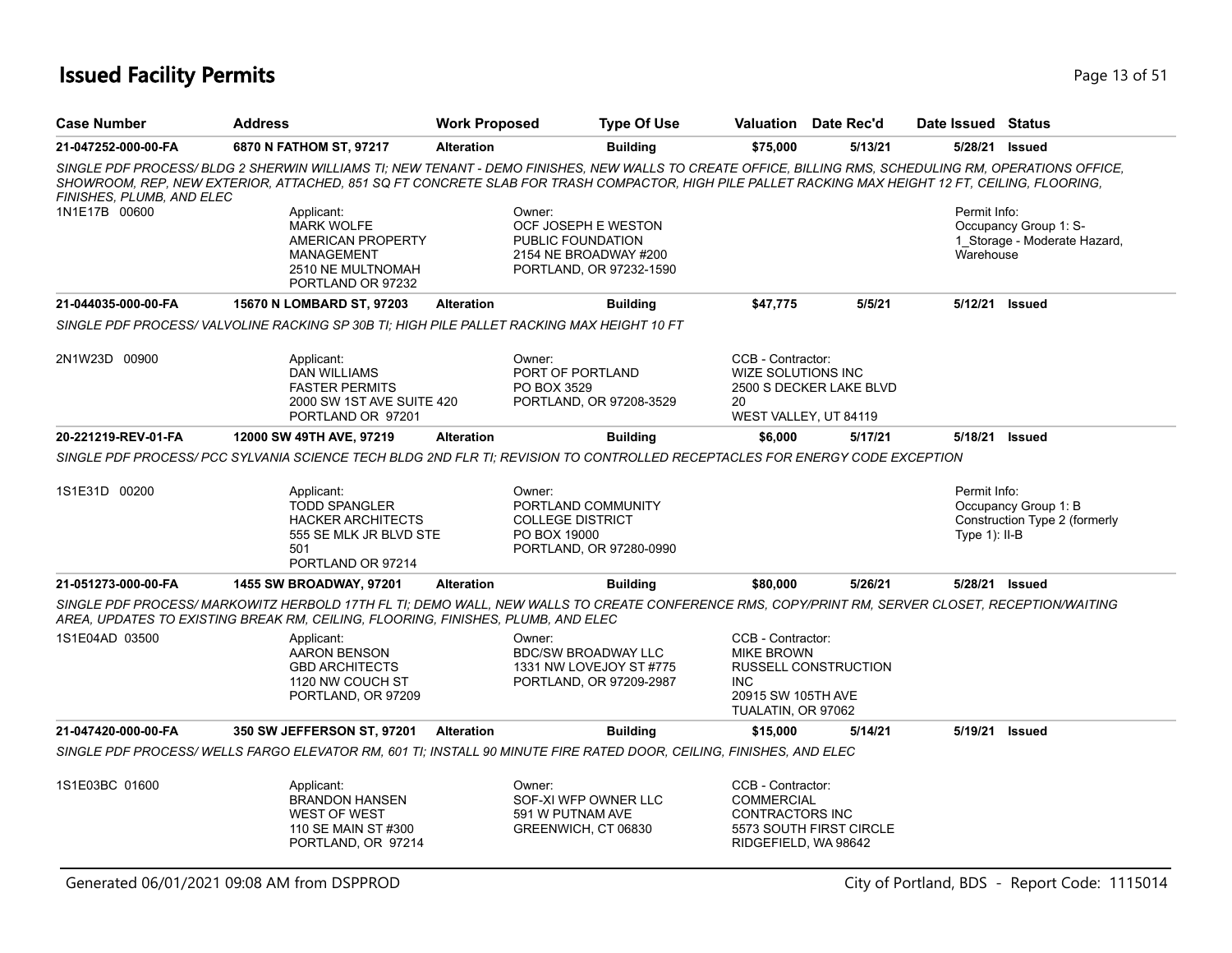### **Issued Facility Permits** Provide the Contract of 51 and 200 **Page 14 of 51**

| <b>Case Number</b>                                                      | <b>Address</b>                                                                                                                                             | <b>Work Proposed</b>          | <b>Type Of Use</b>                                                       |                                                                                    | <b>Valuation</b> Date Rec'd                                   | Date Issued Status                |                                                       |
|-------------------------------------------------------------------------|------------------------------------------------------------------------------------------------------------------------------------------------------------|-------------------------------|--------------------------------------------------------------------------|------------------------------------------------------------------------------------|---------------------------------------------------------------|-----------------------------------|-------------------------------------------------------|
| 20-203103-REV-02-FA                                                     | 12000 SW 49TH AVE, 97219                                                                                                                                   | <b>Alteration</b>             | <b>Building</b>                                                          | \$37,960                                                                           | 5/4/21                                                        | 5/14/21                           | <b>Issued</b>                                         |
|                                                                         | SINGLE PDF PROCESS/ PCC HEALTH TECH BLDG MEDICAL IMAGING TI LVL 0; REVISION TO ADD BRACING TO EXISTING UNREINFORCED MASONRY WALLS                          |                               |                                                                          |                                                                                    |                                                               |                                   |                                                       |
| 1S1E31D 00200                                                           | Applicant:<br><b>TODD SPANGLER</b><br><b>HACKER ARCHITECTS</b><br>555 SE MLK JR BLVD STE<br>501<br>PORTLAND OR 97214                                       | Owner:<br>PO BOX 19000        | PORTLAND COMMUNITY<br><b>COLLEGE DISTRICT</b><br>PORTLAND, OR 97280-0990 |                                                                                    |                                                               | Permit Info:<br>Type $1$ ): $I-B$ | Occupancy Group 1: B<br>Construction Type 2 (formerly |
| 21-049867-000-00-FA                                                     | 200 SW MARKET ST, 97201                                                                                                                                    | <b>Alteration</b>             | <b>Building</b>                                                          | \$25,000                                                                           | 5/21/21                                                       | 5/28/21 Issued                    |                                                       |
| FINISHES, AND ELEC                                                      | SINGLE PDF PROCESS/LANDLORD WORK - LOBBY EXTENSION 1ST FL; DEMO WALLS, NEW WALLS TO EXTEND LOBBY AND CREATE VACANT TENANT SPACE, CEILING, FLOORING,        |                               |                                                                          |                                                                                    |                                                               |                                   |                                                       |
| 1S1E03CB 00800<br>SOUTH AUDITORIUM ADD<br><b>BLOCKA</b><br>LOT 2 TL 800 | Applicant:<br>ANNE ROGNESS<br>ZIMMER, GUNSUL, FRASCA<br>1223 SW WASHINGTON ST.<br>SUITE 200<br>PORTLAND OR 97205                                           | Owner:<br>ASSOC <sub>LP</sub> | TWO HUNDRED MARKET<br>200 SW MARKET ST #1720<br>PORTLAND, OR 97201       | CCB - Contractor:<br><b>SCOTT PATER</b><br>2344 NW 24TH AVE                        | <b>REIMERS &amp; JOLIVETTE INC</b><br>PORTLAND, OR 97210-2132 | Permit Info:<br>Type $1$ : I-A    | Occupancy Group 1: B<br>Construction Type 2 (formerly |
| 20-133633-DFS-03-FA                                                     | 3905 SE 91ST AVE, 97266                                                                                                                                    | <b>Alteration</b>             | <b>Building</b>                                                          | \$58,043                                                                           | 4/22/21                                                       | 5/12/21 Issued                    |                                                       |
|                                                                         | SINGLE PDF PROCESS/BPHS MARSHALL SWING SITE TI: DFS FOR ANCHORAGE OF CTE EQUIPMENT                                                                         |                               |                                                                          |                                                                                    |                                                               |                                   |                                                       |
| 1S2E09 00200<br>SECTION 09 1S 2E<br>TL 200 23.86 ACRES                  | Applicant:<br>NICHOLAS SUKKAU<br>PORTLAND PUBLIC<br><b>SCHOOLS</b><br>501 N DIXON ST<br>PORTLAND OR 97227                                                  | Owner:<br>PO BOX 3107         | <b>SCHOOL DISTRICT NO 1</b><br>PORTLAND, OR 97208-3107                   |                                                                                    |                                                               |                                   |                                                       |
| 21-042892-000-00-FA                                                     | 10201 SE MAIN ST, 97216                                                                                                                                    | <b>Alteration</b>             | <b>Building</b>                                                          | \$53,250                                                                           | 5/3/21                                                        | 5/12/21 Issued                    |                                                       |
| <b>PLUMB AND ELEC</b>                                                   | F17/ ADVENTIST POB 3 SUITE 10A 1ST FLR TI: MINOR DEMO, REMODEL EXAM RMS, MA STATION AREA, BLOOD DRAW RM, CLEAN SUPPLY CLOSET, CEILING, FLOORING, FINISHES, |                               |                                                                          |                                                                                    |                                                               |                                   |                                                       |
| 1S2E03BC 01300                                                          | Applicant:<br><b>ALIA BIRR</b><br>ANDERSON DABROWSKI<br><b>ARCHITECTS</b><br>7650 SW BEVELAND ST STE<br>120<br>PORTLAND, OR 97223                          | Owner:<br>PO BOX 619135       | PORTLAND ADVENTIST<br><b>MEDICAL CENTER</b><br>ROSEVILLE, CA 95661       | CCB - Contractor:<br><b>CONSTRUCTION LLC</b><br>PO BOX 33532<br>PORTLAND, OR 97292 | <b>VIKING ENGINEERING AND</b>                                 | Permit Info:<br>Type 1): V-B      | Occupancy Group 1: B<br>Construction Type 2 (formerly |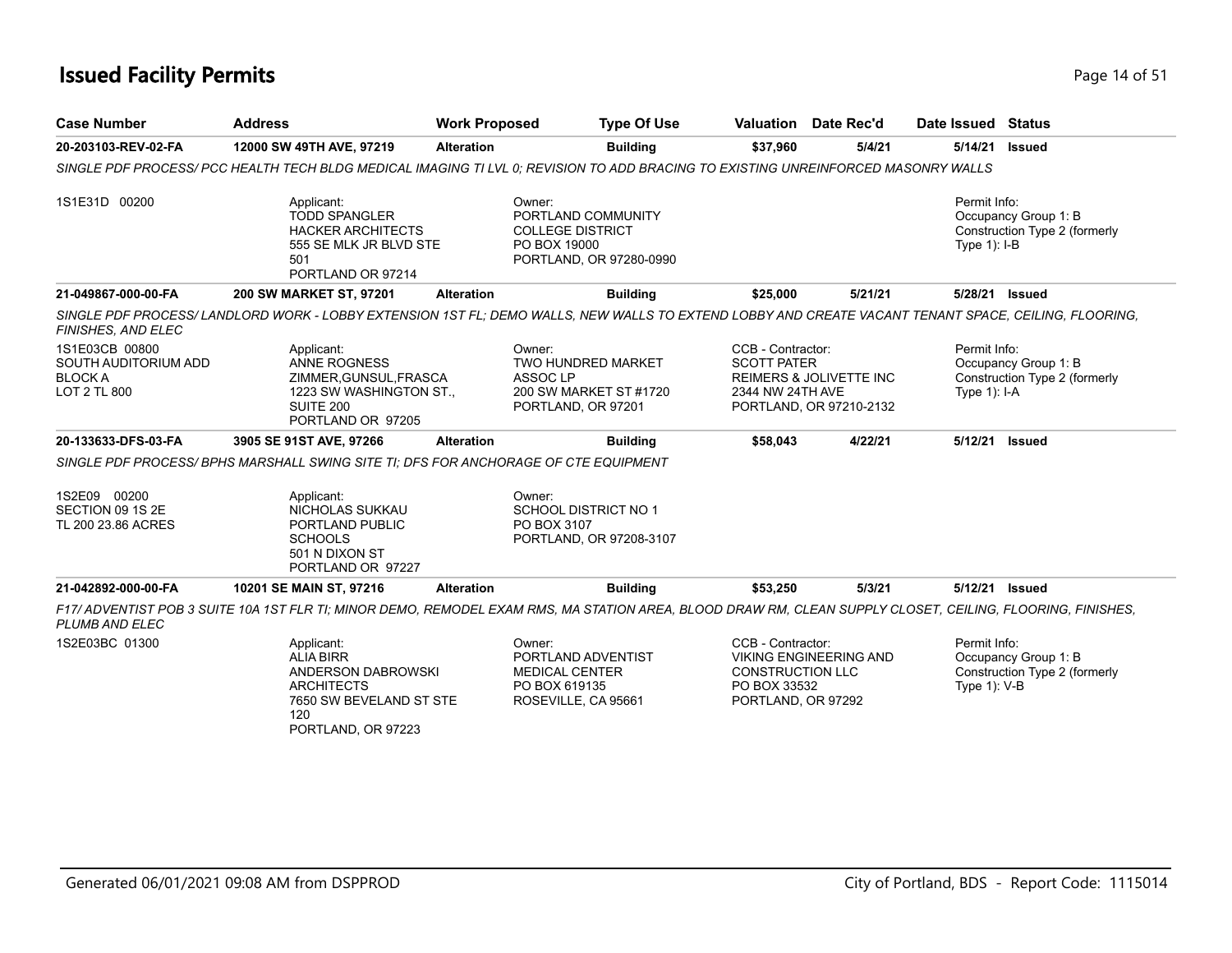### **Issued Facility Permits** Provide a strategies of 51 and 200 minutes and 200 minutes of 51 and 200 minutes and 200 minutes and 200 minutes and 200 minutes and 200 minutes and 200 minutes and 200 minutes and 200 minutes and

| <b>Case Number</b>                                                | <b>Address</b>                                                                                                                                                                                                                    | <b>Work Proposed</b> | <b>Type Of Use</b>                                                                       |                                                                                    | Valuation Date Rec'd          | Date Issued Status              |                                                       |
|-------------------------------------------------------------------|-----------------------------------------------------------------------------------------------------------------------------------------------------------------------------------------------------------------------------------|----------------------|------------------------------------------------------------------------------------------|------------------------------------------------------------------------------------|-------------------------------|---------------------------------|-------------------------------------------------------|
| 20-221219-DFS-01-FA                                               | 12000 SW 49TH AVE, 97219                                                                                                                                                                                                          | <b>Alteration</b>    | <b>Building</b>                                                                          | \$3,000                                                                            | 5/18/21                       | 5/28/21                         | <b>Issued</b>                                         |
|                                                                   | SINGLE PDF PROCESS/ PCC SYLVANIA SCIENCE TECH BLDG 2ND FLR TI: DFS SEISMIC BRACING FOR CEILING SYSTEMS                                                                                                                            |                      |                                                                                          |                                                                                    |                               |                                 |                                                       |
| 1S1E31D 00200                                                     | Applicant:<br><b>DAN BAPST</b><br><b>LEWIS BUILDS</b><br>550 SW 12TH AVE<br>PORTLAND OR 97205                                                                                                                                     | Owner:               | PORTLAND COMMUNITY<br><b>COLLEGE DISTRICT</b><br>PO BOX 19000<br>PORTLAND, OR 97280-0990 |                                                                                    |                               | Permit Info:<br>Type $1$ : II-B | Occupancy Group 1: B<br>Construction Type 2 (formerly |
| 21-015769-REV-01-FA                                               | 1201 NE LLOYD BLVD, 97232                                                                                                                                                                                                         | <b>Alteration</b>    | <b>Building</b>                                                                          | \$7,180                                                                            | 4/22/21                       |                                 | 5/5/21 Issued                                         |
|                                                                   | SINGLE PDF PROCESS/LANDLORD WORK 1ST FLR TI; VALUE ADDED REVISION TO ENLARGE CLOSET IN MANAGEMENT OFFICE, ADD 1 DOUBLE DOOR, RECONFIGURE CASE WORK<br>IN LOUNGE, RELOCATE DOOR R140, CEILING, FLOORING, FINISHES, ELEC AND PLUMB  |                      |                                                                                          |                                                                                    |                               |                                 |                                                       |
| 1N1E35BD 00400<br><b>HOLLADAYS ADD</b><br><b>BLOCK 142 TL 400</b> | Applicant:<br>PETER KIM<br><b>LRS ARCHITECTS</b><br>720 NW DAVIS ST, STE 300<br>PORTLAND, OR 97209                                                                                                                                | Owner:<br>1277       | EGP 1201 PORTLAND LLC<br>2101 L ST NW # 650<br>WASHINGTON, DC 20037-                     |                                                                                    |                               |                                 |                                                       |
| 21-026707-REV-01-FA                                               | 340 SW MORRISON ST, 97204                                                                                                                                                                                                         | <b>Alteration</b>    | <b>Building</b>                                                                          | \$0                                                                                | 5/13/21                       | 5/26/21 Issued                  |                                                       |
|                                                                   | SINGLE PDF PROCESS/ PIONEER PLACE ROTUNDA EXTERIOR SECURITY DOORS; REVISION TO STEEL COLUMN SIZES TO ALIGN WITH SHOP DRAWINGS FOR ENTRIES 6 & 7                                                                                   |                      |                                                                                          |                                                                                    |                               |                                 |                                                       |
| 1S1E03BA 07200<br><b>PORTLAND</b><br>BLOCK 50<br>LOT 1-4&6-8      | Applicant:<br><b>CRAIG CHINN</b><br>ARCHITECTURE DESIGN<br><b>COLLABORATIVE</b><br>23231 SOUTH POINTE DR<br>LAGUNA HILLS CA 92653<br><b>USA</b>                                                                                   | Owner:               | PIONEER PLACE LLC<br>PO BOX 3487<br>CHICAGO, IL 60654-3487                               |                                                                                    |                               | Permit Info:<br>Type $1$ : I-A  | Occupancy Group 1: M<br>Construction Type 2 (formerly |
| 21-042948-000-00-FA                                               | 10201 SE MAIN ST, 97216                                                                                                                                                                                                           | <b>Alteration</b>    | <b>Building</b>                                                                          | \$192,195                                                                          | 5/3/21                        | 5/14/21 Issued                  |                                                       |
|                                                                   | F19/ADVENTIST POB 3 SUITE 11 PORTLAND LUNG CLINIC 1ST FLR TI; DEMO WALLS, NEW WALLS TO CREATE MA STATIONS, REMODEL EXAM RMS, STAFF LOUNGE, SOILED HOLD<br>RM, BATHRM, RECEPTION AREA, CEILING, FLOORING, FINISHES, PLUMB AND ELEC |                      |                                                                                          |                                                                                    |                               |                                 |                                                       |
| 1S2E03BC 01300                                                    | Applicant:<br><b>ALIA BIRR</b><br>ANDERSON DABROWSKI<br><b>ARCHITECTS</b><br>7650 SW BEVELAND ST STE<br>120<br>PORTLAND, OR 97223                                                                                                 | Owner:               | PORTLAND ADVENTIST<br><b>MEDICAL CENTER</b><br>PO BOX 619135<br>ROSEVILLE, CA 95661      | CCB - Contractor:<br><b>CONSTRUCTION LLC</b><br>PO BOX 33532<br>PORTLAND, OR 97292 | <b>VIKING ENGINEERING AND</b> | Permit Info:<br>Type 1): V-B    | Occupancy Group 1: B<br>Construction Type 2 (formerly |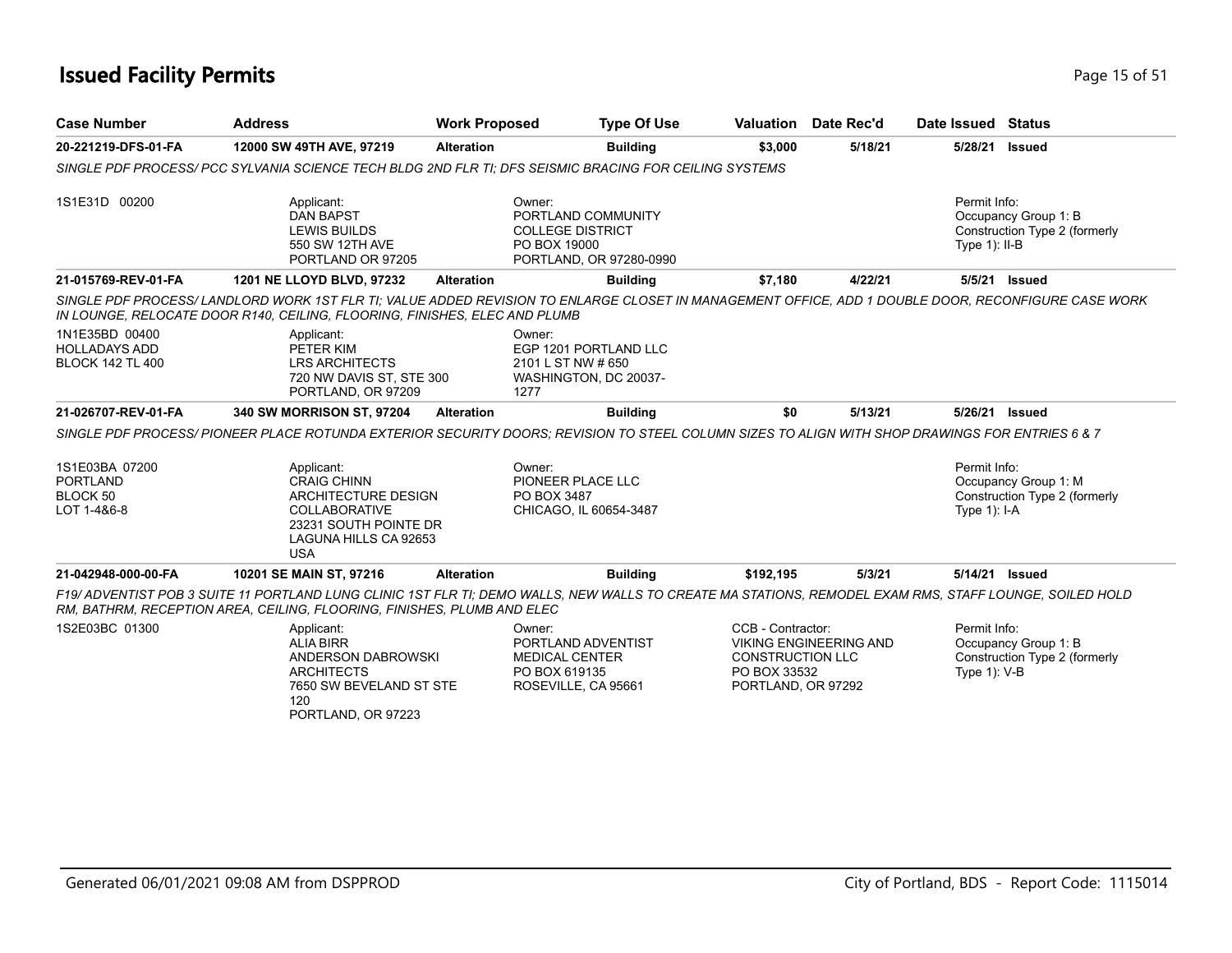### **Issued Facility Permits** Provide the Contract of 51 and 200 minutes and 200 minutes of 51 and 200 minutes and 200 minutes and 200 minutes and 200 minutes and 200 minutes and 200 minutes and 200 minutes and 200 minutes and

| <b>Case Number</b>        | <b>Address</b>                                                                                                                                                                                                                                                                                                                                                                                                                                                                                                                                                                                                                      | <b>Work Proposed</b> | <b>Type Of Use</b>                                                                                                                    | Valuation Date Rec'd                                                                                         |                             | Date Issued Status |                               |
|---------------------------|-------------------------------------------------------------------------------------------------------------------------------------------------------------------------------------------------------------------------------------------------------------------------------------------------------------------------------------------------------------------------------------------------------------------------------------------------------------------------------------------------------------------------------------------------------------------------------------------------------------------------------------|----------------------|---------------------------------------------------------------------------------------------------------------------------------------|--------------------------------------------------------------------------------------------------------------|-----------------------------|--------------------|-------------------------------|
| 20-211122-000-00-FA       | 600 SW 10TH AVE, 97205                                                                                                                                                                                                                                                                                                                                                                                                                                                                                                                                                                                                              | <b>Alteration</b>    | <b>Building</b>                                                                                                                       | \$6,475,000                                                                                                  | 11/3/20                     | 5/14/21            | <b>Issued</b>                 |
| 1N1E34CC 09400            | F37/ GALLERIA LANDLORD WORK ALL FLRS & ROOF TI; DEMO WALLS, NEW WALLS TO CREATE, BSMNT - CHANGING RMS, IDF RM, BIKE RM, LOBBY AREA; 1ST FLR - NEW EXTERIOR<br>STOREFRONT W ELEVATION, LOBBY AREA, VESTIBULE, REPLACE STAIR 1 FROM BSMNT TO 2ND FLR, BATHRM, STORAGE, SHELL RETAIL SPACE; 2ND FLR - CONFERENCE RM,<br>LOBBY AREA. BATHRMS. FITNESS CENTER. MECH RM. SHOWER & CHANGING RMS. IDF RM. STORAGE RM: 3RD/4TH/5TH FLRS - MECH RMS. BATHRMS. IDF RMS: ROOF - REMOVE<br>EXISTING MECHANICAL EQUIPMENT, INFILL AND NEW STRUCTURAL SUPPORT FOR FUTURE HVAC EQUIPMENT, CEILING, FLOORING, FINISHES, PLUMB AND ELEC<br>Applicant: |                      | Owner:                                                                                                                                | CCB - Contractor:                                                                                            |                             |                    |                               |
| <b>PORTLAND</b>           | <b>JOSH CABOT</b>                                                                                                                                                                                                                                                                                                                                                                                                                                                                                                                                                                                                                   |                      | UPG GALLERIA PROPERTY                                                                                                                 | <b>MIKE BROWN</b>                                                                                            |                             |                    |                               |
| BLOCK 217                 | <b>SERA ARCHITECTS</b>                                                                                                                                                                                                                                                                                                                                                                                                                                                                                                                                                                                                              |                      | <b>OWNER LLC</b>                                                                                                                      |                                                                                                              | <b>RUSSELL CONSTRUCTION</b> |                    |                               |
| <b>LOT 1-8</b>            | 338 NW 5TH AVE                                                                                                                                                                                                                                                                                                                                                                                                                                                                                                                                                                                                                      |                      | 1215 4TH AVE #600                                                                                                                     | <b>INC</b>                                                                                                   |                             |                    |                               |
| <b>HISTORIC PROPERTY,</b> | PORTLAND, OR 97209                                                                                                                                                                                                                                                                                                                                                                                                                                                                                                                                                                                                                  |                      | SEATTLE, WA 98161                                                                                                                     | 20915 SW 105TH AVE                                                                                           |                             |                    |                               |
| POTENTIAL ADDITIONAL      |                                                                                                                                                                                                                                                                                                                                                                                                                                                                                                                                                                                                                                     |                      |                                                                                                                                       | TUALATIN, OR 97062                                                                                           |                             |                    |                               |
| <b>TAX</b>                |                                                                                                                                                                                                                                                                                                                                                                                                                                                                                                                                                                                                                                     |                      |                                                                                                                                       |                                                                                                              |                             |                    |                               |
| 21-025963-000-00-FA       | 10123 SE MARKET ST, 97216                                                                                                                                                                                                                                                                                                                                                                                                                                                                                                                                                                                                           | <b>Alteration</b>    | <b>Electrical</b>                                                                                                                     | \$0                                                                                                          | 3/16/21                     | 5/17/21 Issued     |                               |
|                           | pwr - ADVENTIST HEALTH PORTLAND FLUOROSCOPY EQUIPMENT TI; RADIOGRAPHIC FLUOROSCOPIC AREA, CEILING, ELEC                                                                                                                                                                                                                                                                                                                                                                                                                                                                                                                             |                      |                                                                                                                                       |                                                                                                              |                             |                    |                               |
| 1S2E04A 02300             | Applicant:                                                                                                                                                                                                                                                                                                                                                                                                                                                                                                                                                                                                                          |                      | Owner:                                                                                                                                | CCB - Contractor:                                                                                            |                             | Permit Info:       |                               |
| <b>EVERGLADE</b>          | <b>CHRISTENSON ELECTRIC</b>                                                                                                                                                                                                                                                                                                                                                                                                                                                                                                                                                                                                         |                      | PORTLAND ADVENTIST                                                                                                                    | <b>CHRISTENSON ELECTRIC</b>                                                                                  |                             |                    | Occupancy Group 1: I-2        |
| LOT 6&7 TL 2300           | <b>INC</b>                                                                                                                                                                                                                                                                                                                                                                                                                                                                                                                                                                                                                          |                      | <b>MEDICAL CENTER</b>                                                                                                                 | <b>INC</b>                                                                                                   |                             |                    | Construction Type 2 (formerly |
| SPLIT MAP R159228         | 17201 NE SACRAMENTO ST                                                                                                                                                                                                                                                                                                                                                                                                                                                                                                                                                                                                              |                      | PO BOX 619135                                                                                                                         |                                                                                                              | 17201 NE SACRAMENTO ST      | Type $1$ : I-A     |                               |
| (R261601510)              | PORTLAND OR 97230-5941                                                                                                                                                                                                                                                                                                                                                                                                                                                                                                                                                                                                              |                      | ROSEVILLE, CA 95661                                                                                                                   | PORTLAND, OR 97230                                                                                           |                             |                    |                               |
| 21-049190-000-00-FA       | 2720 SW MOODY AVE, 97201                                                                                                                                                                                                                                                                                                                                                                                                                                                                                                                                                                                                            | <b>Alteration</b>    | <b>Electrical</b>                                                                                                                     | \$0                                                                                                          | 5/20/21                     | 5/20/21 Final      |                               |
|                           | power-OHYSU (KCRB) 1 new 20A 208V receptacle rm 4055D                                                                                                                                                                                                                                                                                                                                                                                                                                                                                                                                                                               |                      |                                                                                                                                       |                                                                                                              |                             |                    |                               |
| 1S1E10 00200              | Applicant:<br>DYNALECTRIC COMPANY<br>2225 NW 20th Ave.<br>PORTLAND OR 97209                                                                                                                                                                                                                                                                                                                                                                                                                                                                                                                                                         |                      | Owner:<br><b>OREGON HEALTH &amp;</b><br><b>SCIENCE UNIVERSITY</b><br>3181 SW SAM JACKSON<br><b>PARK RD</b><br>PORTLAND, OR 97239-3011 | CCB - Contractor:<br><b>CELINE WILLIAMS</b><br>DYNALECTRIC COMPANY<br>2225 NW 20TH AVE<br>PORTLAND, OR 97209 |                             |                    |                               |
| 21-047336-000-00-FA       | 5050 NE HOYT ST, 97213                                                                                                                                                                                                                                                                                                                                                                                                                                                                                                                                                                                                              | <b>Alteration</b>    | <b>Electrical</b>                                                                                                                     | \$0                                                                                                          | 5/14/21                     | 5/14/21            | Issued                        |
| PLUMB, AND ELEC           | power - PHYSPLANPPMC - SUITE 155 TI; DEMO WALLS, NEW WALLS TO CREATE EXAM RMS AND RECONFIGURE EXISTING EXAM RM AND WORK RM, CEILING, FLOORING, FINISHES,                                                                                                                                                                                                                                                                                                                                                                                                                                                                            |                      |                                                                                                                                       |                                                                                                              |                             |                    |                               |
| 1N2E31BD 03800            | Applicant:                                                                                                                                                                                                                                                                                                                                                                                                                                                                                                                                                                                                                          |                      | Owner:                                                                                                                                |                                                                                                              |                             |                    |                               |
| <b>CENTER ADD</b>         | TICE ELECTRIC COMPANY                                                                                                                                                                                                                                                                                                                                                                                                                                                                                                                                                                                                               |                      | PROVIDENCE HEALTH &                                                                                                                   |                                                                                                              |                             |                    |                               |
| BLOCK <sub>3</sub>        | 5405 N Lagoon Ave.                                                                                                                                                                                                                                                                                                                                                                                                                                                                                                                                                                                                                  |                      | SERVICES-OREGON                                                                                                                       |                                                                                                              |                             |                    |                               |
| INC PT VAC ST LOT 1-13    | PORTLAND OR 97217-7637                                                                                                                                                                                                                                                                                                                                                                                                                                                                                                                                                                                                              |                      | 800 5TH AVE #1200                                                                                                                     |                                                                                                              |                             |                    |                               |

SEATTLE, WA 98104

LOT 15-26 EXC PT IN ST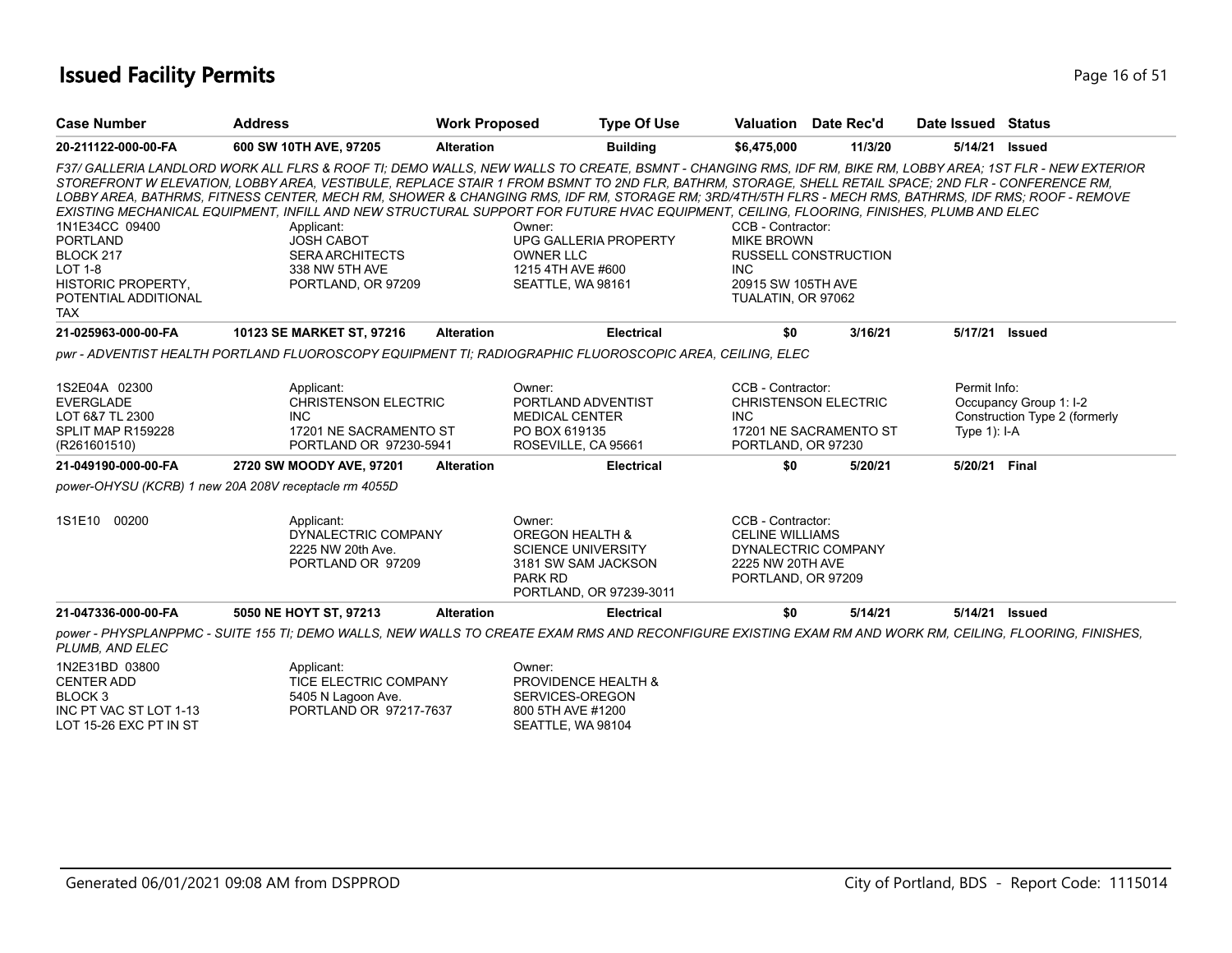## **Issued Facility Permits** Page 17 of 51

| <b>Case Number</b>                                                                           | <b>Address</b>                                                                                                                                                                                                                                                                                                | <b>Work Proposed</b> | <b>Type Of Use</b>                                                                                                             |                                                                                       | <b>Valuation</b> Date Rec'd | Date Issued Status              |                                                                                          |
|----------------------------------------------------------------------------------------------|---------------------------------------------------------------------------------------------------------------------------------------------------------------------------------------------------------------------------------------------------------------------------------------------------------------|----------------------|--------------------------------------------------------------------------------------------------------------------------------|---------------------------------------------------------------------------------------|-----------------------------|---------------------------------|------------------------------------------------------------------------------------------|
| 21-045773-000-00-FA                                                                          | 3930 S MACADAM AVE, 97239                                                                                                                                                                                                                                                                                     | <b>Alteration</b>    | <b>Electrical</b>                                                                                                              | \$0                                                                                   | 5/10/21                     | 5/10/21                         | <b>Issued</b>                                                                            |
|                                                                                              | power-1 new 20A circuit for pay Stanton right by front entrance.                                                                                                                                                                                                                                              |                      |                                                                                                                                |                                                                                       |                             |                                 |                                                                                          |
| 1S1E10CA 00500<br><b>CARUTHERS ADD</b><br><b>BLOCK 175</b>                                   | Applicant:<br>DYNALECTRIC COMPANY<br>2225 NW 20th Ave.<br>PORTLAND OR 97209                                                                                                                                                                                                                                   |                      | Owner:<br>OREGON STATE BOARD OF<br><b>HIGHER EDUCATION</b><br>3181 SW SAM JACKSON<br>PARK RD<br>PORTLAND, OR 97239-3011        | CCB - Contractor:<br><b>CELINE WILLIAMS</b><br>2225 NW 20TH AVE<br>PORTLAND, OR 97209 | DYNALECTRIC COMPANY         | Permit Info:<br>Type $1$ ): V-N | Occupancy Group 1: S2<br>Construction Type 2 (formerly                                   |
| 21-038070-000-00-FA                                                                          | 920 SW 6TH AVE, 97204                                                                                                                                                                                                                                                                                         | <b>Alteration</b>    | <b>Electrical</b>                                                                                                              | \$0                                                                                   | 4/19/21                     | 5/13/21 Issued                  |                                                                                          |
| FINISHES, AND ELEC                                                                           | power, access, fire alarm - LANDLORD WORK FL 10-12 TI; 10TH FL - NEW WALL AND DOOR, 11TH FL - DEMO WALL, NEW WALL AND DOOR, 12TH FL - NEW WALL AND DOOR, CEILING,                                                                                                                                             |                      |                                                                                                                                |                                                                                       |                             |                                 |                                                                                          |
| 1S1E03BB 01000<br><b>PORTLAND</b><br>BLOCK 170<br><b>LOT 5-8</b>                             | Applicant:<br><b>BERGELECTRIC CORP</b><br>13650 NE Whitaker Way<br>Portland, OR 97230                                                                                                                                                                                                                         |                      | Owner:<br>POWER & LIGHT BUILDING<br><b>LLC</b><br>1477 NW EVERETT ST<br>PORTLAND, OR 97209                                     |                                                                                       |                             |                                 |                                                                                          |
| 21-047787-000-00-FA                                                                          | <b>3181 SW SAM JACKSON PARK</b>                                                                                                                                                                                                                                                                               | <b>Alteration</b>    | <b>Electrical</b>                                                                                                              | \$0                                                                                   | 5/17/21                     | 5/17/21 Final                   |                                                                                          |
| power-OHSU (OHS) 3rd fl kitchen 3 phase 20A plug                                             | <b>RD - Bldg OHS, 97201</b>                                                                                                                                                                                                                                                                                   |                      |                                                                                                                                |                                                                                       |                             |                                 |                                                                                          |
| 1S1E09 00200                                                                                 | Applicant:<br>DYNALECTRIC COMPANY<br>2225 NW 20th Ave.<br>PORTLAND OR 97209                                                                                                                                                                                                                                   |                      | Owner:<br>OREGON STATE BOARD OF<br><b>HIGHER EDUCATION</b><br>3181 SW SAM JACKSON<br><b>PARK RD</b><br>PORTLAND, OR 97239-3011 | CCB - Contractor:<br><b>CELINE WILLIAMS</b><br>2225 NW 20TH AVE<br>PORTLAND, OR 97209 | DYNALECTRIC COMPANY         | Permit Info:<br>Type $1$ : I-A  | Occupancy Group 1: I-2<br>Construction Type 2 (formerly                                  |
| 21-010987-000-00-FA                                                                          | 527 SW HALL ST, 97201                                                                                                                                                                                                                                                                                         | <b>Alteration</b>    | <b>Electrical</b>                                                                                                              | \$0                                                                                   | 2/3/21                      | 5/14/21 Final                   |                                                                                          |
|                                                                                              | pwr - UCB STE 320, OFFICE TI; DEMO / CREATE 5 OFFICES, CEILING, FINISHES, ELEC                                                                                                                                                                                                                                |                      |                                                                                                                                |                                                                                       |                             |                                 |                                                                                          |
| 1S1E04DA 00300                                                                               | Applicant:<br><b>RYAN ROBERTS</b><br>PORTLAND STATE<br>UNIVERSITY.<br>PO Box 751 FAC<br>Portland Oregon, 97207                                                                                                                                                                                                |                      | Owner:<br>ET AL GEORGE<br>PO BOX 751 - FPM/CRE<br>PORTLAND, OR 97207-0751                                                      |                                                                                       |                             |                                 |                                                                                          |
| 21-050706-000-00-FA                                                                          | 100 SW MAIN ST, 97204                                                                                                                                                                                                                                                                                         | <b>Alteration</b>    | <b>Electrical</b>                                                                                                              | \$0                                                                                   | 5/25/21                     |                                 | 5/25/21 Under Inspection                                                                 |
| FLOORING, FINISHES, PLUMB AND ELEC                                                           | data - VBA 2ND & 3RD FL TI; DEMO WALLS, NEW WALLS TO CREATE 2ND FLR - OFFICES, OPEN OFFICES, CONFERENCE RMS, BREAK RM, STORAGE, MAIL RM, PUBLICATIONS &<br>REPRODUCTION, REST RM, HEALTH RM; 3RD FLR-OFFICES, OPEN OFFICES, CONFERENCE RMS, BREAK RM, STORAGE, REST RM, HEALTH RM, IDF, COMPUTER RM; CEILING, |                      |                                                                                                                                |                                                                                       |                             |                                 |                                                                                          |
| 1S1E03BD 00600<br><b>PORTLAND</b><br>BLOCK 10<br>LOT 1 EXC PT IN STS<br>LOT 2-8 EXC PT IN ST | Applicant:<br><b>IES COMMERCIAL INC</b><br>16135 SW 74TH AVE.<br>TIGARD, OR 97224-7994                                                                                                                                                                                                                        |                      | Owner:<br>AAT OREGON OFFICE I LLC<br>3420 CARMEL MOUNTAIN RD<br>#100<br>SAN DIEGO, CA 92121                                    |                                                                                       |                             | Permit Info:<br>Type $1$ : I-B  | Occupancy Group 1: B Bank,<br>Off., Med.Off., Pub.Bldg.<br>Construction Type 2 (formerly |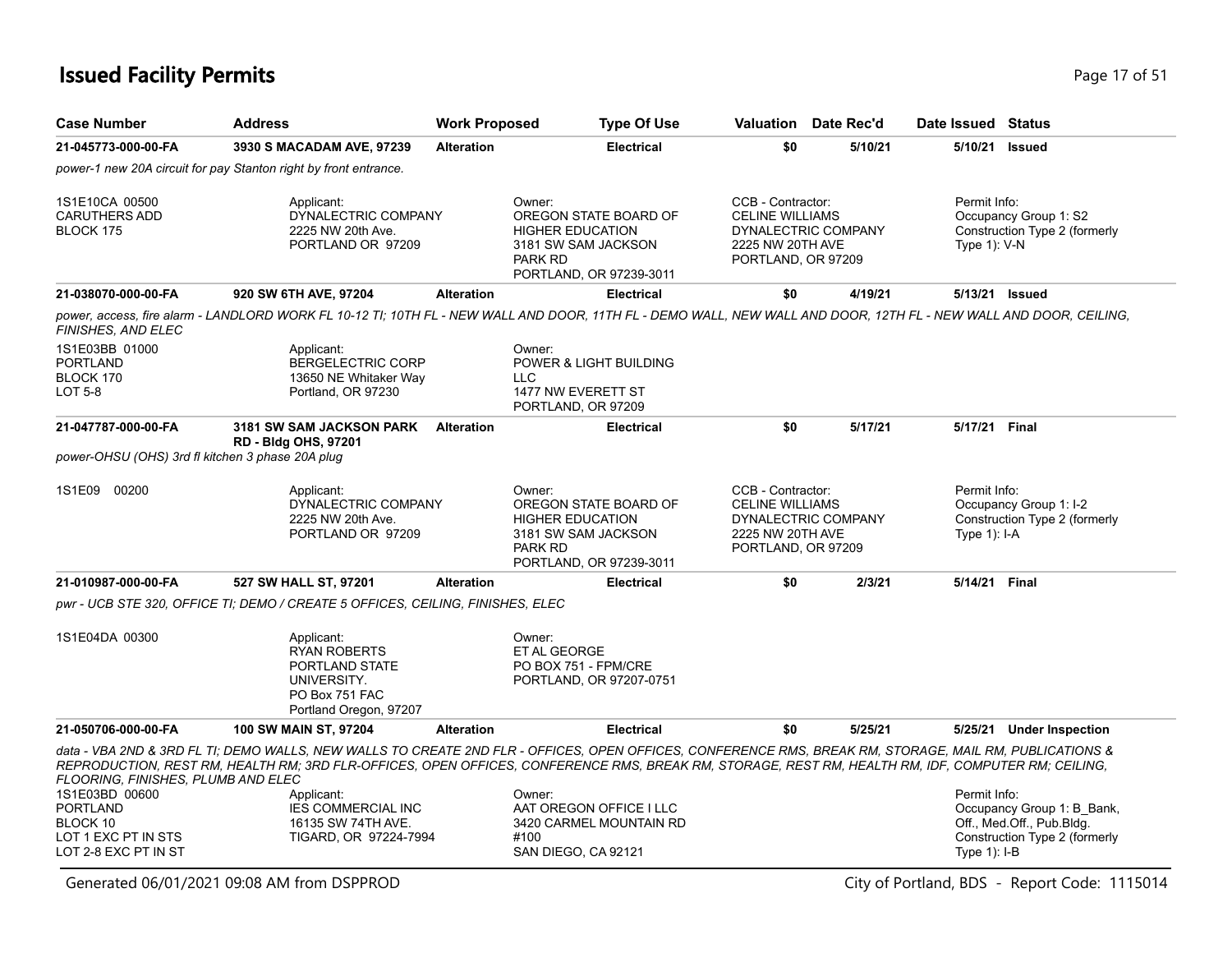### **Issued Facility Permits** Provide the Contract of Studies and Page 18 of 51 and Page 18 of 51

| <b>Case Number</b>                                                                                   | <b>Address</b>                                                                                                | <b>Work Proposed</b> | <b>Type Of Use</b>                                                                                                                                                                                                                                                  |                                                                                                                        | <b>Valuation</b> Date Rec'd                           | Date Issued Status              |                                                                                          |
|------------------------------------------------------------------------------------------------------|---------------------------------------------------------------------------------------------------------------|----------------------|---------------------------------------------------------------------------------------------------------------------------------------------------------------------------------------------------------------------------------------------------------------------|------------------------------------------------------------------------------------------------------------------------|-------------------------------------------------------|---------------------------------|------------------------------------------------------------------------------------------|
| 21-042818-000-00-FA                                                                                  | 900 SW 5TH AVE, 97204                                                                                         | <b>Alteration</b>    | <b>Electrical</b>                                                                                                                                                                                                                                                   | \$0                                                                                                                    | 5/3/21                                                |                                 | 5/3/21 Under Inspection                                                                  |
|                                                                                                      | BATHRM, CONFERENCE RM, FUTURE ATM RM, CEILING, FLOORING, FINISHES, PLUMB AND ELEC                             |                      | hvac controls - UNION BANK GRND FLR TI; MINOR DEMO, NEW WALLS TO CREATE VESTIBULE AREA, WAITING AREA, LOBBY, TELLER AREA, WORK RM, IT RM, CASH RM, BREAKRM,                                                                                                         |                                                                                                                        |                                                       |                                 |                                                                                          |
| 1S1E03BB 00200<br><b>PORTLAND</b><br>BLOCK 59<br>LOT 1-8                                             | Applicant:<br>NORTHWEST CONTROL<br><b>COMPANY</b><br>PO BOX 22919<br>MILWAUKIE OR 97269-2919                  |                      | Owner:<br>STANDARD INS CO<br>PO BOX 711<br>PORTLAND, OR 97204                                                                                                                                                                                                       | CCB - Contractor:<br><b>MARK JOHNSON</b><br>NORTHWEST CONTROL<br><b>COMPANY</b><br>PO BOX 22919<br>MILWAUKIE, OR 97269 |                                                       | Permit Info:<br>Type $1$ : I-FR | Occupancy Group 1: B<br>Construction Type 2 (formerly                                    |
| 21-051776-000-00-FA                                                                                  | <b>1500 NE IRVING ST, 97232</b>                                                                               | <b>Alteration</b>    | <b>Electrical</b>                                                                                                                                                                                                                                                   | \$0                                                                                                                    | 5/28/21                                               | 5/28/21 Issued                  |                                                                                          |
|                                                                                                      | ADD BIKE PARKING IN BASEMENT, CEILING, FLOORING, FINISHES, PLUMB AND ELEC                                     |                      | data - DSV STE 575 5TH FLR TI; DEMO WALLS, NEW WALLS TO CREATE RECEPTION AREA, CONFERENCE RMS, SERVER RM, OFFICES, BREAKRM, PRIVACY RM, OPEN OFFICE AREA,                                                                                                           |                                                                                                                        |                                                       |                                 |                                                                                          |
| 1N1E35AC 01200<br><b>HOLLADAYS ADD</b><br>BLOCK 167&168 TL 1200                                      | Applicant:<br>ALL COUNTY ELECTRIC LLC<br>A WASHINGTON LLC<br>15515 NW 2ND AVE.<br>VANCOUVER WA 98685-<br>1306 |                      | Owner:<br><b>SCRE II EASTSIDE LP</b><br>1120 NW COUCH #500<br>PORTLAND, OR 97209                                                                                                                                                                                    |                                                                                                                        |                                                       | Permit Info:<br>Type $1$ : II-B | Occupancy Group 1: B Bank,<br>Off., Med.Off., Pub.Bldg.<br>Construction Type 2 (formerly |
| 21-039610-000-00-FA                                                                                  | 888 SW 5TH AVE, 97204                                                                                         | <b>Alteration</b>    | <b>Electrical</b>                                                                                                                                                                                                                                                   | \$0                                                                                                                    | 4/22/21                                               | 5/24/21 Issued                  |                                                                                          |
|                                                                                                      |                                                                                                               |                      | power - AECOM 6TH FLR TI; MINOR DEMO, NEW WALLS TO CREATE RECEPTION AREA, SOCIAL HUB, MULTIPURPOSE RM, CONFERENCE RMS, MDF/IT RMS, MOTHERS RM, FOCUS<br>RMS, PHONE RMS, STORAGE RM, REPROGRAPHICS RM, OPEN OFFICE AREA, CEILING, FLOORING, FINISHES, PLUMB AND ELEC |                                                                                                                        |                                                       |                                 |                                                                                          |
| 1S1E03BB 90003<br>PIONEER PLACE<br><b>CONDOMINIUM</b><br>LOT <sub>3</sub>                            | Applicant:<br>DYNALECTRIC COMPANY<br>2225 NW 20th Ave.<br>PORTLAND OR 97209                                   |                      | Owner:<br>LIPT SW FIFTH AVE LLC<br>333 WEST WACKER DR<br>#2300<br>CHICAGO, IL 60606                                                                                                                                                                                 |                                                                                                                        |                                                       | Permit Info:<br>Type 1): I-A    | Occupancy Group 1: B Bank,<br>Off., Med.Off., Pub.Bldg.<br>Construction Type 2 (formerly |
| 21-044167-000-00-FA                                                                                  | 111 SW 5TH AVE, 97204                                                                                         | <b>Alteration</b>    | <b>Electrical</b>                                                                                                                                                                                                                                                   | \$0                                                                                                                    | 5/5/21                                                |                                 | 5/5/21 Issued                                                                            |
|                                                                                                      | power- install DAS system / Install (1) 400 amp & (2) 125 amp 120/208v panels for DAS head end. Floor B2      |                      |                                                                                                                                                                                                                                                                     |                                                                                                                        |                                                       |                                 |                                                                                          |
| 1N1E34CD 80000<br>ONE ELEVEN TOWER<br><b>CONDOMINIUM</b><br><b>GENERAL COMMON</b><br><b>ELEMENTS</b> | Applicant:<br><b>CHRISTENSON ELECTRIC</b><br><b>INC</b><br>17201 NE SACRAMENTO ST<br>PORTLAND OR 97230-5941   |                      | Owner:<br><b>ASSOCIATION OF UNIT</b><br><b>OWNERS OF ONE ELEVEN</b><br>TOWER CONDO<br>111 SW 5TH AVE<br>PORTLAND, OR 97204                                                                                                                                          | CCB - Contractor:<br>INC.<br>PORTLAND, OR 97230                                                                        | <b>CHRISTENSON ELECTRIC</b><br>17201 NE SACRAMENTO ST |                                 |                                                                                          |
| 21-046093-000-00-FA                                                                                  | <b>1000 SW BROADWAY, 97205</b>                                                                                | <b>Alteration</b>    | Electrical                                                                                                                                                                                                                                                          | \$0                                                                                                                    | 5/11/21                                               |                                 | 5/11/21 Issued                                                                           |
|                                                                                                      | WIRE FOR ELEVATOR 7 & 8 MODERNIZATION PR# OTB287-ELEV MOD 7-8                                                 |                      |                                                                                                                                                                                                                                                                     |                                                                                                                        |                                                       |                                 |                                                                                          |
| 1S1E03BB 02400<br><b>PORTLAND</b><br>BLOCK 182<br>LOT 5-8                                            | Applicant:<br>STONER ELECTRIC INC<br>1904 SE OCHOCO ST.<br>MILWAUKIE OR 97222-7315                            |                      | Owner:<br>ONE THOUSAND BROADWAY<br><b>BUILDING LP</b><br>1000 SW BROADWAY #1770<br>PORTLAND, OR 97205-3069                                                                                                                                                          |                                                                                                                        |                                                       | Permit Info:<br>Type $1$ : I-A  | Occupancy Group 1: B Bank,<br>Off., Med.Off., Pub.Bldg.<br>Construction Type 2 (formerly |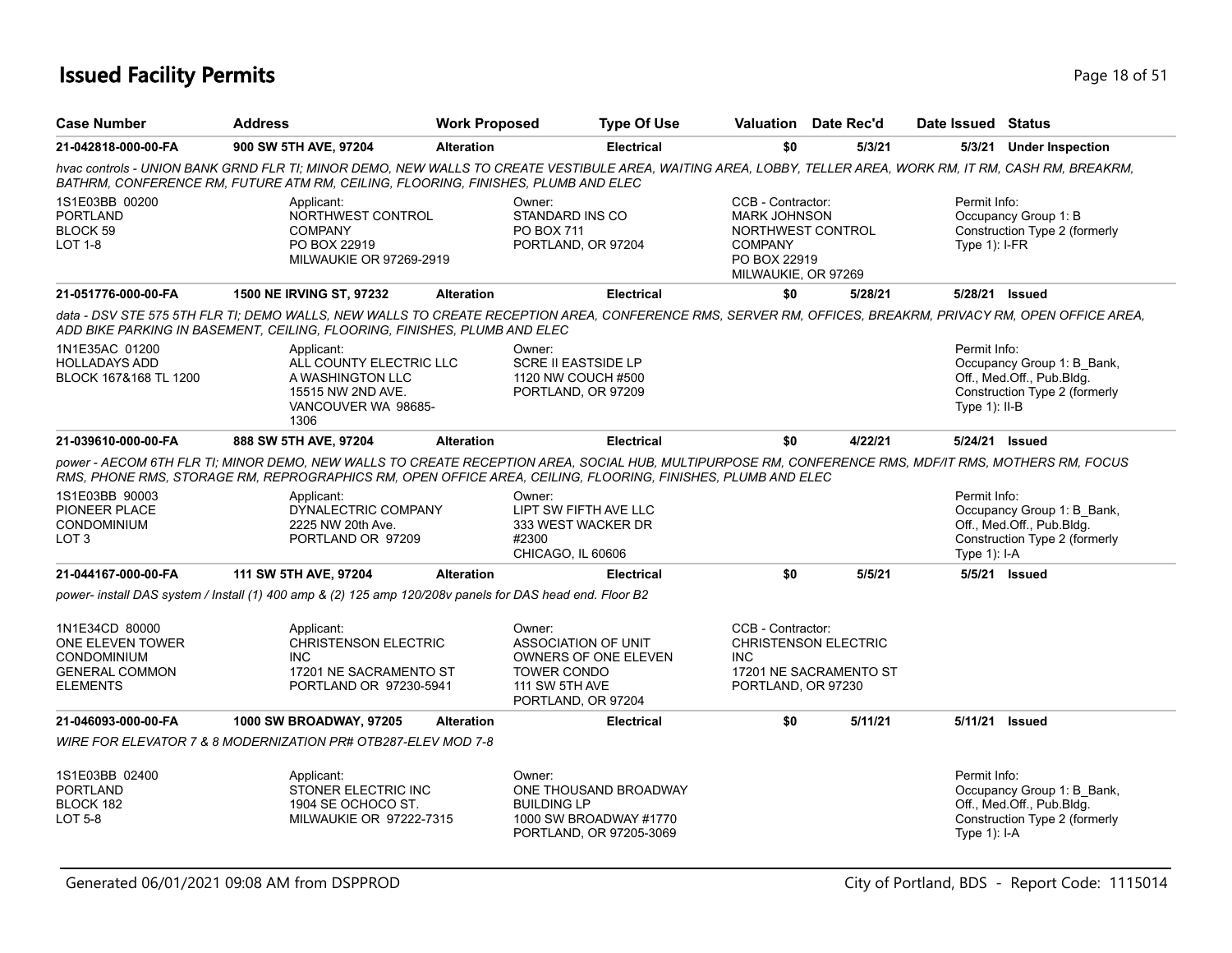### **Issued Facility Permits** Provide a strategies of 51 and 200 minutes and 200 minutes of 51 and 200 minutes and 200 minutes of 51 and 200 minutes and 200 minutes and 200 minutes and 200 minutes and 200 minutes and 200 minut

| <b>Case Number</b>                                                                           | <b>Address</b>                                                                                                                                                                                                                                                                                                                                                      | <b>Work Proposed</b> |                                                                            | <b>Type Of Use</b>                                                                   |                                                                                       | Valuation Date Rec'd        | Date Issued Status              |                                                                                          |
|----------------------------------------------------------------------------------------------|---------------------------------------------------------------------------------------------------------------------------------------------------------------------------------------------------------------------------------------------------------------------------------------------------------------------------------------------------------------------|----------------------|----------------------------------------------------------------------------|--------------------------------------------------------------------------------------|---------------------------------------------------------------------------------------|-----------------------------|---------------------------------|------------------------------------------------------------------------------------------|
| 21-051382-000-00-FA                                                                          | 101 SW MAIN ST, 97204                                                                                                                                                                                                                                                                                                                                               | <b>Alteration</b>    |                                                                            | <b>Electrical</b>                                                                    | \$0                                                                                   | 5/27/21                     |                                 | 5/27/21 Issued                                                                           |
|                                                                                              | data - SCHRODINGER EXPANSION, STE 1400 TI; DEMO WALL, NEW WALL AND DOOR AT CORRIDOR, UPDATE DOOR LOCATIONS, CEILING, FLOORING, FINISHES, PLUMB, AND ELEC                                                                                                                                                                                                            |                      |                                                                            |                                                                                      |                                                                                       |                             |                                 |                                                                                          |
| 1S1E03BD 00300<br><b>PORTLAND</b><br>BLOCK 11<br><b>LOT 1-4</b><br>LOT 5-8 EXC PT IN STS     | Applicant:<br><b>CAPITOL DATA &amp;</b><br><b>COMMUNICATIONS INC</b><br>11401 NE MARX ST.<br>PORTLAND, OR 97220-1041                                                                                                                                                                                                                                                |                      | Owner:<br>PLACE OR LLC<br>$367 - 1$                                        | <b>MADISON-OFC ONE MAIN</b><br>PO BOX 7517 BILLBOX# 17-<br>HICKSVILLE, NY 11802-7517 |                                                                                       |                             | Permit Info:<br>Type 1): I-A    | Occupancy Group 1: B Bank,<br>Off., Med.Off., Pub.Bldg.<br>Construction Type 2 (formerly |
| 21-042804-000-00-FA                                                                          | 3310 SW US VETERANS<br>HOSPITAL RD - Unit PP, 97201<br>power-Add quad receptacles for RM C202 monitor from existing circuit                                                                                                                                                                                                                                         | <b>Alteration</b>    |                                                                            | <b>Electrical</b>                                                                    | \$0                                                                                   | 5/3/21                      |                                 | 5/3/21 Final                                                                             |
|                                                                                              |                                                                                                                                                                                                                                                                                                                                                                     |                      |                                                                            |                                                                                      |                                                                                       |                             |                                 |                                                                                          |
| 1S1E09 00200                                                                                 | Applicant:<br>DYNALECTRIC COMPANY<br>2225 NW 20th Ave.<br>PORTLAND OR 97209                                                                                                                                                                                                                                                                                         |                      | Owner:<br><b>HIGHER EDUCATION</b><br>3181 SW SAM JACKSON<br><b>PARK RD</b> | OREGON STATE BOARD OF<br>PORTLAND, OR 97239-3011                                     | CCB - Contractor:<br><b>CELINE WILLIAMS</b><br>2225 NW 20TH AVE<br>PORTLAND, OR 97209 | DYNALECTRIC COMPANY         | Permit Info:<br>Type $1$ ): V-B | Occupancy Group 1: B<br>Construction Type 2 (formerly                                    |
| 20-205320-000-00-FA                                                                          | 850 SE 3RD AVE, 97214                                                                                                                                                                                                                                                                                                                                               | <b>Alteration</b>    |                                                                            | <b>Electrical</b>                                                                    | \$0                                                                                   | 10/20/20                    |                                 | 5/14/21 Under Inspection                                                                 |
| 1S1E03AA 04600<br><b>EAST PORTLAND</b><br>BLOCK 85<br>LOT 1 EXC PT IN ST<br>LOT <sub>2</sub> | power, data - 3 THIRDS SUITE 601 TI; NEW FIRST TIME TENANT - NEW WALLS TO CREATE OFFICES, CONFERENCE RM, EDITING RM, WELLNESS RM, KITCHEN, PRINTER AREA, PHONE<br>AND UTILITY RMS, WORK AREA, STORAGE, RECEPTION, CEILING, FLOORING, FINISHES, PLUMB, AND ELEC<br>Applicant:<br><b>KEVIN CAMERON</b><br><b>CAMERON THOMAS LLC</b><br>PO BOX 5324<br>ALOHA, OR 97006 |                      | Owner:<br>PORTLAND, OR 97232                                               | SE 3RD TREE FARM LLC<br>2500 NE SANDY BLVD #C                                        |                                                                                       |                             |                                 |                                                                                          |
| 20-211891-000-00-FA                                                                          | 7000 NE AIRPORT WAY, 97218                                                                                                                                                                                                                                                                                                                                          | <b>Alteration</b>    |                                                                            | <b>Electrical</b>                                                                    | \$0                                                                                   | 11/5/20                     |                                 | 5/17/21 Issued                                                                           |
|                                                                                              | pwr- PDX TERMINAL CONCOURSE C RESTRM TI; NEW WALLS TO REMODEL RESTRM, CEILING, FINISHES, ELEC                                                                                                                                                                                                                                                                       |                      |                                                                            |                                                                                      |                                                                                       |                             |                                 |                                                                                          |
| 1N2E08B 00400<br>SECTION 08 1N 2E<br>TL 400 7.39 ACRES<br>SEE SUB ACCOUNTS                   | Applicant:<br><b>RJ RAMOS ENTERPRISES</b><br><b>INC</b>                                                                                                                                                                                                                                                                                                             |                      | Owner:<br>PORT OF PORTLAND<br>PO BOX 3529                                  | PORTLAND, OR 97208-3529                                                              | CCB - Contractor:<br><b>INC</b><br>8401 SE POWELL BLVD<br>PORTLAND, OR 97266          | <b>RJ RAMOS ENTERPRISES</b> | Permit Info:<br>Type 1): I-A    | Occupancy Group 1: A-3<br>Construction Type 2 (formerly                                  |
| 20-202933-000-00-FA                                                                          | 1300 SW 5TH AVE, 97201                                                                                                                                                                                                                                                                                                                                              | <b>Alteration</b>    |                                                                            | <b>Electrical</b>                                                                    | \$0                                                                                   | 10/14/20                    | 5/26/21 Final                   |                                                                                          |
|                                                                                              | power-LANDLORD WK COMMON AREA 30TH FL TI; DEMO PARTITIONS AND FIXTURES IN EXISTING RESTROOM, NEW FIXTURES, CEILING, FLOORING, FIXTURES, PLUMB, AND ELEC                                                                                                                                                                                                             |                      |                                                                            |                                                                                      |                                                                                       |                             |                                 |                                                                                          |
| 1S1E03BC 01800<br><b>PORTLAND</b><br><b>BLOCK 148 TL 1800</b>                                | Applicant:<br>DYNALECTRIC COMPANY<br>2225 NW 20th Ave.<br>PORTLAND OR 97209                                                                                                                                                                                                                                                                                         |                      | Owner:<br>591 W PUTNAM AVE<br>GREENWICH, CT 06830                          | SOF-XI WFP OWNER LLC                                                                 | CCB - Contractor:<br><b>CELINE WILLIAMS</b><br>2225 NW 20TH AVE<br>PORTLAND, OR 97209 | DYNALECTRIC COMPANY         |                                 |                                                                                          |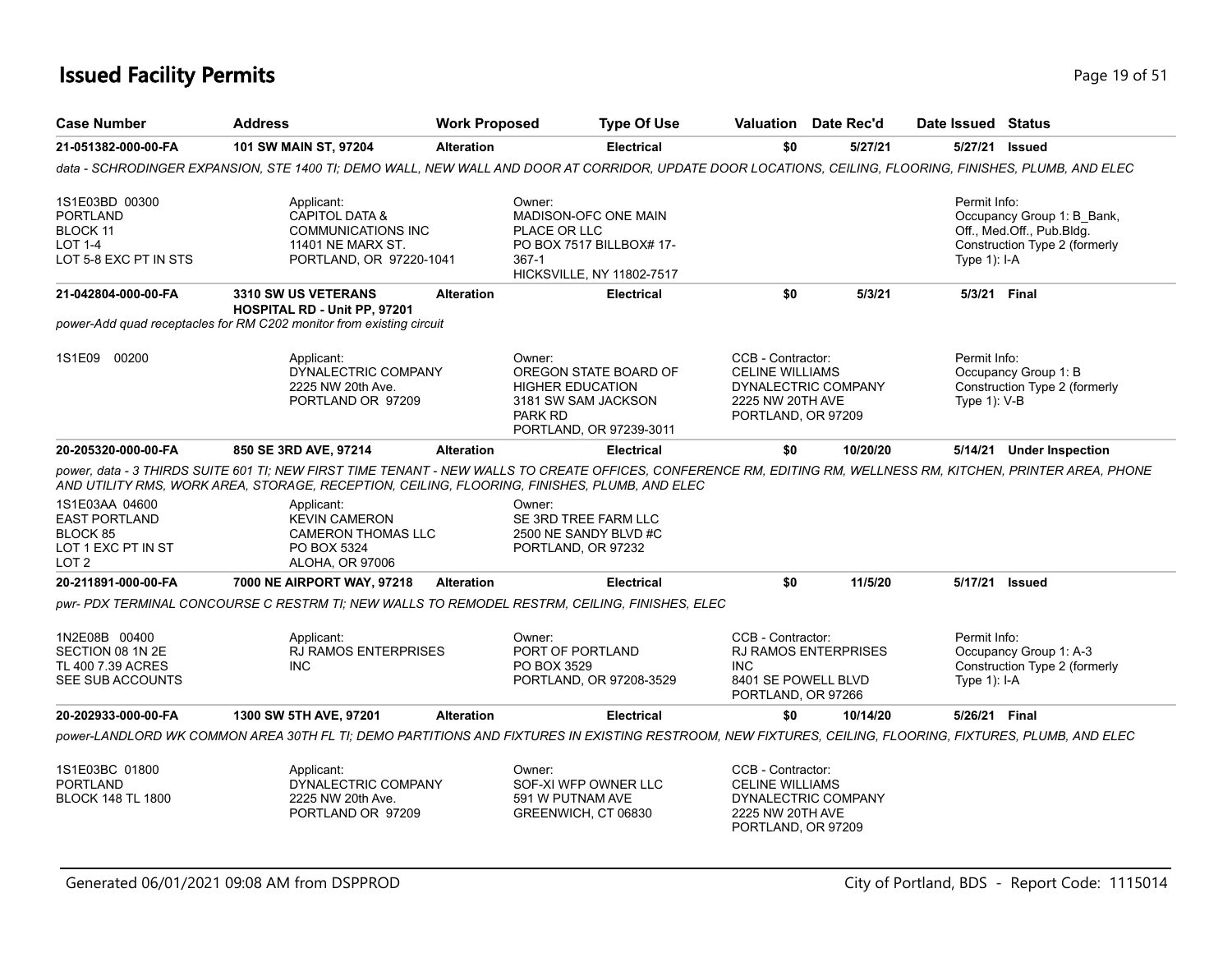### **Issued Facility Permits** Provide the Contract of the Page 20 of 51

| <b>Case Number</b>                                                                                      | <b>Address</b>                                                                                                                                                                                                                                                                                              | <b>Work Proposed</b> | <b>Type Of Use</b>                                                                                                        |                                                                                                              | Valuation Date Rec'd    | Date Issued Status              |                                                                                          |
|---------------------------------------------------------------------------------------------------------|-------------------------------------------------------------------------------------------------------------------------------------------------------------------------------------------------------------------------------------------------------------------------------------------------------------|----------------------|---------------------------------------------------------------------------------------------------------------------------|--------------------------------------------------------------------------------------------------------------|-------------------------|---------------------------------|------------------------------------------------------------------------------------------|
| 21-048681-000-00-FA                                                                                     | 101 SW MAIN ST, 97204                                                                                                                                                                                                                                                                                       | <b>Alteration</b>    | <b>Electrical</b>                                                                                                         | \$0                                                                                                          | 5/19/21                 |                                 | 5/20/21 Under Inspection                                                                 |
| <b>AND ELEC</b>                                                                                         | power, fire alarm - SCHRODINGER EXPANSION, STE 1400 TI; DEMO WALL, NEW WALL AND DOOR AT CORRIDOR, UPDATE DOOR LOCATIONS, CEILING, FLOORING, FINISHES, PLUMB,                                                                                                                                                |                      |                                                                                                                           |                                                                                                              |                         |                                 |                                                                                          |
| 1S1E03BD 00300<br><b>PORTLAND</b><br><b>BLOCK 11</b><br><b>LOT 1-4</b><br>LOT 5-8 EXC PT IN STS         | Applicant:<br>CAPITOL ELECTRIC CO INC<br>11401 NE MARX ST.<br>PORTLAND OR 97220-1041                                                                                                                                                                                                                        |                      | Owner:<br>MADISON-OFC ONE MAIN<br>PLACE OR LLC<br>PO BOX 7517 BILLBOX# 17-<br>$367-1$<br><b>HICKSVILLE, NY 11802-7517</b> |                                                                                                              |                         | Permit Info:<br>Type $1$ : I-A  | Occupancy Group 1: B_Bank,<br>Off., Med.Off., Pub.Bldg.<br>Construction Type 2 (formerly |
| 21-043405-000-00-FA                                                                                     | 3232 SW RESEARCH DR - Unit<br><b>VIB, 97239</b>                                                                                                                                                                                                                                                             | <b>Alteration</b>    | <b>Electrical</b>                                                                                                         | \$0                                                                                                          | 5/4/21                  | 5/4/21 Final                    |                                                                                          |
|                                                                                                         | power-OHSU (VIB) ¿ Vollum drinking fountain floor 2M / MC201 - Provide one GFCI receptacle for drinking fountain from existing circuit (2MN #20)                                                                                                                                                            |                      |                                                                                                                           |                                                                                                              |                         |                                 |                                                                                          |
| 1S1E09 00600                                                                                            | Applicant:<br>DYNALECTRIC COMPANY<br>2225 NW 20th Ave.<br>PORTLAND OR 97209                                                                                                                                                                                                                                 |                      | Owner:<br>OREGON STATE OF<br>(MEDICAL DEPT<br>3181 SW SAM JACKSON<br>PARK RD<br>PORTLAND, OR 97239                        | CCB - Contractor:<br><b>CELINE WILLIAMS</b><br>2225 NW 20TH AVE<br>PORTLAND, OR 97209                        | DYNALECTRIC COMPANY     | Permit Info:<br>Type $1$ : I-B  | Construction Type 2 (formerly                                                            |
| 21-047952-000-00-FA                                                                                     | 11540 NE INVERNESS DR,<br>97220                                                                                                                                                                                                                                                                             | <b>Alteration</b>    | <b>Electrical</b>                                                                                                         | \$0                                                                                                          | 5/17/21                 | 5/17/21 Final                   |                                                                                          |
|                                                                                                         | ELEC - WIRING UPGRADE KITCHEN EQUIPMENT **additional scope - disconnect(s)/feeder/circuit                                                                                                                                                                                                                   |                      |                                                                                                                           |                                                                                                              |                         |                                 |                                                                                          |
| 1N2E15D 01600A1<br>SECTION 15 1N 2E<br><b>TL 1600</b><br>IMPS ONLY SEE R317158<br>(R942150470) FOR LAND | Applicant:<br><b>ELECTRICAL</b><br>CONSTRUCTION CO. (a dba<br>for EC COMPANY)<br>PO BOX 10286<br>PORTLAND OR 97296-0286                                                                                                                                                                                     |                      | Owner:<br><b>BANK OF AMERICA OREGON</b><br>401 N DIXON ST<br>PORTLAND, OR 97227-1865                                      | CCB - Contractor:<br><b>EC COMPANY</b><br>PO BOX 10286                                                       | PORTLAND, OR 97296-0286 | Permit Info:<br>Type $1$ : I-FR | Occupancy Group 1: I1.1<br>Construction Type 2 (formerly                                 |
| 21-048682-000-00-FA                                                                                     | 7000 NE AIRPORT WAY, 97218                                                                                                                                                                                                                                                                                  | <b>Alteration</b>    | <b>Electrical</b>                                                                                                         | \$0                                                                                                          | 5/19/21                 | 5/19/21 Issued                  |                                                                                          |
|                                                                                                         | FF3/ PDX AIRPORT CONCOURSE C TENANT RELOCATIONS DEPLANNING LVL; MULTIPLE LOCATIONS IN CONCOURSE C.CREATE STORAGE RMS, OFFICES, BREAKRM, LOCKERS, QX<br>PARTS AREA, DESK DUTY EQUIP AREA, QX OPERATIONS RM, QX BEVERAGE RM, BATHRMS, AS MX OIL/LUBE RM, NEW EXTERIOR COIL DOORS, WINDOW, DOOR, CEILING, ELEC |                      |                                                                                                                           |                                                                                                              |                         |                                 |                                                                                          |
| 1N2E08B 00400<br>SECTION 08 1N 2E<br>TL 400 7.39 ACRES<br>SEE SUB ACCOUNTS                              | Applicant:<br><b>TRACE THOMPSON</b><br>MORROW MEADOWS CORP<br>1596 SE 22nd St.<br><b>SALEM, OR 97302</b>                                                                                                                                                                                                    |                      | Owner:<br>PORT OF PORTLAND<br>PO BOX 3529<br>PORTLAND, OR 97208-3529                                                      | CCB - Contractor:<br><b>TRACE THOMPSON</b><br><b>MORROW MEADOWS</b><br><b>CORPORATION</b><br>1596 22ND ST SE |                         | Permit Info:<br>Type $1$ : I-A  | Occupancy Group 1: A-3<br>Construction Type 2 (formerly                                  |

SALEM, OR 97302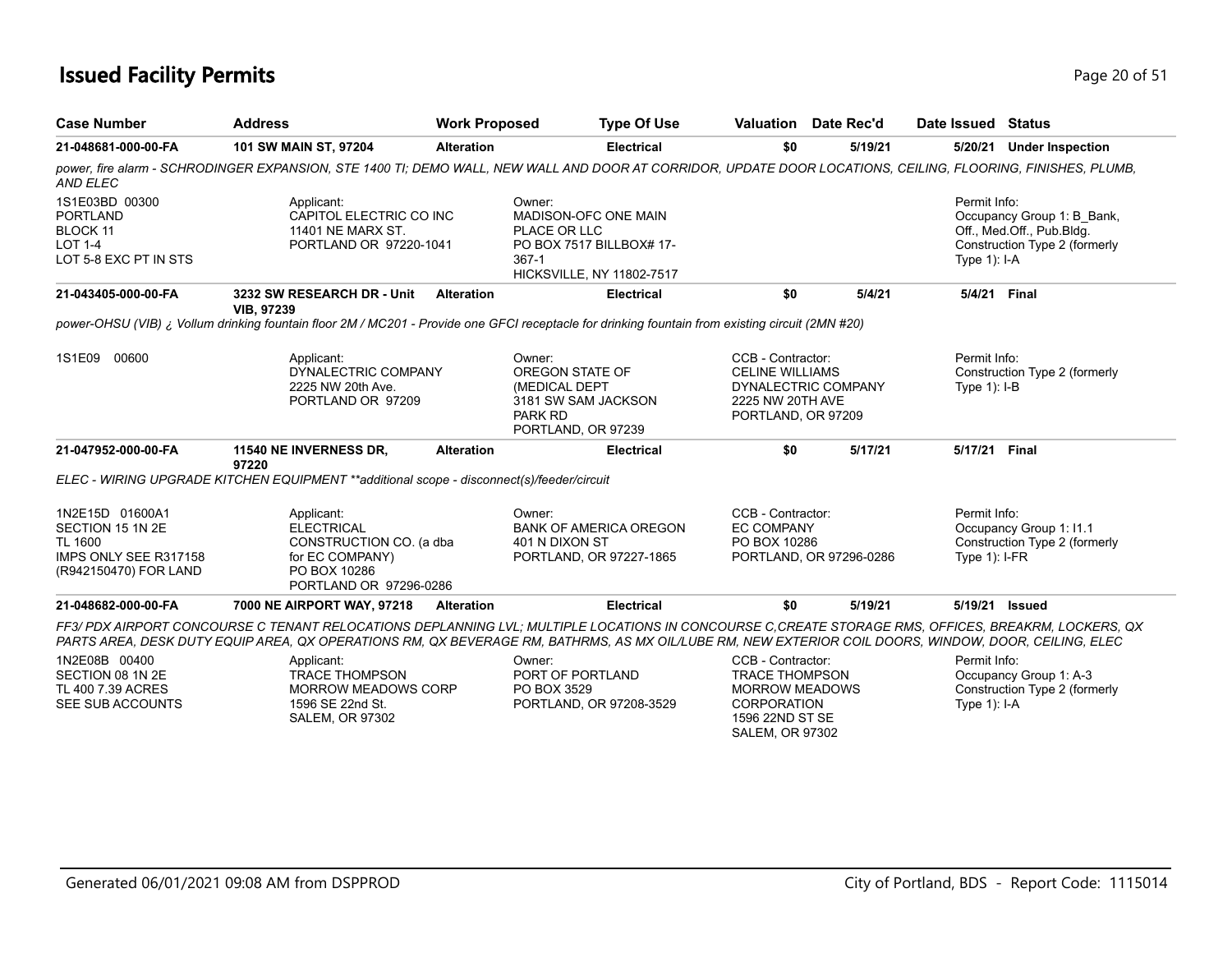### **Issued Facility Permits** Provide the Contract of 51 and 21 of 51 and 21 of 51 and 21 of 51

| <b>Case Number</b>                                       | <b>Address</b>                                                                                      | <b>Work Proposed</b> | <b>Type Of Use</b>                                                                                                          |                                                                                       | <b>Valuation</b> Date Rec'd | Date Issued Status                                                                                                                                                        |
|----------------------------------------------------------|-----------------------------------------------------------------------------------------------------|----------------------|-----------------------------------------------------------------------------------------------------------------------------|---------------------------------------------------------------------------------------|-----------------------------|---------------------------------------------------------------------------------------------------------------------------------------------------------------------------|
| 21-050275-000-00-FA                                      | 3270 SW PAVILION LOOP - Unit Alteration<br>PPV, 97239                                               |                      | <b>Electrical</b>                                                                                                           | \$0                                                                                   | 5/24/21                     | 5/24/21 Final                                                                                                                                                             |
|                                                          | power/data-OHSU (PPV) - PPV Pharmacy Camera & Monitor                                               |                      |                                                                                                                             |                                                                                       |                             |                                                                                                                                                                           |
| 1S1E09AD 00100                                           | Applicant:<br>DYNALECTRIC COMPANY<br>2225 NW 20th Ave.<br>PORTLAND OR 97209                         |                      | Owner:<br><b>OREGON STATE OF</b><br>3181 SW SAM JACKSON<br>PARK RD<br>PORTLAND, OR 97239                                    | CCB - Contractor:<br><b>CELINE WILLIAMS</b><br>2225 NW 20TH AVE<br>PORTLAND, OR 97209 | DYNALECTRIC COMPANY         | Permit Info:<br>Occupancy Group 1: B<br>Construction Type 2 (formerly<br>Type $1$ : I-B                                                                                   |
| 21-048772-000-00-FA                                      | 12000 SW 49TH AVE, 97219                                                                            | <b>Alteration</b>    | <b>Electrical</b>                                                                                                           | \$0                                                                                   | 5/19/21                     | 5/19/21 Under Inspection                                                                                                                                                  |
| CONFERENCE RM, XRAY RM, CEILING, ELEC                    |                                                                                                     |                      |                                                                                                                             |                                                                                       |                             | hvac controlsPCC HEALTH TECH BLDG MEDICAL IMAGING TI LVL 0; CREATE CLASSRM/LABS, OFFICE, STORAGE RMS, MECHANICAL RM, BATHRMS, STUDENT LOUNGE, LOCKER AREA,                |
| 1S1E31D 00200                                            | Applicant:<br>CONTROL TECHS NW LLC                                                                  |                      | Owner:<br>PORTLAND COMMUNITY<br><b>COLLEGE DISTRICT</b><br>PO BOX 19000<br>PORTLAND, OR 97280-0990                          | CCB - Contractor:<br>15045 SE 94TH AVE<br>CLACKAMAS, OR 97015                         | CONTROL TECHS NW LLC        | Permit Info:<br>Occupancy Group 1: B<br>Construction Type 2 (formerly<br>Type $1$ : I-B                                                                                   |
| 21-045756-000-00-FA                                      | 1020 SW TAYLOR ST, 97205                                                                            | <b>Alteration</b>    | <b>Electrical</b>                                                                                                           | \$0                                                                                   | 5/10/21                     | 5/10/21 Issued                                                                                                                                                            |
|                                                          | Reconnect power from (4) old Elevator Control Panels to (4) new Elevator Control Equipment          |                      |                                                                                                                             |                                                                                       |                             |                                                                                                                                                                           |
| 1S1E04AA 01200<br>PORTLAND<br>BLOCK 249<br>LOT 1&2&7&8   | Applicant:<br><b>BRIGHT STAR ELECTRIC</b><br><b>COMPANY</b><br>3143 SW 22ND ST<br>GRESHAM, OR 97080 |                      | Owner:<br><b>WESTON INVESTMENT CO</b><br><b>LLC</b><br>2154 NE BROADWAY #200<br>PORTLAND, OR 97232-1561                     |                                                                                       |                             | Permit Info:<br>Occupancy Group 1: B<br>Construction Type 2 (formerly<br>Type $1$ : I-FR                                                                                  |
| 21-046181-000-00-FA                                      | 130 SW SALMON ST, 97204                                                                             | <b>Alteration</b>    | <b>Electrical</b>                                                                                                           | \$0                                                                                   | 5/11/21                     | 5/11/21 Final                                                                                                                                                             |
|                                                          | CLOSET/BREAK RM, CEILING, FLOORING, FINISHES, PLUMB, AND ELEC.                                      |                      |                                                                                                                             |                                                                                       |                             | power - light - 40 LBS COFFEE STE 116 TI; NEW TENANT; CHANGE OF OCC. FROM "M" TO "A-2", NEW WALLS TO CREATE SEATING AREA, FOOD PREP AREA, SERVICE AREA, JANITOR           |
| 1S1E03BD 00300                                           | Applicant:<br>CAPITOL ELECTRIC CO INC<br>11401 NE MARX ST.<br>PORTLAND OR 97220-1041                |                      | Owner:<br>MADISON-OFC ONE MAIN<br>PLACE OR LLC<br>PO BOX 7517 BILLBOX# 17-<br>$367 - 1$<br><b>HICKSVILLE, NY 11802-7517</b> |                                                                                       |                             | Permit Info:<br>Occupancy Group 1: B_Bank,<br>Off., Med.Off., Pub.Bldg.<br>Construction Type 2 (formerly<br>Type 1): I-A                                                  |
| 21-035543-000-00-FA                                      | 5331 S MACADAM AVE, 97239                                                                           | <b>Alteration</b>    | <b>Electrical</b>                                                                                                           | \$0                                                                                   | 4/12/21                     | 5/3/21 Final                                                                                                                                                              |
|                                                          | pulled in error 21-042713ET) cover inspection was ok and will be honored.                           |                      |                                                                                                                             |                                                                                       |                             | power/fire alarm-EDWARD JONES, STE 376 TI-DEMO WALLS, NEW WALLS TO CREATE OFFICES, CEILING, FLOORING, FINISHES, AND ELEC **//NOTE: (This permit replaces cancelled permit |
| 1S1E15BD 03900<br>SECTION 15 1S 1E<br>TL 3900 3.66 ACRES |                                                                                                     |                      | Owner:<br><b>WL-SKB WATER TOWER</b><br><b>OWNER LLC</b><br>222 SW COLUMBIA ST #700<br>PORTLAND, OR 97201                    | CCB - Contractor:<br><b>COMPANY</b><br>PO BOX 2769<br>CLACKAMAS, OR 97015             | <b>WRONSKI CONSTRUCTION</b> |                                                                                                                                                                           |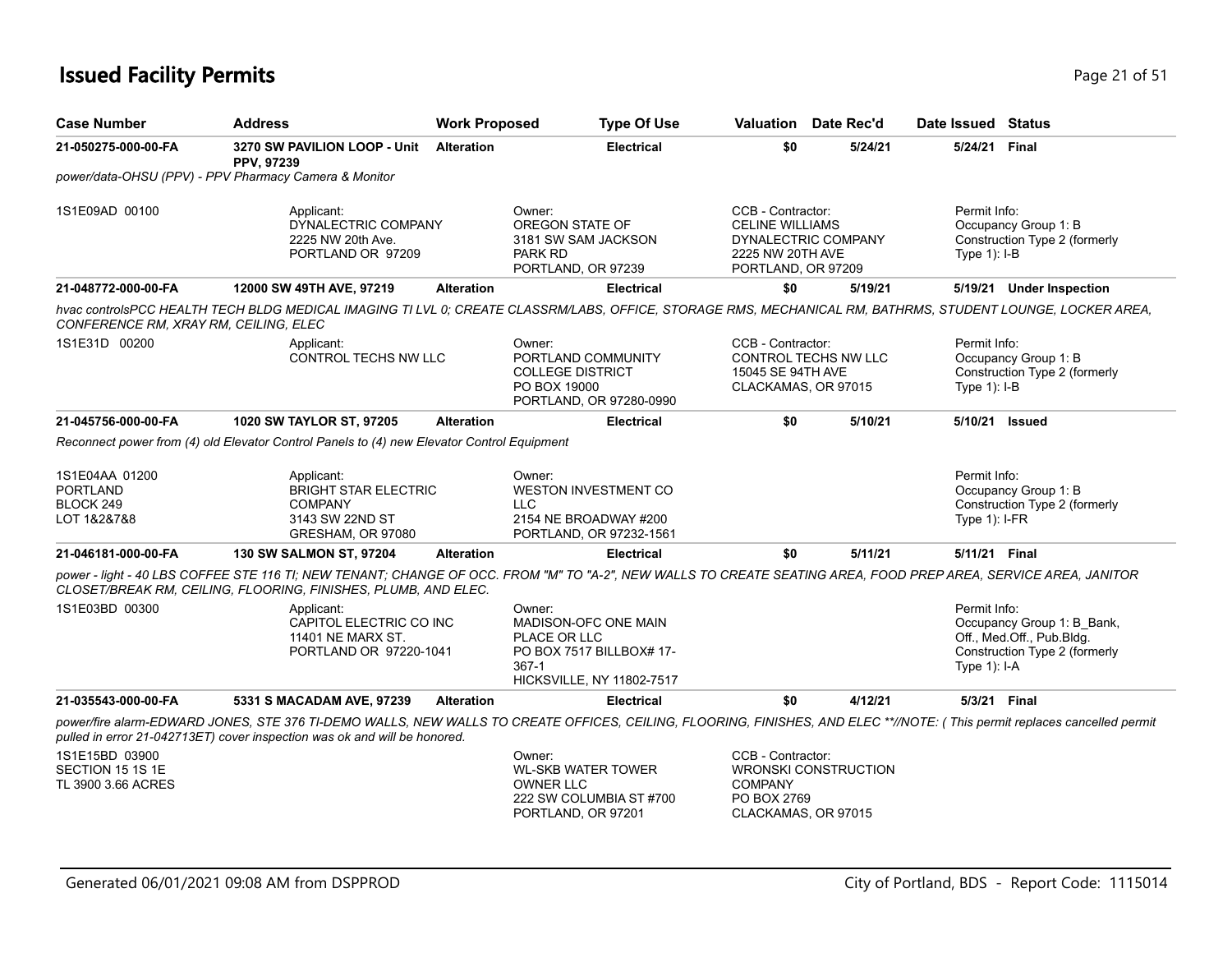## **Issued Facility Permits** Page 22 of 51

| <b>Case Number</b>                                            | <b>Address</b>                                                                                                                                                                                           | <b>Work Proposed</b>     | <b>Type Of Use</b>                                                                                 |                                                                                       | Valuation Date Rec'd                                  | Date Issued Status             |                                                         |
|---------------------------------------------------------------|----------------------------------------------------------------------------------------------------------------------------------------------------------------------------------------------------------|--------------------------|----------------------------------------------------------------------------------------------------|---------------------------------------------------------------------------------------|-------------------------------------------------------|--------------------------------|---------------------------------------------------------|
| 21-047871-000-00-FA                                           | 700 SW CAMPUS DR - Unit DCH. Alteration<br>97201                                                                                                                                                         |                          | <b>Electrical</b>                                                                                  | \$0                                                                                   | 5/17/21                                               | 5/17/21 Final                  |                                                         |
|                                                               | OHSU (DCH) Relocated (3) branch conduits blocking FSD Access Door. Corridor outside pre-op and post-op                                                                                                   |                          |                                                                                                    |                                                                                       |                                                       |                                |                                                         |
| 1S1E09 00200                                                  | Applicant:<br>DYNALECTRIC COMPANY<br>2225 NW 20th Ave.<br>PORTLAND OR 97209                                                                                                                              | Owner:<br>PARK RD        | OREGON STATE BOARD OF<br><b>HIGHER EDUCATION</b><br>3181 SW SAM JACKSON<br>PORTLAND, OR 97239-3011 | CCB - Contractor:<br><b>CELINE WILLIAMS</b><br>2225 NW 20TH AVE<br>PORTLAND, OR 97209 | DYNALECTRIC COMPANY                                   | Permit Info:<br>Type $1$ : I-A | Occupancy Group 1: I-2<br>Construction Type 2 (formerly |
| 21-049184-000-00-FA                                           | 1300 SW 5TH AVE, 97201                                                                                                                                                                                   | <b>Alteration</b>        | <b>Electrical</b>                                                                                  | \$0                                                                                   | 5/20/21                                               | 5/20/21                        | <b>Issued</b>                                           |
|                                                               | Data/voice/security -PIPER SANDLER STE 3650 36TH FLR TI                                                                                                                                                  |                          |                                                                                                    |                                                                                       |                                                       |                                |                                                         |
| 1S1E03BC 01800<br><b>PORTLAND</b><br><b>BLOCK 148 TL 1800</b> | Applicant:<br><b>CHRISTENSON ELECTRIC</b><br><b>INC</b><br>17201 NE SACRAMENTO ST<br>PORTLAND OR 97230-5941                                                                                              | Owner:                   | SOF-XI WFP OWNER LLC<br>591 W PUTNAM AVE<br>GREENWICH, CT 06830                                    | CCB - Contractor:<br><b>INC</b><br>PORTLAND, OR 97230                                 | <b>CHRISTENSON ELECTRIC</b><br>17201 NE SACRAMENTO ST |                                |                                                         |
| 21-048492-000-00-FA                                           | 621 SW MORRISON ST, 97205                                                                                                                                                                                | <b>Alteration</b>        | <b>Electrical</b>                                                                                  | \$0                                                                                   | 5/18/21                                               | 5/18/21                        | <b>Issued</b>                                           |
|                                                               | Fire Alarm - Main Electric Room Smoke Detectors PR# 18-274866-FC LME Panel                                                                                                                               |                          |                                                                                                    |                                                                                       |                                                       |                                |                                                         |
| 1S1E03BB 01800                                                | Applicant:<br><b>CHRISTENSON ELECTRIC</b><br><b>INC</b><br>17201 NE SACRAMENTO ST<br>PORTLAND OR 97230-5941                                                                                              | Owner:                   | LVA4 PORTLAND ABB LLC<br>712 MAIN ST STE 2500<br>HOUSTON, TX 77002-3243                            |                                                                                       |                                                       |                                |                                                         |
| 21-041440-000-00-FA                                           | 3161 SW PAVILION LOOP - Unit Alteration<br>MNP, 97201                                                                                                                                                    |                          | <b>Electrical</b>                                                                                  | \$0                                                                                   | 4/28/21                                               | 5/19/21                        | <b>Issued</b>                                           |
|                                                               | power/fire alarm/data-OHSU MULTNOMAH PAVILION 3RD FLR TI; MINOR DEMO, MINOR REMODEL OFFICES, HUDDLE RMS, SHARED WORK RMS, CONFERENCE RM, BREAKRM, BATHRM,<br>CEILING, FLOORING, FINISHES, PLUMB AND ELEC |                          |                                                                                                    |                                                                                       |                                                       |                                |                                                         |
| 1S1E09 00500                                                  | Applicant:<br><b>COCHRAN INC</b><br>7550 SW TECH CENTER DR<br><b>STE 220</b><br>TIGARD OR 97223-8061                                                                                                     | Owner:<br><b>PARK RD</b> | OREGON STATE BOARD OF<br><b>HIGHER EDUCATION</b><br>3181 SW SAM JACKSON<br>PORTLAND, OR 97239-3011 | CCB - Contractor:<br><b>COCHRAN INC</b><br>PO BOX 33524                               | SEATTLE, WA 98133-0524                                |                                |                                                         |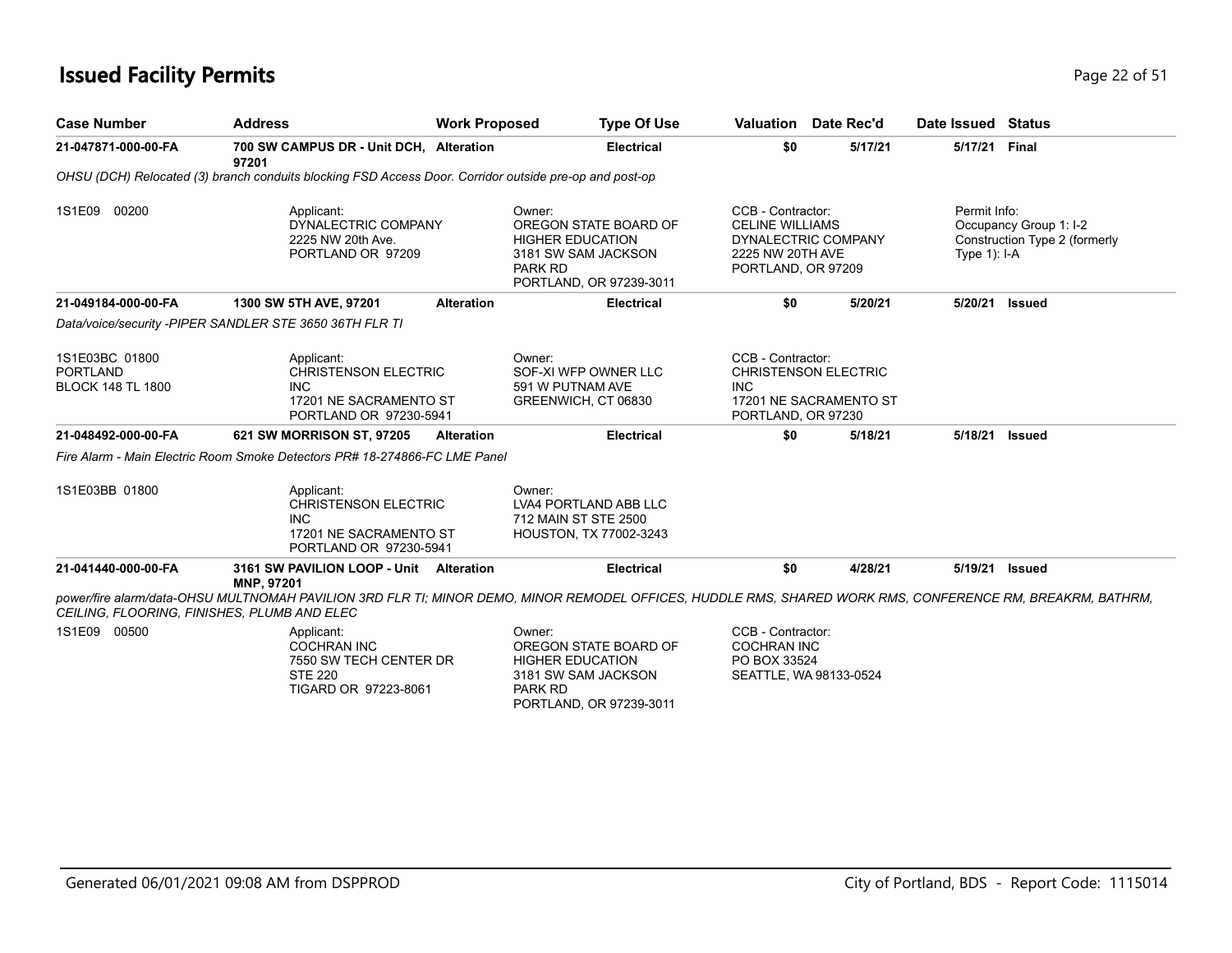## **Issued Facility Permits** Page 23 of 51

| <b>Case Number</b>                                                                  | <b>Address</b>                                                                                                                                                                                                                                                | <b>Work Proposed</b> | <b>Type Of Use</b>                                                                                        |                                                                                          | Valuation Date Rec'd                      | Date Issued Status             |                                                         |
|-------------------------------------------------------------------------------------|---------------------------------------------------------------------------------------------------------------------------------------------------------------------------------------------------------------------------------------------------------------|----------------------|-----------------------------------------------------------------------------------------------------------|------------------------------------------------------------------------------------------|-------------------------------------------|--------------------------------|---------------------------------------------------------|
| 21-029681-000-00-FA                                                                 | 1038 SE CESAR E CHAVEZ<br><b>BLVD, 97214</b>                                                                                                                                                                                                                  | <b>Alteration</b>    | <b>Electrical</b>                                                                                         | \$0                                                                                      | 3/26/21                                   |                                | 5/7/21 Issued                                           |
|                                                                                     | pwr/acc - BELMONT LIBRARY CARD READERS; INSTALL 3 CARD READERS ELEC                                                                                                                                                                                           |                      |                                                                                                           |                                                                                          |                                           |                                |                                                         |
| 1S1E01AD 04500<br><b>EASTLAND</b><br>BLOCK 4<br>LOT 1&2 TL 4500                     | Applicant:<br>APPLIED TECHNICAL<br><b>SYSTEMS INC</b><br>7015 SW McEWAN RD<br>LAKE OSWEGO OR 97035-<br>7830                                                                                                                                                   |                      | Owner:<br>MULTNOMAH COUNTY<br><b>LIBRARY DISTRICT</b><br>401 N DIXON ST<br>PORTLAND, OR 97227             | CCB - Contractor:<br><b>APPLIED TECHNICAL</b><br><b>SYSTEMS INC</b><br>7015 SW MCEWAN RD | LAKE OSWEGO, OR 97035                     |                                |                                                         |
| 21-016968-000-00-FA                                                                 | 7000 NE AIRPORT WAY, 97218                                                                                                                                                                                                                                    | <b>Alteration</b>    | <b>Electrical</b>                                                                                         | \$0                                                                                      | 2/23/21                                   |                                | 5/17/21 Issued                                          |
| CEILING, ELEC                                                                       | pwr - PDX TERMINAL 1 TENANT RELOCATE (GROUP 6) MAIN CONCOURSE C & D ENPLANNING LEVEL; 2 AREAS FOR 1 TENANT - TIMERLINE; CREATE RETAIL AREA, STORAGE RM,                                                                                                       |                      |                                                                                                           |                                                                                          |                                           |                                |                                                         |
| 1N2E08B 00400<br>SECTION 08 1N 2E<br>TL 400 7.39 ACRES<br>SEE SUB ACCOUNTS          | Applicant:<br>ONEILL CONSTRUCTION<br><b>GROUP INC</b><br>4444 SE 27TH AVE<br>PORTLAND OR 97202-3608                                                                                                                                                           |                      | Owner:<br>PORT OF PORTLAND<br>PO BOX 3529<br>PORTLAND, OR 97208-3529                                      | CCB - Contractor:<br>maurice rahming<br><b>GROUP INC</b><br>4444 SE 27TH AVE             | ONEILL CONSTRUCTION<br>PORTLAND, OR 97202 | Permit Info:<br>Type $1$ : I-A | Occupancy Group 1: A-3<br>Construction Type 2 (formerly |
| 21-043314-000-00-FA                                                                 | <b>1201 NE LLOYD BLVD, 97232</b>                                                                                                                                                                                                                              | <b>Alteration</b>    | <b>Electrical</b>                                                                                         | \$0                                                                                      | 5/4/21                                    |                                | 5/4/21 Under Inspection                                 |
| PLUMB AND ELEC<br>1N1E35BD 00400<br><b>HOLLADAYS ADD</b><br><b>BLOCK 142 TL 400</b> | fire alarm - LANDLORD WORK 1ST FLR TI; DEMO WALLS, NEW WALLS TO CREATE SUITE ENTRY, LOUNGE, CONFERENCE RM, OFFICES, STORAGE RM, CEILING, FLOORING, FINISHES,<br>Applicant:<br>POINT MONITOR CORP<br>5863 LAKEVIEW BLVD #100<br>LAKE OSWEGO, OR 97035-<br>7058 |                      | Owner:<br>EGP 1201 PORTLAND LLC<br>2101 L ST NW # 650<br>WASHINGTON, DC 20037-<br>1277                    |                                                                                          |                                           |                                |                                                         |
| 21-047355-000-00-FA                                                                 | 1201 NE LLOYD BLVD, 97232                                                                                                                                                                                                                                     | <b>Alteration</b>    | <b>Electrical</b>                                                                                         | \$0                                                                                      | 5/14/21                                   |                                | 5/14/21 Issued                                          |
| FINISHES, PLUMB AND ELEC                                                            | hvac control - LANDLORD WORK 1ST FLR TI; DEMO WALLS, NEW WALLS TO CREATE SUITE ENTRY, LOUNGE, CONFERENCE RM, OFFICES, STORAGE RM, CEILING, FLOORING,                                                                                                          |                      |                                                                                                           |                                                                                          |                                           |                                |                                                         |
| 1N1E35BD 00400<br><b>HOLLADAYS ADD</b><br><b>BLOCK 142 TL 400</b>                   | Applicant:<br>AMERICAN HEATING INC<br>5035 SE 24TH<br>PORTLAND OR 97202-4765                                                                                                                                                                                  |                      | Owner:<br>EGP 1201 PORTLAND LLC<br>2101 L ST NW # 650<br>WASHINGTON, DC 20037-<br>1277                    |                                                                                          |                                           |                                |                                                         |
| 21-050646-000-00-FA                                                                 | 7000 N LEADBETTER RD, 97203 Alteration                                                                                                                                                                                                                        |                      | <b>Electrical</b>                                                                                         | \$0                                                                                      | 5/25/21                                   | 5/25/21                        | <b>Issued</b>                                           |
|                                                                                     | LIFT TRUCK CHARGERS - (1) feeder for distribution panel, (12) circuits from new panel                                                                                                                                                                         |                      |                                                                                                           |                                                                                          |                                           |                                |                                                         |
| 2N1W25A 01600<br>PARTITION PLAT 1993-131<br>LOT <sub>1</sub>                        | Applicant:<br><b>CHRISTENSON ELECTRIC</b><br>INC.<br>17201 NE SACRAMENTO ST<br>PORTLAND OR 97230-5941                                                                                                                                                         |                      | Owner:<br><b>COLUMBIA SPORTSWEAR</b><br><b>USA CORP</b><br>14375 NW SCIENCE PARK DR<br>PORTLAND, OR 97229 |                                                                                          |                                           | Permit Info:<br>Type 1): V-B   | Construction Type 2 (formerly                           |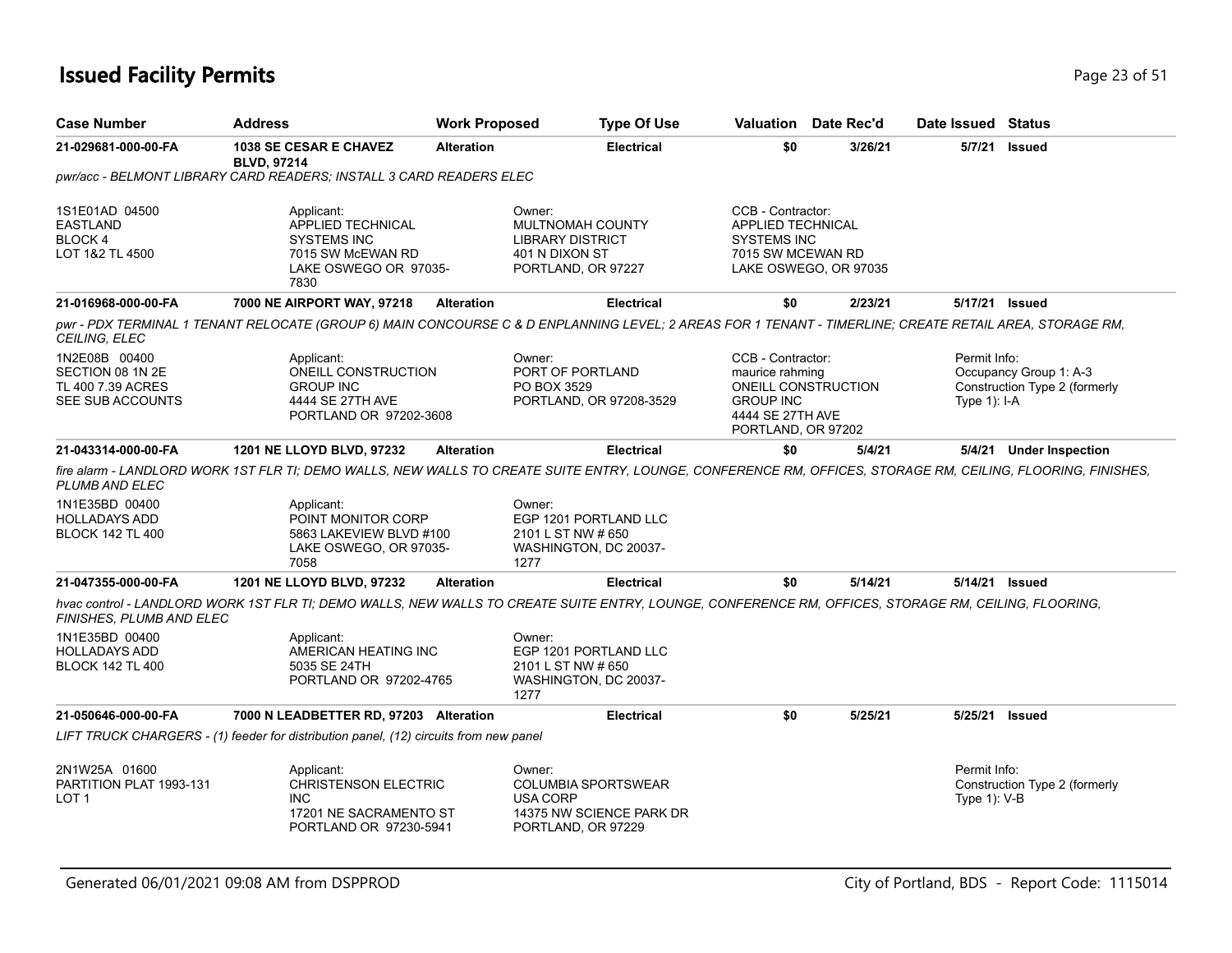### **Issued Facility Permits** Provide the Contract of the Page 24 of 51

| <b>Case Number</b>                                                                                   | <b>Address</b>                                                                                                                                                                                                                                                                                                    | <b>Work Proposed</b> |                                                                                                    | <b>Type Of Use</b>                                         | <b>Valuation</b> Date Rec'd                                                                                                      |         | Date Issued                     | Status                                                   |
|------------------------------------------------------------------------------------------------------|-------------------------------------------------------------------------------------------------------------------------------------------------------------------------------------------------------------------------------------------------------------------------------------------------------------------|----------------------|----------------------------------------------------------------------------------------------------|------------------------------------------------------------|----------------------------------------------------------------------------------------------------------------------------------|---------|---------------------------------|----------------------------------------------------------|
| 21-021270-000-00-FA                                                                                  | 234 NW 5TH AVE, 97209                                                                                                                                                                                                                                                                                             | <b>Alteration</b>    |                                                                                                    | <b>Electrical</b>                                          | \$0                                                                                                                              | 3/4/21  | 5/27/21                         | <b>Issued</b>                                            |
| FOR NEW TENANT MAY BE REQUIRED                                                                       | pwr - LANDLORD WK 3RD & 7TH FLR; CREATE 3RD FLR - OFFICES, VESTIBULES, PHONE RMS, CONFERENCE RMS, BREAK RM, TELECOM, STORAGE, ELECTRICAL AND MECHANICAL<br>RM, ; 7TH FLR MEETING RMS, VESTIBULES, PHONE RMS, CONFERENCE RM, BREAK RM, TELECOM, STORAGE, ELECTRICAL AND MECHANICAL RM; CEILING, ELEC FUTURE PERMIT |                      |                                                                                                    |                                                            |                                                                                                                                  |         |                                 |                                                          |
| 1N1E34CA 05800<br><b>COUCHS ADD</b><br>BLOCK 34<br>LOT 6&7                                           | Applicant:<br>ELECTRICAL CONCEPTS<br>LLC.<br>4676 COMMERICAL ST SE,<br><b>PMB 205</b><br><b>SALEM, OR 97302</b>                                                                                                                                                                                                   |                      | Owner:<br><b>LLC</b><br>700<br>PORTLAND, OR 97201                                                  | <b>MASON EHRMAN BUILDINGS</b><br>222 SW COLUMBIA ST, SUITE | CCB - Contractor:<br>ELECTRICAL CONCEPTS LLC<br>5434 RIVER ROAD NORTH<br>322<br>KEIZER, OR 97303-4429                            |         |                                 |                                                          |
| 21-044368-000-00-FA                                                                                  | 111 SW 5TH AVE, 97204                                                                                                                                                                                                                                                                                             | <b>Alteration</b>    |                                                                                                    | <b>Electrical</b>                                          | \$0                                                                                                                              | 5/5/21  | 5/5/21                          | <b>Issued</b>                                            |
|                                                                                                      | power-T36 Vevo AV Upgrades / limited energy audio visual systems installation                                                                                                                                                                                                                                     |                      |                                                                                                    |                                                            |                                                                                                                                  |         |                                 |                                                          |
| 1N1E34CD 80000<br>ONE ELEVEN TOWER<br><b>CONDOMINIUM</b><br><b>GENERAL COMMON</b><br><b>ELEMENTS</b> | Applicant:<br><b>DELTA SYSTEMS</b><br><b>INTEGRATION INC</b><br>2450 NW ELEVEN MILE AVE<br>GRESHAM OR 97030-3556                                                                                                                                                                                                  |                      | Owner:<br><b>ASSOCIATION OF UNIT</b><br><b>TOWER CONDO</b><br>111 SW 5TH AVE<br>PORTLAND, OR 97204 | <b>OWNERS OF ONE ELEVEN</b>                                | CCB - Contractor:<br><b>DELTA SYSTEMS</b><br><b>INTEGRATION INC</b><br>2450 NW ELEVEN MILE<br><b>AVENUE</b><br>GRESHAM, OR 97030 |         |                                 |                                                          |
| 21-047845-000-00-FA                                                                                  | 555 SW OAK ST, 97204                                                                                                                                                                                                                                                                                              | <b>Alteration</b>    |                                                                                                    | <b>Electrical</b>                                          | \$0                                                                                                                              | 5/17/21 | 5/17/21                         | <b>Issued</b>                                            |
|                                                                                                      | power/data - Das Install-(1) 400 amp & (2) 125 amp 120/208v panels for DAS head end.                                                                                                                                                                                                                              |                      |                                                                                                    |                                                            |                                                                                                                                  |         |                                 |                                                          |
| 1N1E34CD 80000<br>ONE ELEVEN TOWER<br><b>CONDOMINIUM</b><br><b>GENERAL COMMON</b><br><b>ELEMENTS</b> | Applicant:<br><b>CHRISTENSON ELECTRIC</b><br><b>INC</b><br>17201 NE SACRAMENTO ST<br>PORTLAND OR 97230-5941                                                                                                                                                                                                       |                      | Owner:<br>ASSOCIATION OF UNIT<br><b>TOWER CONDO</b><br><b>111 SW 5TH AVE</b><br>PORTLAND, OR 97204 | OWNERS OF ONE ELEVEN                                       | CCB - Contractor:<br><b>CHRISTENSON ELECTRIC</b><br><b>INC</b><br>17201 NE SACRAMENTO ST<br>PORTLAND, OR 97230                   |         |                                 |                                                          |
| 21-047983-000-00-FA                                                                                  | <b>3250 SW SAM JACKSON PARK</b><br><b>RD - Unit HRC, 97201</b>                                                                                                                                                                                                                                                    | <b>Alteration</b>    |                                                                                                    | <b>Electrical</b>                                          | \$0                                                                                                                              | 5/17/21 | 5/17/21                         | Issued                                                   |
|                                                                                                      | hvac controls-OHSU (HRC) HVAC 3th floor lab DDC conversion                                                                                                                                                                                                                                                        |                      |                                                                                                    |                                                            |                                                                                                                                  |         |                                 |                                                          |
| 1S1E09 00200                                                                                         | Applicant:<br>SIEMENS INDUSTRY INC<br>15201 NW Greenbriar Prkwy<br>Suite A<br>Beaverton, OR 97006                                                                                                                                                                                                                 |                      | Owner:<br><b>HIGHER EDUCATION</b><br>3181 SW SAM JACKSON<br><b>PARK RD</b>                         | OREGON STATE BOARD OF<br>PORTLAND, OR 97239-3011           | CCB - Contractor:<br><b>SAM CORRELL</b><br>SIEMENS INDUSTRY INC<br>1000 DEERFIELD PKWY<br>BUFFALO GROVE, IL 60089                |         | Permit Info:<br>Type $1$ : I-FR | Occupancy Group 1: I1.1<br>Construction Type 2 (formerly |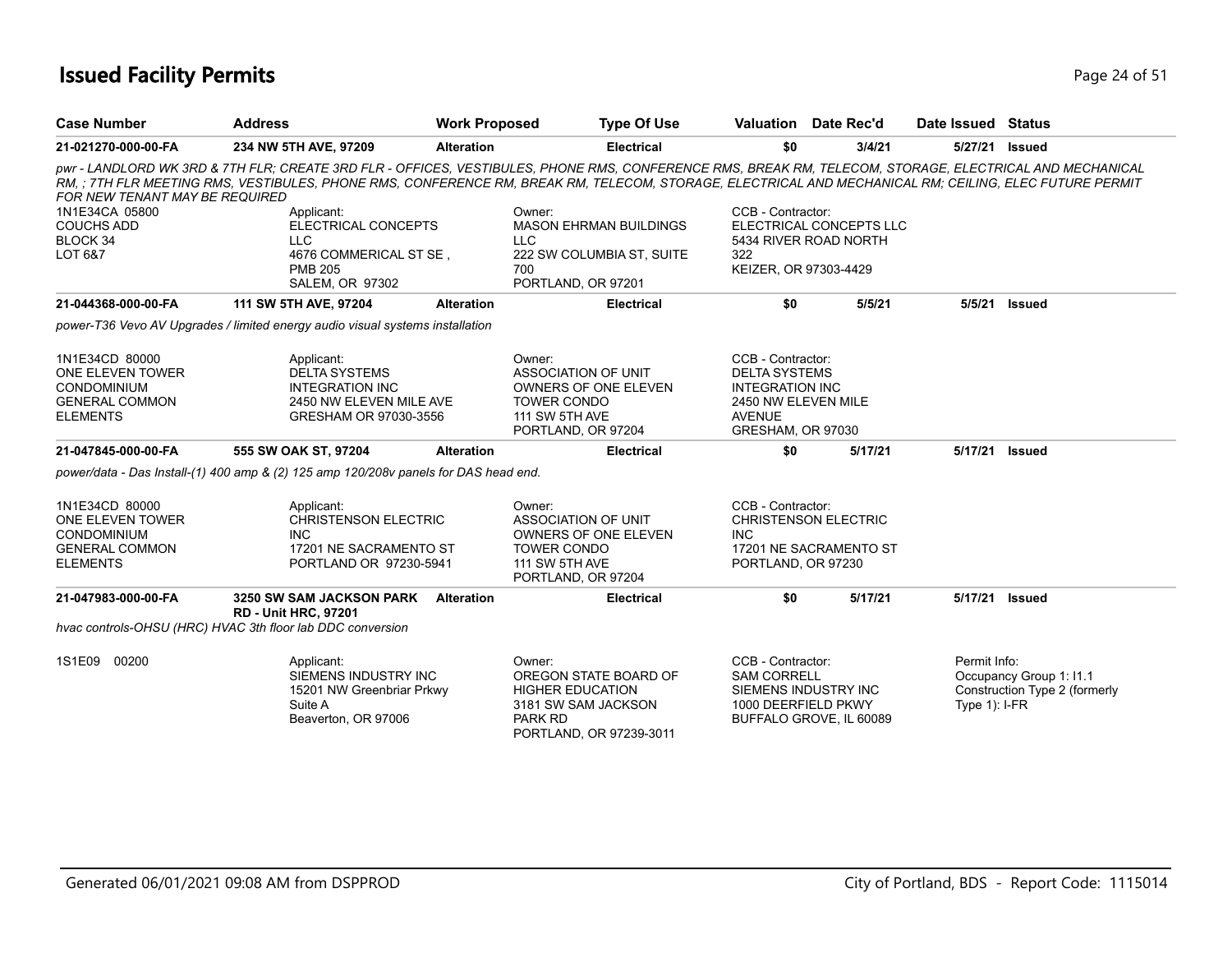### **Issued Facility Permits** Provide the Contract of the Page 25 of 51

| <b>Case Number</b>                                                                              | <b>Address</b>                                                                                                                                                                                                                    | <b>Work Proposed</b> | <b>Type Of Use</b>                                                                                                |                                                                                       | <b>Valuation</b> Date Rec'd                    | Date Issued Status             |                                                         |
|-------------------------------------------------------------------------------------------------|-----------------------------------------------------------------------------------------------------------------------------------------------------------------------------------------------------------------------------------|----------------------|-------------------------------------------------------------------------------------------------------------------|---------------------------------------------------------------------------------------|------------------------------------------------|--------------------------------|---------------------------------------------------------|
| 21-044488-000-00-FA                                                                             | 133 SW 2ND AVE, 97204                                                                                                                                                                                                             | <b>Alteration</b>    | <b>Electrical</b>                                                                                                 | \$0                                                                                   | 5/6/21                                         |                                | 5/12/21 Under Inspection                                |
|                                                                                                 | power-LANDLORD WK FOR FUTURE TENANT, STE 100 TI; DEMO WALLS, STAIRS AND PART OF EXISTING MEZZANINE, RECONFIGURE EXISTING RESTROOM, CEILING, FLOORING,<br>FINISHES, PLUMB, AND ELEC - FUTURE PERMIT FOR NEW TENANT MAY BE REQUIRED |                      |                                                                                                                   |                                                                                       |                                                |                                |                                                         |
| 1N1E34CD 02200<br><b>PORTLAND</b><br>BLOCK 31<br><b>LOT 3&amp;4</b>                             | Applicant:<br><b>CHRISTENSON ELECTRIC</b><br><b>INC</b><br>17201 NE SACRAMENTO ST<br>PORTLAND OR 97230-5941                                                                                                                       |                      | Owner:<br>PT POPE PROPERTIES LLC<br>1717 SW ELM ST<br>PORTLAND, OR 97201-2326                                     |                                                                                       |                                                |                                |                                                         |
| 21-016973-000-00-FA                                                                             | 7000 NE AIRPORT WAY, 97218                                                                                                                                                                                                        | <b>Alteration</b>    | <b>Electrical</b>                                                                                                 | \$0                                                                                   | 2/23/21                                        | 5/3/21 Final                   |                                                         |
| ESTIMATE ***************                                                                        | TENDER LOVING EMPIRE CONCOURSE E SPC E21857 TI; 1ST TIME TENANT, CREATE ELECTRICAL RM, CASHIER AREA, MUSIC RM, RETAIL AREA, CEILING, ELEC *************** BID                                                                     |                      |                                                                                                                   |                                                                                       |                                                |                                |                                                         |
| 1N2E08B 00400<br>SECTION 08 1N 2E<br>TL 400 7.39 ACRES<br>SEE SUB ACCOUNTS                      | Applicant:<br><b>HECKTEC TECHNICAL LLC</b><br>6669 N COLUMBIA WAY<br>PORTLAND, OR 97230                                                                                                                                           |                      | Owner:<br>PORT OF PORTLAND<br>PO BOX 3529<br>PORTLAND, OR 97208-3529                                              | CCB - Contractor:<br>8838 SE LAFAYETTE ST<br>PORTLAND OR 972666<br>PORTLAND, OR 97266 | HECKTEC TECHNICAL LLC                          | Permit Info:<br>Type $1$ : I-A | Occupancy Group 1: A-2<br>Construction Type 2 (formerly |
| 21-027171-000-00-FA                                                                             | 12775 NE MARX ST, 97230                                                                                                                                                                                                           | <b>Alteration</b>    | <b>Electrical</b>                                                                                                 | \$0                                                                                   | 3/19/21                                        |                                | 5/19/21 Issued                                          |
|                                                                                                 | power- BLDG 14 TRANSCOLD DISTRIBUTION (USA) INC TI; NEW DEMISING WALL, ELEC, CEILING, FLOORING, FINISHES                                                                                                                          |                      |                                                                                                                   |                                                                                       |                                                |                                |                                                         |
| 1N2E23BB 01000                                                                                  | Applicant:<br>JOHANSEN ELECTRIC INC<br>16869 65TH AVE PMB 311<br>LAKE OSWEGO OR 97035-<br>7865                                                                                                                                    |                      | Owner:<br><b>PACIFIC REALTY</b><br><b>ASSOCIATES LP</b><br>15350 SW SEQUOIA PKWY<br>#300<br>TIGARD, OR 97224-7175 | CCB - Contractor:<br>16869 SW 65TH AVE 311                                            | JOHANSEN ELECTRIC INC<br>LAKE OSWEGO, OR 97035 |                                |                                                         |
| 21-043581-000-00-FA                                                                             | <b>4555 N CHANNEL AVE</b>                                                                                                                                                                                                         | <b>Alteration</b>    | <b>Electrical</b>                                                                                                 | \$0                                                                                   | 5/4/21                                         | 5/4/21                         | Final                                                   |
|                                                                                                 | CHQ Wind Break Shed - Add 2 circuits for plugs and lights                                                                                                                                                                         |                      |                                                                                                                   |                                                                                       |                                                |                                |                                                         |
| 1N1E20 00109                                                                                    | Applicant:<br><b>HEIL ELECTRIC CO</b><br>8425 SE STARK ST<br>PORTLAND OR 97216-1137                                                                                                                                               |                      | Owner:<br>PORT OF PORTLAND<br>PO BOX 3820<br>PORTLAND, OR 97208-3849                                              |                                                                                       |                                                |                                |                                                         |
| 21-047977-000-00-FA                                                                             | 210 SE MADISON ST, 97214                                                                                                                                                                                                          | <b>Alteration</b>    | <b>Electrical</b>                                                                                                 | \$0                                                                                   | 5/17/21                                        |                                | 5/19/21 Issued                                          |
|                                                                                                 | power-BERKELEY CATERING KITCHEN, STE 020 TI; FIRST TIME TENANT - NEW WALLS TO CREATE COMMERCIAL KITCHEN, CEILING, FLOORING, FINISHES, PLUMB, AND ELEC                                                                             |                      |                                                                                                                   |                                                                                       |                                                |                                |                                                         |
| 1S1E03AD 06200<br><b>EAST PORTLAND</b><br>BLOCK 52<br>LOT 1-3<br>LOT 4 EXC PT IN ST, LOT<br>7&8 |                                                                                                                                                                                                                                   |                      | Owner:<br>210 SE MADISON OZ LLC<br>210 SE MADISON ST #19<br>PORTLAND, OR 97214-4192                               |                                                                                       |                                                |                                |                                                         |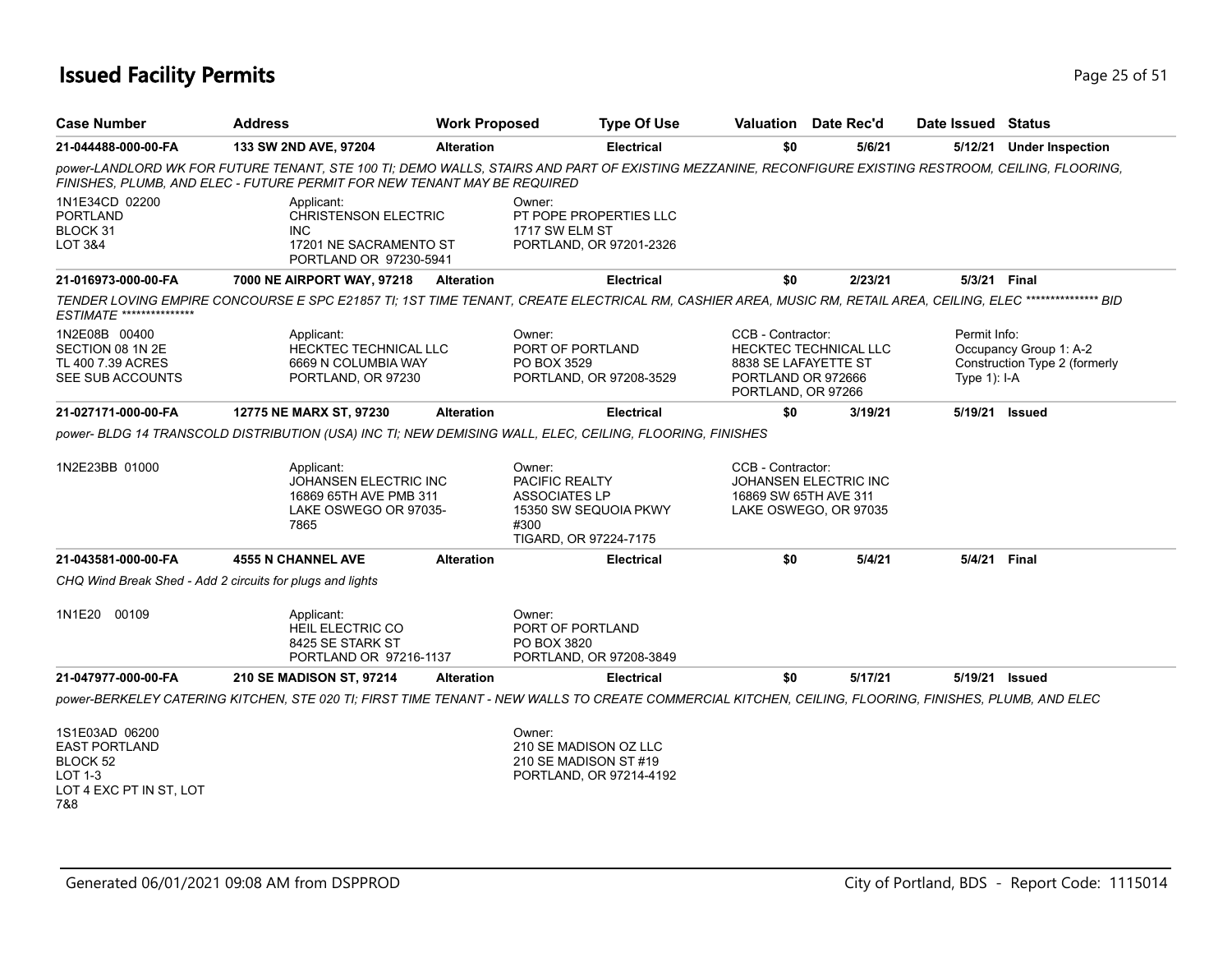## **Issued Facility Permits** Page 26 of 51

| <b>Case Number</b>                                                                              | <b>Address</b>                                                                                                                                                                                                                          | <b>Work Proposed</b> |                                                                                                                     | <b>Type Of Use</b> | <b>Valuation</b> Date Rec'd                                                                                          |         | Date Issued Status              |                                                                                          |
|-------------------------------------------------------------------------------------------------|-----------------------------------------------------------------------------------------------------------------------------------------------------------------------------------------------------------------------------------------|----------------------|---------------------------------------------------------------------------------------------------------------------|--------------------|----------------------------------------------------------------------------------------------------------------------|---------|---------------------------------|------------------------------------------------------------------------------------------|
| 21-048018-000-00-FA                                                                             | <b>350 SW JEFFERSON ST, 97201</b>                                                                                                                                                                                                       | Alteration           |                                                                                                                     | <b>Electrical</b>  | \$0                                                                                                                  | 5/17/21 | 5/24/21                         | <b>Issued</b>                                                                            |
|                                                                                                 | fire alarm-WELLS FARGO ELEVATOR RM. 601 TI: INSTALL 90 MINUTE FIRE RATED DOOR. CEILING. FINISHES. AND ELEC                                                                                                                              |                      |                                                                                                                     |                    |                                                                                                                      |         |                                 |                                                                                          |
| 1S1E03BC 01600                                                                                  | Applicant:<br>POINT MONITOR CORP<br>5863 LAKEVIEW BLVD #100<br>LAKE OSWEGO, OR 97035-<br>7058                                                                                                                                           |                      | Owner:<br>SOF-XI WFP OWNER LLC<br>591 W PUTNAM AVE<br>GREENWICH, CT 06830                                           |                    | CCB - Contractor:<br>POINT MONITOR CORP<br>5863 LAKEVIEW BLVD SUITE<br>100<br>LAKE OSWEGO, OR 97035                  |         |                                 |                                                                                          |
| 21-030675-000-00-FA                                                                             | 705 N KILLINGSWORTH ST,<br>97217                                                                                                                                                                                                        | <b>Alteration</b>    |                                                                                                                     | <b>Electrical</b>  | \$0                                                                                                                  | 3/30/21 | 5/11/21 <b>Issued</b>           |                                                                                          |
|                                                                                                 | pwr - PCC CASCADE PSEB 1ST FLR TI; CREATE (SIMULATION SPACES) STORAGE RM, FLEX RESIDENCE RM, CONTROL RMS, VESTIBULE AREA, HOSPITAL INPATIENT SIM RM,<br>DEBRIEFING RMS, EMS CONTROL RM, FLEX SPACE, EMS AMBULANCE SIM RM, CEILING, ELEC |                      |                                                                                                                     |                    |                                                                                                                      |         |                                 |                                                                                          |
| 1N1E15CD 12300                                                                                  | Applicant:<br><b>COCHRAN INC</b><br>7550 SW TECH CENTER DR<br><b>STE 220</b><br>TIGARD OR 97223-8061                                                                                                                                    |                      | Owner:<br>PORTLAND COMMUNITY<br><b>COLLEGE DIST</b><br>PO BOX 19000<br>PORTLAND, OR 97280-0990                      |                    | CCB - Contractor:<br><b>COCHRAN INC</b><br>PO BOX 33524<br>SEATTLE, WA 98133-0524                                    |         | Permit Info:<br>Type $1$ ): V-B | Occupancy Group 1: B<br>Construction Type 2 (formerly                                    |
| 21-046267-000-00-FA                                                                             | 812 SW WASHINGTON ST, 97205 Alteration                                                                                                                                                                                                  |                      |                                                                                                                     | <b>Electrical</b>  | \$0                                                                                                                  | 5/11/21 | 5/26/21 Issued                  |                                                                                          |
|                                                                                                 | power revision - 216 SALES TI 5TH FL; VALUE ADDED REVISION; NEW WALLS AT SHOWROOM KITCHEN, SHOWROOM BATHROOM, CONFERENCE RM, OFFICE, UPDATE EXISTING<br>RESTROOM, CEILING, FLOORING, FINISHES, PLUMB, AND ELEC                          |                      |                                                                                                                     |                    |                                                                                                                      |         |                                 |                                                                                          |
| 1N1E34CC 06200                                                                                  | Applicant:<br>DYNALECTRIC COMPANY<br>2225 NW 20th Ave.<br>PORTLAND OR 97209                                                                                                                                                             |                      | Owner:<br><b>STEVENS HOTEL LLC</b><br>9 SE 3RD AVE #100<br>PORTLAND, OR 97214                                       |                    |                                                                                                                      |         | Permit Info:<br>Type $1$ : I-A  | Occupancy Group 1: B Bank,<br>Off., Med.Off., Pub.Bldg.<br>Construction Type 2 (formerly |
| 21-044666-000-00-FA                                                                             | 4380 S MACADAM AVE, 97239                                                                                                                                                                                                               | <b>Alteration</b>    |                                                                                                                     | Electrical         | \$0                                                                                                                  | 5/6/21  |                                 | 5/6/21 Under Inspection                                                                  |
|                                                                                                 | power, fire alarm - ABBOTT LAW, STE 590 TI; NEW TENANT - NEW WALLS TO CREATE OFFICES, RECEPTION, STORAGE, CONFERENCE RM, CEILING, FLOORING, FINISHES, AND ELEC                                                                          |                      |                                                                                                                     |                    |                                                                                                                      |         |                                 |                                                                                          |
| 1S1E10DC 00800<br>SECTION 10 1S 1E<br>TL 800 3.18 ACRES<br>DEFERRAL-POTENTIAL<br>ADDITIONAL TAX | Applicant:<br>CAPITOL ELECTRIC CO INC<br><b>11401 NE MARX ST.</b><br>PORTLAND OR 97220-1041                                                                                                                                             |                      | Owner:<br><b>CLARITY VENTURES RF</b><br><b>PORTLAND</b><br>666 BURRARD ST #3210<br>. CANADA V6C 2X8<br>VANCOUVER BC |                    |                                                                                                                      |         |                                 |                                                                                          |
| 21-034040-000-00-FA                                                                             | 900 SW 5TH AVE, 97204                                                                                                                                                                                                                   | <b>Alteration</b>    |                                                                                                                     | <b>Electrical</b>  | \$0                                                                                                                  | 4/7/21  | 5/4/21 Final                    |                                                                                          |
| area from Zoom care to old Pendleton space                                                      | power - -REPLACE CAN LIGHTS AND LINEAR FIXTURES IN 4TH AVE LOBBY COMMON AREA **//note: included raceways for future generator install (3) 1" & (1) 1-1/2" EMT ran across hard lid                                                       |                      |                                                                                                                     |                    |                                                                                                                      |         |                                 |                                                                                          |
| 1S1E03BB 00200<br><b>PORTLAND</b><br>BLOCK 59<br><b>LOT 1-8</b>                                 | Applicant:<br>HUGHES ELECTRICAL<br><b>CONTRACTORS INC</b><br>10490 NW JACKSON<br>QUARRY RD<br>HILLSBORO, OR 97124-8184                                                                                                                  |                      | Owner:<br><b>STANDARD INS CO</b><br>PO BOX 711<br>PORTLAND, OR 97204                                                |                    | CCB - Contractor:<br><b>HUGHES ELECTRICAL</b><br><b>CONTRACTORS INC</b><br>5592 NE CLARA LANE<br>HILLSBORO, OR 97124 |         | Permit Info:<br>Type $1$ : I-FR | Occupancy Group 1: B<br>Construction Type 2 (formerly                                    |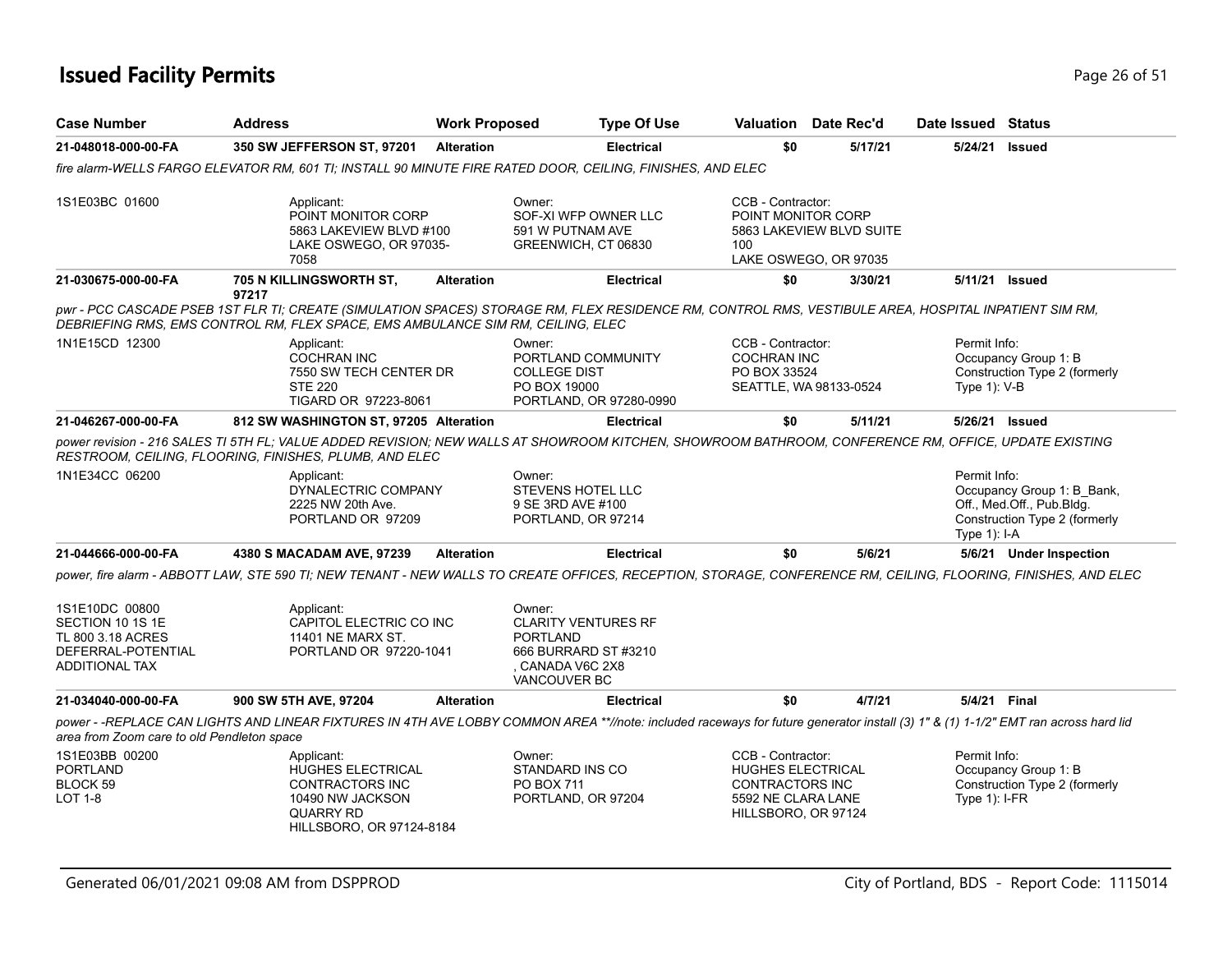## **Issued Facility Permits** Page 27 of 51

| <b>Case Number</b>                                                                          | <b>Address</b>                                                                                                                                  | <b>Work Proposed</b> | <b>Type Of Use</b>                                                                                 |                                                                                       | <b>Valuation</b> Date Rec'd | Date Issued Status             |                                                       |
|---------------------------------------------------------------------------------------------|-------------------------------------------------------------------------------------------------------------------------------------------------|----------------------|----------------------------------------------------------------------------------------------------|---------------------------------------------------------------------------------------|-----------------------------|--------------------------------|-------------------------------------------------------|
| 21-040482-000-00-FA                                                                         | 1620 SW TAYLOR ST, 97205                                                                                                                        | <b>Alteration</b>    | <b>Electrical</b>                                                                                  | \$0                                                                                   | 4/26/21                     | 5/24/21                        | <b>Issued</b>                                         |
|                                                                                             | power - LINCOLN PLACE 3RD FLR HVAC; REPLACE WATER COOLED AC UNIT, PIPING AND ELEC                                                               |                      |                                                                                                    |                                                                                       |                             |                                |                                                       |
| 1N1E33DC 05100<br><b>PORTLAND</b><br><b>BLOCK 320 TL 5100</b>                               | Applicant:<br><b>HUGHES ELECTRICAL</b><br>CONTRACTORS INC<br>10490 NW JACKSON<br><b>QUARRY RD</b><br>HILLSBORO, OR 97124-8184                   |                      | Owner:<br><b>LINCOLN PLACE</b><br>PO BOX 2708<br>PORTLAND, OR 97208-2708                           |                                                                                       |                             |                                |                                                       |
| 21-011037-000-00-FA                                                                         | 12000 SW 49TH AVE, 97219                                                                                                                        | <b>Alteration</b>    | <b>Electrical</b>                                                                                  | \$0                                                                                   | 2/3/21                      | 5/13/21                        | <b>Under Inspection</b>                               |
| RM/STORAGE, CEILING, FINISHES, ELEC                                                         | pwr/(LE) - PCC HEAT PLANT 2ND FLR TI; REMODEL EXISTING CLASSRM SPACE, CREATE NURSING PRACTICAL CLASSRM/LAB, ENTRY, MED PREP TRAINING AREA, PREP |                      |                                                                                                    |                                                                                       |                             |                                |                                                       |
| 1S1E31D 00200                                                                               | Applicant:<br>DYNALECTRIC COMPANY<br>2225 NW 20th Ave.<br>PORTLAND OR 97209                                                                     |                      | Owner:<br>PORTLAND COMMUNITY<br><b>COLLEGE DISTRICT</b><br>PO BOX 19000<br>PORTLAND, OR 97280-0990 | CCB - Contractor:<br><b>CELINE WILLIAMS</b><br>2225 NW 20TH AVE<br>PORTLAND, OR 97209 | DYNALECTRIC COMPANY         |                                |                                                       |
| 21-044617-000-00-FA                                                                         | 6411 SE MILWAUKIE AVE, 97202 Alteration                                                                                                         |                      | <b>Electrical</b>                                                                                  | \$0                                                                                   | 5/6/21                      | 5/6/21                         | Issued                                                |
|                                                                                             | QFC 206 Moreland - Everseen CCTV Project - add data cable and cameras                                                                           |                      |                                                                                                    |                                                                                       |                             |                                |                                                       |
| 1S1E14DC 13700<br><b>TOLMAN TR</b><br>BLOCK <sub>25</sub><br><b>LOT 4-9</b>                 | Applicant:<br><b>APPLIED TECHNICAL</b><br><b>SYSTEMS INC</b><br>7015 SW McEWAN RD<br>LAKE OSWEGO OR 97035-<br>7830                              |                      | Owner:<br>SELLWOOD GROCERY LLC<br>2154 NE BROADWAY RM 200<br>PORTLAND, OR 97232-1590               |                                                                                       |                             |                                |                                                       |
| 21-024023-000-00-FA                                                                         | 350 SE MILL ST, 97214                                                                                                                           | <b>Alteration</b>    | <b>Electrical</b>                                                                                  | \$0                                                                                   | 3/10/21                     | 5/7/21 Final                   |                                                       |
|                                                                                             | pwr - TRAILHEAD 1ST FL, STE 5B TI; FIRST TIME TENANT - DEMISING WALL, WORK STATION, ELEC                                                        |                      |                                                                                                    |                                                                                       |                             |                                |                                                       |
| 1S1E03DA 02600<br>STEPHENS ADD<br><b>BLOCK 44</b><br><b>LOT 1-4</b><br>LOT 5-8 EXC PT IN ST |                                                                                                                                                 |                      | Owner:<br>1805 MLK OWNER LLC<br>222 SW COLUMBIA ST #700<br>PORTLAND, OR 97201                      |                                                                                       |                             |                                |                                                       |
| 21-051579-000-00-FA                                                                         | 3222 SW RESEARCH DR - Unit<br>RJH, 97239                                                                                                        | <b>Alteration</b>    | <b>Electrical</b>                                                                                  | \$0                                                                                   | 5/27/21                     | 5/27/21                        | Issued                                                |
|                                                                                             | power- OHSU (RJH) power for new lab equipment in rooms 1340 and 1346                                                                            |                      |                                                                                                    |                                                                                       |                             |                                |                                                       |
| 1S1E09 00600                                                                                | Applicant:<br>DYNALECTRIC COMPANY<br>2225 NW 20th Ave.<br>PORTLAND OR 97209                                                                     |                      | Owner:<br>OREGON STATE OF<br>(MEDICAL DEPT<br>3181 SW SAM JACKSON<br>PARK RD<br>PORTLAND, OR 97239 | CCB - Contractor:<br><b>CELINE WILLIAMS</b><br>2225 NW 20TH AVE<br>PORTLAND, OR 97209 | DYNALECTRIC COMPANY         | Permit Info:<br>Type $1$ : I-B | Occupancy Group 1: B<br>Construction Type 2 (formerly |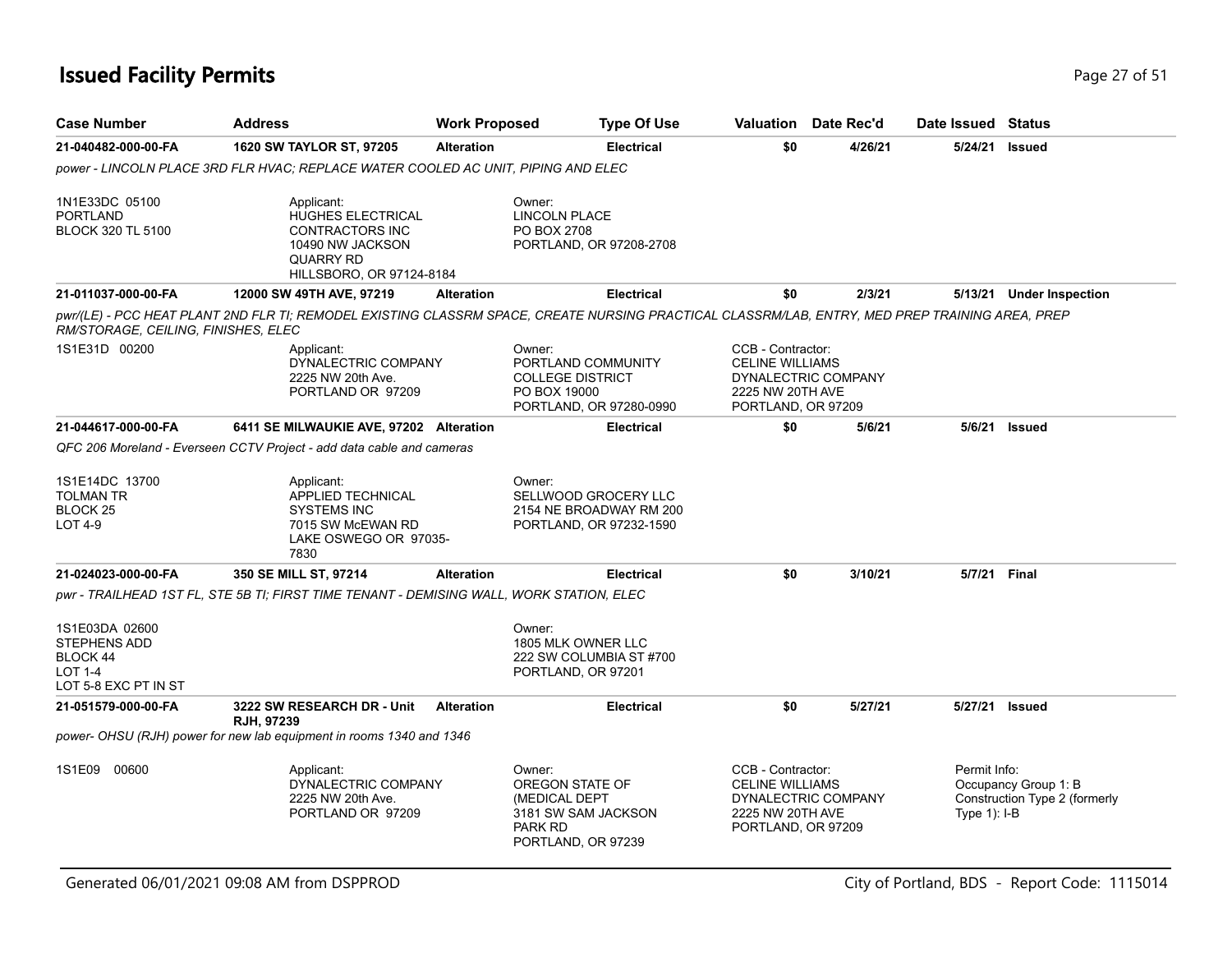## **Issued Facility Permits** Page 28 of 51

| <b>Case Number</b>                                                                | <b>Address</b>                                                                                                                                      | <b>Work Proposed</b> | <b>Type Of Use</b>                                                                                                             |                                                                                       | Valuation Date Rec'd                              | Date Issued Status                                                                                                                                            |
|-----------------------------------------------------------------------------------|-----------------------------------------------------------------------------------------------------------------------------------------------------|----------------------|--------------------------------------------------------------------------------------------------------------------------------|---------------------------------------------------------------------------------------|---------------------------------------------------|---------------------------------------------------------------------------------------------------------------------------------------------------------------|
| 21-050901-000-00-FA                                                               | 1000 SW BROADWAY, 97205                                                                                                                             | <b>Alteration</b>    | <b>Electrical</b>                                                                                                              | \$0                                                                                   | 5/26/21                                           | 5/26/21 Issued                                                                                                                                                |
|                                                                                   | fire alarm-UNDISCLOSED PROFESSIONAL SERVICES FIRM, STE 960 TI                                                                                       |                      |                                                                                                                                |                                                                                       |                                                   |                                                                                                                                                               |
| 1S1E03BB 02400<br><b>PORTLAND</b><br>BLOCK 182<br>LOT 5-8                         | Applicant:<br>POINT MONITOR CORP<br>5863 LAKEVIEW BLVD #100<br>LAKE OSWEGO, OR 97035-<br>7058                                                       |                      | Owner:<br>ONE THOUSAND BROADWAY<br><b>BUILDING LP</b><br>1000 SW BROADWAY #1770<br>PORTLAND, OR 97205-3069                     | CCB - Contractor:<br>POINT MONITOR CORP<br>100                                        | 5863 LAKEVIEW BLVD SUITE<br>LAKE OSWEGO, OR 97035 | Permit Info:<br>Occupancy Group 1: B_Bank,<br>Off., Med.Off., Pub.Bldg.<br>Construction Type 2 (formerly<br>Type 1): I-A                                      |
| 21-046036-000-00-FA                                                               | 1000 SW BROADWAY, 97205                                                                                                                             | <b>Alteration</b>    | <b>Electrical</b>                                                                                                              | \$0                                                                                   | 5/11/21                                           | 5/11/21 Issued                                                                                                                                                |
|                                                                                   | WIRE FOR ELEVATOR 2 & 3 MODERNIZATION PR# OTB287-ELEV MOD 2-3                                                                                       |                      |                                                                                                                                |                                                                                       |                                                   |                                                                                                                                                               |
| 1S1E03BB 02400<br>PORTLAND<br>BLOCK 182<br>LOT 5-8                                | Applicant:<br>STONER ELECTRIC INC<br>1904 SE OCHOCO ST.<br>MILWAUKIE OR 97222-7315                                                                  |                      | Owner:<br>ONE THOUSAND BROADWAY<br><b>BUILDING LP</b><br>1000 SW BROADWAY #1770<br>PORTLAND, OR 97205-3069                     |                                                                                       |                                                   | Permit Info:<br>Occupancy Group 1: B_Bank,<br>Off., Med.Off., Pub.Bldg.<br>Construction Type 2 (formerly<br>Type $1$ : I-A                                    |
| 21-047537-000-00-FA                                                               | 900 SW 5TH AVE, 97204                                                                                                                               | <b>Alteration</b>    | <b>Electrical</b>                                                                                                              | \$0                                                                                   | 5/14/21                                           | 5/14/21 Issued                                                                                                                                                |
|                                                                                   | BATHRM, CONFERENCE RM, FUTURE ATM RM, CEILING, FLOORING, FINISHES, PLUMB AND ELEC                                                                   |                      |                                                                                                                                |                                                                                       |                                                   | cctv data drops - UNION BANK GRND FLR TI; MINOR DEMO, NEW WALLS TO CREATE VESTIBULE AREA, WAITING AREA, LOBBY, TELLER AREA, WORK RM, IT RM, CASH RM, BREAKRM, |
| 1S1E03BB 00200<br>PORTLAND<br>BLOCK 59<br><b>LOT 1-8</b>                          | Applicant:<br><b>HECKTEC TECHNICAL LLC</b><br>6669 N COLUMBIA WAY<br>PORTLAND, OR 97230                                                             |                      | Owner:<br>STANDARD INS CO<br><b>PO BOX 711</b><br>PORTLAND, OR 97204                                                           |                                                                                       |                                                   | Permit Info:<br>Occupancy Group 1: B<br>Construction Type 2 (formerly<br>Type $1$ ): I-FR                                                                     |
| 21-047897-000-00-FA                                                               | 3181 SW SAM JACKSON PARK Alteration<br>RD - Bldg OHS, 97201                                                                                         |                      | <b>Electrical</b>                                                                                                              | \$0                                                                                   | 5/17/21                                           | 5/17/21 Issued                                                                                                                                                |
|                                                                                   | power-Provide new LED Lighting & Battery Inverters to OR #2, 3, 4 & 9 / Provide new LIM Panels, upgrade room branch circuits thru out per drawings. |                      |                                                                                                                                |                                                                                       |                                                   |                                                                                                                                                               |
| 1S1E09 00200                                                                      | Applicant:<br>DYNALECTRIC COMPANY<br>2225 NW 20th Ave.<br>PORTLAND OR 97209                                                                         |                      | Owner:<br>OREGON STATE BOARD OF<br><b>HIGHER EDUCATION</b><br>3181 SW SAM JACKSON<br><b>PARK RD</b><br>PORTLAND, OR 97239-3011 | CCB - Contractor:<br><b>CELINE WILLIAMS</b><br>2225 NW 20TH AVE<br>PORTLAND, OR 97209 | DYNALECTRIC COMPANY                               | Permit Info:<br>Occupancy Group 1: I-2<br>Construction Type 2 (formerly<br>Type $1$ : I-A                                                                     |
| 21-043139-000-00-FA                                                               | 101 SW MAIN ST, 97204                                                                                                                               | <b>Alteration</b>    | <b>Electrical</b>                                                                                                              | \$0                                                                                   | 5/3/21                                            | 5/3/21 Issued                                                                                                                                                 |
|                                                                                   | data - #1500 Greenwood - S-2110 Low voltage cabling for conference room AV System -                                                                 |                      |                                                                                                                                |                                                                                       |                                                   |                                                                                                                                                               |
| 1S1E03BD 00300<br><b>PORTLAND</b><br>BLOCK 11<br>LOT 1-4<br>LOT 5-8 EXC PT IN STS | Applicant:<br><b>CHRISTENSON ELECTRIC</b><br><b>INC</b><br>17201 NE SACRAMENTO ST<br>PORTLAND OR 97230-5941                                         |                      | Owner:<br>MADISON-OFC ONE MAIN<br>PLACE OR LLC<br>PO BOX 7517 BILLBOX# 17-<br>$367-1$<br>HICKSVILLE, NY 11802-7517             |                                                                                       |                                                   | Permit Info:<br>Occupancy Group 1: B_Bank,<br>Off., Med.Off., Pub.Bldg.<br>Construction Type 2 (formerly<br>Type $1$ : I-A                                    |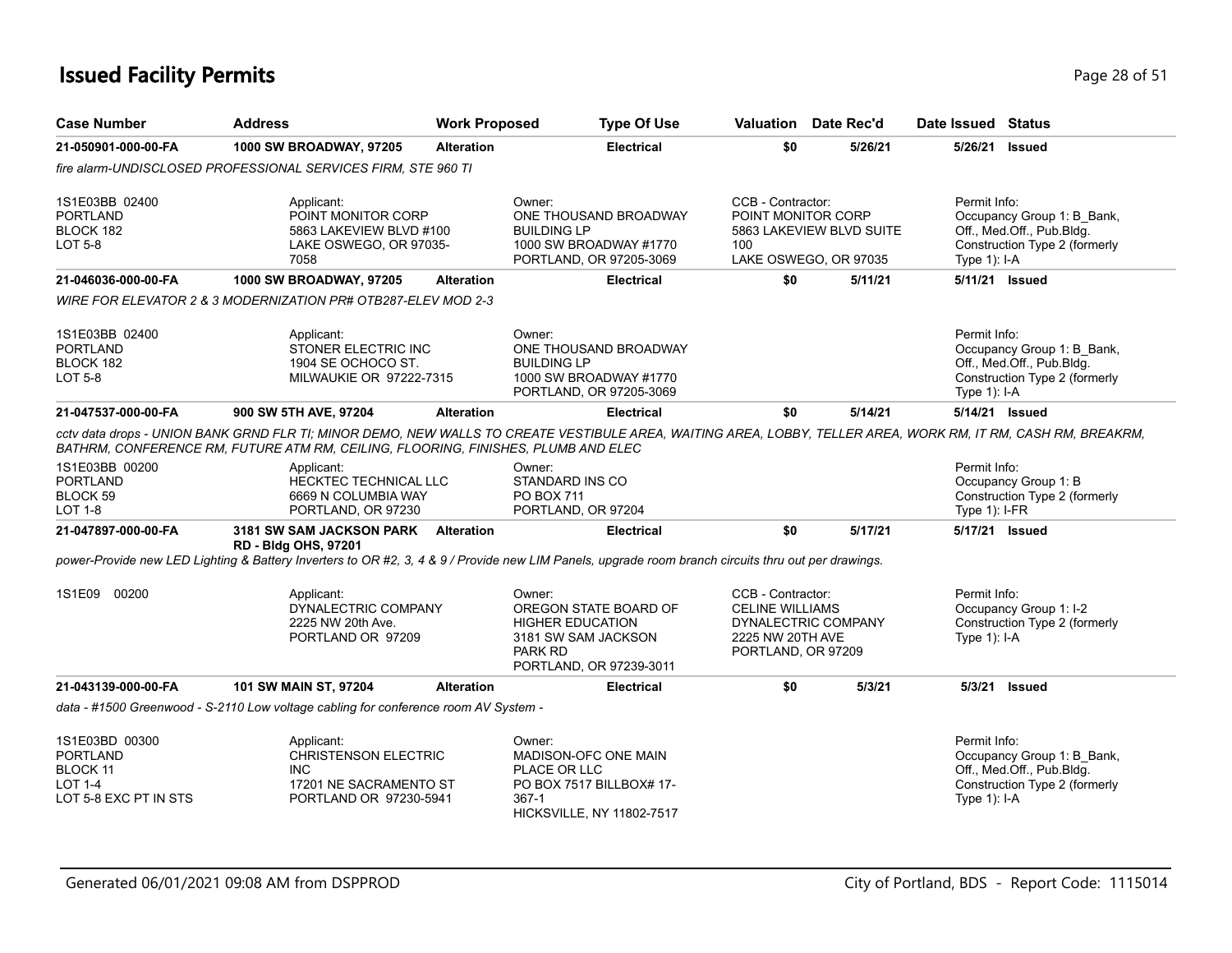## **Issued Facility Permits** Page 29 of 51

| <b>Case Number</b>                                                                                                                                  | <b>Address</b>                                                                                                                                                                                                         | <b>Work Proposed</b> |                                                                                                                     | <b>Type Of Use</b> | <b>Valuation</b> Date Rec'd                                                                                  |         | Date Issued Status             |                                                                                          |  |
|-----------------------------------------------------------------------------------------------------------------------------------------------------|------------------------------------------------------------------------------------------------------------------------------------------------------------------------------------------------------------------------|----------------------|---------------------------------------------------------------------------------------------------------------------|--------------------|--------------------------------------------------------------------------------------------------------------|---------|--------------------------------|------------------------------------------------------------------------------------------|--|
| 21-049689-000-00-FA                                                                                                                                 | <b>1000 SW BROADWAY, 97205</b>                                                                                                                                                                                         | <b>Alteration</b>    |                                                                                                                     | <b>Electrical</b>  | \$0                                                                                                          | 5/21/21 |                                | 5/21/21 Under Inspection                                                                 |  |
|                                                                                                                                                     | power/UNDISCLOSED PROFESSIONAL SERVICES FIRM, STE 960 TI; NEW TENANT - DEMO WALLS, NEW WALLS TO CREATE OFFICES, CONFERENCE RMS, OPEN OFFICE, BREAK RM,<br>RECEPTION AREA, CEILING, FLOORING, FINISHES, PLUMB, AND ELEC |                      |                                                                                                                     |                    |                                                                                                              |         |                                |                                                                                          |  |
| 1S1E03BB 02400<br><b>PORTLAND</b><br>BLOCK 182<br>LOT 5-8                                                                                           | Applicant:<br>DYNALECTRIC COMPANY<br>2225 NW 20th Ave.<br>PORTLAND OR 97209                                                                                                                                            |                      | Owner:<br>ONE THOUSAND BROADWAY<br><b>BUILDING LP</b><br>1000 SW BROADWAY #1770<br>PORTLAND, OR 97205-3069          |                    | CCB - Contractor:<br><b>CELINE WILLIAMS</b><br>DYNALECTRIC COMPANY<br>2225 NW 20TH AVE<br>PORTLAND, OR 97209 |         | Permit Info:<br>Type $1$ : I-A | Occupancy Group 1: B_Bank,<br>Off., Med.Off., Pub.Bldg.<br>Construction Type 2 (formerly |  |
| 21-045982-000-00-FA                                                                                                                                 | 4075 N WILLIAMS AVE, 97227                                                                                                                                                                                             | <b>Alteration</b>    |                                                                                                                     | <b>Electrical</b>  | \$0                                                                                                          | 5/11/21 |                                | 5/11/21 Issued                                                                           |  |
|                                                                                                                                                     | fire alarm - KAZKA FLOWER TI: FIRST TIME TENANT - NEW WALLS TO CREATE RESTROOM, CEILING, FLOORING, FINISHES, PLUMB, AND ELEC                                                                                           |                      |                                                                                                                     |                    |                                                                                                              |         |                                |                                                                                          |  |
| 1N1E22DB 13000<br><b>ALBINA HMSTD</b><br>BLOCK <sub>27</sub><br>LOT 1&2 EXC PT IN ST<br>LAND & IMPS SEE<br>R605641 (R010505501)<br>FOR MACH & EQUIP | Applicant:<br>POINT MONITOR CORP<br>5863 LAKEVIEW BLVD #100<br>LAKE OSWEGO, OR 97035-<br>7058                                                                                                                          |                      | Owner:<br><b>RUJAX V LLC</b><br>11359 NE HALSEY ST<br>PORTLAND, OR 97220                                            |                    |                                                                                                              |         |                                |                                                                                          |  |
| 21-032558-000-00-FA                                                                                                                                 | 1300 SW 5TH AVE, 97201                                                                                                                                                                                                 | <b>Alteration</b>    |                                                                                                                     | <b>Electrical</b>  | \$0                                                                                                          | 4/2/21  |                                | 5/28/21 Under Inspection                                                                 |  |
|                                                                                                                                                     | power- PIPER SANDLER STE 3650 36TH FLR TI; DEMO WALLS, NEW WALLS TO CREATE WAITING AREA, CONFERENCE RMS, OFFICES, NETWORK RM, BREAKRM, PHONE BOOTH,<br>OPEN OFFICE AREAS, CEILING, FLOORING, FINISHES, PLUMB AND ELEC  |                      |                                                                                                                     |                    |                                                                                                              |         |                                |                                                                                          |  |
| 1S1E03BC 01800<br><b>PORTLAND</b><br><b>BLOCK 148 TL 1800</b>                                                                                       | Applicant:<br><b>OEG INC</b><br>1709 SE 3RD AVE.<br>PORTLAND OR 97214-4547                                                                                                                                             |                      | Owner:<br>SOF-XI WFP OWNER LLC<br>591 W PUTNAM AVE<br>GREENWICH, CT 06830                                           |                    |                                                                                                              |         |                                |                                                                                          |  |
| 21-051519-000-00-FA                                                                                                                                 | 4380 S MACADAM AVE, 97239                                                                                                                                                                                              | <b>Alteration</b>    |                                                                                                                     | <b>Electrical</b>  | \$0                                                                                                          | 5/27/21 |                                | 5/27/21 <b>Issued</b>                                                                    |  |
|                                                                                                                                                     | data - ABBOTT LAW, STE 590 TI; NEW TENANT - NEW WALLS TO CREATE OFFICES, RECEPTION, STORAGE, CONFERENCE RM, CEILING, FLOORING, FINISHES, AND ELEC                                                                      |                      |                                                                                                                     |                    |                                                                                                              |         |                                |                                                                                          |  |
| 1S1E10DC 00800<br>SECTION 10 1S 1E<br><b>TL 800 3.18 ACRES</b><br>DEFERRAL-POTENTIAL<br><b>ADDITIONAL TAX</b>                                       | Applicant:<br><b>FREEDOM CUSTOM</b><br><b>COMMUNICATIONS LLC</b><br>6526 SW WINTERS RD<br>CORNELIUS OR 97113-6042                                                                                                      |                      | Owner:<br><b>CLARITY VENTURES RF</b><br><b>PORTLAND</b><br>666 BURRARD ST #3210<br>, CANADA V6C 2X8<br>VANCOUVER BC |                    |                                                                                                              |         |                                |                                                                                          |  |
| 21-051965-000-00-FA                                                                                                                                 | <b>1120 SE BELMONT ST, 97214</b>                                                                                                                                                                                       | <b>Alteration</b>    |                                                                                                                     | <b>Electrical</b>  | \$0                                                                                                          | 5/28/21 | 5/28/21                        | <b>Under Inspection</b>                                                                  |  |
|                                                                                                                                                     | power - LOCA EAST FEELGOOD PDX TI; FIRST TIME TENANT - NEW WALLS TO CREATE BATHROOM, DISH RM, FOOD STORAGE, PLUMB, AND ELEC                                                                                            |                      |                                                                                                                     |                    |                                                                                                              |         |                                |                                                                                          |  |
| 1S1E02BD 02500                                                                                                                                      | Applicant:<br><b>B &amp; E CONTRACTING</b><br><b>INCORPORATED</b><br><b>MILWAUKIE</b><br>OR 97269<br><b>USA</b>                                                                                                        |                      | Owner:<br><b>LOCA INVESTORS</b><br>1615 SE 3RD AVE #100<br>PORTLAND, OR 97214                                       |                    |                                                                                                              |         |                                |                                                                                          |  |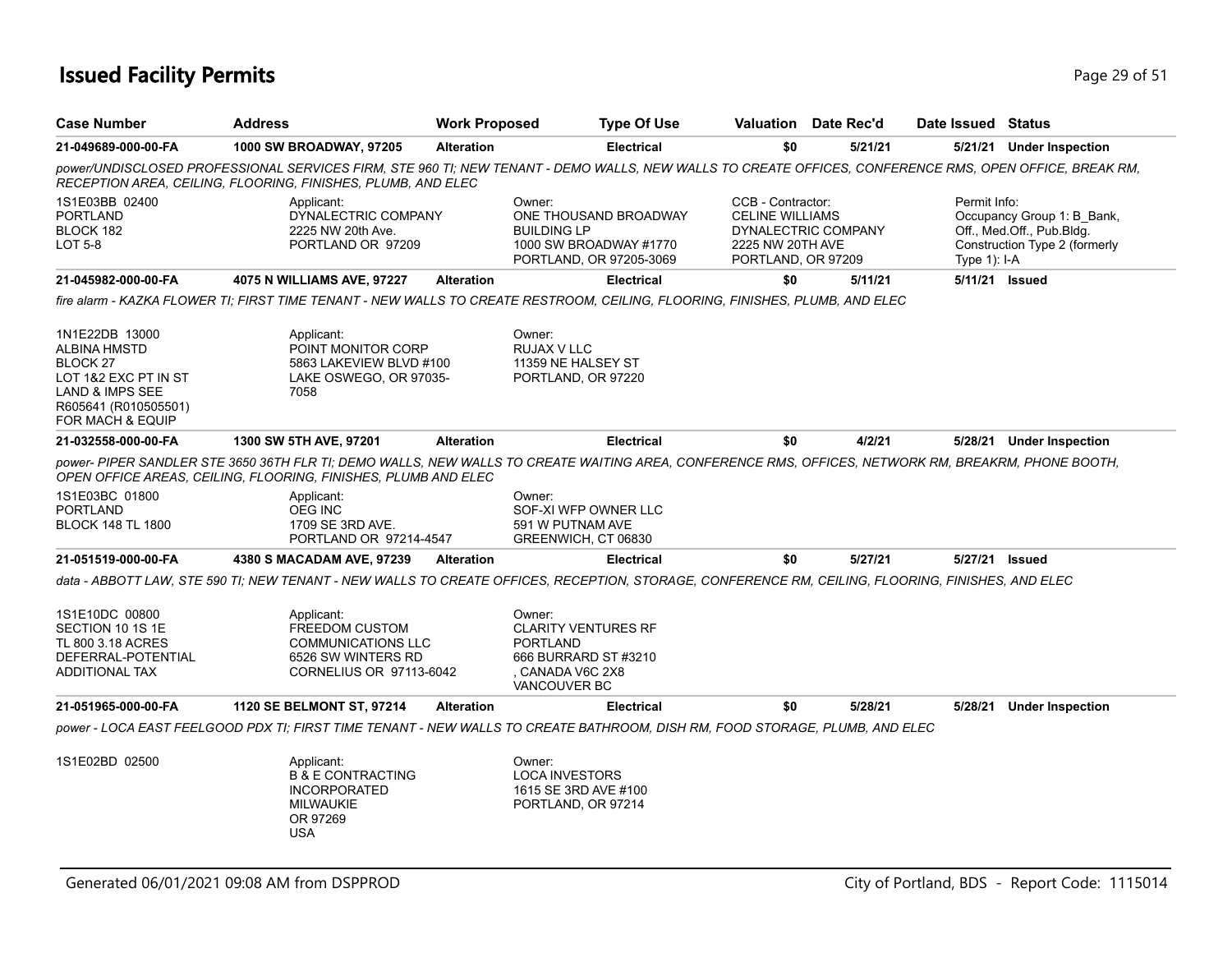#### **Issued Facility Permits** Provide a strategies of 51 and 200 of 51

| <b>Case Number</b>                                        | <b>Address</b>                                                                       | <b>Work Proposed</b> | <b>Type Of Use</b>                                                                                         | Valuation | Date Rec'd | Date Issued                    | Status                                                                                   |
|-----------------------------------------------------------|--------------------------------------------------------------------------------------|----------------------|------------------------------------------------------------------------------------------------------------|-----------|------------|--------------------------------|------------------------------------------------------------------------------------------|
| 21-043297-000-00-FA                                       | 5227 NE 152ND AVE                                                                    | <b>Alteration</b>    | <b>Electrical</b>                                                                                          | \$0       | 5/4/21     | 5/4/21                         | Issued                                                                                   |
|                                                           | Oregon Spice (Space 5349 & 5401) Outlets for lift chargers and lighting              |                      |                                                                                                            |           |            |                                |                                                                                          |
| 1N2E24<br>01800                                           | Applicant:<br>MCCOY ELECTRIC CO INC<br>PO BOX 1550<br>NORTH PLAINS OR 97133-<br>1550 |                      | Owner:<br><b>SECURITY CAPITAL IND</b><br>TRUST<br>2235 FARADAY AVE #O<br>FREMONT, CA 94538                 |           |            |                                |                                                                                          |
| 21-046064-000-00-FA                                       | <b>1000 SW BROADWAY, 97205</b>                                                       | <b>Alteration</b>    | <b>Electrical</b>                                                                                          | \$0       | 5/11/21    | 5/11/21                        | Issued                                                                                   |
|                                                           | WIRE FOR ELEVATOR 4 & 5 MODERNIZATION PR# OTB287-ELEV MOD 4-5                        |                      |                                                                                                            |           |            |                                |                                                                                          |
| 1S1E03BB 02400<br><b>PORTLAND</b><br>BLOCK 182<br>LOT 5-8 | Applicant:<br>STONER ELECTRIC INC<br>1904 SE OCHOCO ST.<br>MILWAUKIE OR 97222-7315   |                      | Owner:<br>ONE THOUSAND BROADWAY<br><b>BUILDING LP</b><br>1000 SW BROADWAY #1770<br>PORTLAND, OR 97205-3069 |           |            | Permit Info:<br>Type $1$ : I-A | Occupancy Group 1: B Bank,<br>Off., Med.Off., Pub.Bldg.<br>Construction Type 2 (formerly |
| 21-047861-000-00-FA                                       | 6870 N FATHOM ST, 97217                                                              | <b>Alteration</b>    | <b>Electrical</b>                                                                                          | \$0       | 5/17/21    |                                | 5/17/21 <b>Issued</b>                                                                    |

*NEW EXTERIOR, ATTACHED, 851 SQ FT CONCRETE SLAB FOR TRASH COMPACTOR, HIGH PILE PALLET RACKING MAX HEIGHT 12 FT, CEILING, FLOORING, FINISHES, PLUMB, AND ELEC* Permit Info: Occupancy Group 1: S-Owner: OCF JOSEPH E WESTON Applicant: BRIGHT STAR ELECTRIC 1N1E17B 00600

|                                                              | <b>BRIGHT STAR ELECTRIC</b><br><b>COMPANY</b><br>3143 SW 22ND ST<br>GRESHAM, OR 97080                                                                     | OCF JOSEPH E WESTON<br>PUBLIC FOUNDATION<br>2154 NE BROADWAY #200<br>PORTLAND, OR 97232-1590                |                                                                                                          |         | Occupancy Group 1: S-<br>Storage - Moderate Hazard,<br>Warehouse                        |
|--------------------------------------------------------------|-----------------------------------------------------------------------------------------------------------------------------------------------------------|-------------------------------------------------------------------------------------------------------------|----------------------------------------------------------------------------------------------------------|---------|-----------------------------------------------------------------------------------------|
| 21-045490-000-00-FA                                          | 1500 SW 1ST AVE, 97201                                                                                                                                    | <b>Electrical</b><br><b>Alteration</b>                                                                      | \$0                                                                                                      | 5/10/21 | 5/19/21<br><b>Under Inspection</b>                                                      |
| PLUMB. AND ELEC                                              | power-ENGRAV, STE 1150 TI; NEW TENANT - DEMO WALLS, NEW WALLS FOR OFFICES, CONFERENCE RM, RECEPTION AND UPGRADE TO EXISTING BREAK RM, FLOORING, FINISHES, |                                                                                                             |                                                                                                          |         |                                                                                         |
| 1S1E03CA 00600<br><b>PORTLAND</b><br><b>BLOCK 116 TL 600</b> | Applicant:<br><b>CHRISTENSON ELECTRIC</b><br>INC.<br>17201 NE SACRAMENTO ST<br>PORTLAND OR 97230-5941                                                     | Owner:<br>URBAN OFFICE & PARKING<br><b>FACILITIES</b><br>111 SW COLUMBIA ST#1380<br>PORTLAND, OR 97201-5845 | CCB - Contractor:<br><b>CHRISTENSON ELECTRIC</b><br>INC.<br>17201 NE SACRAMENTO ST<br>PORTLAND, OR 97230 |         | Permit Info:<br>Occupancy Group 1: B<br>Construction Type 2 (formerly<br>Type $1$ : I-A |
| 21-045559-000-00-FA                                          | 3161 SW PAVILION LOOP - Unit<br>Alteration<br><b>MNP. 97201</b>                                                                                           | <b>Electrical</b>                                                                                           | \$0                                                                                                      | 5/10/21 | 5/24/21<br>Issued                                                                       |
|                                                              | power - OHSU (MNP) PROCEDURE RM 1433 TI: REMODEL PROCEDURE RM, CEILING, FLOORING, FINISHES, PLUMB AND ELEC                                                |                                                                                                             |                                                                                                          |         |                                                                                         |

| 1S1E09 | 00500 | Applicant:          | Owner:                  | CCB - Contractor:   |
|--------|-------|---------------------|-------------------------|---------------------|
|        |       | DYNALECTRIC COMPANY | OREGON STATE BOARD OF   | CELINE WILLIAMS     |
|        |       | 2225 NW 20th Ave.   | <b>HIGHER EDUCATION</b> | DYNALECTRIC COMPANY |
|        |       | PORTLAND OR 97209   | 3181 SW SAM JACKSON     | 2225 NW 20TH AVE    |
|        |       |                     | PARK RD                 | PORTLAND, OR 97209  |
|        |       |                     | PORTLAND, OR 97239-3011 |                     |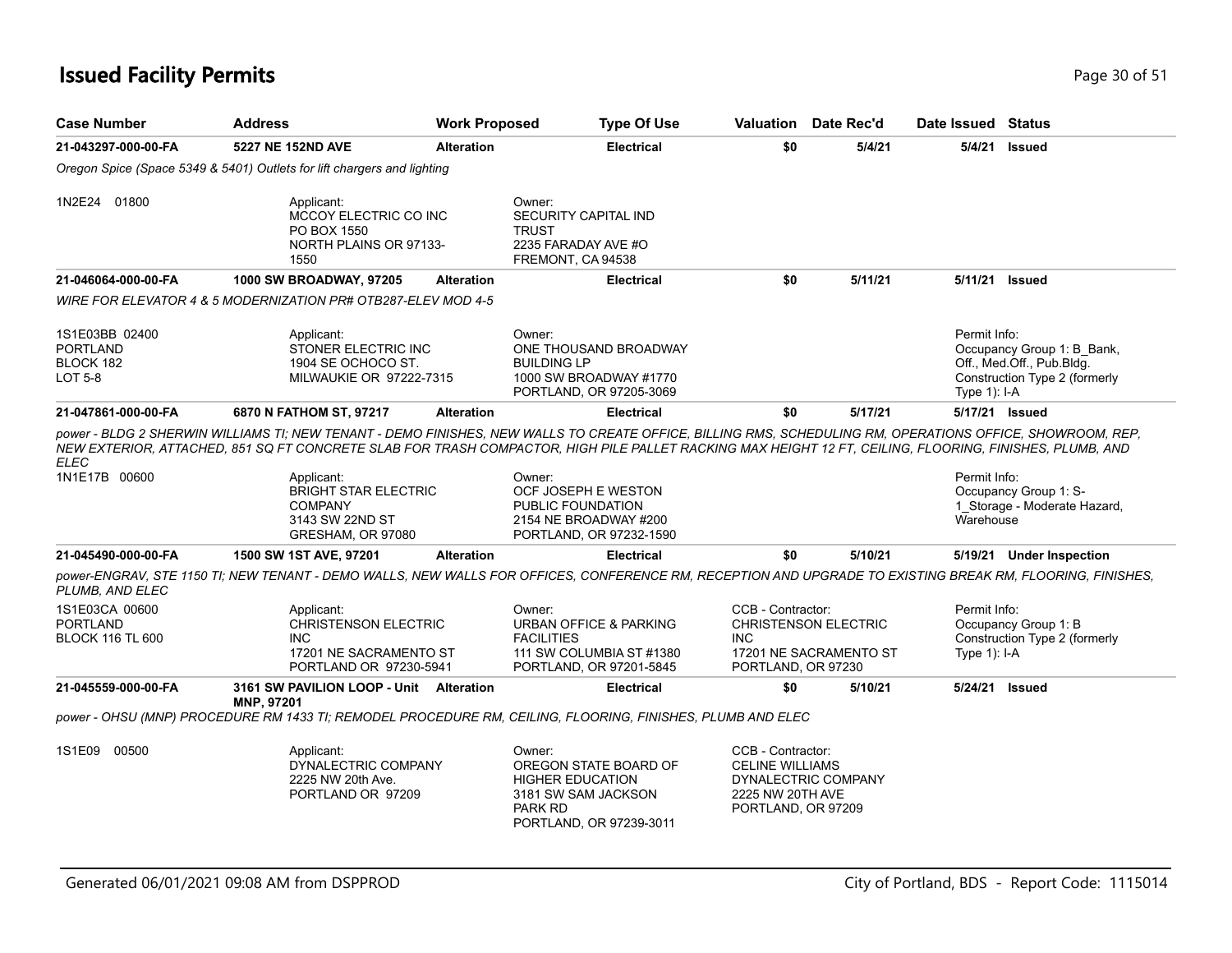### **Issued Facility Permits** Provide the Contract of 51 and 200 **Page 31 of 51** and 200 **Page 31 of 51**

| <b>Case Number</b>                                                                                                     | <b>Address</b>                                                                                                        | <b>Work Proposed</b> | <b>Type Of Use</b>                                                                                                                                     |     | <b>Valuation</b> Date Rec'd | Date Issued Status                           |                                                                                          |
|------------------------------------------------------------------------------------------------------------------------|-----------------------------------------------------------------------------------------------------------------------|----------------------|--------------------------------------------------------------------------------------------------------------------------------------------------------|-----|-----------------------------|----------------------------------------------|------------------------------------------------------------------------------------------|
| 21-043124-000-00-FA                                                                                                    | 6936 N FATHOM ST, 97217                                                                                               | <b>Alteration</b>    | <b>Electrical</b>                                                                                                                                      | \$0 | 5/3/21                      | 5/3/21 Final                                 |                                                                                          |
|                                                                                                                        |                                                                                                                       |                      | feed for equipment - DAIMLER WESTERN STAR NEW EQUIPMENT MEZZANINE; INSTALL NEW MEZZANINE FOR CONVEYOR/PRODUCTION EQUIPMENT CONTROLS, FINISHES AND ELEC |     |                             |                                              |                                                                                          |
| 1N1E17B 00200<br>SECTION 17 1N 1E<br>TL 200 24.90 ACRES<br>LAND & IMPS SEE<br>R646162 (R941170881)<br>FOR MACH & EQUIP | Applicant:<br>OEG INC<br>1709 SE 3RD AVE.<br>PORTLAND OR 97214-4547                                                   |                      | Owner:<br>DAIMLER TRUCKS NORTH<br>AMERICA LLC<br>PO BOX 3820<br>PORTLAND, OR 97208-3820                                                                |     |                             | Permit Info:<br>Hazard 2<br>Type $1$ ): II-B | Occupancy Group 1: H-2_High<br>Construction Type 2 (formerly                             |
| 21-050614-000-00-FA                                                                                                    | 7000 N LEADBETTER RD, 97203 Alteration                                                                                |                      | <b>Electrical</b>                                                                                                                                      | \$0 | 5/25/21                     | 5/25/21 Issued                               |                                                                                          |
|                                                                                                                        |                                                                                                                       |                      | Conveyor - Scan Lab - (2) feeders for control panels, (1) feeder for distribution panel, (19) circuits from distribution panel                         |     |                             |                                              |                                                                                          |
| 2N1W25A 01600<br>PARTITION PLAT 1993-131<br>LOT 1                                                                      | Applicant:<br><b>CHRISTENSON ELECTRIC</b><br><b>INC</b><br>17201 NE SACRAMENTO ST<br>PORTLAND OR 97230-5941           |                      | Owner:<br><b>COLUMBIA SPORTSWEAR</b><br>USA CORP<br>14375 NW SCIENCE PARK DR<br>PORTLAND, OR 97229                                                     |     |                             | Permit Info:<br>Type $1$ ): V-B              | Construction Type 2 (formerly                                                            |
| 21-048977-000-00-FA                                                                                                    | 7000 N LEADBETTER RD, 97203 Alteration                                                                                |                      | <b>Electrical</b>                                                                                                                                      | \$0 | 5/19/21                     |                                              | 5/19/21 Issued                                                                           |
|                                                                                                                        | Conveyor - branch circuits from exiting control panel - 18 from one and 20 from another - limited energy control wire |                      |                                                                                                                                                        |     |                             |                                              |                                                                                          |
| 2N1W25A 01600<br>PARTITION PLAT 1993-131<br>LOT <sub>1</sub>                                                           | Applicant:<br>PRAIRIE ELECTRIC INC<br>6000 NE 88TH ST<br>VANCOUVER WA 98665-<br>0958                                  |                      | Owner:<br><b>COLUMBIA SPORTSWEAR</b><br><b>USA CORP</b><br>14375 NW SCIENCE PARK DR<br>PORTLAND, OR 97229                                              |     |                             | Permit Info:<br>Type 1): V-B                 | Construction Type 2 (formerly                                                            |
| 21-007235-000-00-FA                                                                                                    | 506 SW MILL ST, 97201                                                                                                 | <b>Alteration</b>    | <b>Electrical</b>                                                                                                                                      | \$0 | 1/25/21                     | 5/14/21 Final                                |                                                                                          |
|                                                                                                                        |                                                                                                                       |                      | URBAN CENTER STE 450 & 470G TI; DEMO WALLS, 2 OFFICES IN STE 450; DEMO FINISHES, CREATE 2 OFFICES IN STE 470G; CEILING, FINISHES, ELEC                 |     |                             |                                              |                                                                                          |
| 1S1E03CB 03500                                                                                                         | Applicant:<br><b>RYAN ROBERTS</b><br>PORTLAND STATE<br>UNIVERSITY.<br>PO Box 751 FAC<br>Portland Oregon, 97207        |                      | Owner:<br>OREGON STATE OF(BRD<br><b>HIGHER ED</b><br>PO BOX 751 FPM/CRE<br>PORTLAND, OR 97207-0751                                                     |     |                             | Permit Info:<br>Type 1): I-A                 | Construction Type 2 (formerly                                                            |
| 21-047092-000-00-FA                                                                                                    | 825 NE MULTNOMAH ST - UNIT Alteration                                                                                 |                      | <b>Electrical</b>                                                                                                                                      | \$0 | 5/13/21                     | 5/13/21 Issued                               |                                                                                          |
|                                                                                                                        | 1,97232<br>CREATE COPY RM, CEILING, FLOORING, FINISHES AND ELEC                                                       |                      | fire alarm - GUILD MORTGAGE 9TH FLR TI; DEMO WALLS, INSTALL NEW DEMISING WALL TO CREATE NEW TENANT SPACE & REDUCE EXISTING TENANT SPACE, NEW WALL TO   |     |                             |                                              |                                                                                          |
| 1N1E35BB 90002<br>LLOYD CENTER TOWER<br><b>CONDOMINIUM</b><br>UNIT 1<br><b>DEPT OF REVENUE</b>                         | Applicant:<br>POINT MONITOR CORP<br>5863 LAKEVIEW BLVD #100<br>LAKE OSWEGO, OR 97035-<br>7058                         |                      | Owner:<br><b>PACIFICORP</b><br>825 NE MULTNOMAH ST<br>#1900<br>PORTLAND, OR 97232-2151                                                                 |     |                             | Permit Info:<br>Type 1): I-A                 | Occupancy Group 1: B_Bank,<br>Off., Med.Off., Pub.Bldg.<br>Construction Type 2 (formerly |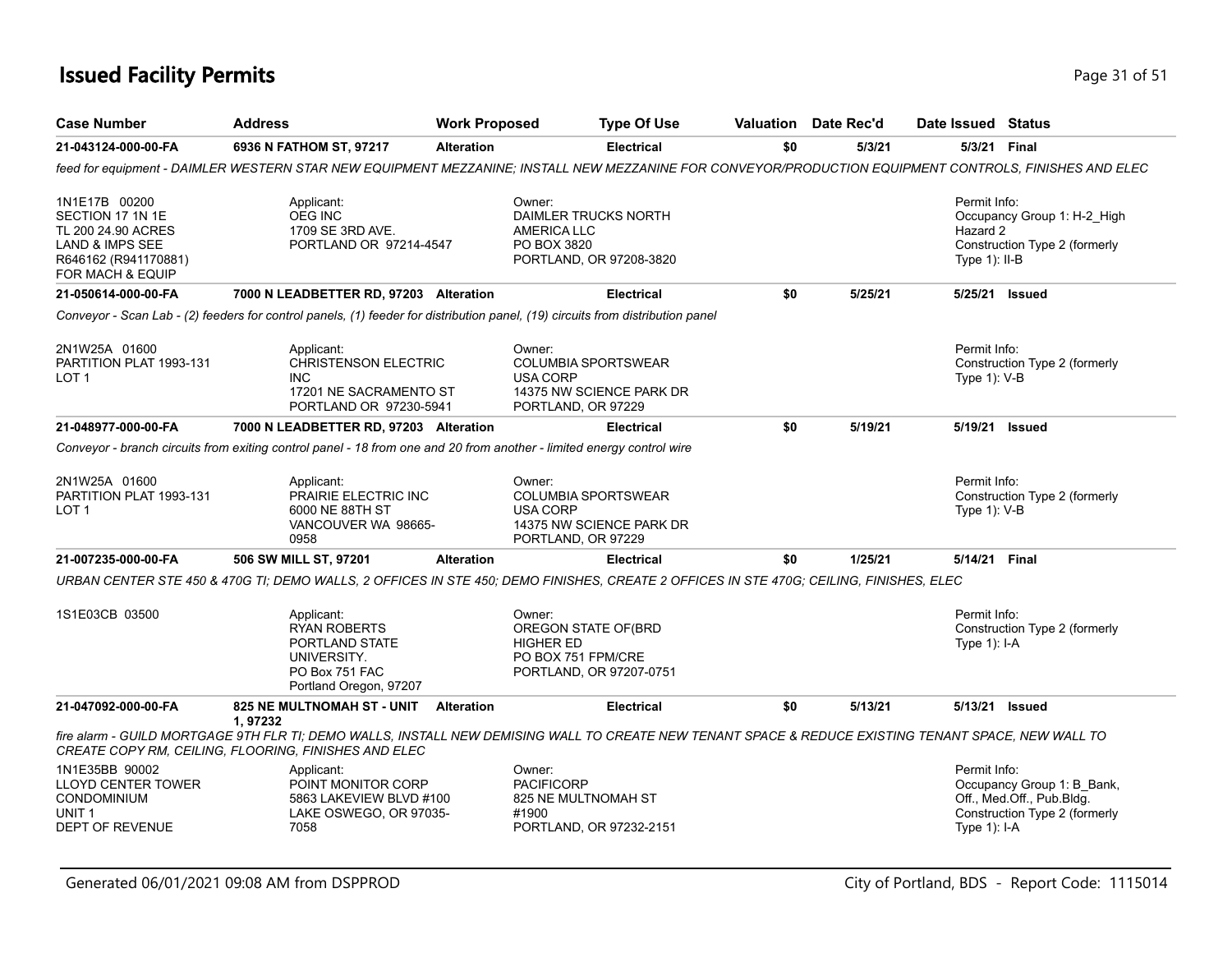#### **Issued Facility Permits** Provide the Contract of 51 and 200 minutes and 200 minutes of 51 and 200 minutes and 200 minutes of 51 and 200 minutes and 200 minutes and 200 minutes and 200 minutes and 200 minutes and 200 minut

| <b>Case Number</b>                                                         | <b>Address</b>                                                                                                                                                      | <b>Work Proposed</b> | <b>Type Of Use</b>                                                        | Valuation Date Rec'd                                                                                                   |         |         | Date Issued Status              |                                                       |
|----------------------------------------------------------------------------|---------------------------------------------------------------------------------------------------------------------------------------------------------------------|----------------------|---------------------------------------------------------------------------|------------------------------------------------------------------------------------------------------------------------|---------|---------|---------------------------------|-------------------------------------------------------|
| 21-050474-000-00-FA                                                        | 350 SW JEFFERSON ST, 97201                                                                                                                                          | <b>Alteration</b>    | <b>Electrical</b>                                                         | \$0                                                                                                                    |         | 5/25/21 | 5/25/21                         | <b>Under Inspection</b>                               |
|                                                                            | DOWER-WELLS FARGO ELEVATOR RM. 601 TI: INSTALL 90 MINUTE FIRE RATED DOOR. CEILING. FINISHES. AND ELEC                                                               |                      |                                                                           |                                                                                                                        |         |         |                                 |                                                       |
| 1S1E03BC 01600                                                             | Applicant:<br>DYNALECTRIC COMPANY<br>2225 NW 20th Ave.<br>PORTLAND OR 97209                                                                                         |                      | Owner:<br>SOF-XI WFP OWNER LLC<br>591 W PUTNAM AVE<br>GREENWICH, CT 06830 | CCB - Contractor:<br><b>CELINE WILLIAMS</b><br>DYNALECTRIC COMPANY<br>2225 NW 20TH AVE<br>PORTLAND, OR 97209           |         |         |                                 |                                                       |
| 21-048457-000-00-FA                                                        | 8940 NE ALDERWOOD RD,<br>97220                                                                                                                                      | <b>Alteration</b>    | <b>Electrical</b>                                                         | \$0                                                                                                                    | 5/18/21 |         | 5/18/21                         | Issued                                                |
|                                                                            | Building A - (8960) CCTV System Cameras and NVR PR# P0093B01/8960                                                                                                   |                      |                                                                           |                                                                                                                        |         |         |                                 |                                                       |
| 1N2E16 00201<br>SECTION 16 1N 2E<br>TL 201 0.03 ACRES                      | Applicant:<br><b>JOHNSON CONTROLS</b><br>SECURITY SOLUTIONS LLC<br>6305 ROSEWOOD ST STE A<br>LAKE OSWEGO, OR 97035-<br>5388                                         |                      | Owner:<br>PORT OF PORTLAND<br>PO BOX 3529<br>PORTLAND, OR 97208-3529      |                                                                                                                        |         |         |                                 |                                                       |
| 21-042813-000-00-FA                                                        | 900 SW 5TH AVE, 97204                                                                                                                                               | <b>Alteration</b>    | <b>Electrical</b>                                                         | \$0                                                                                                                    |         | 5/3/21  | 5/3/21 Final                    |                                                       |
| hvac controls-UNION BANK 25TH FLR TI                                       |                                                                                                                                                                     |                      |                                                                           |                                                                                                                        |         |         |                                 |                                                       |
| 1S1E03BB 00200<br><b>PORTLAND</b><br>BLOCK <sub>59</sub><br><b>LOT 1-8</b> | Applicant:<br>NORTHWEST CONTROL<br><b>COMPANY</b><br>PO BOX 22919<br><b>MILWAUKIE OR 97269-2919</b>                                                                 |                      | Owner:<br>STANDARD INS CO<br>PO BOX 711<br>PORTLAND, OR 97204             | CCB - Contractor:<br><b>MARK JOHNSON</b><br>NORTHWEST CONTROL<br><b>COMPANY</b><br>PO BOX 22919<br>MILWAUKIE, OR 97269 |         |         | Permit Info:<br>Type $1$ : I-FR | Occupancy Group 1: B<br>Construction Type 2 (formerly |
| 21-043191-000-00-FA                                                        | 3232 SW RESEARCH DR - Unit<br><b>VIB. 97239</b>                                                                                                                     | <b>Alteration</b>    | <b>Electrical</b>                                                         | \$0                                                                                                                    |         | 5/3/21  | 5/3/21 Final                    |                                                       |
|                                                                            | POWER- OHSU (VIB) 3rd fir Dark Rm - Remove old wire-mold, receptacles and light switches. Install new wire mold fed with 5 existing circuits. Relocate light switch |                      |                                                                           |                                                                                                                        |         |         |                                 |                                                       |
|                                                                            |                                                                                                                                                                     |                      |                                                                           |                                                                                                                        |         |         |                                 |                                                       |

Permit Info: Construction Type 2 (formerly Type 1): I-B CCB - Contractor: CELINE WILLIAMS DYNALECTRIC COMPANY 2225 NW 20TH AVE PORTLAND, OR 97209 Owner: OREGON STATE OF (MEDICAL DEPT 3181 SW SAM JACKSON PARK RD PORTLAND, OR 97239 Applicant: DYNALECTRIC COMPANY 2225 NW 20th Ave. PORTLAND OR 97209 1S1E09 00600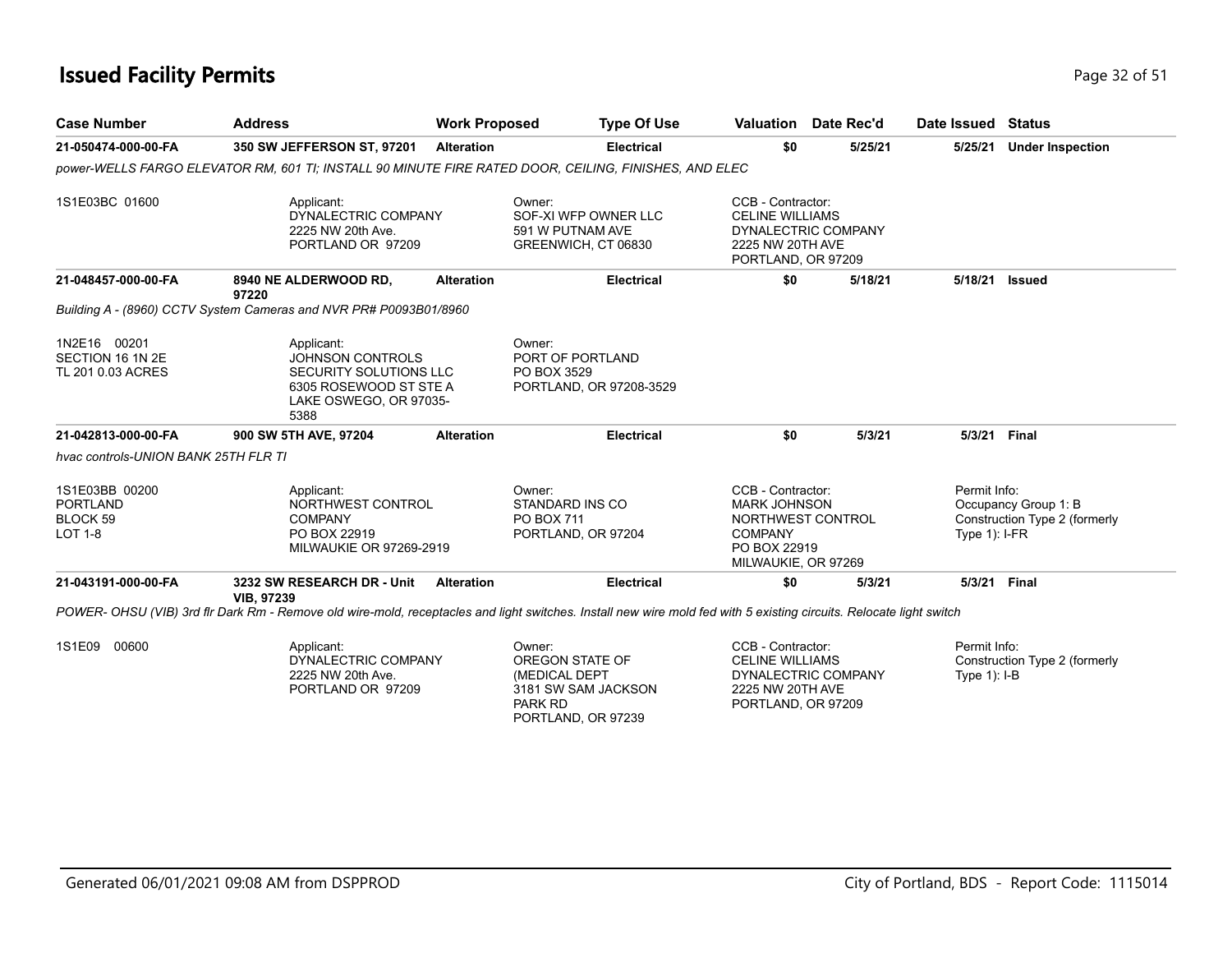## **Issued Facility Permits** Page 33 of 51

| <b>Case Number</b>                                                                                     | <b>Address</b>                                                                                                                | <b>Work Proposed</b> |                                                                                                                          | <b>Type Of Use</b>      | <b>Valuation</b> | Date Rec'd | Date Issued                      | <b>Status</b>                                                                            |
|--------------------------------------------------------------------------------------------------------|-------------------------------------------------------------------------------------------------------------------------------|----------------------|--------------------------------------------------------------------------------------------------------------------------|-------------------------|------------------|------------|----------------------------------|------------------------------------------------------------------------------------------|
| 21-048282-000-00-FA                                                                                    | 4380 S MACADAM AVE, 97239                                                                                                     | <b>Alteration</b>    |                                                                                                                          | <b>Fire Alarms</b>      | \$1              | 5/18/21    | 5/20/21 Issued                   |                                                                                          |
|                                                                                                        | ALARM - INSTALL ADA SYNCHRONIZED NOTIFICATION DEVICES IN SUITE 590 PER PLANS.                                                 |                      |                                                                                                                          |                         |                  |            |                                  |                                                                                          |
| 1S1E10DC 00800<br>SECTION 10 1S 1E<br>TL 800 3.18 ACRES<br>DEFERRAL-POTENTIAL<br><b>ADDITIONAL TAX</b> | Applicant:<br><b>SHANE TERCEK</b><br><b>CAPITOL ELECTRIC</b><br><b>COMPANY INC</b><br>11401 NE MARX ST.<br>PORTLAND, OR 97220 |                      | Owner:<br><b>CLARITY VENTURES RF</b><br><b>PORTLAND</b><br>666 BURRARD ST #3210<br>CANADA V6C 2X8<br><b>VANCOUVER BC</b> |                         |                  |            |                                  |                                                                                          |
| 21-051411-000-00-FA                                                                                    | 2801 N GANTENBEIN AVE,<br>97227                                                                                               | <b>Alteration</b>    |                                                                                                                          | <b>Fire Alarms</b>      | \$25,000         | 5/27/21    | 5/28/21 Issued                   |                                                                                          |
|                                                                                                        | Replace existing smoke detectors with new heat heads in public restrooms                                                      |                      |                                                                                                                          |                         |                  |            |                                  |                                                                                          |
| 1N1E27AC 01100<br>ABENDS ADD<br>BLOCK 4<br>LOT 1-18 TL 1100                                            | Applicant:<br>Dean Skaar<br><b>CHRISTENSON ELECTRIC</b><br><b>INC</b><br>17201 NE Sacramento Street                           |                      | Owner:<br><b>EMANUEL HOSPITAL</b><br>5215 N O'CONNOR BLVD<br>#1100<br>IRVING, TX 75039-3739                              |                         |                  |            | Permit Info:<br>Type 1): I-A     | Occupancy Group 1: I-2<br>Construction Type 2 (formerly                                  |
| 21-046335-000-00-FA                                                                                    | 1201 NE LLOYD BLVD, 97232                                                                                                     | <b>Alteration</b>    |                                                                                                                          | <b>Fire Alarms</b>      | \$1              | 5/11/21    | 5/13/21 Issued                   |                                                                                          |
|                                                                                                        | <b>LANDLORD WORK 1ST FLR TI - FIRE ALARM NOTIFICATION DEVICES</b>                                                             |                      |                                                                                                                          |                         |                  |            |                                  |                                                                                          |
| 1N1E35BD 00400<br><b>HOLLADAYS ADD</b><br><b>BLOCK 142 TL 400</b>                                      | Applicant:<br><b>BROOKE WILLIAMS</b><br>POINT MONITOR CORP<br>5863 LAKEVIEW BLVD<br>LAKE OSWEGO, OR 97035                     |                      | Owner:<br>2101 L ST NW # 650<br>WASHINGTON, DC 20037-<br>1277                                                            | EGP 1201 PORTLAND LLC   |                  |            |                                  |                                                                                          |
| 21-044484-000-00-FA                                                                                    | 7000 NE AIRPORT WAY, 97218                                                                                                    | <b>Alteration</b>    |                                                                                                                          | <b>Fire Alarms</b>      | \$1              | 5/6/21     | 5/12/21 Final                    |                                                                                          |
|                                                                                                        | TENDER LOVING EMPIRE CONCOURSE E SPC E21857 TI - INSTALL FA SYSTEM; PARTS AND SMARTS                                          |                      |                                                                                                                          |                         |                  |            |                                  |                                                                                          |
| 1N2E08B 00400<br>SECTION 08 1N 2E<br>TL 400 7.39 ACRES<br>SEE SUB ACCOUNTS                             | Applicant:<br>KATIE HARBAUGH<br>PERFORMANCE SYSTEMS<br><b>INTEGRATED</b><br>7324 SW DURHAM RD<br>PORTLAND, OR 97224           |                      | Owner:<br>PORT OF PORTLAND<br>PO BOX 3529                                                                                | PORTLAND, OR 97208-3529 |                  |            | Permit Info:<br>Type 1): I-A     | Occupancy Group 1: A-2<br>Construction Type 2 (formerly                                  |
| 21-035986-000-00-FA                                                                                    | 1500 NE IRVING ST, 97232                                                                                                      | <b>Alteration</b>    |                                                                                                                          | <b>Fire Alarms</b>      | \$1              | 4/13/21    |                                  | 5/5/21 Issued                                                                            |
|                                                                                                        | ALARM - INSTALL FA NOTIFICATION DEVICES PER PLANS IN SUITE 575.                                                               |                      |                                                                                                                          |                         |                  |            |                                  |                                                                                          |
| 1N1E35AC 01200<br><b>HOLLADAYS ADD</b><br>BLOCK 167&168 TL 1200                                        | Applicant:<br>SHANE TERCEK<br>CAPITOL ELECTRIC<br><b>COMPANY INC</b><br>11401 NE MARX ST.<br>PORTLAND, OR 97220               |                      | Owner:<br><b>SCRE II EASTSIDE LP</b><br>1120 NW COUCH #500<br>PORTLAND, OR 97209                                         |                         |                  |            | Permit Info:<br>Type $1$ ): II-B | Occupancy Group 1: B_Bank,<br>Off., Med.Off., Pub.Bldg.<br>Construction Type 2 (formerly |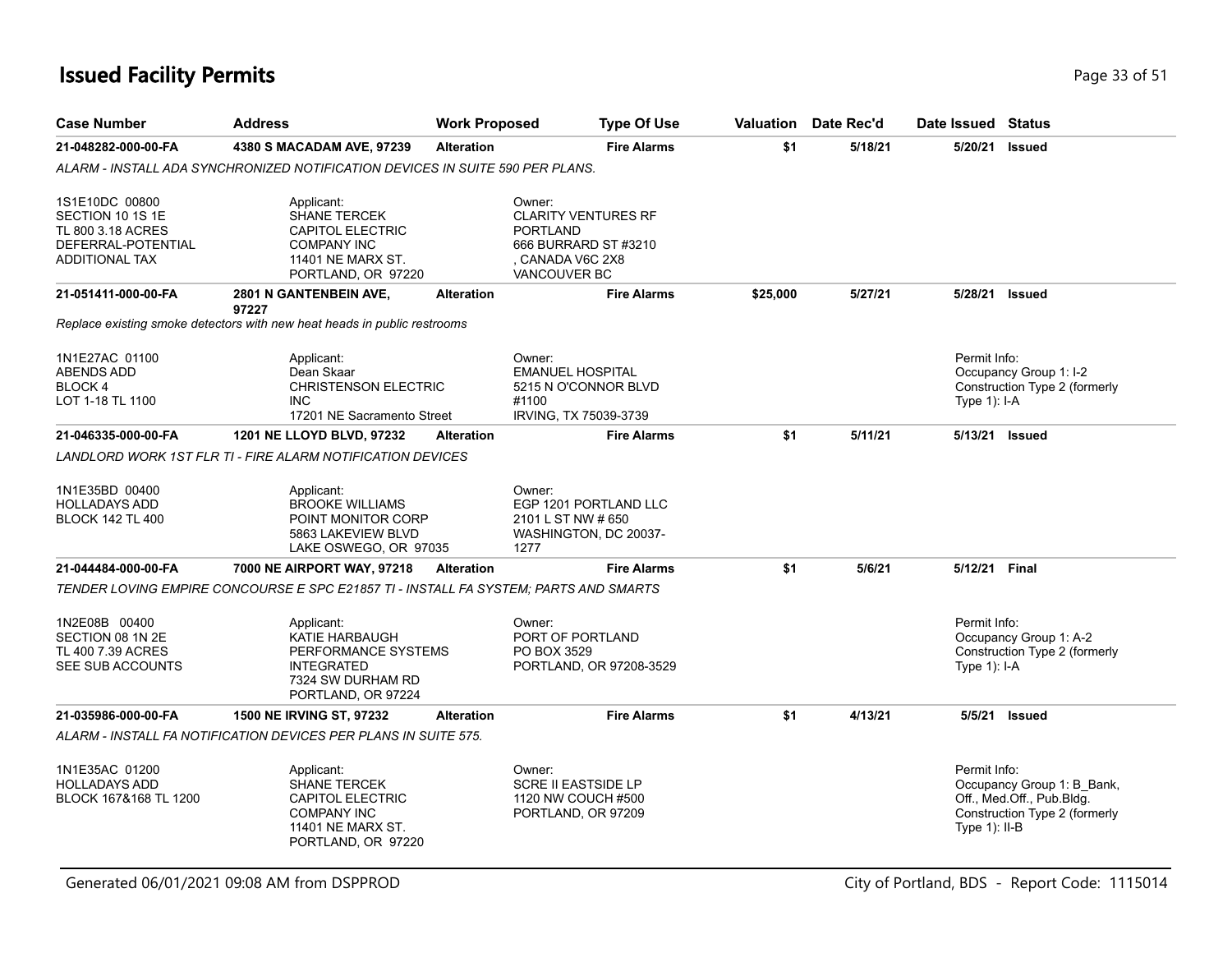# **Issued Facility Permits** Page 34 of 51

| <b>Case Number</b>                                                                                                                                             | <b>Address</b>                                                                                                                                                                                                                                             | <b>Work Proposed</b> | <b>Type Of Use</b>                                                                                 |     | <b>Valuation</b> Date Rec'd | Date Issued Status               |                                                         |
|----------------------------------------------------------------------------------------------------------------------------------------------------------------|------------------------------------------------------------------------------------------------------------------------------------------------------------------------------------------------------------------------------------------------------------|----------------------|----------------------------------------------------------------------------------------------------|-----|-----------------------------|----------------------------------|---------------------------------------------------------|
| 21-046286-000-00-FA                                                                                                                                            | 4075 N WILLIAMS AVE, 97227                                                                                                                                                                                                                                 | <b>Alteration</b>    | <b>Fire Alarms</b>                                                                                 | \$1 | 5/11/21                     | 5/12/21                          | <b>Issued</b>                                           |
|                                                                                                                                                                | ALARM - INSTALL FIRE ALARM NOTIFICATION DEVICES.                                                                                                                                                                                                           |                      |                                                                                                    |     |                             |                                  |                                                         |
| 1N1E22DB 13000<br><b>ALBINA HMSTD</b><br>BLOCK <sub>27</sub><br>LOT 1&2 EXC PT IN ST<br><b>LAND &amp; IMPS SEE</b><br>R605641 (R010505501)<br>FOR MACH & EQUIP | Applicant:<br><b>BROOKE WILLIAMS</b><br>POINT MONITOR CORP<br>5863 LAKEVIEW BLVD<br>LAKE OSWEGO, OR 97035                                                                                                                                                  |                      | Owner:<br><b>RUJAX V LLC</b><br>11359 NE HALSEY ST<br>PORTLAND, OR 97220                           |     |                             |                                  |                                                         |
| 21-038980-000-00-FA                                                                                                                                            | 900 SW 5TH AVE, 97204                                                                                                                                                                                                                                      | <b>Alteration</b>    | <b>Fire Alarms</b>                                                                                 | \$1 | 4/21/21                     | 5/12/21 Final                    |                                                         |
|                                                                                                                                                                | ALARM - ADD (8) NEW SPEAKER/STROBES AND (2) NEW STROBES. (1) SMOKE DETECTOR AND (1) RELAY AS PART OF TI.                                                                                                                                                   |                      |                                                                                                    |     |                             |                                  |                                                         |
| 1S1E03BB 00200<br><b>PORTLAND</b><br><b>BLOCK 59</b><br><b>LOT 1-8</b>                                                                                         | Applicant:<br><b>MATT CHAIKA</b><br><b>HUGHES ELECTRICAL</b><br><b>CONTRACTORS</b><br>5592 NE CLARA LANE<br>HILLSBORO, OR 97124                                                                                                                            |                      | Owner:<br><b>STANDARD INS CO</b><br>PO BOX 711<br>PORTLAND, OR 97204                               |     |                             | Permit Info:<br>Type $1$ : I-FR  | Occupancy Group 1: B<br>Construction Type 2 (formerly   |
| 21-008300-000-00-FA                                                                                                                                            | 7000 NE AIRPORT WAY, 97218                                                                                                                                                                                                                                 | <b>Alteration</b>    | <b>Fire Alarms</b>                                                                                 | \$1 | 1/27/21                     | 5/12/21                          | <b>Issued</b>                                           |
|                                                                                                                                                                | ALARM - A ONE FOR ONE UPGRADE TO THE FIRE ALARM SYSTEM. REPLACING ANY OLD UNSUPPORTED DEVICES WITH NEW SUPPORTED DEVICES.                                                                                                                                  |                      |                                                                                                    |     |                             |                                  |                                                         |
| 1N2E08B 00400<br>SECTION 08 1N 2E<br>TL 400 7.39 ACRES<br>SEE SUB ACCOUNTS                                                                                     | Applicant:<br><b>CJ VOLESKY</b><br><b>CONVERGINT</b><br><b>TECHNOLOGIES</b><br>7678 SW MOHAWK ST BLDG<br>K<br>TUALATIN OR 97062                                                                                                                            |                      | Owner:<br>PORT OF PORTLAND<br>PO BOX 3529<br>PORTLAND, OR 97208-3529                               |     |                             | Permit Info:<br>Type $1$ ): I-A  | Occupancy Group 1: A-3<br>Construction Type 2 (formerly |
| 21-046331-000-00-FA                                                                                                                                            | 12000 SW 49TH AVE, 97219                                                                                                                                                                                                                                   | <b>Alteration</b>    | <b>Fire Alarms</b>                                                                                 | \$1 | 5/11/21                     |                                  | 5/13/21 Issued                                          |
|                                                                                                                                                                | PCC SYLVANIA SCIENCE TECH BLDG 2ND FLR TI - FULL DEMO/REMODEL OF LEVEL 2, ADDING 6 BIOLOGY LAB/CLASSROOMS, STOCK ROOM, AND ADMIN SUPPORT SPACES. LEVEL 3<br>ADDING ADDITIONAL SMOKE DETECTION TO PROVIDE FULL COVERAGE FOR DUCT TERMINATIONS THROUGH FLOOR |                      |                                                                                                    |     |                             |                                  |                                                         |
| 1S1E31D 00200                                                                                                                                                  | Applicant:<br><b>CHARLES BONFIELD</b><br><b>BERGELECTRIC</b><br>13650 NE WHITAKER WAY<br>PORTLAND OR 97230                                                                                                                                                 |                      | Owner:<br>PORTLAND COMMUNITY<br><b>COLLEGE DISTRICT</b><br>PO BOX 19000<br>PORTLAND, OR 97280-0990 |     |                             | Permit Info:<br>Type $1$ ): II-B | Occupancy Group 1: B<br>Construction Type 2 (formerly   |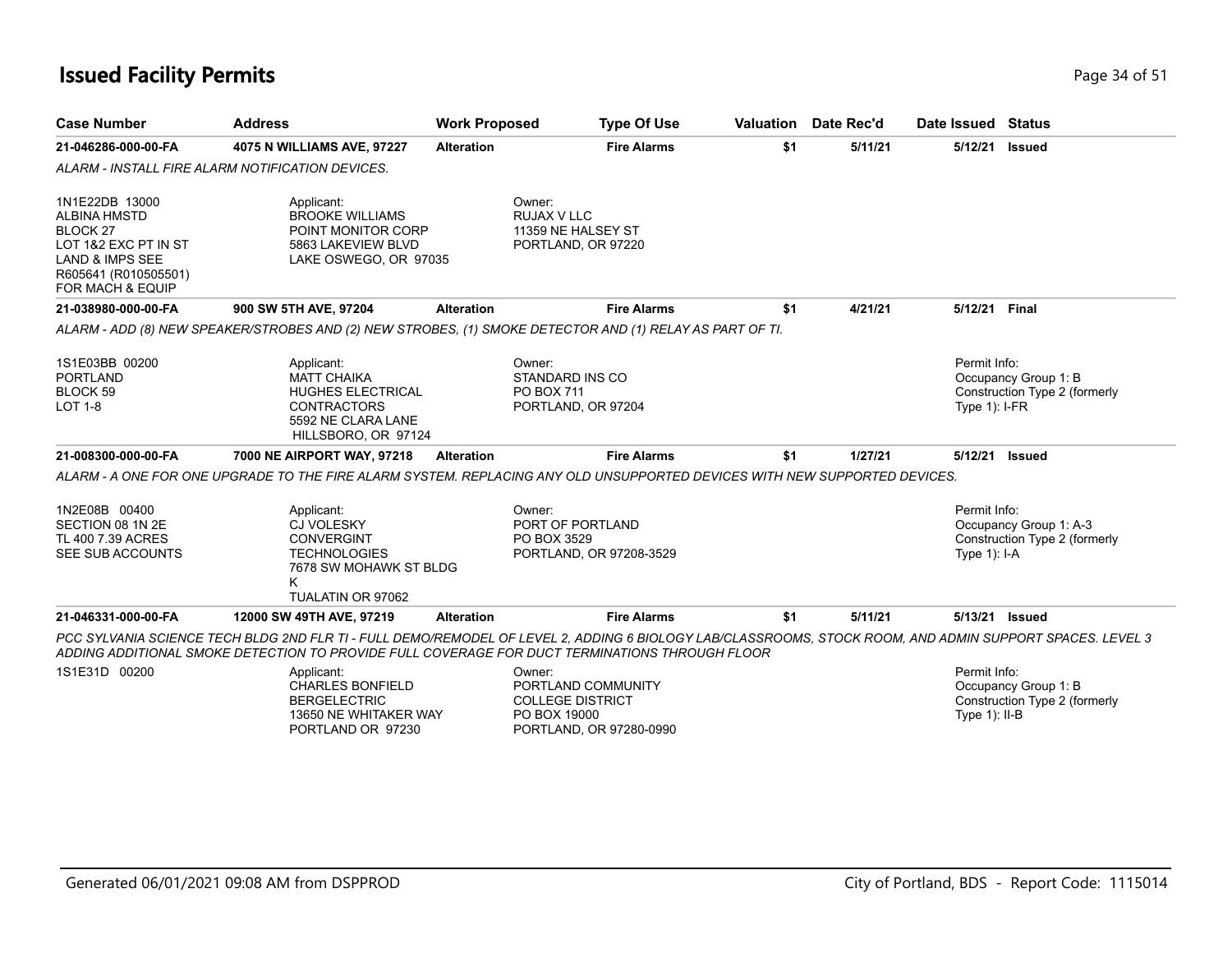### **Issued Facility Permits** Provide the Contract of the Page 35 of 51

| <b>Case Number</b>                                                                                                     | <b>Address</b>                                                                                                                                                                                                                        | <b>Work Proposed</b> |                                                                                            | <b>Type Of Use</b>                                 |     | <b>Valuation</b> Date Rec'd | Date Issued Status              |                                                                                          |
|------------------------------------------------------------------------------------------------------------------------|---------------------------------------------------------------------------------------------------------------------------------------------------------------------------------------------------------------------------------------|----------------------|--------------------------------------------------------------------------------------------|----------------------------------------------------|-----|-----------------------------|---------------------------------|------------------------------------------------------------------------------------------|
| 21-000365-000-00-FA                                                                                                    | <b>121 SW MORRISON ST, 97204</b>                                                                                                                                                                                                      | <b>Alteration</b>    |                                                                                            | <b>Fire Alarms</b>                                 | \$1 | 1/4/21                      |                                 | 5/18/21 Final                                                                            |
|                                                                                                                        | ALARM - INSTALL (12) NEW CEILING SPEAKER STROBES & RELOCATE (4) WALL STROBES.                                                                                                                                                         |                      |                                                                                            |                                                    |     |                             |                                 |                                                                                          |
| 1S1E03BA 02700<br><b>PORTLAND</b><br>BLOCK 15<br><b>LOT 1-4</b><br>LOT 7&8 EXC W 75'                                   | Applicant:<br><b>CLAYTON KOLER</b><br><b>COCHRAN INC</b><br>7550 SW TECH CENTER DR.<br><b>TIGARD, OR 97223</b>                                                                                                                        |                      | Owner:<br>TERRACE TOWER U S A -<br>PORTLAND INC                                            | 121 SW MORRISON ST #250<br>PORTLAND, OR 97204-3179 |     |                             | Permit Info:<br>Type 1): I-A    | Occupancy Group 1: B_Bank,<br>Off., Med.Off., Pub.Bldg.<br>Construction Type 2 (formerly |
| 21-050530-000-00-FA                                                                                                    | 825 NE MULTNOMAH ST - UNIT<br>1,97232                                                                                                                                                                                                 | Alteration           |                                                                                            | <b>Fire Alarms</b>                                 | \$1 | 5/25/21                     |                                 | 5/27/21 Issued                                                                           |
| ALARM - ADD FIRE ALARM NOTIFICATION DEVICES.                                                                           |                                                                                                                                                                                                                                       |                      |                                                                                            |                                                    |     |                             |                                 |                                                                                          |
| 1N1E35BB 90002<br><b>LLOYD CENTER TOWER</b><br><b>CONDOMINIUM</b><br>UNIT <sub>1</sub><br>DEPT OF REVENUE              | Applicant:<br><b>BROOKE WILLIAMS</b><br>POINT MONITOR CORP<br>5863 LAKEVIEW BLVD<br>LAKE OSWEGO, OR 97035                                                                                                                             |                      | Owner:<br><b>PACIFICORP</b><br>825 NE MULTNOMAH ST<br>#1900                                | PORTLAND, OR 97232-2151                            |     |                             | Permit Info:<br>Type 1): I-A    | Occupancy Group 1: B_Bank,<br>Off., Med.Off., Pub.Bldg.<br>Construction Type 2 (formerly |
| 21-042124-000-00-FA                                                                                                    | 555 SE M L KING BLVD, 97214                                                                                                                                                                                                           | <b>Alteration</b>    |                                                                                            | <b>Fire Alarms</b>                                 | \$1 | 4/29/21                     |                                 | 5/5/21 Issued                                                                            |
|                                                                                                                        | LANDLORD WK, STE 505 TI - FIRE ALARM NOTIFICATION DEVICES                                                                                                                                                                             |                      |                                                                                            |                                                    |     |                             |                                 |                                                                                          |
| 1S1E03AA 00200<br><b>EAST PORTLAND</b><br>BLOCK 82<br>E 10' OF LOT 1&2<br>LOT 5 EXC PT IN STS, LOT<br>6-8 EXC PT IN ST | Applicant:<br><b>BROOKE WILLIAMS</b><br>POINT MONITOR CORP<br>5863 LAKEVIEW BLVD<br>LAKE OSWEGO, OR 97035                                                                                                                             |                      | Owner:<br>PMC BUILDING LLC<br>75 SE YAMHILL ST #201<br>PORTLAND, OR 97214                  |                                                    |     |                             |                                 |                                                                                          |
| 21-035290-000-00-FA                                                                                                    | 600 NE GRAND AVE, 97232                                                                                                                                                                                                               | <b>Alteration</b>    |                                                                                            | <b>Fire Alarms</b>                                 | \$1 | 4/9/21                      |                                 | 5/5/21 <b>Issued</b>                                                                     |
|                                                                                                                        | METRO CHILDCARE CENTER TI GRND FLR - FIRE ALARM TI FOR AN EXISTING DAYCARE UNDER 300 OCCUPANTS. UTILIZING EXISTING 11 SMOKES, 2 PULL STATIONS, 2 STROBES, 5<br><b>HORN STROBES AND ADDING 4 SMOKES, 3 STROBES, AND 6 HORN STROBES</b> |                      |                                                                                            |                                                    |     |                             |                                 |                                                                                          |
| 1N1E35BC 03700                                                                                                         | Applicant:<br><b>MICHAEL TEAGUE</b><br><b>WESTERN STATES FIRE</b><br>PROTECTION CO<br>17500 SW 65TH AVE<br>LAKE OSWEGO OR 97035                                                                                                       |                      | Owner:<br><b>METRO</b><br>600 NE GRAND AVE                                                 | PORTLAND, OR 97232-2736                            |     |                             |                                 |                                                                                          |
| 21-049522-000-00-FA                                                                                                    | 4400 NE HALSEY ST - Bldg D                                                                                                                                                                                                            | <b>Alteration</b>    |                                                                                            | <b>Fire Alarms</b>                                 | \$1 | 5/20/21                     |                                 | 5/25/21 Issued                                                                           |
|                                                                                                                        | POP 1 SUITE 205 2ND FLR TI - ADDING 1 SMOKE DETECTOR AND MOVING 4 SMOKE DETECTORS ALONG WITH MOVING 4 SPEAKERS AND 1 STROBE FOR A TI                                                                                                  |                      |                                                                                            |                                                    |     |                             |                                 |                                                                                          |
| 1N2E31BB 03401                                                                                                         | Applicant:<br><b>MARCUS CASEY</b><br>METRO SAFETY AND FIRE,<br>INC.<br>14324 SE STARK<br>PORTLAND, OR 97233                                                                                                                           |                      | Owner:<br>PROVIDENCE HEALTH &<br>SERVICES-OREGON<br>800 5TH AVE #1200<br>SEATTLE, WA 98104 |                                                    |     |                             | Permit Info:<br>Type $1$ : I-FR | Occupancy Group 1: B<br>Construction Type 2 (formerly                                    |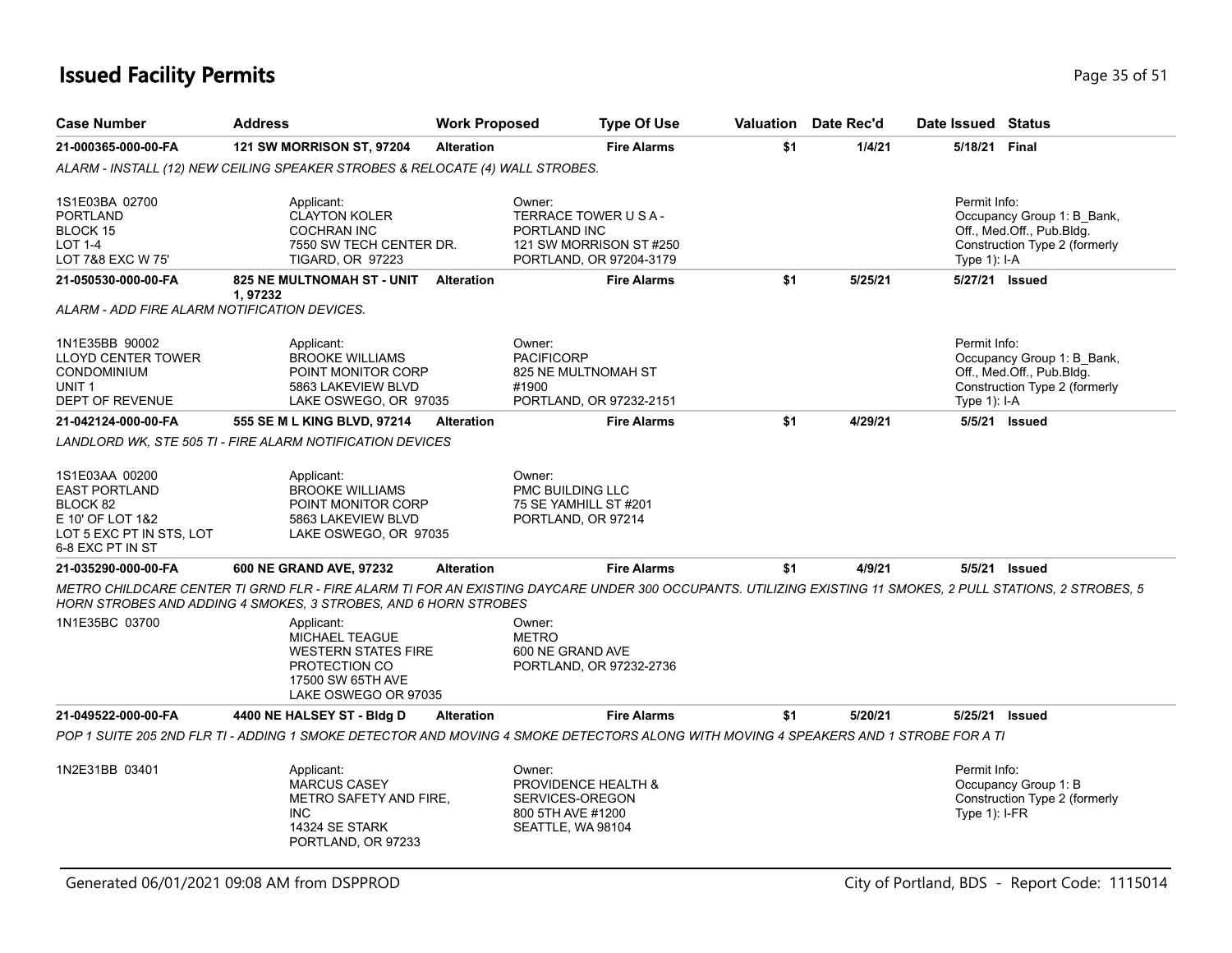### **Issued Facility Permits** Provide the Contract of the Page 36 of 51

| <b>Case Number</b>                                              | <b>Address</b>                                                                                                           | <b>Work Proposed</b> | <b>Type Of Use</b>                                                                                |         | Valuation Date Rec'd | Date Issued Status               |                                                                                          |
|-----------------------------------------------------------------|--------------------------------------------------------------------------------------------------------------------------|----------------------|---------------------------------------------------------------------------------------------------|---------|----------------------|----------------------------------|------------------------------------------------------------------------------------------|
| 21-046455-000-00-FA                                             | <b>1414 NW NORTHRUP ST, 97209</b>                                                                                        | <b>Alteration</b>    | <b>Fire Alarms</b>                                                                                | \$2,500 | 5/12/21              | 5/12/21 Issued                   |                                                                                          |
| Replacing one device                                            |                                                                                                                          |                      |                                                                                                   |         |                      |                                  |                                                                                          |
| 1N1E33AA 02500<br><b>COUCHS ADD</b><br>BLOCK 204<br>LOT 3-8     | Applicant:<br>LAUREL SEMPREVIVO<br><b>OEG INC</b><br>3200 NW YEON AVE<br>PORTLAND OR 97210                               |                      | Owner:<br>NP MACHINEWORKS INC<br>601 S FIGUEROA ST #2150<br>LOS ANGELES, CA 90017                 |         |                      |                                  |                                                                                          |
| 21-043453-000-00-FA                                             | 900 SW 5TH AVE, 97204                                                                                                    | <b>Alteration</b>    | <b>Fire Alarms</b>                                                                                | \$1     | 5/4/21               |                                  | 5/5/21 Issued                                                                            |
|                                                                 | ALARM - ADD (4) NEW SPEAKER/STROBES AND (2) NEW STROBES AS PART OF TI.                                                   |                      |                                                                                                   |         |                      |                                  |                                                                                          |
| 1S1E03BB 00200<br><b>PORTLAND</b><br>BLOCK 59<br><b>LOT 1-8</b> | Applicant:<br><b>MATT CHAIKA</b><br>HUGHES ELECTRICAL<br><b>CONTRACTORS</b><br>5592 NE CLARA LANE<br>HILLSBORO, OR 97124 |                      | Owner:<br>STANDARD INS CO<br>PO BOX 711<br>PORTLAND, OR 97204                                     |         |                      | Permit Info:<br>Type $1$ ): I-FR | Occupancy Group 1: B<br>Construction Type 2 (formerly                                    |
| 21-046758-000-00-FA                                             | <b>14015 NE AIRPORT WAY, 97230</b>                                                                                       | <b>Alteration</b>    | <b>Fire Sprinklers</b>                                                                            | \$1     | 5/12/21              | 5/13/21 Issued                   |                                                                                          |
|                                                                 | SPRINKLER - ADD (8) SPRINKLER HEADS TO EXISTING SYSTEM.                                                                  |                      |                                                                                                   |         |                      |                                  |                                                                                          |
|                                                                 | Applicant:<br><b>ROB DUNKLE</b><br>AFP SYSTEMS<br>19435 SW 129TH AVE<br>TUALATIN OR 97062                                |                      | Owner:<br><b>PROLOGIS TLF LLC</b><br>851 SW 6TH AVE #1200<br>PORTLAND, OR 97204                   |         |                      | Permit Info:<br>Type 1): III-B   | Occupancy Group 1: B Bank,<br>Off., Med.Off., Pub.Bldg.<br>Construction Type 2 (formerly |
| 21-050670-000-00-FA                                             | <b>16913 NE CAMERON BLVD,</b><br>97230                                                                                   | <b>Alteration</b>    | <b>Fire Sprinklers</b>                                                                            | \$1     | 5/25/21              | 5/27/21 Issued                   |                                                                                          |
|                                                                 | RNDC/YMCO CONVEYOR SYSTEM TI - ADD (160) SPRINKLER HEADS BELOW MEZZANINE AND PIC MODULE                                  |                      |                                                                                                   |         |                      |                                  |                                                                                          |
| 1N3E19B 01600<br>SECTION 19 1N 3E<br>TL 1600 20.13 ACRES        | Applicant:<br><b>JOSEPH PLATTNER</b><br>PATRIOT FIRE PROTECTION<br>4708 NE MINNEHAHA ST<br>VANVOUVER WA 98661            |                      | Owner:<br>TR CAMERON INDUSTRIAL<br><b>LLC</b><br>2321 ROSECRANS AVE #4225<br>EL SEGUNDO, CA 90245 |         |                      |                                  |                                                                                          |
| 21-035263-000-00-FA                                             | 1201 NE LLOYD BLVD, 97232                                                                                                | <b>Alteration</b>    | <b>Fire Sprinklers</b>                                                                            | \$1     | 4/9/21               |                                  | 5/5/21 Issued                                                                            |
|                                                                 | LANDLORD WORK 1ST FLR TI - ADD AND RELOCATE (15) SPRINKLERS TO ACCOMMODATE A NEW TENANT SPACE                            |                      |                                                                                                   |         |                      |                                  |                                                                                          |
| 1N1E35BD 00400<br>HOLLADAYS ADD<br><b>BLOCK 142 TL 400</b>      | Applicant:<br><b>JOSEPH PLATTNER</b><br>PATRIOT FIRE PROTECTION<br>4708 NE MINNEHAHA ST<br>VANVOUVER WA 98661            |                      | Owner:<br>EGP 1201 PORTLAND LLC<br>2101 L ST NW # 650<br>WASHINGTON, DC 20037-<br>1277            |         |                      |                                  |                                                                                          |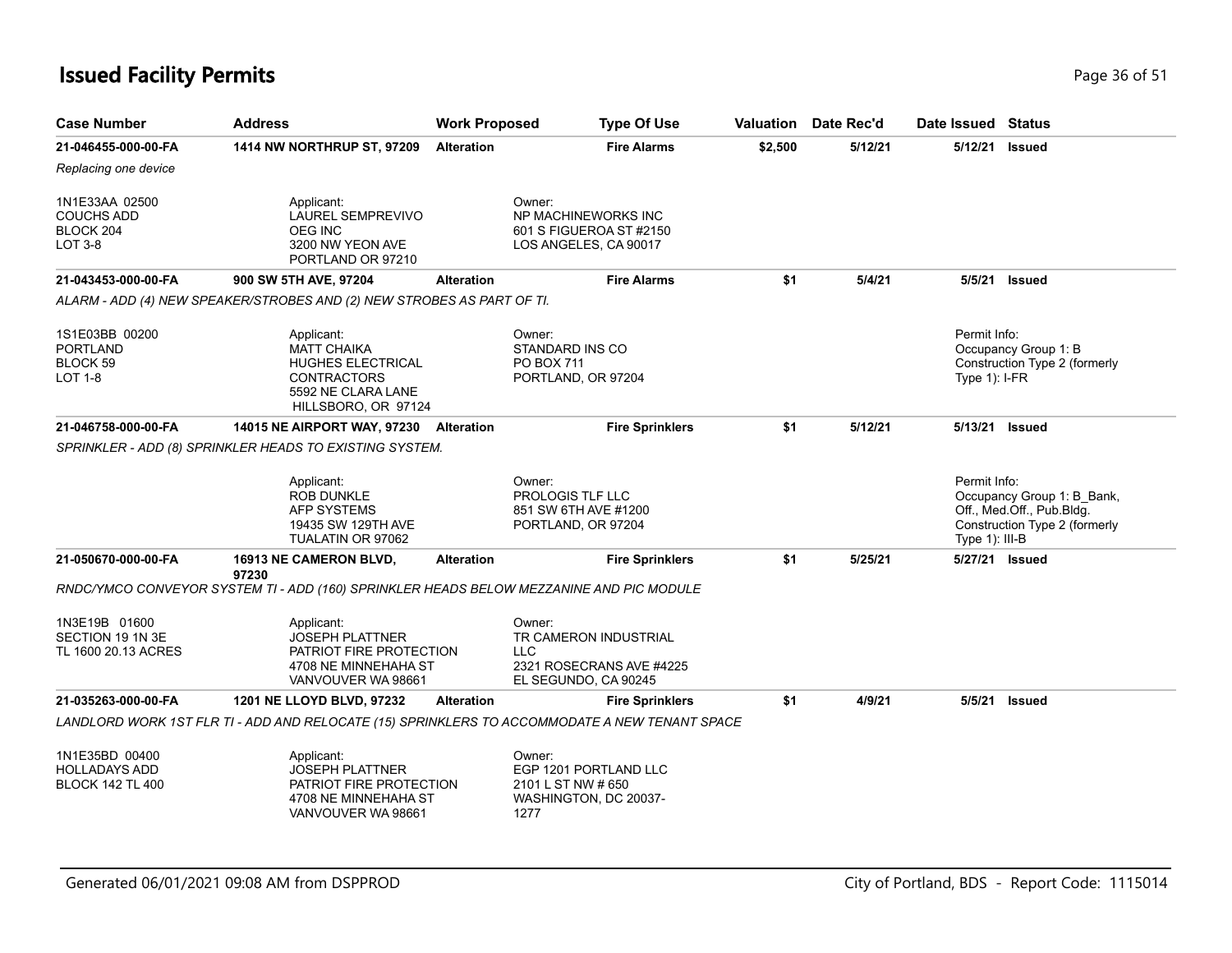### **Issued Facility Permits** Provide a strategies of 51 and 200 minutes and 200 minutes of 51 and 200 minutes and 200 minutes and 200 minutes and 200 minutes and 200 minutes and 200 minutes and 200 minutes and 200 minutes and

| <b>Case Number</b>                                       | <b>Address</b>                                                                                                                    | <b>Work Proposed</b> | <b>Type Of Use</b>                                                                                                                                                                                                                                                                             | Valuation | Date Rec'd | Date Issued Status                           |                                                        |
|----------------------------------------------------------|-----------------------------------------------------------------------------------------------------------------------------------|----------------------|------------------------------------------------------------------------------------------------------------------------------------------------------------------------------------------------------------------------------------------------------------------------------------------------|-----------|------------|----------------------------------------------|--------------------------------------------------------|
| 21-045721-000-00-FA                                      | 3303 SW BOND AVE, 97201                                                                                                           | <b>Alteration</b>    | <b>Fire Sprinklers</b>                                                                                                                                                                                                                                                                         | \$1       | 5/10/21    | 5/12/21                                      | Final                                                  |
| <i><b>INSTALLED.</b></i>                                 |                                                                                                                                   |                      | SPRINKLER - DEMO (2) FIRE SPRINKLER HEADS IN EXISTING CEILING IN THE RESTROOM, INSTALL (2) NEW SSP FIRE SPRINKLER HEADS ONCE THE NEW GYP CEILING IS                                                                                                                                            |           |            |                                              |                                                        |
| 1S1E10AC 00500                                           | Applicant:<br><b>TODD HARRELL</b><br><b>WESTERN STATES FIRE</b><br><b>PROTECTION</b><br>17500 SW 65TH AVE<br>LAKE OSWEGO OR 97035 |                      |                                                                                                                                                                                                                                                                                                |           |            | Permit Info:<br>2 Hospital<br>Type $1$ : I-A | Occupancy Group 1: I-<br>Construction Type 2 (formerly |
| 21-042540-000-00-FA                                      | 5331 S MACADAM AVE, 97239                                                                                                         | <b>Alteration</b>    | <b>Fire Sprinklers</b>                                                                                                                                                                                                                                                                         | \$1       | 4/30/21    | 5/5/21 Final                                 |                                                        |
|                                                          | SPRINKLER - ADD/RELOCATE (1) HEAD TO ACCOMMODATE NEW CEILING AND WALLS.                                                           |                      |                                                                                                                                                                                                                                                                                                |           |            |                                              |                                                        |
| 1S1E15BD 03900<br>SECTION 15 1S 1E<br>TL 3900 3.66 ACRES | Applicant:<br><b>JEREMY SCHRAM</b><br><b>VIKING AUTOMATIC</b><br><b>SPRINKLER</b><br>3245 NW FRONT AVE.<br>PORTLAND OR 97210      |                      | Owner:<br><b>WL-SKB WATER TOWER</b><br><b>OWNER LLC</b><br>222 SW COLUMBIA ST #700<br>PORTLAND, OR 97201                                                                                                                                                                                       |           |            |                                              |                                                        |
| 21-048341-000-00-FA                                      | 3485 S BOND AVE, 97239                                                                                                            | <b>Alteration</b>    | <b>Fire Sprinklers</b>                                                                                                                                                                                                                                                                         | \$4,669   | 5/18/21    | 5/18/21                                      | <b>Issued</b>                                          |
| Add and relocate sprinkler heads in room 6 and 7         |                                                                                                                                   |                      |                                                                                                                                                                                                                                                                                                |           |            |                                              |                                                        |
| 1S1E10AC 00307<br><b>WATERFRONT SOUTH</b><br>LOT 7       | Applicant:<br><b>DEVIN GANZ</b><br><b>VIKING AUTOMATIC</b><br><b>SPRINKLER</b><br>3245 NW FRONT AVE.<br>PORTLAND, OR 97210        |                      | Owner:<br><b>OREGON HEALTH &amp;</b><br><b>SCIENCE UNIVERSITY</b><br>3181 SW SAM JACKSON<br><b>PARK RD</b><br>PORTLAND, OR 97239-3011                                                                                                                                                          |           |            |                                              |                                                        |
| 21-050960-000-00-FA                                      | 10201 SE MAIN ST, 97216                                                                                                           | <b>Alteration</b>    | <b>Fire Sprinklers</b>                                                                                                                                                                                                                                                                         | \$1       | 5/26/21    |                                              | 5/27/21 Issued                                         |
|                                                          |                                                                                                                                   |                      | ADVENTIST POB 3 SUITE 11 PORTLAND LUNG CLINIC 1ST FLR TI - RELOCATE 1 PENDANT SPRINKLER WITH A NEW CONCEALED QUICK RESPONSE SPRINKLER. REPLACE ALL<br>EXISTING PENDANT SPRINKLERS IN SUITE WITH NEW CONCEALED QUICK RESPONSE SPRINKLERS. ADD SEISMIC EXPANSION RINGS TO ALL PENDANT SPRINKLERS |           |            |                                              |                                                        |
| 1S2E03BC 01300                                           | Applicant:<br><b>LONNIE LARSEN</b><br><b>BASIC FIRE PROTECTION</b><br>8135 NE MLK JR BLVD<br>PORTLAND, OR 97211                   |                      | Owner:<br>PORTLAND ADVENTIST<br><b>MEDICAL CENTER</b><br>PO BOX 619135<br>ROSEVILLE, CA 95661                                                                                                                                                                                                  |           |            | Permit Info:<br>Type 1): V-B                 | Occupancy Group 1: B<br>Construction Type 2 (formerly  |
| 21-050486-000-00-FA                                      | 350 SW JEFFERSON ST, 97201                                                                                                        | <b>Alteration</b>    | <b>Fire Sprinklers</b>                                                                                                                                                                                                                                                                         | \$1       | 5/25/21    | 5/26/21                                      | <b>Under Inspection</b>                                |
|                                                          |                                                                                                                                   |                      | SPRINKLER - ADDD (2) SPRINKLERS TO EXISTING ELEVATOR MACHINE ROOM LOCATED IN THE MECHANICAL PENTHOUSE.                                                                                                                                                                                         |           |            |                                              |                                                        |
| 1S1E03BC 01600                                           | Applicant:<br><b>TED BAKER</b><br>PATRIOT FIRE PROTECTION<br>4708 NE MINNEHAHA ST.<br>VANCOUVER, WA 98661                         |                      | Owner:<br>SOF-XI WFP OWNER LLC<br>591 W PUTNAM AVE<br>GREENWICH, CT 06830                                                                                                                                                                                                                      |           |            |                                              |                                                        |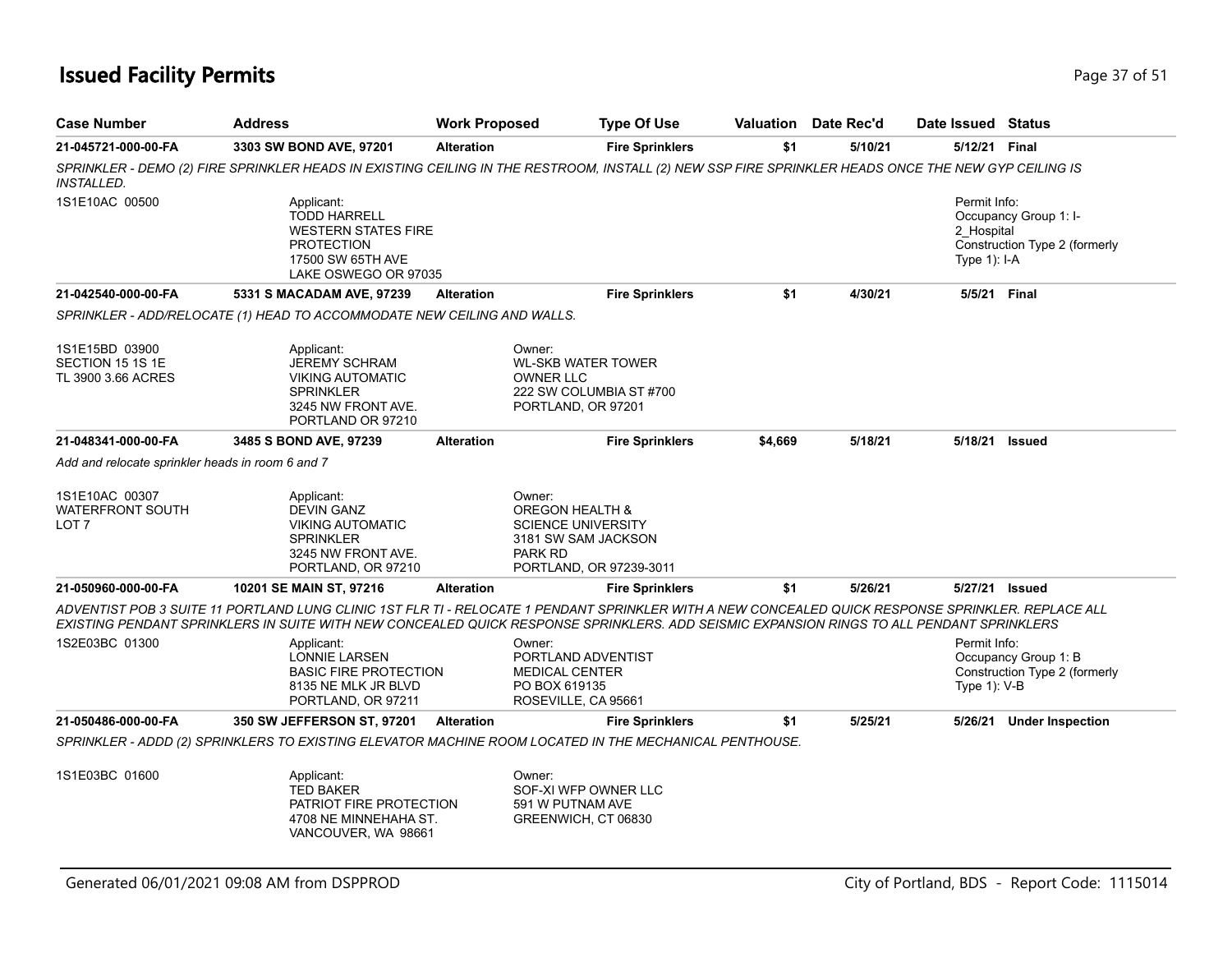### **Issued Facility Permits** Provide the Contract of the Contract of the Page 38 of 51

| <b>Case Number</b>                                                 | <b>Address</b>                                                                                                                | <b>Work Proposed</b> | <b>Type Of Use</b>                                                                                                                                    |         | <b>Valuation</b> Date Rec'd | Date Issued Status              |                                                                                          |
|--------------------------------------------------------------------|-------------------------------------------------------------------------------------------------------------------------------|----------------------|-------------------------------------------------------------------------------------------------------------------------------------------------------|---------|-----------------------------|---------------------------------|------------------------------------------------------------------------------------------|
| 21-042118-000-00-FA                                                | 1500 NE IRVING ST, 97232                                                                                                      | <b>Alteration</b>    | <b>Fire Sprinklers</b>                                                                                                                                | \$1     | 4/29/21                     | 5/5/21 Final                    |                                                                                          |
|                                                                    | DSV STE 575 5TH FLR TI - FSW TO SWAP 2 PENDANTS FOR UPRIGHTS IN EGRESS PATH                                                   |                      |                                                                                                                                                       |         |                             |                                 |                                                                                          |
| 1N1E35AC 01200<br>HOLLADAYS ADD<br>BLOCK 167&168 TL 1200           | Applicant:<br><b>BRANDON WHITTAKER</b><br><b>FIRE SYSTEMS WEST</b><br>600 SE MARITIME AVE. #300<br>VANCOUVER, WA 98661        |                      | Owner:<br><b>SCRE II EASTSIDE LP</b><br>1120 NW COUCH #500<br>PORTLAND, OR 97209                                                                      |         |                             | Permit Info:<br>Type $1$ : II-B | Occupancy Group 1: B_Bank,<br>Off., Med.Off., Pub.Bldg.<br>Construction Type 2 (formerly |
| 21-049623-000-00-FA                                                | 4400 NE HALSEY ST - Bldg D                                                                                                    | <b>Alteration</b>    | <b>Fire Sprinklers</b>                                                                                                                                | \$4,953 | 5/21/21                     |                                 | 5/25/21 Under Inspection                                                                 |
|                                                                    | CONFERENCE RM, CEILING, FLOORING, FINISHES, PLUMB AND ELEC. Relocate heads to accommodate remodel.                            |                      | SINGLE PDF PROCESS/POP 1 SUITE 205 2ND FLR TI; DEMO WALLS, NEW WALLS TO CREATE IDF RM, OFFICES, OPEN OFFICE AREA, REMODEL BREAKRM, EXISTING OFFICES & |         |                             |                                 |                                                                                          |
| 1N2E31BB 03401                                                     | Applicant:<br><b>BRANDON WHITTAKER</b><br><b>FIRE SYSTEMS WEST</b><br>600 SE MARITIME AVE. #300<br>VANCOUVER, WA 98661        |                      | Owner:<br>PROVIDENCE HEALTH &<br>SERVICES-OREGON<br>800 5TH AVE #1200<br>SEATTLE, WA 98104                                                            |         |                             | Permit Info:<br>Type $1$ : I-FR | Occupancy Group 1: B<br>Construction Type 2 (formerly                                    |
| 21-042123-000-00-FA                                                | 12000 SW 49TH AVE, 97219                                                                                                      | <b>Alteration</b>    | <b>Fire Sprinklers</b>                                                                                                                                | \$1     | 4/29/21                     | 5/5/21                          | <b>Issued</b>                                                                            |
|                                                                    |                                                                                                                               |                      | PCC HEAT PLANT 2ND FLR TI - ADD, RELOACTE, AND DEMO EXISTING SPRINKLER HEADS FOR TENANT IMPROVEMENT                                                   |         |                             |                                 |                                                                                          |
| 1S1E31D 00200                                                      | Applicant:<br>AUGUST HOFFMAN<br><b>RED HAWK FIRE</b><br><b>PROTECTION</b><br>3801 FRUIT VALLEY RD<br>VANCOUVER, WA 98660      |                      | Owner:<br>PORTLAND COMMUNITY<br><b>COLLEGE DISTRICT</b><br>PO BOX 19000<br>PORTLAND, OR 97280-0990                                                    |         |                             |                                 |                                                                                          |
| 21-040820-000-00-FA                                                | 905 NW 12TH AVE, 97209                                                                                                        | <b>Alteration</b>    | <b>Fire Sprinklers</b>                                                                                                                                | \$1     | 4/27/21                     |                                 | 5/5/21 Issued                                                                            |
|                                                                    | SPRINKLER - ADD AND RELOCATE FIRE SPRINKLERS FOR TI. (16 HEADS)                                                               |                      |                                                                                                                                                       |         |                             |                                 |                                                                                          |
| 1N1E33AD 00100<br><b>COUCHS ADD</b><br>BLOCK 143<br><b>LOT 1-8</b> | Applicant:<br><b>TRAVIS SCHWEITZER</b><br><b>SPRINKIT FIRE</b><br>PROTECTION INC.<br>PO BOX 2227<br>OREGON CITY OR 97045      |                      | Owner:<br>UNICO BOP RIVERTEC LLC<br>1215 4TH AVE #600<br>SEATTLE, WA 98161                                                                            |         |                             |                                 |                                                                                          |
| 21-050679-000-00-FA                                                | 705 N KILLINGSWORTH ST,<br>97217                                                                                              | <b>Alteration</b>    | <b>Fire Sprinklers</b>                                                                                                                                | \$1     | 5/25/21                     | 5/27/21                         | <b>Issued</b>                                                                            |
|                                                                    |                                                                                                                               |                      | PCC CASCADE PSEB 1ST FLR TI - MODIFY EXISTING FIRE SPRINKLERS FOR NEW FLOOR AND CEILING LAYOUT                                                        |         |                             |                                 |                                                                                          |
| 1N1E15CD 12300                                                     | Applicant:<br><b>UWE PARTH</b><br><b>BASIC FIRE PROTECTION</b><br>8135 NE MARTIN LUTHER<br>KING JR BLVD<br>PORTLAND, OR 97211 |                      | Owner:<br>PORTLAND COMMUNITY<br><b>COLLEGE DIST</b><br>PO BOX 19000<br>PORTLAND, OR 97280-0990                                                        |         |                             | Permit Info:<br>Type 1): V-B    | Occupancy Group 1: B<br>Construction Type 2 (formerly                                    |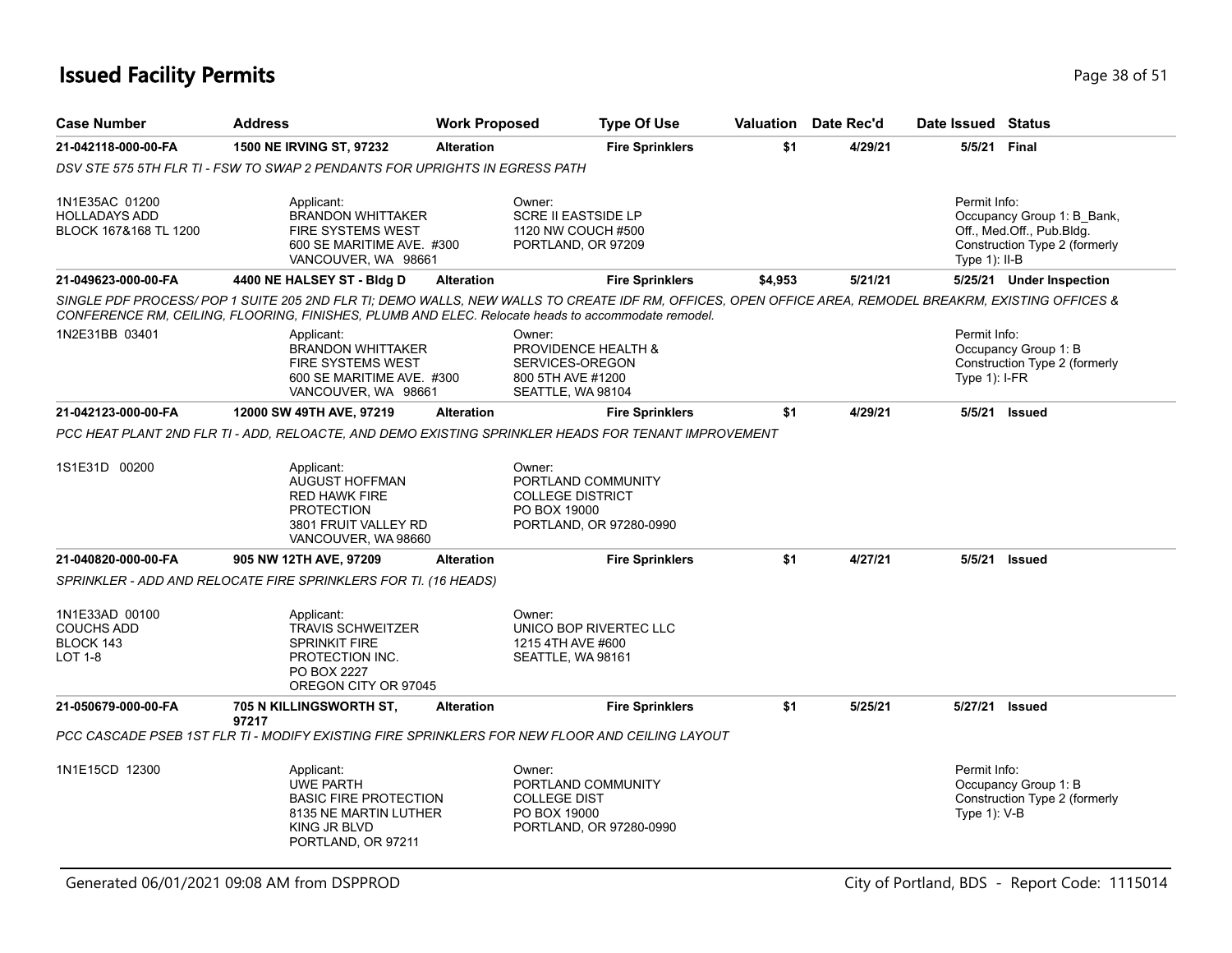## **Issued Facility Permits** Page 39 of 51

| <b>Case Number</b>                                                                                                                           | <b>Address</b>                                                                                                                                    | <b>Work Proposed</b> | <b>Type Of Use</b>                                                                                                             |                                                                                                                             | Valuation Date Rec'd    | Date Issued Status             |                                                                                          |
|----------------------------------------------------------------------------------------------------------------------------------------------|---------------------------------------------------------------------------------------------------------------------------------------------------|----------------------|--------------------------------------------------------------------------------------------------------------------------------|-----------------------------------------------------------------------------------------------------------------------------|-------------------------|--------------------------------|------------------------------------------------------------------------------------------|
| 21-046761-000-00-FA                                                                                                                          | 222 SW COLUMBIA ST, 97201                                                                                                                         | <b>Alteration</b>    | <b>Mechanical</b>                                                                                                              | \$6,000                                                                                                                     | 5/12/21                 | 5/20/21                        | <b>Issued</b>                                                                            |
|                                                                                                                                              | SINGLE PDF PROCESS/ MIKA SUSHI HVAC TI: INSTALL NEW VENT HOOD AND ELEC                                                                            |                      |                                                                                                                                |                                                                                                                             |                         |                                |                                                                                          |
| 1S1E03BC 03100<br><b>PORTLAND</b><br>BLOCK 130&131 TL 3100                                                                                   | Applicant:<br><b>DAN OSBORNE</b><br>PORTLAND MECHANICAL<br><b>CONSTRUCTION INC</b><br>2000 SE HANNA<br><b>HARVESTER DR</b><br>MILWAUKIE, OR 97222 |                      | Owner:<br><b>KC VENTURE LLC</b><br>222 SW COLUMBIA ST #700<br>PORTLAND, OR 97201                                               | CCB - Contractor:<br>JH KELLY LLC<br>PO BOX 2038<br>LONGVIEW, WA 98632<br>LONGVIEW WA 98632                                 |                         | Permit Info:<br>Type $1$ : I-A | Occupancy Group 1: B_Bank,<br>Off., Med.Off., Pub.Bldg.<br>Construction Type 2 (formerly |
| 21-010832-000-00-FA                                                                                                                          | 3485 S BOND AVE, 97239                                                                                                                            | <b>Alteration</b>    | <b>Mechanical</b>                                                                                                              | \$333,782                                                                                                                   | 2/3/21                  | 5/6/21                         | <b>Under Inspection</b>                                                                  |
|                                                                                                                                              | F31/ OHSU CHH2 OR 6 & 7 4TH FLR TI; INSTALL DUCTWORK, GRILLES, DIFFUSERS, TERMINAL UNITS, MEDICAL GAS AND ELEC                                    |                      |                                                                                                                                |                                                                                                                             |                         |                                |                                                                                          |
| 1S1E10AC 00307<br><b>WATERFRONT SOUTH</b><br>LOT <sub>7</sub>                                                                                | Applicant:<br>THANE EDDINGTON<br><b>PKA ARCHITECTS</b><br>6969 SW HAMPTON<br>PORTLAND, OR 97223                                                   |                      | Owner:<br><b>OREGON HEALTH &amp;</b><br><b>SCIENCE UNIVERSITY</b><br>3181 SW SAM JACKSON<br>PARK RD<br>PORTLAND, OR 97239-3011 | CCB - Contractor:<br><b>BILL GRASSL</b><br><b>HARDER MECHANICAL</b><br><b>CONTRACTORS INC</b><br>PO BOX 5118                | PORTLAND, OR 97208-5118 |                                |                                                                                          |
| 21-040645-000-00-FA                                                                                                                          | 421 SW 5TH AVE, 97204                                                                                                                             | <b>Alteration</b>    | <b>Mechanical</b>                                                                                                              | \$117,000                                                                                                                   | 4/26/21                 | 5/14/21 Issued                 |                                                                                          |
|                                                                                                                                              | SINGLE PDF PROCESS/MEAD BUILDING BOILER UPDATE, PH; DEMO EXISTING BOILER, INSTALL NEW BOILERS, PUMP, EXPANSION TANK, AND ELEC                     |                      |                                                                                                                                |                                                                                                                             |                         |                                |                                                                                          |
| 1N1E34CC 04100<br><b>PORTLAND</b><br>BLOCK 175<br><b>LOT 3&amp;4</b><br><b>LAND &amp; IMPS SEE</b><br>R566916 (R667717901)<br>FOR OTHER IMPS | Applicant:<br><b>KEN FOERTSCH</b><br>17400 SW UPPER BOONES<br>FERRY RD STE 230<br>DURHAM, OR 97224                                                |                      | Owner:<br>MULTNOMAH COUNTY<br>401 N DIXON ST<br>PORTLAND, OR 97227-1865                                                        | CCB - Contractor:<br><b>DELTA CONNECTS INC</b><br>FERRY RD SUITE 230<br>PORTLAND, OR 97224                                  | 17400 SW UPPER BOONES   | Permit Info:<br>Type 1): I-B   | Occupancy Group 1: B<br>Construction Type 2 (formerly                                    |
| 21-051153-000-00-FA                                                                                                                          | 905 NW 12TH AVE, 97209                                                                                                                            | <b>Alteration</b>    | <b>Mechanical</b>                                                                                                              | \$11,650                                                                                                                    | 5/26/21                 | 5/28/21                        | <b>Issued</b>                                                                            |
|                                                                                                                                              | SINGLE PDF PROCESS/BLING DENTAL EXPANSION TI, STE 150; INSTALL DUCTWORK, GRILLES, FAN COIL AND ELEC                                               |                      |                                                                                                                                |                                                                                                                             |                         |                                |                                                                                          |
| 1N1E33AD 00100<br><b>COUCHS ADD</b><br>BLOCK 143<br><b>LOT 1-8</b>                                                                           | Applicant:<br>AMY MCDONALD<br>OREGON HEATING & AC LLC<br>6950 SW 111TH AVE<br>BEAVERTON OR 97008                                                  |                      | Owner:<br>UNICO BOP RIVERTEC LLC<br>1215 4TH AVE #600<br>SEATTLE, WA 98161                                                     | CCB - Contractor:<br><b>OREGON HEATING &amp; AIR</b><br><b>CONDITIONING LLC</b><br>6950 SW 111TH AVE<br>BEAVERTON, OR 97008 |                         |                                |                                                                                          |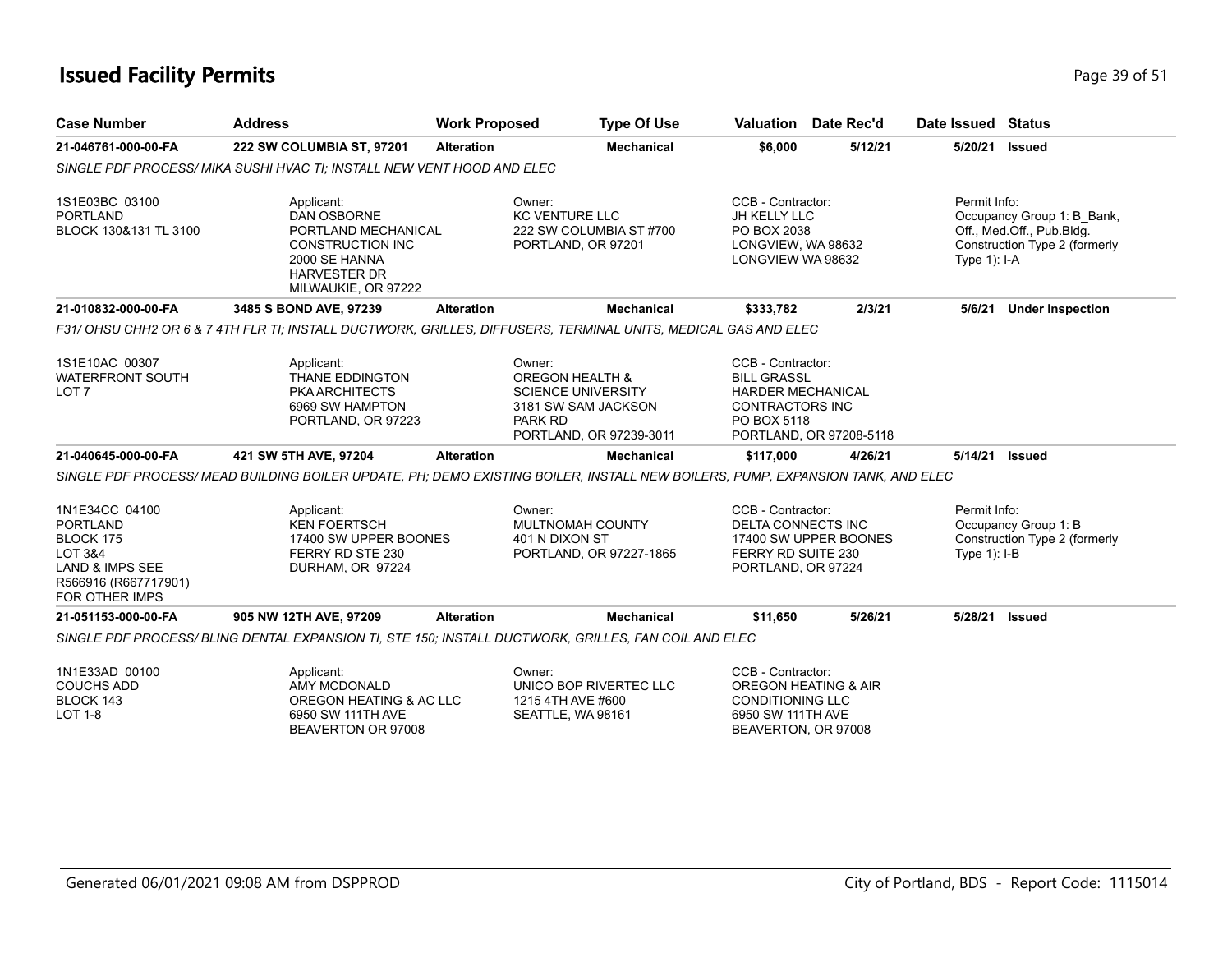### **Issued Facility Permits** Provide the Contract of 51 and 200 of 51 and 200 of 51 and 200 of 51 and 200 of 51 and 200 of 51 and 200 of 51 and 200 of 51 and 200 of 51 and 200 of 51 and 200 of 51 and 200 of 51 and 200 of 51 a

| <b>Case Number</b>                                                      | <b>Address</b>                                                                                                                                                  | <b>Work Proposed</b> | <b>Type Of Use</b>                                                                             |                                             | <b>Valuation</b> Date Rec'd                            | Date Issued Status                 |                                                                                          |
|-------------------------------------------------------------------------|-----------------------------------------------------------------------------------------------------------------------------------------------------------------|----------------------|------------------------------------------------------------------------------------------------|---------------------------------------------|--------------------------------------------------------|------------------------------------|------------------------------------------------------------------------------------------|
| 21-046670-000-00-FA                                                     | 1201 NE LLOYD BLVD, 97232                                                                                                                                       | <b>Alteration</b>    | <b>Mechanical</b>                                                                              | \$8,018                                     | 5/12/21                                                | 5/26/21                            | Issued                                                                                   |
|                                                                         | SINGLE PDF PROCESS/LANDLORD WORK 1ST FLR TI: RELOCATE EXISTING SUPPLY DIFFUSERS, RETURN AIR GRILLES, INSTALL FAN POWERED BOX, DUCTWORK, AND ELEC                |                      |                                                                                                |                                             |                                                        |                                    |                                                                                          |
| 1N1E35BD 00400<br><b>HOLLADAYS ADD</b><br><b>BLOCK 142 TL 400</b>       | Applicant:<br><b>MELINA VACA</b><br><b>AMERICAN HEATING</b><br>5035 SE 24TH AVE<br>PORTLAND, OR 97202                                                           |                      | Owner:<br>EGP 1201 PORTLAND LLC<br>2101 L ST NW # 650<br>WASHINGTON, DC 20037-<br>1277         | CCB - Contractor:<br>5035 SE 24TH AVENUE    | AMERICAN HEATING INC<br>PORTLAND, OR 97202-4765        |                                    |                                                                                          |
| 21-038032-000-00-FA                                                     | 888 SW 5TH AVE, 97204                                                                                                                                           | <b>Alteration</b>    | <b>Mechanical</b>                                                                              | \$22,000                                    | 4/19/21                                                | 5/12/21                            | <b>Issued</b>                                                                            |
|                                                                         | SINGLE PDF PROCESS/ PIONEER TOWER CORRIDOR 6TH FLR TI: RELOCATE GRILLES AND RETURNS                                                                             |                      |                                                                                                |                                             |                                                        |                                    |                                                                                          |
| 1S1E03BB 90003<br>PIONEER PLACE<br>CONDOMINIUM<br>LOT <sub>3</sub>      | Applicant:<br><b>ANNE ROGNESS</b><br>ZIMMER, GUNSUL, FRASCA<br>1223 SW WASHINGTON ST.,<br>SUITE 200<br>PORTLAND OR 97205                                        |                      | Owner:<br>LIPT SW FIFTH AVE LLC<br>333 WEST WACKER DR<br>#2300<br>CHICAGO, IL 60606            | CCB - Contractor:<br>5035 SE 24TH AVENUE    | AMERICAN HEATING INC<br>PORTLAND, OR 97202-4765        | Permit Info:<br>Type $1$ : I-A     | Occupancy Group 1: B Bank,<br>Off., Med.Off., Pub.Bldg.<br>Construction Type 2 (formerly |
| 20-196563-000-00-FA                                                     | 633 SW MONTGOMERY ST.<br>97201                                                                                                                                  | <b>Alteration</b>    | <b>Mechanical</b>                                                                              | \$30,000                                    | 9/30/20                                                | 5/14/21                            | <b>Issued</b>                                                                            |
| <b>ELEC</b>                                                             | B1/ PSU CAMPUS PUBLIC SAFETY OFFICE BSMNT & 1ST FLR TI; INSTALL DUCTWORK, GRILLES, DIFFUSERS, EXHAUST FANS, FAN COIL UNITS, ROOF TOP HEAT PUMP, PLUMB AND       |                      |                                                                                                |                                             |                                                        |                                    |                                                                                          |
| 1S1E04DA 06200<br><b>PORTLAND</b><br>BLOCK 189<br>LOT <sub>5</sub><br>6 | Applicant:<br><b>ANTHONY BOHAN</b><br>PORTLAND STATE<br><b>UNIVERSITY</b><br>617 SW MONTGOMERY ST<br>#302<br>PORTLAND OR 97201                                  |                      | Owner:<br>PORTLAND STATE<br><b>UNIVERSITY</b><br>PO BOX 751 FPM/CRE<br>PORTLAND, OR 97207-0751 |                                             |                                                        |                                    |                                                                                          |
| 19-255116-000-00-FA                                                     | 3203 SE WOODSTOCK BLVD,                                                                                                                                         | <b>Alteration</b>    | <b>Mechanical</b>                                                                              | \$650,000                                   | 11/20/19                                               | 5/6/21                             | Issued                                                                                   |
| EXTERIOR LOUVERS, PIPING, PLUMB AND ELEC                                | 97202<br>F35/ HAUSER LIBRARY SOUTH WING SEISMIC UPGRADE ALL FLRS: INSTALL DUCTWORK, GRILLES, DIFFUSERS, AIR HANDLING UNITS, TERMINAL UNITS, PUMP, EXHUAST FANS, |                      |                                                                                                |                                             |                                                        |                                    |                                                                                          |
| 1S1E13 00100<br>SECTION 13 1S 1E<br>TL 100 103.39 ACRES                 | Applicant:<br><b>MARK BECKIUS</b><br><b>REIMERS &amp; JOLIVETTE</b><br>2344 NW 24TH AVE<br>PORTLAND, OR 97210                                                   |                      | Owner:<br>THE REED INSTITUTE<br>3203 SE WOODSTOCK BLVD<br>PORTLAND, OR 97202-8138              | CCB - Contractor:<br>300<br>CAMAS, WA 98607 | <b>TOTAL MECHANICAL INC</b><br>4857 NW LAKE ROAD SUITE | Permit Info:<br>Type $1$ : III-1HR | Occupancy Group 1: B<br>Construction Type 2 (formerly                                    |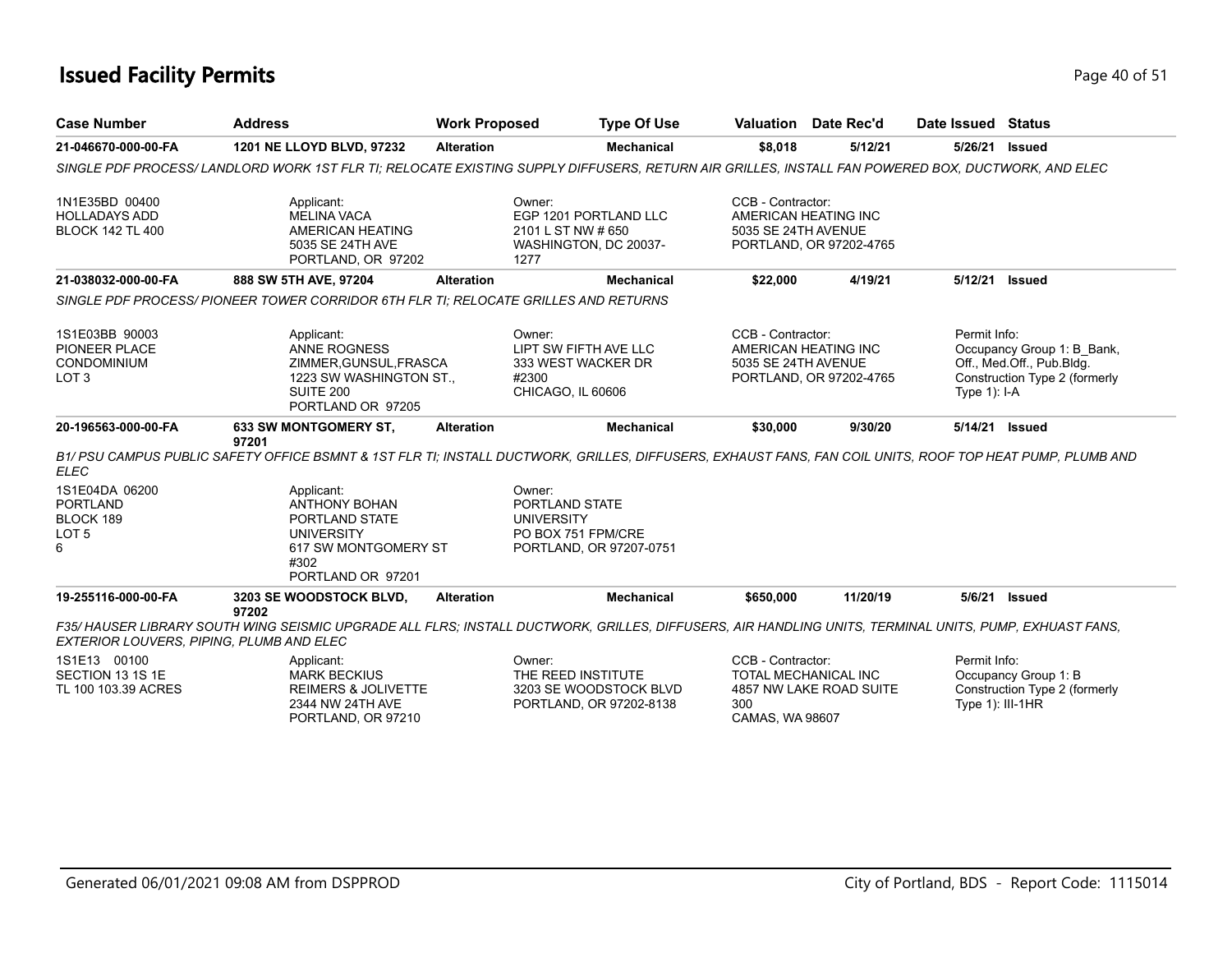### **Issued Facility Permits** Provide the Contract of 51 and 200 **Page 41 of 51**

| <b>Case Number</b>                                                         | <b>Address</b>                                                                                                                                                                                                                                  | <b>Work Proposed</b> |                                                                                             | <b>Type Of Use</b>                                  |                                                                                                          | <b>Valuation</b> Date Rec'd | Date Issued Status               |                                                                                          |
|----------------------------------------------------------------------------|-------------------------------------------------------------------------------------------------------------------------------------------------------------------------------------------------------------------------------------------------|----------------------|---------------------------------------------------------------------------------------------|-----------------------------------------------------|----------------------------------------------------------------------------------------------------------|-----------------------------|----------------------------------|------------------------------------------------------------------------------------------|
| 20-211490-000-00-FA                                                        | 3600 N INTERSTATE AVE, 97227 Alteration                                                                                                                                                                                                         |                      |                                                                                             | <b>Mechanical</b>                                   | \$331,804                                                                                                | 11/4/20                     | 5/26/21 Final                    |                                                                                          |
|                                                                            | F27/KAISER CIN PERITONEAL DIALYSIS LOWER LEVEL TI; INSTALL DUCTWORK, GRILLES, DIFFUSERS, TERMINAL UNITS, SPLIT SYSTEM HEAT PUMP AND ELEC                                                                                                        |                      |                                                                                             |                                                     |                                                                                                          |                             |                                  |                                                                                          |
| 1N1E22CC 13200<br><b>MULTNOMAH</b><br>BLOCK 31<br>LOT 1-16 TL 13200        | Applicant:<br><b>SARAH KERSHNER</b><br><b>PKA ARCHITECTS</b><br>6969 SW HAMPTON ST<br>PORTLAND OR 97223                                                                                                                                         |                      | Owner:<br>KAISER FOUNDATION<br>HEALTH PLAN OF THE<br><b>NORTHWEST</b>                       | 500 NE MULTNOMAH ST #100<br>PORTLAND, OR 97232-2031 | CCB - Contractor:<br>TOTAL MECHANICAL INC<br>300<br>CAMAS, WA 98607                                      | 4857 NW LAKE ROAD SUITE     | Permit Info:<br>Type $1$ ): I-A  | Occupancy Group 1: B<br>Construction Type 2 (formerly                                    |
| 21-010730-000-00-FA                                                        | 7000 NE AIRPORT WAY, 97218                                                                                                                                                                                                                      | <b>Alteration</b>    |                                                                                             | <b>Mechanical</b>                                   | \$150,000                                                                                                | 2/3/21                      |                                  | 5/3/21 Issued                                                                            |
| DIFFUSERS, TERMINAL UNITS AND ELEC                                         | FF1/ PDX TERMINAL 1 TENANT RELOCATE (GROUP 6) MAIN CONCOURSE C & D ENPLANNING LEVEL; 2 AREAS FOR 1 TENANT - TIMERLINE; INSTALL DUCTWORK, GRILLES,                                                                                               |                      |                                                                                             |                                                     |                                                                                                          |                             |                                  |                                                                                          |
| 1N2E08B 00400<br>SECTION 08 1N 2E<br>TL 400 7.39 ACRES<br>SEE SUB ACCOUNTS | Applicant:<br>MIKE COYLE<br><b>FASTER PERMITS</b><br>2000 SW 1ST AVE, STE 420<br>PORTLAND, OR 97201                                                                                                                                             |                      | Owner:<br>PORT OF PORTLAND<br>PO BOX 3529                                                   | PORTLAND, OR 97208-3529                             | CCB - Contractor:<br><b>BILL GRASSL</b><br><b>HARDER MECHANICAL</b><br>CONTRACTORS INC<br>PO BOX 5118    | PORTLAND, OR 97208-5118     | Permit Info:<br>Type 1): I-A     | Occupancy Group 1: A-3<br>Construction Type 2 (formerly                                  |
| 21-038790-000-00-FA                                                        | 1500 NE IRVING ST, 97232                                                                                                                                                                                                                        | <b>Alteration</b>    |                                                                                             | <b>Mechanical</b>                                   | \$23,829                                                                                                 | 4/20/21                     |                                  | 5/10/21 Under Inspection                                                                 |
|                                                                            | SINGLE PDF PROCESS/ DSV STE 575 5TH FLR TI; DEMO OR RELOCATE 27 EXISTING SUPPLY DIFFUSERS AND DUCTS, INSTALL 23 EXPOSED SUPPLY DUCTS AND DIFFUSERS TO<br>EXISTING TERMINAL UNITS, DUAL DUCT TERMINAL UNIT AND HIGH LIMIT EXHAUST FANS, AND ELEC |                      |                                                                                             |                                                     |                                                                                                          |                             |                                  |                                                                                          |
| 1N1E35AC 01200<br><b>HOLLADAYS ADD</b><br>BLOCK 167&168 TL 1200            | Applicant:<br><b>MELINA VACA</b><br>AMERICAN HEATING<br>5035 SE 24TH AVE<br>PORTLAND, OR 97202                                                                                                                                                  |                      | Owner:<br>SCRE II EASTSIDE LP<br>1120 NW COUCH #500<br>PORTLAND, OR 97209                   |                                                     | CCB - Contractor:<br>AMERICAN HEATING INC<br>5035 SE 24TH AVENUE                                         | PORTLAND, OR 97202-4765     | Permit Info:<br>Type $1$ ): II-B | Occupancy Group 1: B_Bank,<br>Off., Med.Off., Pub.Bldg.<br>Construction Type 2 (formerly |
| 21-021530-000-00-FA                                                        | <b>250 SW TAYLOR ST, 97204</b>                                                                                                                                                                                                                  | <b>Alteration</b>    |                                                                                             | <b>Mechanical</b>                                   | \$350,400                                                                                                | 3/4/21                      | 5/24/21 Issued                   |                                                                                          |
|                                                                            | F19/LANDLORD WORK 2ND FLR BUILD OUT; INSTALL DUCTWORK, GRILLES, DIFFUSERS, FAN COILS, TERMINAL UNITS AND ELEC                                                                                                                                   |                      |                                                                                             |                                                     |                                                                                                          |                             |                                  |                                                                                          |
| 1S1E03BA 06200                                                             | Applicant:<br><b>CHELSEY BOREAS</b><br><b>GBD ARCHITECTS</b><br>1120 NW COUCH STE 300<br>PORTLAND OR 97209                                                                                                                                      |                      | Owner:<br>AB PR QOZB I PROPERTY<br><b>LLC</b><br>1211 SW 5TH AVE #700<br>PORTLAND, OR 97204 |                                                     | CCB - Contractor:<br>Scott Erickson<br>PIPER MECHANICAL INC<br>9321 NE 72ND AVE 6<br>VANCOUVER, WA 98665 |                             |                                  |                                                                                          |
| 21-028902-000-00-FA                                                        | 705 N KILLINGSWORTH ST,<br>97217                                                                                                                                                                                                                | <b>Alteration</b>    |                                                                                             | <b>Mechanical</b>                                   | \$72,000                                                                                                 | 3/24/21                     | 5/3/21                           | <b>Issued</b>                                                                            |
|                                                                            | F26/ PCC CASCADE PSEB 1ST FLR TI; INSTALL DUCTWORK, GRILLES, DIFFUSERS, TERMINAL UNITS AND ELEC                                                                                                                                                 |                      |                                                                                             |                                                     |                                                                                                          |                             |                                  |                                                                                          |
| 1N1E15CD 12300                                                             | Applicant:<br><b>JEFF VINCENT</b><br><b>STUDIO PETRETTI</b><br><b>ARCHITECTURE</b><br>2335 SE 50TH AVE, STE B<br>PORTLAND OR 97215                                                                                                              |                      | Owner:<br>PORTLAND COMMUNITY<br><b>COLLEGE DIST</b><br>PO BOX 19000                         | PORTLAND, OR 97280-0990                             | CCB - Contractor:<br>DANIEL MIRANDA INC<br>15009 NE 21ST ST<br>VANCOUVER, WA 98684                       |                             | Permit Info:<br>Type 1): V-B     | Occupancy Group 1: B<br>Construction Type 2 (formerly                                    |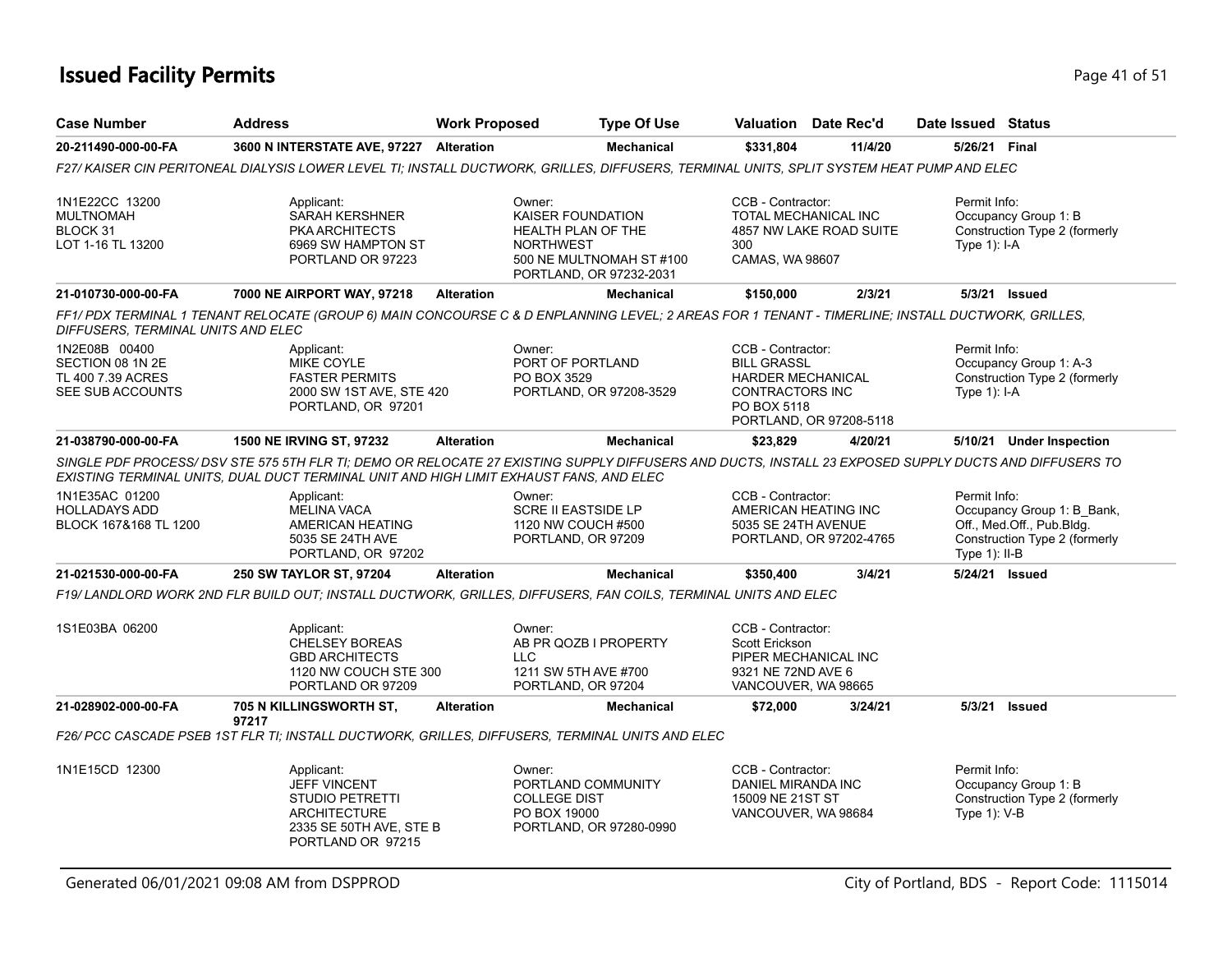### **Issued Facility Permits** Provide the Contract of 51 and 2015 1 and 2015 1 and 2015 1 and 2015 1 and 2015 1 and 2015 1 and 2015 1 and 2015 1 and 2015 1 and 2015 1 and 2015 1 and 2015 1 and 2015 1 and 2016 1 and 2016 1 and

| <b>Case Number</b>                                                                                     | <b>Address</b>                                                                                                                                       | <b>Work Proposed</b> |                                                                                                                     | <b>Type Of Use</b>      |                                                                                                           | Valuation Date Rec'd                            | Date Issued Status             |                                                                                          |
|--------------------------------------------------------------------------------------------------------|------------------------------------------------------------------------------------------------------------------------------------------------------|----------------------|---------------------------------------------------------------------------------------------------------------------|-------------------------|-----------------------------------------------------------------------------------------------------------|-------------------------------------------------|--------------------------------|------------------------------------------------------------------------------------------|
| 21-045547-000-00-FA                                                                                    | 4380 S MACADAM AVE, 97239                                                                                                                            | <b>Alteration</b>    |                                                                                                                     | <b>Mechanical</b>       | \$2,000                                                                                                   | 5/10/21                                         |                                | 5/19/21 Under Inspection                                                                 |
| REGISTERS, DUSTWORK, AND ELEC                                                                          | SINGLE PDF PROCESS/ABBOTT LAW, STE 590 TI; RELOCATE RETURN AIR GRILLES AND SUPPLY DIFFUSERS, INSTALL ADDITIONAL RETURN AIR GRILLE, SUPPLY DIFFUSERS, |                      |                                                                                                                     |                         |                                                                                                           |                                                 |                                |                                                                                          |
| 1S1E10DC 00800<br>SECTION 10 1S 1E<br>TL 800 3.18 ACRES<br>DEFERRAL-POTENTIAL<br><b>ADDITIONAL TAX</b> | Applicant:<br><b>RYAN MCAFEE</b><br><b>HUNTER DAVISSON</b><br>1800 SE PERSHING ST<br>PORTLAND, OR 97202                                              |                      | Owner:<br><b>CLARITY VENTURES RF</b><br><b>PORTLAND</b><br>666 BURRARD ST #3210<br>. CANADA V6C 2X8<br>VANCOUVER BC |                         | CCB - Contractor:<br>HUNTER DAVISSON INC<br>1800 SE PERSHING ST                                           | PORTLAND, OR 97202-2338                         |                                |                                                                                          |
| 21-039208-000-00-FA                                                                                    | 1620 SW TAYLOR ST, 97205                                                                                                                             | <b>Alteration</b>    |                                                                                                                     | <b>Mechanical</b>       | \$75,000                                                                                                  | 4/21/21                                         | 5/7/21                         | Issued                                                                                   |
|                                                                                                        | SINGLE PDF PROCESS/LINCOLN PLACE 3RD FLR HVAC; REPLACE WATER COOLED AC UNIT, PIPING AND ELEC                                                         |                      |                                                                                                                     |                         |                                                                                                           |                                                 |                                |                                                                                          |
| 1N1E33DC 05100<br><b>PORTLAND</b><br><b>BLOCK 320 TL 5100</b>                                          | Applicant:<br>IAN MCDONALD<br>OREGON-AIRE INC<br>7715 NE 33RD DR STE A<br>PORTLAND OR 97211                                                          |                      | Owner:<br><b>LINCOLN PLACE</b><br>PO BOX 2708                                                                       | PORTLAND, OR 97208-2708 | CCB - Contractor:<br><b>TOM BRAMMER</b><br>OREGON AIRE INC<br>7715 NE 33RD DR STE A<br>PORTLAND, OR 97211 |                                                 |                                |                                                                                          |
| 21-038059-000-00-FA                                                                                    | 888 SW 5TH AVE, 97204                                                                                                                                | <b>Alteration</b>    |                                                                                                                     | <b>Mechanical</b>       | \$180,000                                                                                                 | 4/19/21                                         |                                | 5/12/21 Issued                                                                           |
|                                                                                                        | SINGLE PDF PROCESS/ AECOM 6TH FLR TI; INSTALL DUCTWORK, GRILLES, DIFFUSERS, WATER SOURCE AIR CONDITIONER, EXHAUST FAN, TERMINAL UNITS AND ELEC       |                      |                                                                                                                     |                         |                                                                                                           |                                                 |                                |                                                                                          |
| 1S1E03BB 90003<br>PIONEER PLACE<br>CONDOMINIUM<br>LOT <sub>3</sub>                                     | Applicant:<br>ANNE ROGNESS<br>ZIMMER, GUNSUL, FRASCA<br>1223 SW WASHINGTON ST.,<br>SUITE 200<br>PORTLAND OR 97205                                    |                      | Owner:<br>LIPT SW FIFTH AVE LLC<br>333 WEST WACKER DR<br>#2300<br>CHICAGO, IL 60606                                 |                         | CCB - Contractor:<br>5035 SE 24TH AVENUE                                                                  | AMERICAN HEATING INC<br>PORTLAND, OR 97202-4765 | Permit Info:<br>Type 1): I-A   | Occupancy Group 1: B_Bank,<br>Off., Med.Off., Pub.Bldg.<br>Construction Type 2 (formerly |
| 21-038085-000-00-FA                                                                                    | 200 SW MARKET ST, 97201                                                                                                                              | <b>Alteration</b>    |                                                                                                                     | <b>Mechanical</b>       | \$21,795                                                                                                  | 4/19/21                                         |                                | 5/5/21 Under Inspection                                                                  |
|                                                                                                        | SINGLE PDF PROCESS/ BULLARD DOWN SIZE STE 1950 TI; INSTALL DUCTWORK, GRILLES, DIFFUSERS, VAVS AND ELEC                                               |                      |                                                                                                                     |                         |                                                                                                           |                                                 |                                |                                                                                          |
| 1S1E03CB 00800<br>SOUTH AUDITORIUM ADD<br><b>BLOCK A</b><br><b>LOT 2 TL 800</b>                        | Applicant:<br><b>GEORGE LEKAS</b><br>Alliant-Systems<br>351 NW 12TH AVE<br>PORTLAND, OR 97209                                                        |                      | Owner:<br>TWO HUNDRED MARKET<br>ASSOC <sub>LP</sub><br>200 SW MARKET ST #1720<br>PORTLAND, OR 97201                 |                         | CCB - Contractor:<br>ALLIANT SYSTEMS LLC<br>351 NW 12TH AVE<br>PORTLAND, OR 97209                         |                                                 | Permit Info:<br>Type $1$ : I-A | Occupancy Group 1: B<br>Construction Type 2 (formerly                                    |
| 21-042973-000-00-FA                                                                                    | 10000 SE MAIN ST, 97216                                                                                                                              | <b>Alteration</b>    |                                                                                                                     | <b>Mechanical</b>       | \$2,090                                                                                                   | 5/3/21                                          | 5/21/21 Issued                 |                                                                                          |
|                                                                                                        | F23/ ADVENTIST POB 1 MULTI SPECIALTY SURGERY CLINIC STE 316 3RD FLR TI; REWORK DUCTWORK, REBALANCE EXHAUST GRILL AND ELEC                            |                      |                                                                                                                     |                         |                                                                                                           |                                                 |                                |                                                                                          |
| 1S2E04A 02400<br><b>EVERGLADE</b><br>LOT 6 TL 2400                                                     | Applicant:<br><b>ALIA BIRR</b><br>ANDERSON DABROWSKI<br><b>ARCHITECTS</b><br>7650 SW BEVELAND ST STE<br>120<br>PORTLAND, OR 97223                    |                      | Owner:<br>PORTLAND ADVENTIST<br><b>MEDICAL CENTER</b><br>PO BOX 619135<br>ROSEVILLE, CA 95661                       |                         | CCB - Contractor:<br>300<br>CAMAS, WA 98607                                                               | TOTAL MECHANICAL INC<br>4857 NW LAKE ROAD SUITE | Permit Info:<br>Type 1): I-A   | Occupancy Group 1: I-2<br>Construction Type 2 (formerly                                  |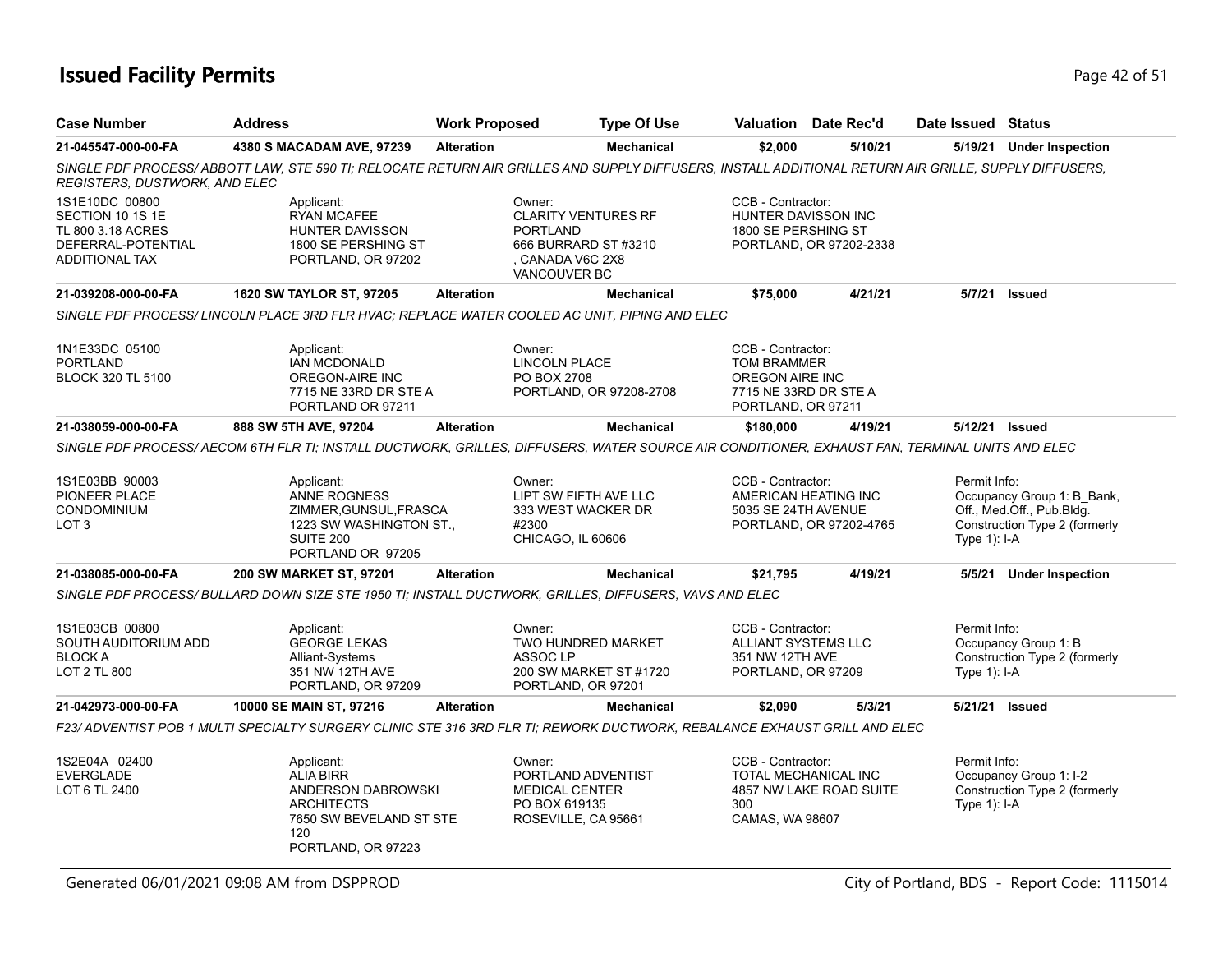### **Issued Facility Permits** Provide the Contract of Studies and Page 43 of 51 and Page 43 of 51

| <b>Case Number</b>                                                                                            | <b>Address</b>                                                                                                                                   | <b>Work Proposed</b> | <b>Type Of Use</b>                                                                                 |                                                                  | <b>Valuation</b> Date Rec'd                                                | Date Issued Status             |                                                         |
|---------------------------------------------------------------------------------------------------------------|--------------------------------------------------------------------------------------------------------------------------------------------------|----------------------|----------------------------------------------------------------------------------------------------|------------------------------------------------------------------|----------------------------------------------------------------------------|--------------------------------|---------------------------------------------------------|
| 21-047281-000-00-FA                                                                                           | 5050 NE HOYT ST, 97213                                                                                                                           | <b>Alteration</b>    | <b>Mechanical</b>                                                                                  | \$39,137                                                         | 5/13/21                                                                    | 5/28/21                        | <b>Issued</b>                                           |
|                                                                                                               | SINGLE PDF PROCESS/PHYSPLANPPMC - SUITE 155 TI; INSTALL VAV BOX, DUCTOWRK, GRILLES, AND ELEC                                                     |                      |                                                                                                    |                                                                  |                                                                            |                                |                                                         |
| 1N2E31BD 03800<br><b>CENTER ADD</b><br>BLOCK <sub>3</sub><br>INC PT VAC ST LOT 1-13<br>LOT 15-26 EXC PT IN ST | Applicant:<br><b>MELINA VACA</b><br>AMERICAN HEATING<br>5035 SE 24TH AVE<br>PORTLAND, OR 97202                                                   | Owner:               | PROVIDENCE HEALTH &<br>SERVICES-OREGON<br>800 5TH AVE #1200<br>SEATTLE, WA 98104                   | CCB - Contractor:<br>AMERICAN HEATING INC<br>5035 SE 24TH AVENUE | PORTLAND, OR 97202-4765                                                    |                                |                                                         |
| 21-042924-000-00-FA                                                                                           | 10000 SE MAIN ST, 97216                                                                                                                          | <b>Alteration</b>    | <b>Mechanical</b>                                                                                  | \$2,090                                                          | 5/3/21                                                                     | 5/21/21                        | <b>Issued</b>                                           |
|                                                                                                               | F21/ ADVENTIST GI CLINIC SUITE 112 1ST FLR TI: MINOR RELOCATE DUCTWORK & REBALANCE EXHAUST GRILLES AND ELEC                                      |                      |                                                                                                    |                                                                  |                                                                            |                                |                                                         |
| 1S2E04A 02400<br><b>EVERGLADE</b><br>LOT 6 TL 2400                                                            | Applicant:<br><b>ALIA BIRR</b><br>ANDERSON DABROWSKI<br><b>ARCHITECTS</b><br>7650 SW BEVELAND ST STE<br>120<br>PORTLAND, OR 97223                | Owner:               | PORTLAND ADVENTIST<br><b>MEDICAL CENTER</b><br>PO BOX 619135<br>ROSEVILLE, CA 95661                | CCB - Contractor:<br>300<br>CAMAS, WA 98607                      | TOTAL MECHANICAL INC<br>4857 NW LAKE ROAD SUITE                            | Permit Info:<br>Type $1$ : I-A | Occupancy Group 1: I-2<br>Construction Type 2 (formerly |
| 21-041331-000-00-FA                                                                                           | 3161 SW PAVILION LOOP - Unit<br>MNP, 97201                                                                                                       | <b>Alteration</b>    | <b>Mechanical</b>                                                                                  | \$11,800                                                         | 4/28/21                                                                    | 5/14/21                        | <b>Issued</b>                                           |
|                                                                                                               | SINGLE PDF PROCESS/OHSU MULTNOMAH PAVILION 3RD FLR TI; REWORK DUCTWORK, INSTALL EXHAUST FAN AND ELEC                                             |                      |                                                                                                    |                                                                  |                                                                            |                                |                                                         |
| 1S1E09 00500                                                                                                  | Applicant:<br><b>JEFF ERWIN</b><br>ORANGEWALL STUDIOS<br><b>ARCHITECTURE</b><br>3450 N WILLIAMS AVE STE 7<br>PORTLAND OR 97227                   | Owner:<br>PARK RD    | OREGON STATE BOARD OF<br><b>HIGHER EDUCATION</b><br>3181 SW SAM JACKSON<br>PORTLAND, OR 97239-3011 | CCB - Contractor:                                                | ARCTIC SHEET METAL INC<br>2310 NE COLUMBIA BLVD<br>PORTLAND, OR 97211-1965 |                                |                                                         |
| 21-045530-000-00-FA                                                                                           | 12000 SW 49TH AVE, 97219                                                                                                                         | <b>Alteration</b>    | <b>Mechanical</b>                                                                                  | \$15,000                                                         | 5/10/21                                                                    | 5/14/21                        | <b>Under Inspection</b>                                 |
|                                                                                                               | SINGLE PDF PROCESS/ PCC HEAT PLANT 2ND FLR TI; INSTALL DUCTWORK, GRILLES, DIFFUSERS, PLUMB AND ELEC                                              |                      |                                                                                                    |                                                                  |                                                                            |                                |                                                         |
| 1S1E31D 00200                                                                                                 | Applicant:<br><b>MALLORY HAMANN</b><br>APOLLO MECHANICAL<br><b>CONTRACTORS</b><br>7555 SW TECH CENTER<br><b>DRIVE</b><br><b>TIGARD, OR 97233</b> | Owner:               | PORTLAND COMMUNITY<br><b>COLLEGE DISTRICT</b><br>PO BOX 19000<br>PORTLAND, OR 97280-0990           | CCB - Contractor:<br>PO BOX 7287<br>KENNEWICK, WA 99336          | APOLLO SHEET METAL INC                                                     |                                |                                                         |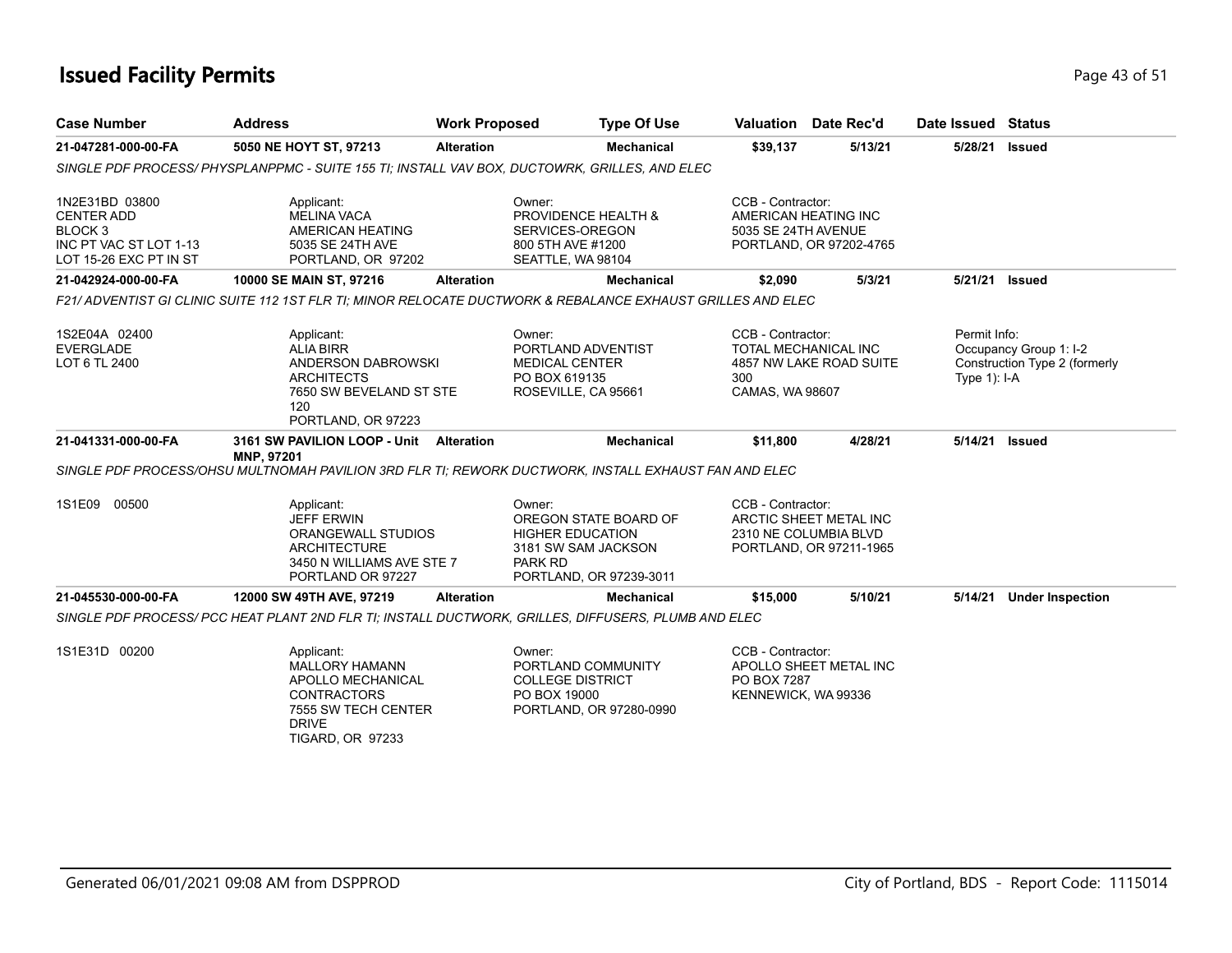### **Issued Facility Permits** Provide a strategies of 51 and 200 minutes and 200 minutes of 51 and 200 minutes and 200 minutes and 200 minutes and 200 minutes and 200 minutes and 200 minutes and 200 minutes and 200 minutes and

| <b>Case Number</b>                                                   | <b>Address</b>                                                                                                                                                                                                                                                                                          | <b>Work Proposed</b> | <b>Type Of Use</b>                                                                            | <b>Valuation</b> Date Rec'd                                                            |                         | Date Issued Status                |                                                                                          |
|----------------------------------------------------------------------|---------------------------------------------------------------------------------------------------------------------------------------------------------------------------------------------------------------------------------------------------------------------------------------------------------|----------------------|-----------------------------------------------------------------------------------------------|----------------------------------------------------------------------------------------|-------------------------|-----------------------------------|------------------------------------------------------------------------------------------|
| 21-042951-000-00-FA                                                  | 10201 SE MAIN ST, 97216                                                                                                                                                                                                                                                                                 | <b>Alteration</b>    | <b>Mechanical</b>                                                                             | \$5,615                                                                                | 5/3/21                  | 5/14/21                           | Issued                                                                                   |
|                                                                      | F19/ ADVENTIST POB 3 SUITE 11 PORTLAND LUNG CLINIC 1ST FLR TI; INSTALL DUCTWORK, GRILLES, EXHAUST FAN AND ELEC                                                                                                                                                                                          |                      |                                                                                               |                                                                                        |                         |                                   |                                                                                          |
| 1S2E03BC 01300                                                       | Applicant:<br>ALIA BIRR<br>ANDERSON DABROWSKI<br><b>ARCHITECTS</b><br>7650 SW BEVELAND ST STE<br>120<br>PORTLAND, OR 97223                                                                                                                                                                              |                      | Owner:<br>PORTLAND ADVENTIST<br><b>MEDICAL CENTER</b><br>PO BOX 619135<br>ROSEVILLE, CA 95661 | CCB - Contractor:<br>TOTAL MECHANICAL INC<br>300<br>CAMAS, WA 98607                    | 4857 NW LAKE ROAD SUITE | Permit Info:<br>Type 1): V-B      | Occupancy Group 1: B<br>Construction Type 2 (formerly                                    |
| 21-033568-000-00-FA                                                  | 3805 SE HAWTHORNE BLVD,                                                                                                                                                                                                                                                                                 | <b>Alteration</b>    | <b>Mechanical</b>                                                                             | \$5,000                                                                                | 4/6/21                  |                                   | 5/4/21 <b>Issued</b>                                                                     |
|                                                                      | 97214<br>SINGLE PDF PROCESS/FRED MEYER HAWTHORNE GROCERY PICK UP TI: RELOCATE HEATER, EXTEND DUCTWORK, GRILLES, PIPING AND ELEC                                                                                                                                                                         |                      |                                                                                               |                                                                                        |                         |                                   |                                                                                          |
| 1S1E01AD 22600<br>SUNNYSIDE ADD<br>BLOCK 1&2 TL 22600                | Applicant:<br>Pam Deegan<br>Western Construction Services<br>2300 E 3rd Loop, Ste 110<br>Vancouver, WA 98661                                                                                                                                                                                            |                      | Owner:<br>FRED MEYER STORES INC<br>1014 VINE ST 7TH FL<br>CINCINNATI, OH 45202-1141           | CCB - Contractor:<br><b>BRUCE BUTNER</b><br>9788 SE 17TH AVE<br>PORTLAND, OR 97222     | PROTEMP ASSOCIATES INC  | Permit Info:<br>Type $1$ ): $V-N$ | Occupancy Group 1: B<br>Construction Type 2 (formerly                                    |
| 21-041282-000-00-FA                                                  | 919 SW TAYLOR ST, 97205                                                                                                                                                                                                                                                                                 | <b>Alteration</b>    | <b>Mechanical</b>                                                                             | \$9,359                                                                                | 4/28/21                 |                                   | 5/14/21 Issued                                                                           |
| 1S1E03BB 05700<br><b>PORTLAND</b><br>BLOCK 219<br><b>LOT 3&amp;4</b> | SINGLE PDF PROCESS/ STUDIO BLDG ELEVATOR RM HVAC; INSTALL NEW ROOF TOP MINI SPLIT SYSTEM AND ELEC<br>Applicant:<br><b>BRIAN ERDAHL</b><br><b>MCKINSTRY</b><br>16790 NE MASON ST STE<br>100                                                                                                              |                      | Owner:<br>STUDIO BUILDING 2020 LLC<br>760 SW 9TH AVE #2250<br>PORTLAND, OR 97205-2584         | CCB - Contractor:<br>MCKINSTRY CO LLC<br>5005 3RD AVE S<br>SEATTLE, WA 98134           |                         | Permit Info:<br>Type 1): I-A      | Occupancy Group 1: B Bank,<br>Off., Med.Off., Pub.Bldg.<br>Construction Type 2 (formerly |
|                                                                      | PORTLAND, OR 97230                                                                                                                                                                                                                                                                                      |                      |                                                                                               |                                                                                        |                         |                                   |                                                                                          |
| 21-042893-000-00-FA                                                  | 10201 SE MAIN ST, 97216<br>F17/ ADVENTIST POB 3 SUITE 10A 1ST FLR TI; REBALANCE EXHAUST GRILL AND ELEC                                                                                                                                                                                                  | <b>Alteration</b>    | <b>Mechanical</b>                                                                             | \$2,090                                                                                | 5/3/21                  |                                   | 5/12/21 Issued                                                                           |
|                                                                      |                                                                                                                                                                                                                                                                                                         |                      |                                                                                               |                                                                                        |                         |                                   |                                                                                          |
| 1S2E03BC 01300                                                       | Applicant:<br><b>ALIA BIRR</b><br>ANDERSON DABROWSKI<br><b>ARCHITECTS</b><br>7650 SW BEVELAND ST STE<br>120<br>PORTLAND, OR 97223                                                                                                                                                                       |                      | Owner:<br>PORTLAND ADVENTIST<br><b>MEDICAL CENTER</b><br>PO BOX 619135<br>ROSEVILLE, CA 95661 | CCB - Contractor:<br>TOTAL MECHANICAL INC<br>300<br>CAMAS, WA 98607                    | 4857 NW LAKE ROAD SUITE | Permit Info:<br>Type $1$ ): $V-B$ | Occupancy Group 1: B<br>Construction Type 2 (formerly                                    |
| 21-046253-000-00-FA                                                  | 133 SW 2ND AVE, 97204                                                                                                                                                                                                                                                                                   | <b>Alteration</b>    | Plumbing                                                                                      | \$0                                                                                    | 5/11/21                 |                                   | 5/12/21 Issued                                                                           |
|                                                                      | SINGLE PDF PROCESS/LANDLORD WK FOR FUTURE TENANT, STE 100 TI; DEMO WALLS, STAIRS AND PART OF EXISTING MEZZANINE, RECONFIGURE EXISTING RESTROOM,<br>CEILING, FLOORING, FINISHES, PLUMB, AND ELEC - FUTURE PERMIT FOR NEW TENANT MAY BE REQUIRED - 1 fixture cap, 4 toilets, 2 floor drains, 2 lavatories |                      |                                                                                               |                                                                                        |                         |                                   |                                                                                          |
| 1N1E34CD 02200<br><b>PORTLAND</b><br>BLOCK 31<br>LOT 3&4             | Applicant:<br>RAYBORNS PLUMBING INC<br>19990 SW CIPOLE RD<br>TUALATIN, OR 97062                                                                                                                                                                                                                         |                      | Owner:<br>PT POPE PROPERTIES LLC<br>1717 SW ELM ST<br>PORTLAND, OR 97201-2326                 | CCB - Contractor:<br>RAYBORNS PLUMBING INC<br>19990 SW CIPOLE RD<br>TUALATIN, OR 97062 |                         |                                   |                                                                                          |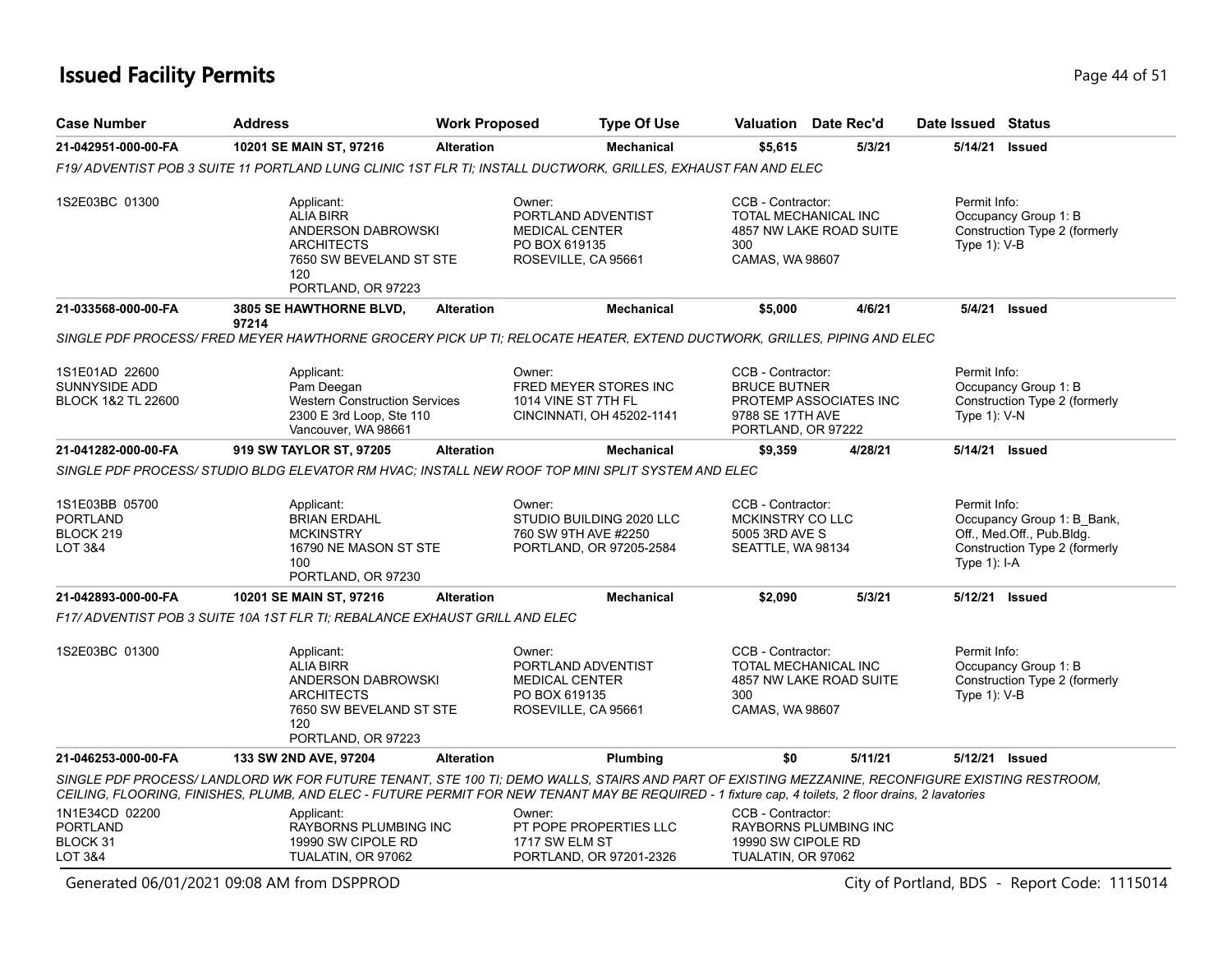### **Issued Facility Permits** Provide a strategies of 51 and 200 minutes and 200 minutes of 51 and 200 minutes and 200 minutes and 200 minutes and 200 minutes and 200 minutes and 200 minutes and 200 minutes and 200 minutes and

| <b>Case Number</b>                                                                              | <b>Address</b>                                                                                                                                                                                                                                                                 | <b>Work Proposed</b> |                                                                                               | <b>Type Of Use</b>                                                                   |                                                                                                                                 | Valuation Date Rec'd |         | Date Issued Status                |                                                                                          |  |
|-------------------------------------------------------------------------------------------------|--------------------------------------------------------------------------------------------------------------------------------------------------------------------------------------------------------------------------------------------------------------------------------|----------------------|-----------------------------------------------------------------------------------------------|--------------------------------------------------------------------------------------|---------------------------------------------------------------------------------------------------------------------------------|----------------------|---------|-----------------------------------|------------------------------------------------------------------------------------------|--|
| 21-014212-000-00-FA                                                                             | 12000 SW 49TH AVE, 97219                                                                                                                                                                                                                                                       | <b>Alteration</b>    |                                                                                               | Plumbing                                                                             | \$0                                                                                                                             |                      | 2/12/21 |                                   | 5/10/21 Under Inspection                                                                 |  |
|                                                                                                 | SINGLE PDF PROCESS/ PCC HEAT PLANT 2ND FLR TI; REMODEL EXISTING CLASSRM SPACE, DEMO WALLS, NEW WALLS TO CREATE NURSING PRACTICAL CLASSRM/LAB, ENTRY,<br>MED PREP TRAINING AREA, PREP RM/STORAGE, CEILING, FLOORING, FINISHES, PLUMB AND ELEC - 2 hs, 1 ks                      |                      |                                                                                               |                                                                                      |                                                                                                                                 |                      |         |                                   |                                                                                          |  |
| 1S1E31D 00200                                                                                   | Applicant:<br>APOLLO SHEET METAL INC<br>PO BOX 7287<br>KENNEWICK, WA 99336                                                                                                                                                                                                     |                      | Owner:<br><b>COLLEGE DISTRICT</b><br>PO BOX 19000                                             | PORTLAND COMMUNITY<br>PORTLAND, OR 97280-0990                                        | CCB - Contractor:<br>APOLLO SHEET METAL INC<br>PO BOX 7287<br>KENNEWICK, WA 99336                                               |                      |         |                                   |                                                                                          |  |
| 21-044143-000-00-FA                                                                             | 14015 NE AIRPORT WAY, 97230 Alteration                                                                                                                                                                                                                                         |                      |                                                                                               | Plumbing                                                                             | \$0                                                                                                                             |                      | 5/5/21  |                                   | 5/6/21 Under Inspection                                                                  |  |
|                                                                                                 | SINGLE PDF PROCESS/LANDLORD WORK SPACE 14015; DEMO WALLS, NEW WALLS TO CREATE OPEN OFFICE, RESTROOM, CEILING, FLOORING, FINISHES, ELEC, AND PLUMB -<br>FUTURE PERMIT FOR NEW TENANT MAY BE REQUIRED - 1 water heater, 1 toilet, 1 hub drain, 1 fixture cap, 1 sink, 1 lav.     |                      |                                                                                               |                                                                                      |                                                                                                                                 |                      |         |                                   |                                                                                          |  |
|                                                                                                 | Applicant:<br><b>WESTERN PLUMBING INC</b><br>9460 SW TIGARD ST 101<br>TIGARD, OR 97223-5272                                                                                                                                                                                    |                      | Owner:<br>PROLOGIS TLF LLC<br>851 SW 6TH AVE #1200<br>PORTLAND, OR 97204                      |                                                                                      | CCB - Contractor:<br><b>WESTERN PLUMBING INC</b><br>9460 SW TIGARD ST 101<br>TIGARD, OR 97223-5272                              |                      |         | Permit Info:<br>Type 1): III-B    | Occupancy Group 1: B Bank,<br>Off., Med.Off., Pub.Bldg.<br>Construction Type 2 (formerly |  |
| 21-048966-000-00-FA                                                                             | 101 SW MAIN ST, 97204                                                                                                                                                                                                                                                          | <b>Alteration</b>    |                                                                                               | Plumbing                                                                             | \$0                                                                                                                             |                      | 5/19/21 |                                   | 5/19/21 Under Inspection                                                                 |  |
|                                                                                                 | SINGLE PDF PROCESS/ SCHRODINGER EXPANSION, STE 1400 TI; DEMO WALL, NEW WALL AND DOOR AT CORRIDOR, UPDATE DOOR LOCATIONS, CEILING, FLOORING, FINISHES,<br>PLUMB, AND ELEC - 1 water heater, 1 dishwasher, 2 floor drains, 1 ice maker, 1 sink, 1 coffee machine, 1 water cooler |                      |                                                                                               |                                                                                      |                                                                                                                                 |                      |         |                                   |                                                                                          |  |
| 1S1E03BD 00300<br><b>PORTLAND</b><br><b>BLOCK 11</b><br><b>LOT 1-4</b><br>LOT 5-8 EXC PT IN STS | Applicant:<br>POWER PLUMBING CO<br>PO BOX 19418<br>PORTLAND, OR 97280<br>Web Page<br>Address:www.powerplumbingc<br>o.com                                                                                                                                                       |                      | Owner:<br>PLACE OR LLC<br>$367-1$                                                             | MADISON-OFC ONE MAIN<br>PO BOX 7517 BILLBOX# 17-<br><b>HICKSVILLE, NY 11802-7517</b> | CCB - Contractor:<br>POWER PLUMBING CO<br>PO BOX 19418<br>PORTLAND, OR 97280<br>Web Page<br>Address:www.powerplumbingco<br>.com |                      |         | Permit Info:<br>Type $1$ : I-A    | Occupancy Group 1: B_Bank,<br>Off., Med.Off., Pub.Bldg.<br>Construction Type 2 (formerly |  |
| 21-051159-000-00-FA                                                                             | 10201 SE MAIN ST, 97216                                                                                                                                                                                                                                                        | <b>Alteration</b>    |                                                                                               | Plumbing                                                                             | \$0                                                                                                                             |                      | 5/26/21 |                                   | 5/26/21 Issued                                                                           |  |
| PLUMB AND ELEC                                                                                  | F17/ ADVENTIST POB 3 SUITE 10A 1ST FLR TI; MINOR DEMO, REMODEL EXAM RMS, MA STATION AREA, BLOOD DRAW RM, CLEAN SUPPLY CLOSET, CEILING, FLOORING, FINISHES,                                                                                                                     |                      |                                                                                               |                                                                                      |                                                                                                                                 |                      |         |                                   |                                                                                          |  |
| 1S2E03BC 01300                                                                                  | Applicant:<br><b>TOTAL MECHANICAL INC</b><br>4857 NW LAKE ROAD SUITE<br>300<br>CAMAS, WA 98607                                                                                                                                                                                 |                      | Owner:<br>PORTLAND ADVENTIST<br><b>MEDICAL CENTER</b><br>PO BOX 619135<br>ROSEVILLE, CA 95661 |                                                                                      | CCB - Contractor:<br>TOTAL MECHANICAL INC<br>4857 NW LAKE ROAD SUITE<br>300<br>CAMAS, WA 98607                                  |                      |         | Permit Info:<br>Type $1$ ): $V-B$ | Occupancy Group 1: B<br>Construction Type 2 (formerly                                    |  |
| 21-049352-000-00-FA                                                                             | 5227 NE 152ND AVE                                                                                                                                                                                                                                                              | <b>Alteration</b>    |                                                                                               | Plumbing                                                                             | \$0                                                                                                                             |                      | 5/20/21 |                                   | 5/20/21 Issued                                                                           |  |
|                                                                                                 | OREGON SPICE - INSTALL 6 FIXTURES TOTAL, 1 CATCH BASIN/AREA DRAIN, 1 FLOOR SINK, 2 SINKS, 1 WATER HEATER, 1 EMERGENCY SHOWER/EYE WASH STATION                                                                                                                                  |                      |                                                                                               |                                                                                      |                                                                                                                                 |                      |         |                                   |                                                                                          |  |
| 1N2E24 01800                                                                                    | Applicant:<br>POWER PLUMBING CO<br>PO BOX 19418<br>PORTLAND, OR 97280<br>Web Page<br>Address:www.powerplumbingc<br>o.com                                                                                                                                                       |                      | Owner:<br>SECURITY CAPITAL IND<br><b>TRUST</b><br>2235 FARADAY AVE #O<br>FREMONT, CA 94538    |                                                                                      | CCB - Contractor:<br>POWER PLUMBING CO<br>PO BOX 19418<br>PORTLAND, OR 97280<br>Web Page<br>Address:www.powerplumbingco<br>.com |                      |         |                                   |                                                                                          |  |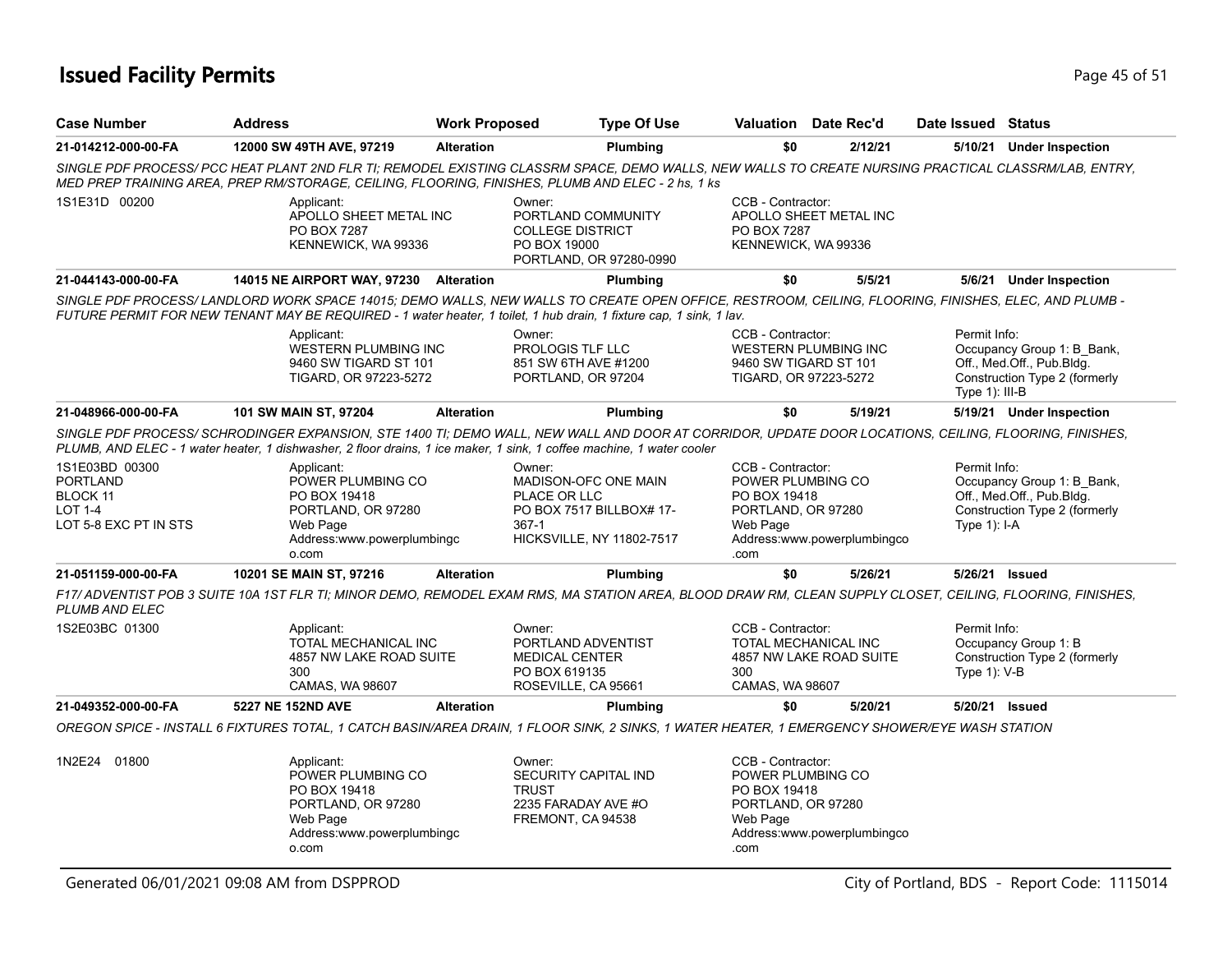### **Issued Facility Permits** Provide the Contract of 51 and 200 and 200 and 200 and 200 and 200 and 200 and 200 and 200 and 200 and 200 and 200 and 200 and 200 and 200 and 200 and 200 and 200 and 200 and 200 and 200 and 200 a

| <b>Case Number</b>                                                                                                                                                                                                                                                                                                          | <b>Address</b>                                                                                                                                                                                                                                                                                                                                                                                                                                                                                                                                                                                                                                    | <b>Work Proposed</b> | <b>Type Of Use</b>                                                                            |                                                                                           | <b>Valuation</b> Date Rec'd | Date Issued Status                            |                                                                                          |  |
|-----------------------------------------------------------------------------------------------------------------------------------------------------------------------------------------------------------------------------------------------------------------------------------------------------------------------------|---------------------------------------------------------------------------------------------------------------------------------------------------------------------------------------------------------------------------------------------------------------------------------------------------------------------------------------------------------------------------------------------------------------------------------------------------------------------------------------------------------------------------------------------------------------------------------------------------------------------------------------------------|----------------------|-----------------------------------------------------------------------------------------------|-------------------------------------------------------------------------------------------|-----------------------------|-----------------------------------------------|------------------------------------------------------------------------------------------|--|
| 21-022611-000-00-FA                                                                                                                                                                                                                                                                                                         | 10101 SE MAIN ST - Unit LL-1,<br>97216                                                                                                                                                                                                                                                                                                                                                                                                                                                                                                                                                                                                            | <b>Alteration</b>    | Plumbing                                                                                      | \$0                                                                                       | 3/8/21                      | 5/19/21                                       | Final                                                                                    |  |
|                                                                                                                                                                                                                                                                                                                             | F21/ ADVENTIST POB 2 STE 2011 ARTHRITIS & BONE DENSITY TI 2ND FLR; DEMO WALLS, NEW WALLS TO CREATE CLEAN STORAGE RM, SOILD HOLD, ADD LAYER OF GYPSUM TO<br>EXISTING WALLS IN OFFICES, EXAM RMS, REMODEL EXISTING SPACE, CEILING, FLOORING, FINISHES, PLUMB AND ELEC - 1 sink                                                                                                                                                                                                                                                                                                                                                                      |                      |                                                                                               |                                                                                           |                             |                                               |                                                                                          |  |
| 1S2E04A 90006<br>PORTLAND ADVENTIST<br><b>MEDICAL PLAZA</b><br><b>CONDOMINIUM</b><br>LOT LL-1                                                                                                                                                                                                                               | Applicant:<br>TOTAL MECHANICAL INC<br>4857 NW LAKE ROAD SUITE<br>300<br>CAMAS, WA 98607                                                                                                                                                                                                                                                                                                                                                                                                                                                                                                                                                           |                      | Owner:<br>PORTLAND ADVENTIST<br><b>MEDICAL CENTER</b><br>PO BOX 619135<br>ROSEVILLE, CA 95661 | CCB - Contractor:<br>TOTAL MECHANICAL INC<br>300<br>CAMAS, WA 98607                       | 4857 NW LAKE ROAD SUITE     | Permit Info:<br>Type $1$ : II-B               | Occupancy Group 1: B<br>Construction Type 2 (formerly                                    |  |
| 21-044834-000-00-FA                                                                                                                                                                                                                                                                                                         | 4400 NE HALSEY ST - Bldg D                                                                                                                                                                                                                                                                                                                                                                                                                                                                                                                                                                                                                        | <b>Alteration</b>    | Plumbing                                                                                      | \$0                                                                                       | 5/6/21                      |                                               | 5/7/21 Under Inspection                                                                  |  |
|                                                                                                                                                                                                                                                                                                                             | SINGLE PDF PROCESS/POP 1 SUITE 205 2ND FLR TI; DEMO WALLS, NEW WALLS TO CREATE IDF RM, OFFICES, OPEN OFFICE AREA, REMODEL BREAKRM, EXISTING OFFICES &<br>CONFERENCE RM, CEILING, FLOORING, FINISHES, PLUMB AND ELEC - 1 ice maker, 1 fixture cap                                                                                                                                                                                                                                                                                                                                                                                                  |                      |                                                                                               |                                                                                           |                             |                                               |                                                                                          |  |
| 1N2E31BB 03401                                                                                                                                                                                                                                                                                                              | Applicant:<br>AMERICAN HEATING INC<br>5035 SE 24TH AVENUE<br>PORTLAND, OR 97202-4765                                                                                                                                                                                                                                                                                                                                                                                                                                                                                                                                                              |                      | Owner:<br>PROVIDENCE HEALTH &<br>SERVICES-OREGON<br>800 5TH AVE #1200<br>SEATTLE, WA 98104    | CCB - Contractor:<br>AMERICAN HEATING INC<br>5035 SE 24TH AVENUE                          | PORTLAND, OR 97202-4765     | Permit Info:<br>Type $1$ : I-FR               | Occupancy Group 1: B<br>Construction Type 2 (formerly                                    |  |
| 21-047654-000-00-FA                                                                                                                                                                                                                                                                                                         | 2151 NW SAVIER ST, 97209                                                                                                                                                                                                                                                                                                                                                                                                                                                                                                                                                                                                                          | <b>Alteration</b>    | Plumbing                                                                                      | \$0                                                                                       | 5/14/21                     | 5/14/21                                       | Issued                                                                                   |  |
| coffee maker                                                                                                                                                                                                                                                                                                                | SINGLE PDF PROCESS/SLABTOWN NORTH L1-2 BASMT & 1ST FLR TI; FIRST TIME TENANT, B OCCUPANCY, NEW WALLS TO CREATE BSMT - RECEPTION AREA, WEAR TESTING RM,<br>SAMPLE STORAGE, ENGINEERING DEN, INSTRUMENTATION RM, SAMPLE WORKSHOP, ENGINEERING LAB, KNITTING MACHINE, OFFICES, AIR COMPRESSOR RM, FIRST AID RM,<br>LAUNDRY RM, MD & NETWORK RMS, OPEN OFFICE AREA; 1ST FLR - OFFICES, CONFERENCE MRS, MATERIAL LIBRARY, PRINT RMS, HUDDLE RM, MOTHERS RM, DESIGN DEN,<br>SHIP/RECEIVE RM, RECEPTION AREA, OPEN OFFICE AREA, CEILING, FLOORING, FINISHES, PLUMB AND ELEC - 5 sinks, 1 water heater, 1 expansion tank, 3 dishwashers, 1 auto washer, 1 |                      |                                                                                               |                                                                                           |                             |                                               |                                                                                          |  |
| 1N1E28CD 02800                                                                                                                                                                                                                                                                                                              | Applicant:                                                                                                                                                                                                                                                                                                                                                                                                                                                                                                                                                                                                                                        |                      | Owner:                                                                                        | CCB - Contractor:                                                                         |                             | Permit Info:                                  |                                                                                          |  |
| <b>COUCHS ADD</b><br>BLOCK <sub>294</sub><br>INC PT VAC ST LOT 11-18                                                                                                                                                                                                                                                        | <b>ALLIANT SYSTEMS LLC</b><br>351 NW 12TH AVE<br>PORTLAND, OR 97209                                                                                                                                                                                                                                                                                                                                                                                                                                                                                                                                                                               |                      | <b>SLABTOWN JV LLC</b><br>2001 ROSS AVE #3400<br>DALLAS, TX 75201                             | <b>ALLIANT SYSTEMS LLC</b><br>351 NW 12TH AVE<br>PORTLAND, OR 97209                       |                             | Type $1$ : II-A                               | Occupancy Group 1: B Bank,<br>Off., Med.Off., Pub.Bldg.<br>Construction Type 2 (formerly |  |
| 21-045650-000-00-FA                                                                                                                                                                                                                                                                                                         | <b>100 NE FARRAGUT ST, 97211</b>                                                                                                                                                                                                                                                                                                                                                                                                                                                                                                                                                                                                                  | <b>Alteration</b>    | Plumbing                                                                                      | \$0                                                                                       | 5/10/21                     |                                               | 5/10/21 Under Inspection                                                                 |  |
| SINGLE PDF PROCESS/ SNACK FACTORY. STE 106 TI: NEW. FIRST TIME TENANT - NEW WALLS TO CREATE SHIPPING/RECEIVING AREAS. ASSEMBLY/PACKAGING AREA. HALLWAY.<br>CEILING, FLOORING, FINISHES, PLUMB, AND ELEC - 3 sinks, 2 floor drains, 2 floor sinks, 2 hose bibb, 2 water heaters, 1 3 compartment sink, 1 2 compartment sink. |                                                                                                                                                                                                                                                                                                                                                                                                                                                                                                                                                                                                                                                   |                      |                                                                                               |                                                                                           |                             |                                               |                                                                                          |  |
| 1N1E10DD 08000<br><b>LOVES ADD</b><br><b>BLOCK 1&amp;2 TL 8000</b>                                                                                                                                                                                                                                                          | Applicant:<br><b>NADEANS CUSTOM</b><br><b>PLUMBING LLC</b><br>19376 LELAND ROAD RD<br>OREGON CITY, OR 97045                                                                                                                                                                                                                                                                                                                                                                                                                                                                                                                                       |                      | Owner:<br><b>GENERAL ASSEMBLY LLC</b><br><b>PO BOX 454</b><br>CORBETT, OR 97019               | CCB - Contractor:<br><b>NADEANS CUSTOM</b><br><b>PLUMBING LLC</b><br>19376 LELAND ROAD RD | OREGON CITY, OR 97045       | Permit Info:<br>Mod.Hazard<br>Type $1$ ): V-B | Occupancy Group 1: F-<br>1_Industrial Plant - Factory,<br>Construction Type 2 (formerly  |  |
|                                                                                                                                                                                                                                                                                                                             | Total # of FA Alteration permits issued: 208<br>Total valuation of FA Alteration permits issued: \$26,560,566                                                                                                                                                                                                                                                                                                                                                                                                                                                                                                                                     |                      |                                                                                               |                                                                                           |                             |                                               |                                                                                          |  |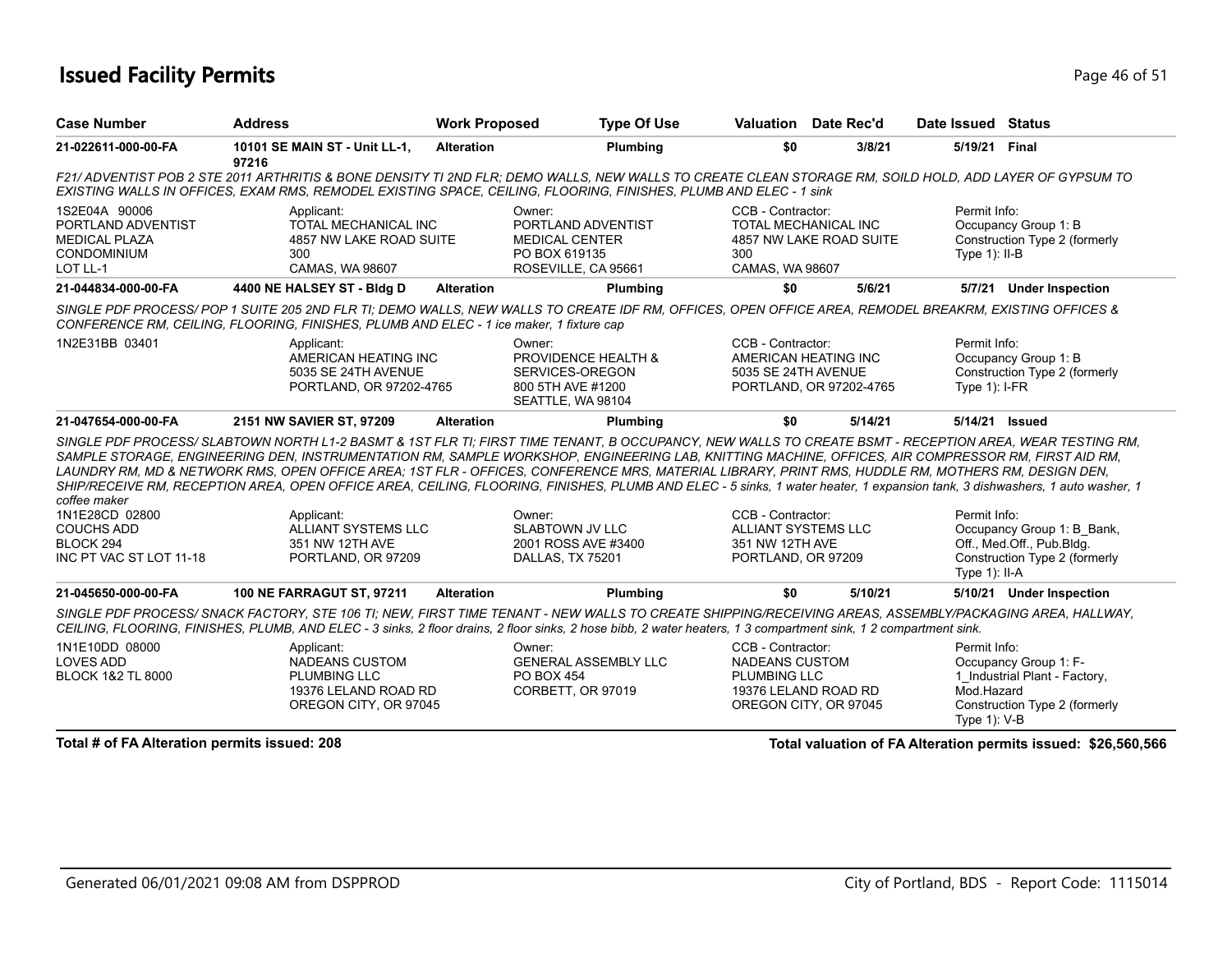### **Issued Facility Permits** Provide a strategies of 51 and 200 minutes and 200 minutes of 51 and 200 minutes and 200 minutes and 200 minutes and 200 minutes and 200 minutes and 200 minutes and 200 minutes and 200 minutes and

| <b>Case Number</b>                                                                     | <b>Address</b>                                                                                                | <b>Work Proposed</b> | <b>Type Of Use</b>                                                              | Valuation | Date Rec'd | Date Issued Status |                                                  |
|----------------------------------------------------------------------------------------|---------------------------------------------------------------------------------------------------------------|----------------------|---------------------------------------------------------------------------------|-----------|------------|--------------------|--------------------------------------------------|
| 21-050921-000-00-FA                                                                    | 3400 SE 26TH AVE, 97202                                                                                       | <b>Master</b>        | <b>Electrical</b>                                                               | \$0       | 5/26/21    | 5/26/21            | Final                                            |
|                                                                                        | 213 - ELECTRICAL MASTER WORK - CLEVELAND SCHOOL                                                               |                      |                                                                                 |           |            |                    |                                                  |
| 1S1E12BC 09100<br>SECTION 12 1S 1E<br>TL 9100 4.03 ACRES                               | Applicant:<br><b>TODD MCPHERREN</b><br>PORTLAND PUBLIC<br><b>SCHOOLS</b><br>501 N DIXON<br>PORTLAND, OR 97227 |                      | Owner:<br><b>SCHOOL DISTRICT NO 1</b><br>PO BOX 3107<br>PORTLAND, OR 97208-3107 |           |            |                    |                                                  |
| 21-050913-000-00-FA                                                                    | 4701 SE BUSH ST, 97206                                                                                        | <b>Master</b>        | <b>Electrical</b>                                                               | \$0       | 5/26/21    | 5/26/21            | Final                                            |
|                                                                                        | 243 - ELECTRICAL MASTER WORK - CRESTON SCHOOL & ANNEX                                                         |                      |                                                                                 |           |            |                    |                                                  |
| 1S2E07CA 09600<br>SECTION 07 1S 2E<br>TL 9600 8.09 ACRES                               | Applicant:<br><b>TODD MCPHERREN</b><br>PORTLAND PUBLIC<br><b>SCHOOLS</b><br>501 N DIXON<br>PORTLAND, OR 97227 |                      | Owner:<br><b>SCHOOL DISTRICT NO 1</b><br>PO BOX 3107<br>PORTLAND, OR 97208-3107 |           |            |                    |                                                  |
| 21-051555-000-00-FA                                                                    | 3119 SE HOLGATE BLVD, 97202                                                                                   | Master               | <b>Electrical</b>                                                               | \$0       | 5/27/21    | 5/27/21            | <b>Final</b>                                     |
| 255 - MASTER PERMIT WORK - GROUT SCHOOL                                                |                                                                                                               |                      |                                                                                 |           |            |                    |                                                  |
| 1S1E12CD 11100<br>CANONGATE<br>BLOCK <sub>3</sub><br>INC 1/2 VAC CORA ST N<br>OF & ADJ | Applicant:<br><b>TODD MCPHERREN</b><br>PORTLAND PUBLIC<br><b>SCHOOLS</b><br>501 N DIXON<br>PORTLAND, OR 97227 |                      | Owner:<br><b>SCHOOL DISTRICT NO 1</b><br>PO BOX 3107<br>PORTLAND, OR 97208-3107 |           |            |                    |                                                  |
| 21-051562-000-00-FA                                                                    | 9030 SE COOPER ST, 97266                                                                                      | <b>Master</b>        | <b>Electrical</b>                                                               | \$0       | 5/27/21    | 5/27/21 Final      |                                                  |
| 258 - MASTER PERMIT WORK - KELLY SCHOOL                                                |                                                                                                               |                      |                                                                                 |           |            |                    |                                                  |
| 1S2E21BA 11700<br>SECTION 21 1S 2E<br>TL 11700 7.79 ACRES                              | Applicant:<br><b>TODD MCPHERREN</b><br>PORTLAND PUBLIC<br><b>SCHOOLS</b><br>501 N DIXON<br>PORTLAND, OR 97227 |                      | Owner:<br><b>SCHOOL DISTRICT NO 1</b><br>PO BOX 3107<br>PORTLAND, OR 97208-3107 |           |            |                    |                                                  |
| Total # of FA Master permits issued: 4                                                 |                                                                                                               |                      |                                                                                 |           |            |                    | Total valuation of FA Master permits issued: \$0 |

**Total # of Facility Permits issued: 212 Total valuation of Facility Permits issued: \$26,560,566**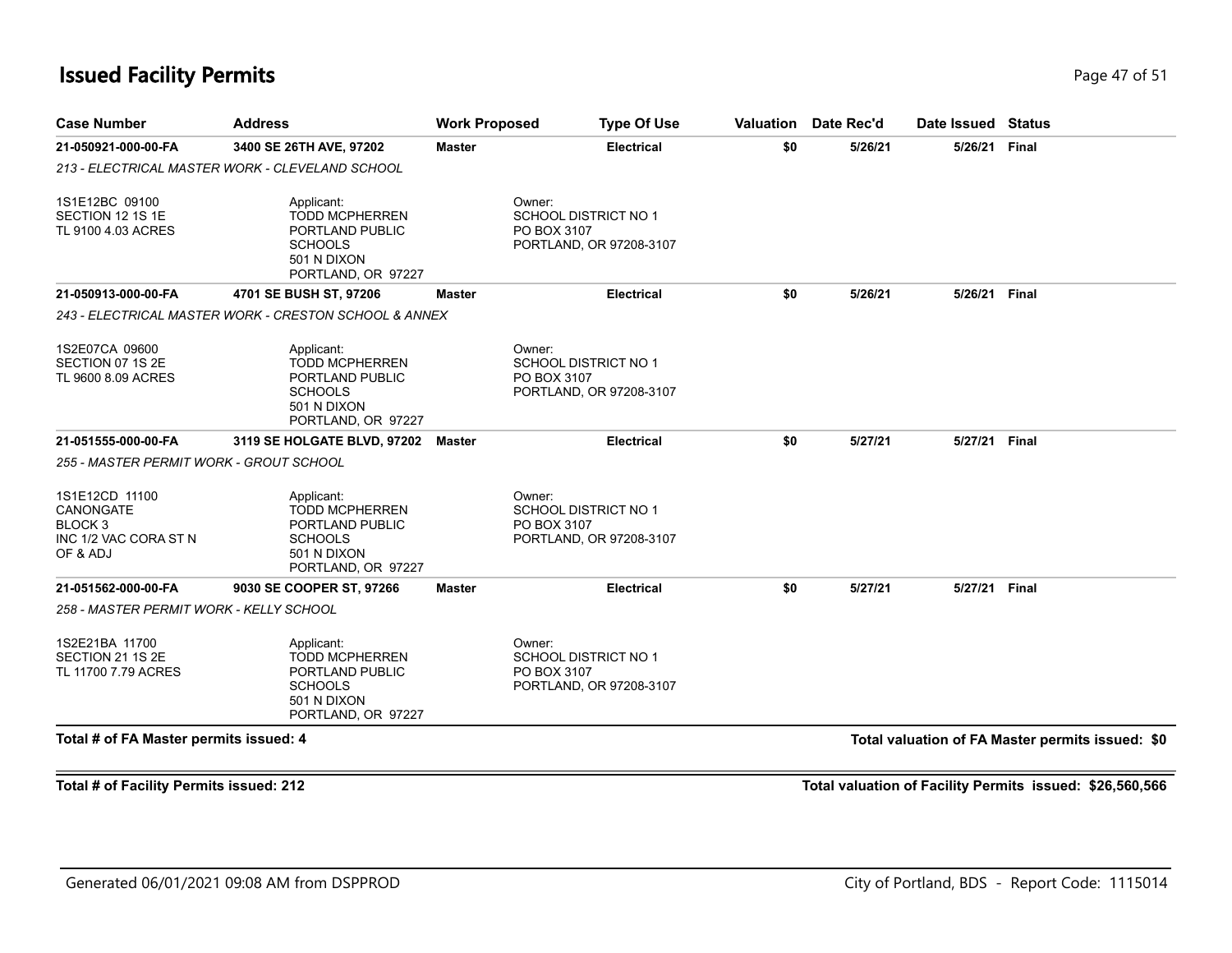### **Issued Major Project Groups Permits Page 18 of 51 Page 48 of 51**

| <b>Case Number</b>                                                         | <b>Address</b>                                                                                                                        | <b>Work Proposed</b> | <b>Type Of Use</b>                                                                         |                                                                                         | <b>Valuation</b> Date Rec'd                                          | Date Issued Status |                                                                   |
|----------------------------------------------------------------------------|---------------------------------------------------------------------------------------------------------------------------------------|----------------------|--------------------------------------------------------------------------------------------|-----------------------------------------------------------------------------------------|----------------------------------------------------------------------|--------------------|-------------------------------------------------------------------|
| 20-124057-DFS-08-MG                                                        | 7000 NE AIRPORT WAY, 97218                                                                                                            | <b>Addition</b>      | <b>Assembly</b>                                                                            | \$81,400                                                                                | 4/8/21                                                               | 5/19/21            | <b>Issued</b>                                                     |
|                                                                            | T CORE - DFS-08 to STR-01 - Aluminum glazed storefront                                                                                |                      |                                                                                            |                                                                                         |                                                                      |                    |                                                                   |
| 1N2E08B 00400<br>SECTION 08 1N 2E<br>TL 400 7.39 ACRES<br>SEE SUB ACCOUNTS | Applicant:<br>MIKE COYLE<br><b>FASTER PERMITS</b><br>2000 SW 1ST AVE, STE 420<br>PORTLAND, OR 97201                                   |                      | Owner:<br>PORT OF PORTLAND<br>PO BOX 3529<br>PORTLAND, OR 97208-3529                       | CCB - Contractor:<br>5TH FLOOR                                                          | HOFFMAN SKANSKA LLC<br>389 INTERPACE PARKWAY<br>PARSIPPANY, NJ 07054 |                    |                                                                   |
| 20-124057-DFS-09-MG                                                        | 7000 NE AIRPORT WAY, 97218                                                                                                            | <b>Addition</b>      | Assembly                                                                                   | \$100,000                                                                               | 5/7/21                                                               | 5/27/21            | <b>Issued</b>                                                     |
|                                                                            | T CORE - DFS-09 to STR-01 - Seismic support of piping                                                                                 |                      |                                                                                            |                                                                                         |                                                                      |                    |                                                                   |
| 1N2E08B 00400<br>SECTION 08 1N 2E<br>TL 400 7.39 ACRES<br>SEE SUB ACCOUNTS | Applicant:<br>MIKE COYLE<br><b>FASTER PERMITS</b><br>2000 SW 1ST AVE, STE 420<br>PORTLAND, OR 97201                                   |                      | Owner:<br>PORT OF PORTLAND<br>PO BOX 3529<br>PORTLAND, OR 97208-3529                       | CCB - Contractor:<br>5TH FLOOR                                                          | HOFFMAN SKANSKA LLC<br>389 INTERPACE PARKWAY<br>PARSIPPANY, NJ 07054 |                    |                                                                   |
| Total # of MG Addition permits issued: 2                                   |                                                                                                                                       |                      |                                                                                            |                                                                                         |                                                                      |                    | Total valuation of MG Addition permits issued: \$181,400          |
| 19-130673-REV-05-MG                                                        | 970 SW WASHINGTON ST, 97205 New Construction                                                                                          |                      | <b>Apartments/Con</b><br>dos (3 or more<br>units)                                          | \$40,000                                                                                | 5/5/21                                                               | 5/5/21             | <b>Issued</b>                                                     |
|                                                                            | BLOCK 216 EXC REV 05 - Revise domestic water service line from 6 inch to 8 inch line; revise water meter vault for larger 8 inch line |                      |                                                                                            |                                                                                         |                                                                      |                    |                                                                   |
| 1N1E34CC 05900                                                             | Applicant:<br><b>JESSE EMORY</b><br><b>GBD ARCHITECTS</b><br>1120 NW COUCH STREET,<br>SUITE 300<br>PORTLAND, OR 97209                 |                      | Owner:<br>BLOCK 216 LLC<br>920 SW 6TH AVE, #223<br>PORTLAND, OR 97204                      | CCB - Contractor:<br><b>BALFOUR BEATTY</b><br><b>CONSTRUCTION LLC</b><br>205 W DEWEY ST | GOLDSBORO, NC 27530                                                  |                    |                                                                   |
|                                                                            | Total # of MG New Construction permits issued: 1                                                                                      |                      |                                                                                            |                                                                                         |                                                                      |                    | Total valuation of MG New Construction permits issued: \$40,000   |
|                                                                            | Total # of Major Project Groups Permits issued: 3                                                                                     |                      |                                                                                            |                                                                                         |                                                                      |                    | Total valuation of Major Project Groups Permits issued: \$221,400 |
| 20-221105-000-00-SD                                                        | 310 SE 6TH AVE, 97214                                                                                                                 | Grading              | <b>Existing</b><br><b>Commercial</b><br><b>Site</b>                                        | \$25,000                                                                                | 12/11/20                                                             |                    | 5/20/21 Issued                                                    |
|                                                                            | SINGLE PDF: INFILL DRIVEWAY/ SUNKEN DOCK ACCESS ON NORTH-WEST OF EXISTING ONE STORY BUILDING.                                         |                      |                                                                                            |                                                                                         |                                                                      |                    |                                                                   |
| 1N1E35CC 09200<br><b>EAST PORTLAND</b><br>BLOCK 143<br>LOT 1&2             | Applicant:<br><b>NATHAN ARNOLD</b><br><b>FASTER PERMITS</b><br>2000 SW 1ST AVE #420<br>PORTLAND OR 97201                              |                      | Owner:<br>OB PORTLAND PROPERTIES<br>II LLC<br><b>PO BOX 726</b><br>BELLEVUE, WA 98009-0726 | CCB - Contractor:<br>JOSEPH HUGHES<br><b>CONSTRUCTION INC</b><br>PORTLAND, OR 97219     | 11125 SW BARBUR BLVD                                                 |                    |                                                                   |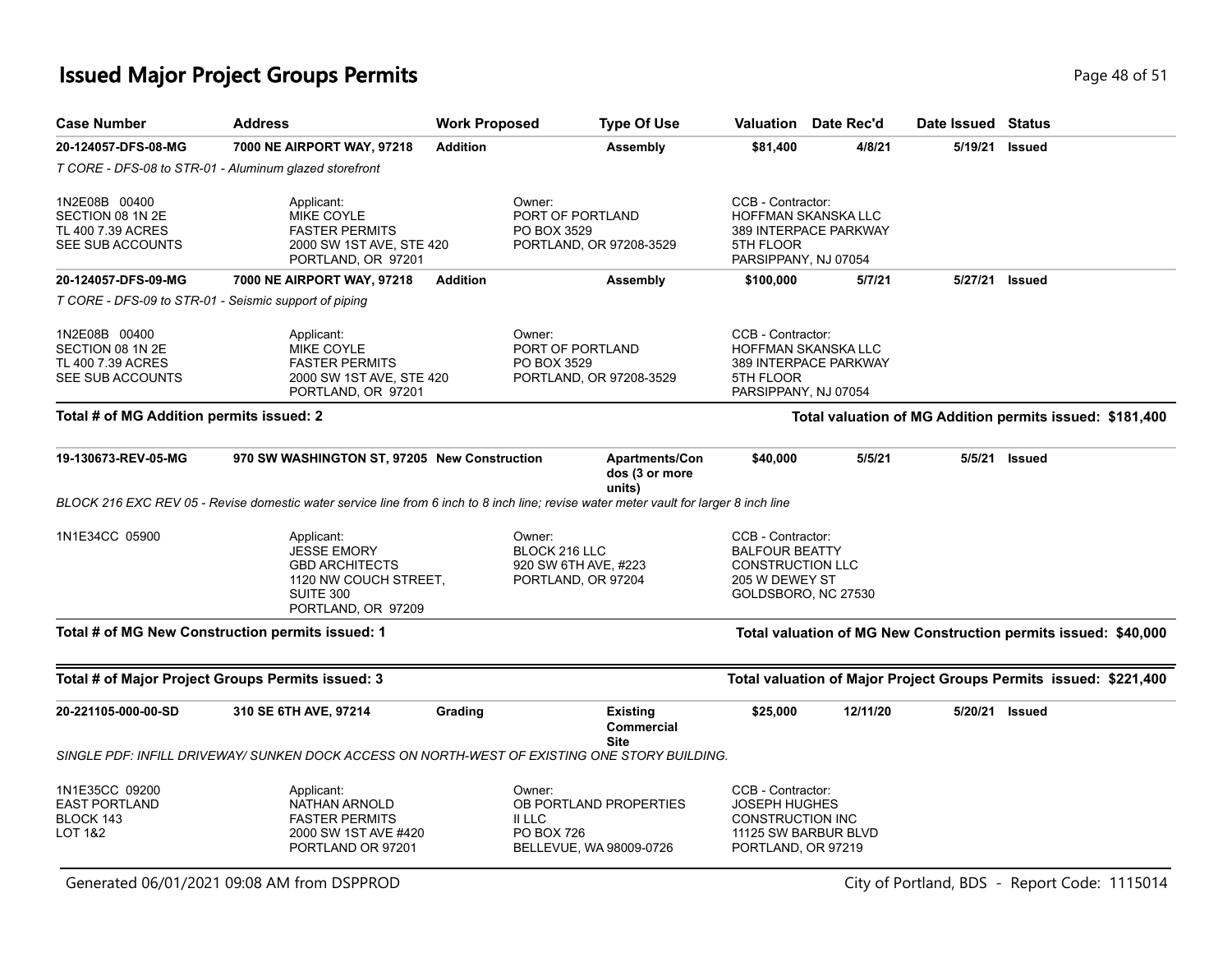### **Issued Site Development Permits Page 19 of 51 Page 49 of 51**

| <b>Case Number</b>                                                                            | <b>Address</b>                                                                                                                                                                                                                                                                                             | <b>Work Proposed</b>                                        | <b>Type Of Use</b>                                     |                                                                                                      | <b>Valuation</b> Date Rec'd                        | Date Issued Status |                                                                                           |
|-----------------------------------------------------------------------------------------------|------------------------------------------------------------------------------------------------------------------------------------------------------------------------------------------------------------------------------------------------------------------------------------------------------------|-------------------------------------------------------------|--------------------------------------------------------|------------------------------------------------------------------------------------------------------|----------------------------------------------------|--------------------|-------------------------------------------------------------------------------------------|
| 20-216594-000-00-SD                                                                           | 3509 NE COLUMBIA BLVD,<br>97211                                                                                                                                                                                                                                                                            | Grading                                                     | <b>Existing</b><br>Commercial<br><b>Site</b>           | \$1,910,000                                                                                          | 1/14/21                                            | 5/20/21            | <b>Issued</b>                                                                             |
|                                                                                               | PROLOGIS BROADMOOR - Site development for resource enhancement under 20-147136 LU                                                                                                                                                                                                                          |                                                             |                                                        |                                                                                                      |                                                    |                    |                                                                                           |
| 1N1E13A 01100<br>SECTION 13 1N 1E<br>TL 1100 37.75 ACRES<br>SPLIT MAP R315193<br>(R941121180) | Applicant:<br>RYAN HALVORSON<br><b>DOWL</b><br>720 SW WASHINGTON ST<br>#750<br>PORTLAND, OR 97205                                                                                                                                                                                                          | Owner:<br><b>BROADMOOR INC</b><br>3509 NE COLUMBIA BLVD     | PORTLAND, OR 97211-2037                                | Primary Contractor:<br>TO BID                                                                        |                                                    |                    |                                                                                           |
| Total # of SD Grading permits issued: 2                                                       |                                                                                                                                                                                                                                                                                                            |                                                             |                                                        |                                                                                                      |                                                    |                    | Total valuation of SD Grading permits issued: \$1,935,000                                 |
| 19-230046-REV-02-SD                                                                           | 3936 SE GLADSTONE ST, 97202 Multiple Dwellings/Single<br>SINGLE PDF - REVISION TO RETAIN EXISTING WATER SERVICE FOR IRRIGATION AND INSTALL BACKFLOW PREVENTER, REMOVE FENCE FROM REAR PROPERTY LINE, CHANGE<br>LANDSCAPE PLANS TO REPLACE CONCRETE PATIO W/PAVERS AND ADD ONE SHRUB IN FRONT OF EACH UNIT. | <b>Lot Improvements</b>                                     | <b>Existing</b><br><b>Residential Site</b>             | \$0                                                                                                  | 4/8/21                                             | 5/24/21            | <b>Issued</b>                                                                             |
| 1S1E12DD 01200                                                                                | Applicant:<br><b>KEVIN PARTAIN</b><br><b>URBAN VISIONS</b><br>223 NE 56TH AVENUE<br>PORTLAND, OR 97213                                                                                                                                                                                                     | Owner:<br><b>CALIBER HOMES LLC</b><br>#166                  | 4110 SE HAWTHORNE BLVD<br>PORTLAND, OR 97214-5246      |                                                                                                      |                                                    |                    |                                                                                           |
| 18-114400-REV-01-SD                                                                           | 11327 SW CAPITOL HWY, 97219<br>SINGLE PDF - REVISION TO MOVE WALKWAY BETWEEN BLDGS 2 & 3 TO THE WEST. REMOVE STAIRS ON SOUTH END OF WALKWAY AND REPLACE THEM WITH LANDSCAPE WALL                                                                                                                           | <b>Multiple Dwellings/Single</b><br><b>Lot Improvements</b> | <b>Existing</b><br><b>Residential Site</b>             | \$10,000                                                                                             | 3/19/21                                            | 5/6/21             | <b>Issued</b>                                                                             |
| UNDER 4 FT IN HEIGHT.                                                                         |                                                                                                                                                                                                                                                                                                            |                                                             |                                                        |                                                                                                      |                                                    |                    |                                                                                           |
| 1S1E31BD 02200                                                                                | Applicant:<br><b>RYAN PICKREL</b><br><b>FASTER PERMITS</b><br>2000 SW 1ST AVE #420<br>PORTLAND OR 97201                                                                                                                                                                                                    | Owner:<br>11365 CAPITOL HWY LLC<br>7623 SW 34TH AVE         | PORTLAND, OR 97219-1723                                | CCB - Contractor:<br><b>BC CONSTRUCTION</b><br>DEVELOPMENT CORP                                      | 17850 S HIDDEN LAKE DRIVE<br>OREGON CITY, OR 97045 |                    |                                                                                           |
| issued: 2                                                                                     | Total # of SD Multiple Dwellings/Single Lot Improvements permits                                                                                                                                                                                                                                           |                                                             |                                                        |                                                                                                      |                                                    |                    | Total valuation of SD Multiple Dwellings/Single Lot Improvements permits issued: \$10,000 |
| 18-163102-000-00-SD                                                                           | 4774 SW PENDLETON ST, 97221 Private Site                                                                                                                                                                                                                                                                   | Improvements/Subdivision                                    | <b>New Land</b><br><b>Division/Subdiv</b>              | \$330,000                                                                                            | 5/1/18                                             | 5/12/21            | <b>Issued</b>                                                                             |
|                                                                                               | SITE GRADING FOR NEW 11 LOT SUBDIVISION AND PUBLIC STREET AND ASSOCIATED UTILITIES, NEW SITE RETAINING WALL, AND TREE PLANTING.                                                                                                                                                                            |                                                             | ision                                                  |                                                                                                      |                                                    |                    |                                                                                           |
| 1S1E18DA 07300                                                                                | Applicant:<br><b>DAN WILLIAMS</b><br><b>FASTER PERMITS</b><br>2000 SW 1ST AVE SUITE 420<br>PORTLAND OR 97201                                                                                                                                                                                               | Owner:<br>INC.<br>3330 NW YEON AVE #100                     | <b>EVERETT CUSTOM HOMES</b><br>PORTLAND, OR 97210-1531 | CCB - Contractor:<br><b>NORTHWEST</b><br><b>EARTHMOVERS INC</b><br>PO BOX 1609<br>SHERWOOD, OR 97140 |                                                    |                    |                                                                                           |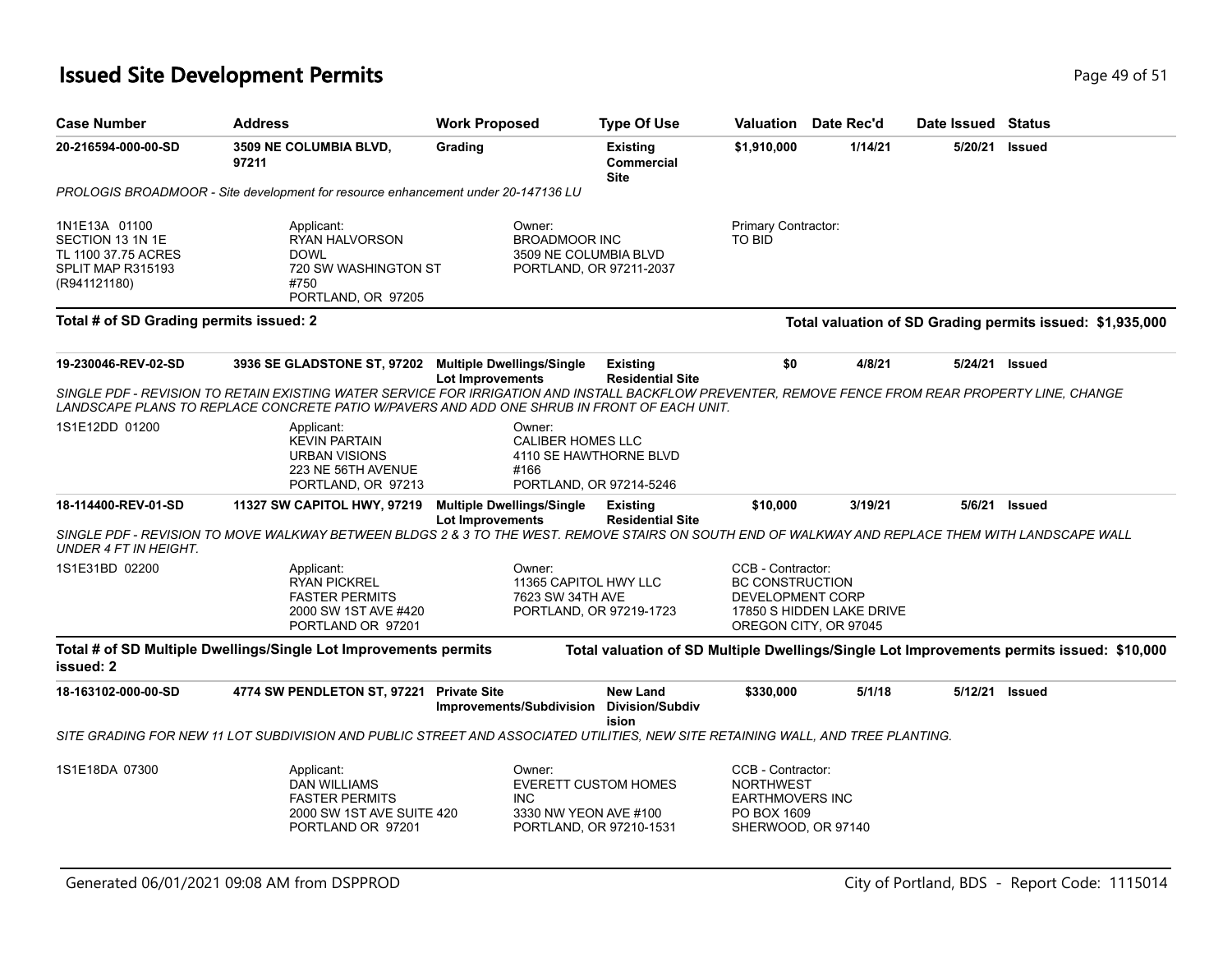### **Issued Site Development Permits Page 10 of 51 Page 50 of 51**

| <b>Case Number</b>                                                                                                    | <b>Address</b>                                                                                                                                                         | <b>Work Proposed</b>  | <b>Type Of Use</b>                                                                                                          |                                                                                                                                                   | <b>Valuation</b> Date Rec'd                                                             | Date Issued Status |                                                                                       |
|-----------------------------------------------------------------------------------------------------------------------|------------------------------------------------------------------------------------------------------------------------------------------------------------------------|-----------------------|-----------------------------------------------------------------------------------------------------------------------------|---------------------------------------------------------------------------------------------------------------------------------------------------|-----------------------------------------------------------------------------------------|--------------------|---------------------------------------------------------------------------------------|
|                                                                                                                       | Total # of SD Private Site Improvements/Subdivision permits issued: 1                                                                                                  |                       |                                                                                                                             |                                                                                                                                                   |                                                                                         |                    | Total valuation of SD Private Site Improvements/Subdivision permits issued: \$330,000 |
| 15-194013-REV-01-SD                                                                                                   | 15825 SE ALDER ST, 97233                                                                                                                                               | <b>Private Street</b> | <b>New Land</b><br><b>Division/Subdiv</b><br>ision                                                                          | \$0                                                                                                                                               | 5/14/21                                                                                 | 5/14/21            | <b>Issued</b>                                                                         |
|                                                                                                                       | Single PDF - REVISION IS TO REINSTATE PERMIT AND UPDATE COST ESTIMATE FOR THE BOND- REACTIVATED 3/2/2021                                                               |                       |                                                                                                                             |                                                                                                                                                   |                                                                                         |                    |                                                                                       |
| 1S2E01AA 02206<br>ALDER STREET<br><b>DEVELOPMENT</b><br>LOT <sub>5</sub>                                              | Applicant:<br><b>TYNISHA &amp; MIKE SAFSTROM</b><br><b>M&amp;T DEVELOPMENT LLC</b><br>21163 S Fischers Mill Road<br>Oregon City, OR 97045                              | Owner:<br>Owner:      | <b>MICHAEL SANDY</b><br>15825 SE ALDER ST<br>PORTLAND, OR 97233<br>ANANDA SYAPIN<br>15825 SE ALDER ST<br>PORTLAND, OR 97233 | CCB - Contractor:<br>OREGON CITY, OR 97045                                                                                                        | <b>TYNISHA &amp; MIKE SAFSTROM</b><br>M & T DEVELOPMENT LLC<br>21163 S FISCHERS MILL RD |                    |                                                                                       |
| Total # of SD Private Street permits issued: 1                                                                        |                                                                                                                                                                        |                       |                                                                                                                             |                                                                                                                                                   |                                                                                         |                    | Total valuation of SD Private Street permits issued: \$0                              |
|                                                                                                                       | Total # of Site Development Permits issued: 6                                                                                                                          |                       |                                                                                                                             |                                                                                                                                                   |                                                                                         |                    | Total valuation of Site Development Permits issued: \$2,275,000                       |
|                                                                                                                       |                                                                                                                                                                        |                       |                                                                                                                             |                                                                                                                                                   |                                                                                         |                    |                                                                                       |
| 21-020475-000-00-ZP                                                                                                   | 3203 SE WOODSTOCK BLVD,<br>97202<br>SINGLE PDF - LANDSCAPING PARKING LOT UPGRADES AS REQUIRED BY 18-216393 LU.                                                         | <b>Commercial</b>     | <b>LUR Condition</b><br>Compliance                                                                                          | \$175,000                                                                                                                                         | 5/12/21                                                                                 | 5/14/21            | Issued                                                                                |
| 1S1E13 00100<br>SECTION 13 1S 1E<br>TL 100 103.39 ACRES                                                               | Applicant:<br><b>TRENT THELEN</b><br><b>ZGF ARCHITECTS</b><br>1223 SW WASHINGTON ST<br>#200<br>PORTLAND OR 97205                                                       | Owner:                | THE REED INSTITUTE<br>3203 SE WOODSTOCK BLVD<br>PORTLAND, OR 97202-8138                                                     |                                                                                                                                                   |                                                                                         |                    |                                                                                       |
| 21-018303-000-00-ZP                                                                                                   | 300 S TAYLORS FERRY RD,<br>97219                                                                                                                                       | <b>Commercial</b>     | <b>LUR Condition</b><br><b>Compliance</b>                                                                                   | \$1,500                                                                                                                                           | 5/28/21                                                                                 | 5/28/21            | <b>Issued</b>                                                                         |
|                                                                                                                       | SINGLE PDF - ZP FOR INSPECTION OF MITIGATION PLANTINGS APPROVED WITH 17-109933-LU FOR SITES 2 AND 3                                                                    |                       |                                                                                                                             |                                                                                                                                                   |                                                                                         |                    |                                                                                       |
| 1S1E22 00200<br>SECTION 22 1S 1E<br>TL 200 106.18 ACRES<br><b>CEMETERY LAND</b><br>POTENTIAL ADDITIONAL<br><b>TAX</b> | Applicant:<br><b>CHRIS LASTOMIRSKY</b><br><b>CITY OF PORTLAND</b><br><b>BUREAU OF</b><br><b>ENVIRONMENTAL SERVICES</b><br>1120 SW 5TH AVE RM 1000<br>PORTLAND OR 97204 | Owner:                | THE RIVER VIEW CEMETERY<br><b>ASSOCIATION OF</b><br><b>PORTLAND</b><br>8421 S MACADAM AVE<br>PORTLAND, OR 97219-3044        | Primary Contractor:<br><b>CHRIS LASTOMIRSKY</b><br>OF ENVIRONMENTAL<br><b>SERVICES</b><br>PORTLAND OR 97204<br>Work: (503) 823-5489<br>OREGON.GOV | CITY OF PORTLAND BUREAU<br>1120 SW 5TH AVE RM 1000<br>chris.lastomirsky@PORTLAND        |                    |                                                                                       |